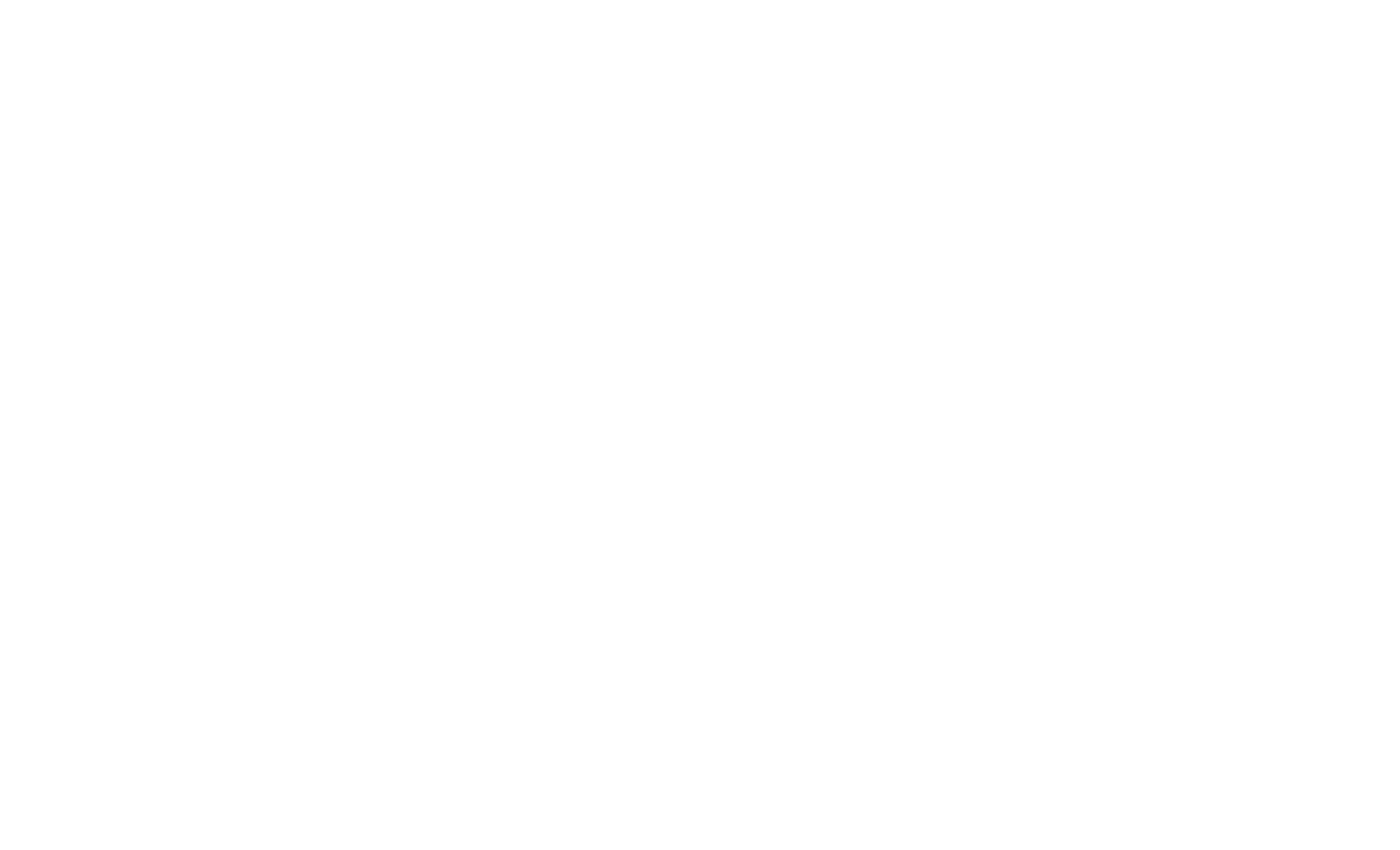| COUNTY - Herkimer<br>SCHOOL - Holland Patent Cen<br>- Russia<br>TOWN<br>SWIS<br>$-214489$                                       |                                                                                                                                           | OWNERS NAME SEQUENCE | T A X A B L E SECTION OF THE ROLL - 1<br>UNIFORM PERCENT OF VALUE IS 100.00 | VALUATION DATE-JUL 01, 2014<br>TAXABLE STATUS DATE-MAR 01, 2015 |                                        |
|---------------------------------------------------------------------------------------------------------------------------------|-------------------------------------------------------------------------------------------------------------------------------------------|----------------------|-----------------------------------------------------------------------------|-----------------------------------------------------------------|----------------------------------------|
| TAX MAP PARCEL NUMBER<br>CURRENT OWNERS NAME<br>CURRENT OWNERS ADDRESS<br>**********************                                | PROPERTY LOCATION & CLASS ASSESSMENT EXEMPTION CODE-----------------------------------SCHOOL<br>SCHOOL DISTRICT<br>PARCEL SIZE/GRID COORD | LAND<br>TOTAL        | TAX DESCRIPTION<br>SPECIAL DISTRICTS                                        | TAXABLE VALUE                                                   | TAX AMOUNT                             |
|                                                                                                                                 | Partridge Hill Rd                                                                                                                         |                      |                                                                             | ACCT 060000310                                                  | BILL<br>$\perp$                        |
| $082.4 - 1 - 11$                                                                                                                | 250 Estate                                                                                                                                |                      | School Tax                                                                  | 465,800                                                         | 10,351.33                              |
| Adams Daniel<br>c/o Renee Davall<br>955 Russia Rd<br>Poland, NY 13431                                                           | Holland Patent 305801<br>Lot 90 Royal Grant<br>Estate<br>17.00<br>ACRES<br>EAST-0316797 NRTH-1614438                                      | 53,500<br>465,800    | Library Tax                                                                 | 465,800                                                         | 25.41                                  |
|                                                                                                                                 | DEED BOOK 845<br>PG-683<br>FULL MARKET VALUE                                                                                              | 465,800              |                                                                             |                                                                 |                                        |
|                                                                                                                                 |                                                                                                                                           |                      | TOTAL TAX ---                                                               | DATE #1<br>AMT DUE                                              | $10,376.74**$<br>09/30/15<br>10,376.74 |
|                                                                                                                                 |                                                                                                                                           |                      |                                                                             |                                                                 |                                        |
|                                                                                                                                 | Partridge Hill Rd                                                                                                                         |                      |                                                                             | ACCT 060000210                                                  | BILL<br>2                              |
| $082.4 - 1 - 4$<br>Adams Katharine                                                                                              | 210 1 Family Res<br>Holland Patent 305801                                                                                                 | 36,800               | School Tax                                                                  | 298,000<br>298,000                                              | 6,622.36<br>16.25                      |
| 20 E 74th St<br>New York, NY 10021                                                                                              | Lot 90 Royal Grant<br>House<br>ACRES<br>5.30<br>EAST-0317172 NRTH-1615275                                                                 | 298,000              | Library Tax                                                                 |                                                                 |                                        |
|                                                                                                                                 | DEED BOOK 00638 PG-00976                                                                                                                  |                      |                                                                             |                                                                 |                                        |
|                                                                                                                                 | FULL MARKET VALUE                                                                                                                         | 298,000              | TOTAL TAX ---                                                               | DATE #1<br>AMT DUE                                              | $6,638.61**$<br>09/30/15<br>6,638.61   |
|                                                                                                                                 |                                                                                                                                           |                      |                                                                             | *************** 082.4-1-6.1 *****************                   |                                        |
|                                                                                                                                 | Partridge Hill Rd                                                                                                                         |                      |                                                                             | ACCT 060000270                                                  | 3<br>BILL                              |
| $082.4 - 1 - 6.1$                                                                                                               | 910 Priv forest                                                                                                                           |                      | School Tax                                                                  | 104,200                                                         | 2,315.60<br>5.68                       |
| Adams Testamentary Trust D Nel Holland Patent 305801<br>Adams Daniel N<br>c/o Renee Davall<br>955 Russia Rd<br>Poland, NY 13431 | Lot 103 Royal Grant<br>Farm Land<br>FRNT 1165.00 DPTH<br>ACRES<br>73.40<br>EAST-0319035 NRTH-1616593                                      | 104,200<br>104,200   | Library Tax                                                                 | 104,200                                                         |                                        |
|                                                                                                                                 | DEED BOOK 1339<br>PG-374                                                                                                                  |                      |                                                                             |                                                                 |                                        |
|                                                                                                                                 | FULL MARKET VALUE                                                                                                                         | 104,200              | TOTAL TAX ---                                                               |                                                                 |                                        |
|                                                                                                                                 |                                                                                                                                           |                      |                                                                             | DATE #1<br>AMT DUE                                              | $2,321.28**$<br>09/30/15<br>2,321.28   |
|                                                                                                                                 | Partridge Hill Rd                                                                                                                         |                      |                                                                             | ACCT 060050000                                                  | BILL                                   |
| $082.4 - 1 - 6.2$                                                                                                               | 105 Vac farmland                                                                                                                          |                      | School Tax                                                                  | 35,800                                                          | 795.57                                 |
| Adams Testamentary Trust D Nel Holland Patent 305801<br>Adams Daniel N<br>c/o Renee Davall<br>955 Russia Rd<br>Poland, NY 13431 | Lot 103 Royal Grant<br>Vacant Land<br>ACRES<br>18.00<br>EAST-0318535 NRTH-1615801<br>DEED BOOK 1339<br>PG-374                             | 35,800<br>35,800     | Library Tax                                                                 | 35,800                                                          | 1.95                                   |
|                                                                                                                                 | FULL MARKET VALUE                                                                                                                         | 35,800               | TOTAL TAX ---                                                               |                                                                 | 797.52**                               |
|                                                                                                                                 |                                                                                                                                           |                      |                                                                             | DATE #1<br>AMT DUE                                              | 09/30/15<br>797.52                     |

PAGE 1

STATE OF NEW YORK 2 0 1 5 S C H O O L T A X R O L L PAGE 1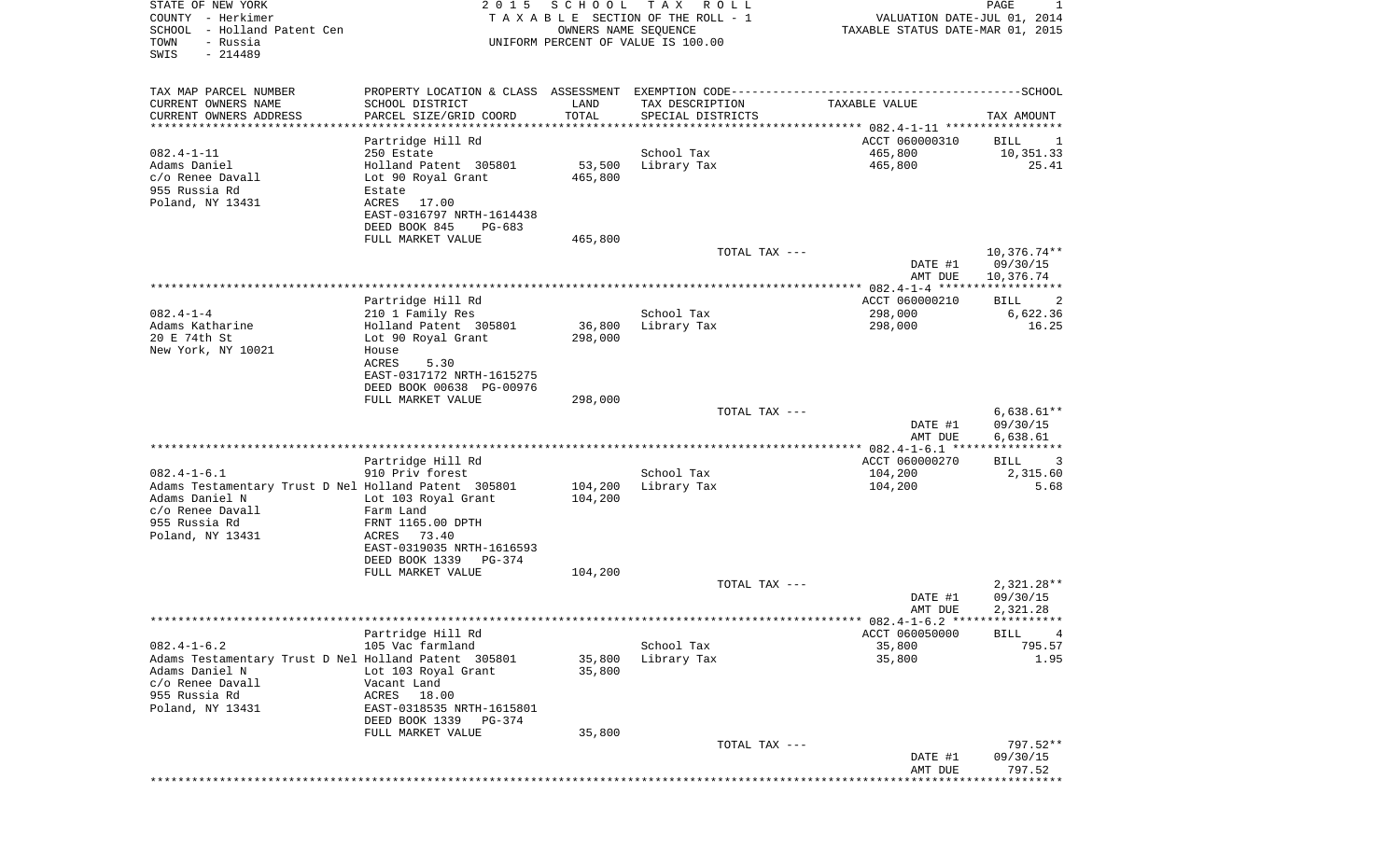| STATE OF NEW YORK<br>COUNTY - Herkimer<br>- Holland Patent Cen<br>SCHOOL<br>- Russia<br>TOWN<br>SWIS<br>$-214489$ | 2 0 1 5                                       | SCHOOL<br>OWNERS NAME SEQUENCE | T A X<br>R O L L<br>TAXABLE SECTION OF THE ROLL - 1<br>UNIFORM PERCENT OF VALUE IS 100.00 | VALUATION DATE-JUL 01, 2014<br>TAXABLE STATUS DATE-MAR 01, 2015 | PAGE<br>2                   |
|-------------------------------------------------------------------------------------------------------------------|-----------------------------------------------|--------------------------------|-------------------------------------------------------------------------------------------|-----------------------------------------------------------------|-----------------------------|
| TAX MAP PARCEL NUMBER                                                                                             |                                               |                                |                                                                                           |                                                                 |                             |
| CURRENT OWNERS NAME                                                                                               | SCHOOL DISTRICT                               | LAND                           | TAX DESCRIPTION                                                                           | TAXABLE VALUE                                                   |                             |
| CURRENT OWNERS ADDRESS<br>************************                                                                | PARCEL SIZE/GRID COORD                        | TOTAL                          | SPECIAL DISTRICTS                                                                         |                                                                 | TAX AMOUNT                  |
|                                                                                                                   | Partridge Hl                                  |                                |                                                                                           | ACCT 060050010                                                  | BILL<br>5                   |
| $082.4 - 1 - 6.4$                                                                                                 | 105 Vac farmland                              |                                | School Tax                                                                                | 40,000                                                          | 888.91                      |
| Adams Testamentary Trust D Nel Holland Patent 305801                                                              |                                               | 40,000                         | Library Tax                                                                               | 40,000                                                          | 2.18                        |
| Adams Daniel N<br>c/o Renee Davall                                                                                | Lot 90 Royal Grant<br>Farm Land               | 40,000                         |                                                                                           |                                                                 |                             |
| 955 Russia Rd                                                                                                     | ACRES<br>26.00                                |                                |                                                                                           |                                                                 |                             |
| Poland, NY 13431                                                                                                  | EAST-0318570 NRTH-1615235                     |                                |                                                                                           |                                                                 |                             |
|                                                                                                                   | DEED BOOK 1339<br>PG-374<br>FULL MARKET VALUE | 40,000                         |                                                                                           |                                                                 |                             |
|                                                                                                                   |                                               |                                | TOTAL TAX ---                                                                             |                                                                 | 891.09**                    |
|                                                                                                                   |                                               |                                |                                                                                           | DATE #1                                                         | 09/30/15                    |
|                                                                                                                   |                                               |                                |                                                                                           | AMT DUE                                                         | 891.09                      |
|                                                                                                                   | Partridge Hill Rd                             |                                |                                                                                           | ACCT 060000300                                                  | BILL<br>6                   |
| $082.4 - 1 - 10$                                                                                                  | 112 Dairy farm                                |                                | School Tax                                                                                | 545,000                                                         | 12,111.36                   |
| Adams Testamentary Trust D Nel Holland Patent 305801                                                              |                                               | 196,900                        | Library Tax                                                                               | 545,000                                                         | 29.73                       |
| Adams Daniel N<br>c/o Renee Davall                                                                                | Lot 90 Royal Grant<br>Farm                    | 545,000                        |                                                                                           |                                                                 |                             |
| 955 Russia Rd                                                                                                     | ACRES 193.00                                  |                                |                                                                                           |                                                                 |                             |
| Poland, NY 13431                                                                                                  | EAST-0319351 NRTH-1614716                     |                                |                                                                                           |                                                                 |                             |
|                                                                                                                   | DEED BOOK 1339<br>PG-374                      |                                |                                                                                           |                                                                 |                             |
|                                                                                                                   | FULL MARKET VALUE                             | 545,000                        | TOTAL TAX ---                                                                             |                                                                 | 12,141.09**                 |
|                                                                                                                   |                                               |                                |                                                                                           | DATE #1                                                         | 09/30/15                    |
|                                                                                                                   |                                               |                                |                                                                                           | AMT DUE                                                         | 12,141.09                   |
|                                                                                                                   | Partridge Hl                                  |                                |                                                                                           | ACCT 0000310                                                    | BILL<br>-7                  |
| $082.4 - 1 - 14$                                                                                                  | 312 Vac w/imprv                               |                                | School Tax                                                                                | 128,000                                                         | 2,844.50                    |
| Adams Testamentary Trust D Nel Holland Patent 305801                                                              |                                               | 96,900                         | Library Tax                                                                               | 128,000                                                         | 6.98                        |
| Adams Daniel N<br>c/o Renee Davall                                                                                | Lot 89 Royal Grant<br>Farm Shed               | 128,000                        |                                                                                           |                                                                 |                             |
| 955 Russia Rd                                                                                                     | ACRES<br>58.00                                |                                |                                                                                           |                                                                 |                             |
| Poland, NY 13431                                                                                                  | EAST-0319390 NRTH-1612071                     |                                |                                                                                           |                                                                 |                             |
|                                                                                                                   | DEED BOOK 1339<br>PG-374                      |                                |                                                                                           |                                                                 |                             |
|                                                                                                                   | FULL MARKET VALUE                             | 128,000                        | TOTAL TAX ---                                                                             |                                                                 | $2,851.48**$                |
|                                                                                                                   |                                               |                                |                                                                                           | DATE #1                                                         | 09/30/15                    |
|                                                                                                                   |                                               |                                |                                                                                           | AMT DUE                                                         | 2,851.48                    |
|                                                                                                                   | Dover Rd                                      |                                |                                                                                           | ACCT 060012210                                                  | <b>BILL</b>                 |
| $082.2 - 1 - 51.1$                                                                                                | 323 Vacant rural                              |                                | School Tax                                                                                | 13,500                                                          | 300.01                      |
| Baldwin Frederic<br>Jr K                                                                                          | Holland Patent 305801                         | 13,500                         | Library Tax                                                                               | 13,500                                                          | 0.74                        |
| 316 Dover Rd<br>Barneveld, NY 13304                                                                               | Lots 103 & 104 Royal Gran<br>Vacant Land      | 13,500                         |                                                                                           |                                                                 |                             |
|                                                                                                                   | ACRES<br>5.00                                 |                                |                                                                                           |                                                                 |                             |
|                                                                                                                   | EAST-0320009 NRTH-1618542                     |                                |                                                                                           |                                                                 |                             |
|                                                                                                                   | DEED BOOK 842<br>PG-517                       |                                |                                                                                           |                                                                 |                             |
|                                                                                                                   | FULL MARKET VALUE                             | 13,500                         | TOTAL TAX ---                                                                             |                                                                 | $300.75**$                  |
|                                                                                                                   |                                               |                                |                                                                                           | DATE #1                                                         | 09/30/15                    |
|                                                                                                                   |                                               |                                |                                                                                           | AMT DUE                                                         | 300.75<br>* * * * * * * * * |
|                                                                                                                   |                                               |                                |                                                                                           |                                                                 |                             |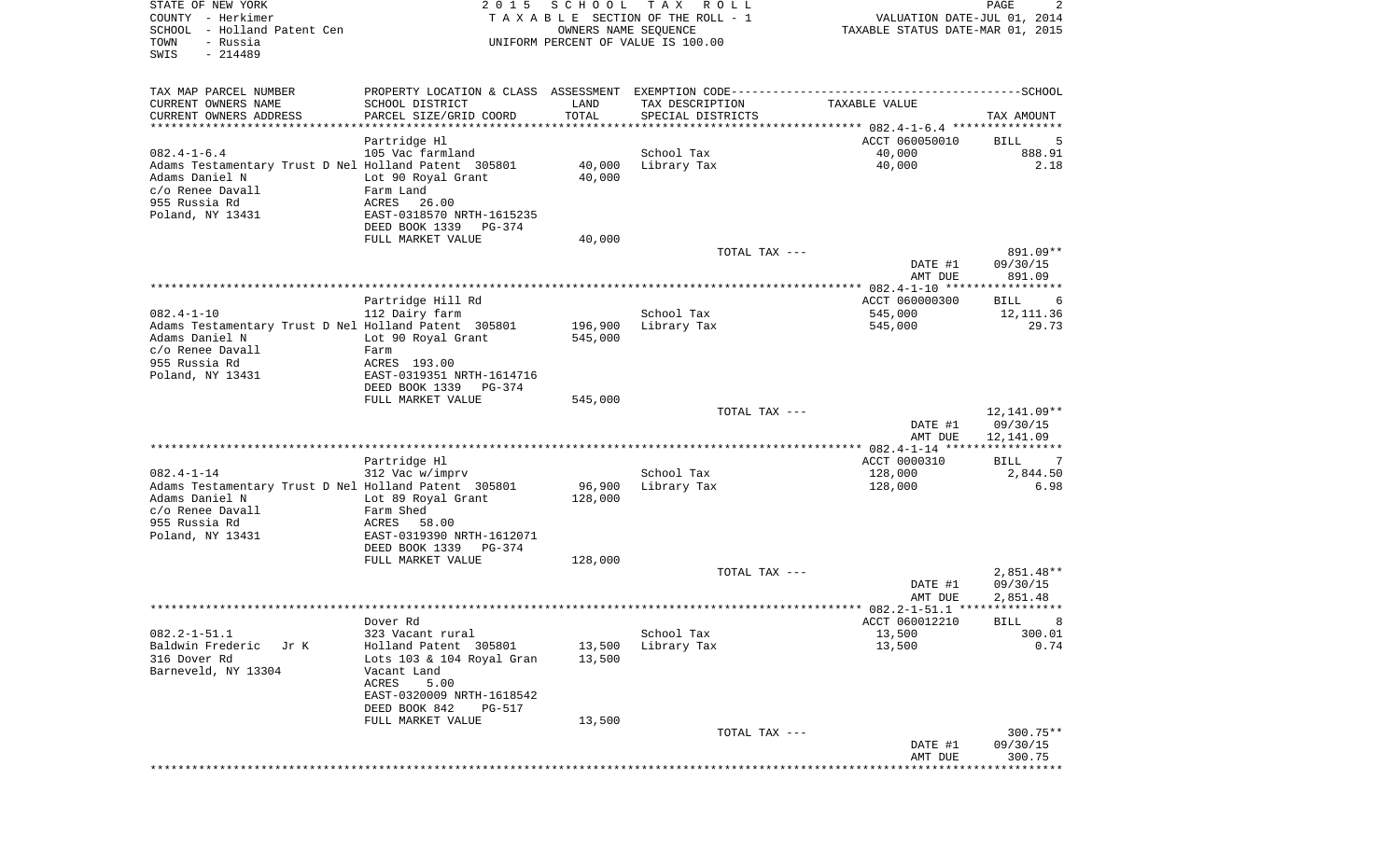| SCHOOL - Holland Patent Cen<br>TOWN<br>- Russia<br>SWIS<br>$-214489$ |                                                                                   |                                     | TAXABLE SECTION OF THE ROLL - 1<br>OWNERS NAME SEQUENCE<br>UNIFORM PERCENT OF VALUE IS 100.00 | TAXABLE STATUS DATE-MAR 01, 2015                   | VALUATION DATE-JUL 01, 2014       |
|----------------------------------------------------------------------|-----------------------------------------------------------------------------------|-------------------------------------|-----------------------------------------------------------------------------------------------|----------------------------------------------------|-----------------------------------|
| TAX MAP PARCEL NUMBER<br>CURRENT OWNERS NAME                         | SCHOOL DISTRICT                                                                   | LAND                                | TAX DESCRIPTION                                                                               | TAXABLE VALUE                                      |                                   |
| CURRENT OWNERS ADDRESS                                               | PARCEL SIZE/GRID COORD                                                            | TOTAL                               | SPECIAL DISTRICTS                                                                             |                                                    | TAX AMOUNT                        |
|                                                                      |                                                                                   | * * * * * * * * * * * * * * * * * * |                                                                                               | ********************* 082.2-1-28 ***************** |                                   |
|                                                                      | 316 Dover Rd                                                                      |                                     |                                                                                               | ACCT 060005500                                     | <b>BILL</b><br>9                  |
| $082.2 - 1 - 28$                                                     | 240 Rural res                                                                     |                                     | School Tax                                                                                    | 330,000                                            | 7,333.49                          |
| Baldwin Frederick K Jr<br>316 Dover Rd<br>Barneveld, NY 13304        | Holland Patent 305801<br>Lot 104 Royal Grant<br>Vacant Land<br>ACRES<br>28.40     | 48,200<br>330,000                   | Library Tax                                                                                   | 330,000                                            | 18.00                             |
|                                                                      | EAST-0319876 NRTH-1619524<br>DEED BOOK 670<br>PG-389                              |                                     |                                                                                               |                                                    |                                   |
|                                                                      | FULL MARKET VALUE                                                                 | 330,000                             |                                                                                               |                                                    |                                   |
|                                                                      |                                                                                   |                                     | TOTAL TAX ---                                                                                 | DATE #1                                            | $7,351.49**$<br>09/30/15          |
|                                                                      |                                                                                   |                                     |                                                                                               | AMT DUE<br>*********** 082.2-1-42 *****            | 7,351.49<br>* * * * * * * * * * * |
|                                                                      | 187 Dover Rd                                                                      |                                     |                                                                                               | ACCT 060001020                                     | BILL<br>10                        |
| $082.2 - 1 - 42$                                                     | 242 Rurl res&rec                                                                  |                                     | STAR B<br>41854                                                                               |                                                    | 30,000                            |
| Baldwin Robert C                                                     | Holland Patent 305801                                                             |                                     | 40,000 School Tax                                                                             | 190,000                                            | 4,222.31                          |
| 187 Dover Rd<br>Barneveld, NY 13304                                  | Lot 103 Royal Grant<br>House Garage<br>Dover<br>FRNT 484.00 DPTH<br>7.00<br>ACRES | 190,000                             | Library Tax                                                                                   | 190,000                                            | 10.36                             |
|                                                                      | EAST-0317606 NRTH-1617802                                                         |                                     |                                                                                               |                                                    |                                   |
|                                                                      | DEED BOOK 886<br><b>PG-311</b><br>FULL MARKET VALUE                               | 190,000                             |                                                                                               |                                                    |                                   |
|                                                                      |                                                                                   |                                     | TOTAL TAX ---                                                                                 |                                                    | $3,627.67**$                      |
|                                                                      |                                                                                   |                                     |                                                                                               | DATE #1<br>AMT DUE                                 | 09/30/15<br>3,627.67              |
|                                                                      |                                                                                   |                                     |                                                                                               |                                                    |                                   |
|                                                                      | 247 Dover Rd                                                                      |                                     |                                                                                               | ACCT 060002040                                     | BILL<br>- 11                      |
| $082.2 - 1 - 38$<br>Becker Holly                                     | 210 1 Family Res<br>Holland Patent 305801                                         | 26,900                              | STAR EN<br>41834<br>School Tax                                                                | 147,500                                            | 65,300<br>3,277.85                |
| Becker Revocable Trust                                               | Lot $104$ Rg                                                                      | 147,500                             | Library Tax                                                                                   | 147,500                                            | 8.05                              |
| 247 Dover Rd                                                         | Ho 1.53 Acres                                                                     |                                     |                                                                                               |                                                    |                                   |
| Barneveld, NY 13304                                                  | Dover<br>ACRES<br>1.53                                                            |                                     |                                                                                               |                                                    |                                   |
|                                                                      | EAST-0318081 NRTH-1618709<br>DEED BOOK 937<br>$PG-93$<br>FULL MARKET VALUE        | 147,500                             |                                                                                               |                                                    |                                   |
|                                                                      |                                                                                   |                                     | TOTAL TAX ---                                                                                 |                                                    | $2,074.90**$                      |
|                                                                      |                                                                                   |                                     |                                                                                               | DATE #1<br>AMT DUE                                 | 09/30/15<br>2,074.90              |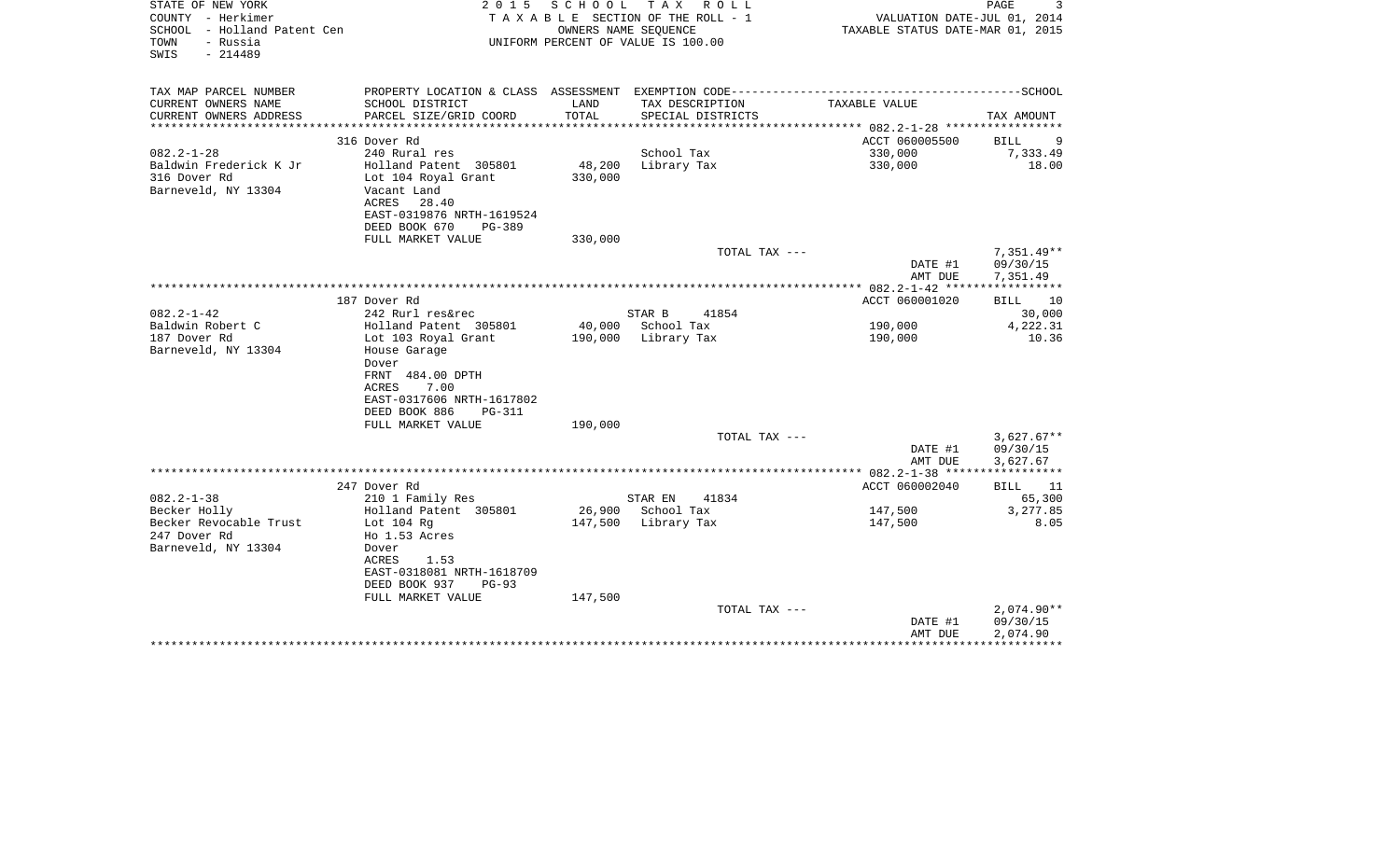| TAX MAP PARCEL NUMBER<br>CURRENT OWNERS NAME<br>SCHOOL DISTRICT<br>LAND<br>TAX DESCRIPTION<br>TAXABLE VALUE<br>TOTAL<br>CURRENT OWNERS ADDRESS<br>PARCEL SIZE/GRID COORD<br>SPECIAL DISTRICTS<br>TAX AMOUNT<br>**********************<br>361 Elm Flats Rd<br>ACCT 060023070<br>BILL<br>12<br>$077.3 - 1 - 38.1$<br>242 Rurl res&rec<br>41854<br>30,000<br>STAR B<br>Casper Joshua<br>Holland Patent 305801<br>40,000<br>School Tax<br>120,000<br>2,666.72<br>Casper Shanon<br>Lot 118 Royal Grant<br>120,000<br>Library Tax<br>120,000<br>6.55<br>361 Elm Flats Rd<br>House Garage<br>Cold Brook, NY 13324<br>43.40<br>ACRES<br>EAST-0334682 NRTH-1628289<br>DEED BOOK 1492<br>PG-350<br>FULL MARKET VALUE<br>120,000<br>TOTAL TAX ---<br>$2,068.27**$<br>09/30/15<br>DATE #1<br>AMT DUE<br>2,068.27<br>252 Partridge Hill Rd<br>ACCT 060025020<br>BILL<br>13<br>$082.4 - 1 - 18$<br>260 Seasonal res<br>School Tax<br>82,000<br>1,822.26<br>Clarke Ann<br>Holland Patent 305801<br>54,100<br>Library Tax<br>82,000<br>4.47<br>82,000<br>175 W 73rd St Apt 14A<br>ACRES 17.50<br>New York, NY 10023<br>EAST-0320466 NRTH-1612431<br>DEED BOOK 1439<br>PG-739<br>FULL MARKET VALUE<br>82,000<br>TOTAL TAX ---<br>$1,826.73**$<br>09/30/15<br>DATE #1<br>1,826.73<br>AMT DUE<br>ACCT 060005520<br>463 Partridge Hill Rd<br>BILL<br>14<br>$082.4 - 1 - 12.1$<br>School Tax<br>241 Rural res&ag<br>275,000<br>6,111.24<br>Clarke Anne<br>Holland Patent 305801<br>168,600<br>Library Tax<br>275,000<br>15.00<br>Clarke Catherine<br>Lot 89 Royal Grant<br>275,000<br>463 Partridge Hill Rd<br>House Shed<br>Barneveld, NY 13304<br>ACRES 103.73<br>EAST-0317963 NRTH-1613134<br>DEED BOOK 1254<br>PG-840<br>FULL MARKET VALUE<br>275,000<br>$6,126.24**$<br>TOTAL TAX ---<br>09/30/15<br>DATE #1<br>AMT DUE<br>6,126.24<br>Partridge Hill Rd<br>BILL<br>15<br>$082.4 - 1 - 16.1$<br>2.22<br>School Tax<br>100<br>695 Cemetery<br>Holland Patent 305801<br>100<br>0.01<br>Dewar Randolph L<br>100 Library Tax<br>Dewar Helen L<br>Split 2013<br>100<br>337 Partridge Hill Rd<br>ACRES<br>0.01<br>Barneveld, NY 13304<br>EAST-0318809 NRTH-1608993<br>DEED BOOK 1528<br>PG-128<br>FULL MARKET VALUE<br>100<br>$2.23**$<br>TOTAL TAX ---<br>DATE #1<br>09/30/15<br>AMT DUE<br>2.23<br>***************<br>******* | STATE OF NEW YORK<br>COUNTY - Herkimer<br>SCHOOL - Holland Patent Cen<br>- Russia<br>TOWN<br>SWIS<br>$-214489$ | 2 0 1 5 | SCHOOL<br>OWNERS NAME SEQUENCE | T A X<br>R O L L<br>TAXABLE SECTION OF THE ROLL - 1<br>UNIFORM PERCENT OF VALUE IS 100.00 | VALUATION DATE-JUL 01, 2014<br>TAXABLE STATUS DATE-MAR 01, 2015 | PAGE<br>4 |
|-----------------------------------------------------------------------------------------------------------------------------------------------------------------------------------------------------------------------------------------------------------------------------------------------------------------------------------------------------------------------------------------------------------------------------------------------------------------------------------------------------------------------------------------------------------------------------------------------------------------------------------------------------------------------------------------------------------------------------------------------------------------------------------------------------------------------------------------------------------------------------------------------------------------------------------------------------------------------------------------------------------------------------------------------------------------------------------------------------------------------------------------------------------------------------------------------------------------------------------------------------------------------------------------------------------------------------------------------------------------------------------------------------------------------------------------------------------------------------------------------------------------------------------------------------------------------------------------------------------------------------------------------------------------------------------------------------------------------------------------------------------------------------------------------------------------------------------------------------------------------------------------------------------------------------------------------------------------------------------------------------------------------------------------------------------------------------------------------------------------------------------------------------------------------------------------------------------------------------------------------------------------------------------------------------------|----------------------------------------------------------------------------------------------------------------|---------|--------------------------------|-------------------------------------------------------------------------------------------|-----------------------------------------------------------------|-----------|
|                                                                                                                                                                                                                                                                                                                                                                                                                                                                                                                                                                                                                                                                                                                                                                                                                                                                                                                                                                                                                                                                                                                                                                                                                                                                                                                                                                                                                                                                                                                                                                                                                                                                                                                                                                                                                                                                                                                                                                                                                                                                                                                                                                                                                                                                                                           |                                                                                                                |         |                                |                                                                                           |                                                                 |           |
|                                                                                                                                                                                                                                                                                                                                                                                                                                                                                                                                                                                                                                                                                                                                                                                                                                                                                                                                                                                                                                                                                                                                                                                                                                                                                                                                                                                                                                                                                                                                                                                                                                                                                                                                                                                                                                                                                                                                                                                                                                                                                                                                                                                                                                                                                                           |                                                                                                                |         |                                |                                                                                           |                                                                 |           |
|                                                                                                                                                                                                                                                                                                                                                                                                                                                                                                                                                                                                                                                                                                                                                                                                                                                                                                                                                                                                                                                                                                                                                                                                                                                                                                                                                                                                                                                                                                                                                                                                                                                                                                                                                                                                                                                                                                                                                                                                                                                                                                                                                                                                                                                                                                           |                                                                                                                |         |                                |                                                                                           |                                                                 |           |
|                                                                                                                                                                                                                                                                                                                                                                                                                                                                                                                                                                                                                                                                                                                                                                                                                                                                                                                                                                                                                                                                                                                                                                                                                                                                                                                                                                                                                                                                                                                                                                                                                                                                                                                                                                                                                                                                                                                                                                                                                                                                                                                                                                                                                                                                                                           |                                                                                                                |         |                                |                                                                                           |                                                                 |           |
|                                                                                                                                                                                                                                                                                                                                                                                                                                                                                                                                                                                                                                                                                                                                                                                                                                                                                                                                                                                                                                                                                                                                                                                                                                                                                                                                                                                                                                                                                                                                                                                                                                                                                                                                                                                                                                                                                                                                                                                                                                                                                                                                                                                                                                                                                                           |                                                                                                                |         |                                |                                                                                           |                                                                 |           |
|                                                                                                                                                                                                                                                                                                                                                                                                                                                                                                                                                                                                                                                                                                                                                                                                                                                                                                                                                                                                                                                                                                                                                                                                                                                                                                                                                                                                                                                                                                                                                                                                                                                                                                                                                                                                                                                                                                                                                                                                                                                                                                                                                                                                                                                                                                           |                                                                                                                |         |                                |                                                                                           |                                                                 |           |
|                                                                                                                                                                                                                                                                                                                                                                                                                                                                                                                                                                                                                                                                                                                                                                                                                                                                                                                                                                                                                                                                                                                                                                                                                                                                                                                                                                                                                                                                                                                                                                                                                                                                                                                                                                                                                                                                                                                                                                                                                                                                                                                                                                                                                                                                                                           |                                                                                                                |         |                                |                                                                                           |                                                                 |           |
|                                                                                                                                                                                                                                                                                                                                                                                                                                                                                                                                                                                                                                                                                                                                                                                                                                                                                                                                                                                                                                                                                                                                                                                                                                                                                                                                                                                                                                                                                                                                                                                                                                                                                                                                                                                                                                                                                                                                                                                                                                                                                                                                                                                                                                                                                                           |                                                                                                                |         |                                |                                                                                           |                                                                 |           |
|                                                                                                                                                                                                                                                                                                                                                                                                                                                                                                                                                                                                                                                                                                                                                                                                                                                                                                                                                                                                                                                                                                                                                                                                                                                                                                                                                                                                                                                                                                                                                                                                                                                                                                                                                                                                                                                                                                                                                                                                                                                                                                                                                                                                                                                                                                           |                                                                                                                |         |                                |                                                                                           |                                                                 |           |
|                                                                                                                                                                                                                                                                                                                                                                                                                                                                                                                                                                                                                                                                                                                                                                                                                                                                                                                                                                                                                                                                                                                                                                                                                                                                                                                                                                                                                                                                                                                                                                                                                                                                                                                                                                                                                                                                                                                                                                                                                                                                                                                                                                                                                                                                                                           |                                                                                                                |         |                                |                                                                                           |                                                                 |           |
|                                                                                                                                                                                                                                                                                                                                                                                                                                                                                                                                                                                                                                                                                                                                                                                                                                                                                                                                                                                                                                                                                                                                                                                                                                                                                                                                                                                                                                                                                                                                                                                                                                                                                                                                                                                                                                                                                                                                                                                                                                                                                                                                                                                                                                                                                                           |                                                                                                                |         |                                |                                                                                           |                                                                 |           |
|                                                                                                                                                                                                                                                                                                                                                                                                                                                                                                                                                                                                                                                                                                                                                                                                                                                                                                                                                                                                                                                                                                                                                                                                                                                                                                                                                                                                                                                                                                                                                                                                                                                                                                                                                                                                                                                                                                                                                                                                                                                                                                                                                                                                                                                                                                           |                                                                                                                |         |                                |                                                                                           |                                                                 |           |
|                                                                                                                                                                                                                                                                                                                                                                                                                                                                                                                                                                                                                                                                                                                                                                                                                                                                                                                                                                                                                                                                                                                                                                                                                                                                                                                                                                                                                                                                                                                                                                                                                                                                                                                                                                                                                                                                                                                                                                                                                                                                                                                                                                                                                                                                                                           |                                                                                                                |         |                                |                                                                                           |                                                                 |           |
|                                                                                                                                                                                                                                                                                                                                                                                                                                                                                                                                                                                                                                                                                                                                                                                                                                                                                                                                                                                                                                                                                                                                                                                                                                                                                                                                                                                                                                                                                                                                                                                                                                                                                                                                                                                                                                                                                                                                                                                                                                                                                                                                                                                                                                                                                                           |                                                                                                                |         |                                |                                                                                           |                                                                 |           |
|                                                                                                                                                                                                                                                                                                                                                                                                                                                                                                                                                                                                                                                                                                                                                                                                                                                                                                                                                                                                                                                                                                                                                                                                                                                                                                                                                                                                                                                                                                                                                                                                                                                                                                                                                                                                                                                                                                                                                                                                                                                                                                                                                                                                                                                                                                           |                                                                                                                |         |                                |                                                                                           |                                                                 |           |
|                                                                                                                                                                                                                                                                                                                                                                                                                                                                                                                                                                                                                                                                                                                                                                                                                                                                                                                                                                                                                                                                                                                                                                                                                                                                                                                                                                                                                                                                                                                                                                                                                                                                                                                                                                                                                                                                                                                                                                                                                                                                                                                                                                                                                                                                                                           |                                                                                                                |         |                                |                                                                                           |                                                                 |           |
|                                                                                                                                                                                                                                                                                                                                                                                                                                                                                                                                                                                                                                                                                                                                                                                                                                                                                                                                                                                                                                                                                                                                                                                                                                                                                                                                                                                                                                                                                                                                                                                                                                                                                                                                                                                                                                                                                                                                                                                                                                                                                                                                                                                                                                                                                                           |                                                                                                                |         |                                |                                                                                           |                                                                 |           |
|                                                                                                                                                                                                                                                                                                                                                                                                                                                                                                                                                                                                                                                                                                                                                                                                                                                                                                                                                                                                                                                                                                                                                                                                                                                                                                                                                                                                                                                                                                                                                                                                                                                                                                                                                                                                                                                                                                                                                                                                                                                                                                                                                                                                                                                                                                           |                                                                                                                |         |                                |                                                                                           |                                                                 |           |
|                                                                                                                                                                                                                                                                                                                                                                                                                                                                                                                                                                                                                                                                                                                                                                                                                                                                                                                                                                                                                                                                                                                                                                                                                                                                                                                                                                                                                                                                                                                                                                                                                                                                                                                                                                                                                                                                                                                                                                                                                                                                                                                                                                                                                                                                                                           |                                                                                                                |         |                                |                                                                                           |                                                                 |           |
|                                                                                                                                                                                                                                                                                                                                                                                                                                                                                                                                                                                                                                                                                                                                                                                                                                                                                                                                                                                                                                                                                                                                                                                                                                                                                                                                                                                                                                                                                                                                                                                                                                                                                                                                                                                                                                                                                                                                                                                                                                                                                                                                                                                                                                                                                                           |                                                                                                                |         |                                |                                                                                           |                                                                 |           |
|                                                                                                                                                                                                                                                                                                                                                                                                                                                                                                                                                                                                                                                                                                                                                                                                                                                                                                                                                                                                                                                                                                                                                                                                                                                                                                                                                                                                                                                                                                                                                                                                                                                                                                                                                                                                                                                                                                                                                                                                                                                                                                                                                                                                                                                                                                           |                                                                                                                |         |                                |                                                                                           |                                                                 |           |
|                                                                                                                                                                                                                                                                                                                                                                                                                                                                                                                                                                                                                                                                                                                                                                                                                                                                                                                                                                                                                                                                                                                                                                                                                                                                                                                                                                                                                                                                                                                                                                                                                                                                                                                                                                                                                                                                                                                                                                                                                                                                                                                                                                                                                                                                                                           |                                                                                                                |         |                                |                                                                                           |                                                                 |           |
|                                                                                                                                                                                                                                                                                                                                                                                                                                                                                                                                                                                                                                                                                                                                                                                                                                                                                                                                                                                                                                                                                                                                                                                                                                                                                                                                                                                                                                                                                                                                                                                                                                                                                                                                                                                                                                                                                                                                                                                                                                                                                                                                                                                                                                                                                                           |                                                                                                                |         |                                |                                                                                           |                                                                 |           |
|                                                                                                                                                                                                                                                                                                                                                                                                                                                                                                                                                                                                                                                                                                                                                                                                                                                                                                                                                                                                                                                                                                                                                                                                                                                                                                                                                                                                                                                                                                                                                                                                                                                                                                                                                                                                                                                                                                                                                                                                                                                                                                                                                                                                                                                                                                           |                                                                                                                |         |                                |                                                                                           |                                                                 |           |
|                                                                                                                                                                                                                                                                                                                                                                                                                                                                                                                                                                                                                                                                                                                                                                                                                                                                                                                                                                                                                                                                                                                                                                                                                                                                                                                                                                                                                                                                                                                                                                                                                                                                                                                                                                                                                                                                                                                                                                                                                                                                                                                                                                                                                                                                                                           |                                                                                                                |         |                                |                                                                                           |                                                                 |           |
|                                                                                                                                                                                                                                                                                                                                                                                                                                                                                                                                                                                                                                                                                                                                                                                                                                                                                                                                                                                                                                                                                                                                                                                                                                                                                                                                                                                                                                                                                                                                                                                                                                                                                                                                                                                                                                                                                                                                                                                                                                                                                                                                                                                                                                                                                                           |                                                                                                                |         |                                |                                                                                           |                                                                 |           |
|                                                                                                                                                                                                                                                                                                                                                                                                                                                                                                                                                                                                                                                                                                                                                                                                                                                                                                                                                                                                                                                                                                                                                                                                                                                                                                                                                                                                                                                                                                                                                                                                                                                                                                                                                                                                                                                                                                                                                                                                                                                                                                                                                                                                                                                                                                           |                                                                                                                |         |                                |                                                                                           |                                                                 |           |
|                                                                                                                                                                                                                                                                                                                                                                                                                                                                                                                                                                                                                                                                                                                                                                                                                                                                                                                                                                                                                                                                                                                                                                                                                                                                                                                                                                                                                                                                                                                                                                                                                                                                                                                                                                                                                                                                                                                                                                                                                                                                                                                                                                                                                                                                                                           |                                                                                                                |         |                                |                                                                                           |                                                                 |           |
|                                                                                                                                                                                                                                                                                                                                                                                                                                                                                                                                                                                                                                                                                                                                                                                                                                                                                                                                                                                                                                                                                                                                                                                                                                                                                                                                                                                                                                                                                                                                                                                                                                                                                                                                                                                                                                                                                                                                                                                                                                                                                                                                                                                                                                                                                                           |                                                                                                                |         |                                |                                                                                           |                                                                 |           |
|                                                                                                                                                                                                                                                                                                                                                                                                                                                                                                                                                                                                                                                                                                                                                                                                                                                                                                                                                                                                                                                                                                                                                                                                                                                                                                                                                                                                                                                                                                                                                                                                                                                                                                                                                                                                                                                                                                                                                                                                                                                                                                                                                                                                                                                                                                           |                                                                                                                |         |                                |                                                                                           |                                                                 |           |
|                                                                                                                                                                                                                                                                                                                                                                                                                                                                                                                                                                                                                                                                                                                                                                                                                                                                                                                                                                                                                                                                                                                                                                                                                                                                                                                                                                                                                                                                                                                                                                                                                                                                                                                                                                                                                                                                                                                                                                                                                                                                                                                                                                                                                                                                                                           |                                                                                                                |         |                                |                                                                                           |                                                                 |           |
|                                                                                                                                                                                                                                                                                                                                                                                                                                                                                                                                                                                                                                                                                                                                                                                                                                                                                                                                                                                                                                                                                                                                                                                                                                                                                                                                                                                                                                                                                                                                                                                                                                                                                                                                                                                                                                                                                                                                                                                                                                                                                                                                                                                                                                                                                                           |                                                                                                                |         |                                |                                                                                           |                                                                 |           |
|                                                                                                                                                                                                                                                                                                                                                                                                                                                                                                                                                                                                                                                                                                                                                                                                                                                                                                                                                                                                                                                                                                                                                                                                                                                                                                                                                                                                                                                                                                                                                                                                                                                                                                                                                                                                                                                                                                                                                                                                                                                                                                                                                                                                                                                                                                           |                                                                                                                |         |                                |                                                                                           |                                                                 |           |
|                                                                                                                                                                                                                                                                                                                                                                                                                                                                                                                                                                                                                                                                                                                                                                                                                                                                                                                                                                                                                                                                                                                                                                                                                                                                                                                                                                                                                                                                                                                                                                                                                                                                                                                                                                                                                                                                                                                                                                                                                                                                                                                                                                                                                                                                                                           |                                                                                                                |         |                                |                                                                                           |                                                                 |           |
|                                                                                                                                                                                                                                                                                                                                                                                                                                                                                                                                                                                                                                                                                                                                                                                                                                                                                                                                                                                                                                                                                                                                                                                                                                                                                                                                                                                                                                                                                                                                                                                                                                                                                                                                                                                                                                                                                                                                                                                                                                                                                                                                                                                                                                                                                                           |                                                                                                                |         |                                |                                                                                           |                                                                 |           |
|                                                                                                                                                                                                                                                                                                                                                                                                                                                                                                                                                                                                                                                                                                                                                                                                                                                                                                                                                                                                                                                                                                                                                                                                                                                                                                                                                                                                                                                                                                                                                                                                                                                                                                                                                                                                                                                                                                                                                                                                                                                                                                                                                                                                                                                                                                           |                                                                                                                |         |                                |                                                                                           |                                                                 |           |
|                                                                                                                                                                                                                                                                                                                                                                                                                                                                                                                                                                                                                                                                                                                                                                                                                                                                                                                                                                                                                                                                                                                                                                                                                                                                                                                                                                                                                                                                                                                                                                                                                                                                                                                                                                                                                                                                                                                                                                                                                                                                                                                                                                                                                                                                                                           |                                                                                                                |         |                                |                                                                                           |                                                                 |           |
|                                                                                                                                                                                                                                                                                                                                                                                                                                                                                                                                                                                                                                                                                                                                                                                                                                                                                                                                                                                                                                                                                                                                                                                                                                                                                                                                                                                                                                                                                                                                                                                                                                                                                                                                                                                                                                                                                                                                                                                                                                                                                                                                                                                                                                                                                                           |                                                                                                                |         |                                |                                                                                           |                                                                 |           |
|                                                                                                                                                                                                                                                                                                                                                                                                                                                                                                                                                                                                                                                                                                                                                                                                                                                                                                                                                                                                                                                                                                                                                                                                                                                                                                                                                                                                                                                                                                                                                                                                                                                                                                                                                                                                                                                                                                                                                                                                                                                                                                                                                                                                                                                                                                           |                                                                                                                |         |                                |                                                                                           |                                                                 |           |
|                                                                                                                                                                                                                                                                                                                                                                                                                                                                                                                                                                                                                                                                                                                                                                                                                                                                                                                                                                                                                                                                                                                                                                                                                                                                                                                                                                                                                                                                                                                                                                                                                                                                                                                                                                                                                                                                                                                                                                                                                                                                                                                                                                                                                                                                                                           |                                                                                                                |         |                                |                                                                                           |                                                                 |           |
|                                                                                                                                                                                                                                                                                                                                                                                                                                                                                                                                                                                                                                                                                                                                                                                                                                                                                                                                                                                                                                                                                                                                                                                                                                                                                                                                                                                                                                                                                                                                                                                                                                                                                                                                                                                                                                                                                                                                                                                                                                                                                                                                                                                                                                                                                                           |                                                                                                                |         |                                |                                                                                           |                                                                 |           |
|                                                                                                                                                                                                                                                                                                                                                                                                                                                                                                                                                                                                                                                                                                                                                                                                                                                                                                                                                                                                                                                                                                                                                                                                                                                                                                                                                                                                                                                                                                                                                                                                                                                                                                                                                                                                                                                                                                                                                                                                                                                                                                                                                                                                                                                                                                           |                                                                                                                |         |                                |                                                                                           |                                                                 |           |
|                                                                                                                                                                                                                                                                                                                                                                                                                                                                                                                                                                                                                                                                                                                                                                                                                                                                                                                                                                                                                                                                                                                                                                                                                                                                                                                                                                                                                                                                                                                                                                                                                                                                                                                                                                                                                                                                                                                                                                                                                                                                                                                                                                                                                                                                                                           |                                                                                                                |         |                                |                                                                                           |                                                                 |           |
|                                                                                                                                                                                                                                                                                                                                                                                                                                                                                                                                                                                                                                                                                                                                                                                                                                                                                                                                                                                                                                                                                                                                                                                                                                                                                                                                                                                                                                                                                                                                                                                                                                                                                                                                                                                                                                                                                                                                                                                                                                                                                                                                                                                                                                                                                                           |                                                                                                                |         |                                |                                                                                           |                                                                 |           |
|                                                                                                                                                                                                                                                                                                                                                                                                                                                                                                                                                                                                                                                                                                                                                                                                                                                                                                                                                                                                                                                                                                                                                                                                                                                                                                                                                                                                                                                                                                                                                                                                                                                                                                                                                                                                                                                                                                                                                                                                                                                                                                                                                                                                                                                                                                           |                                                                                                                |         |                                |                                                                                           |                                                                 |           |
|                                                                                                                                                                                                                                                                                                                                                                                                                                                                                                                                                                                                                                                                                                                                                                                                                                                                                                                                                                                                                                                                                                                                                                                                                                                                                                                                                                                                                                                                                                                                                                                                                                                                                                                                                                                                                                                                                                                                                                                                                                                                                                                                                                                                                                                                                                           |                                                                                                                |         |                                |                                                                                           |                                                                 |           |
|                                                                                                                                                                                                                                                                                                                                                                                                                                                                                                                                                                                                                                                                                                                                                                                                                                                                                                                                                                                                                                                                                                                                                                                                                                                                                                                                                                                                                                                                                                                                                                                                                                                                                                                                                                                                                                                                                                                                                                                                                                                                                                                                                                                                                                                                                                           |                                                                                                                |         |                                |                                                                                           |                                                                 |           |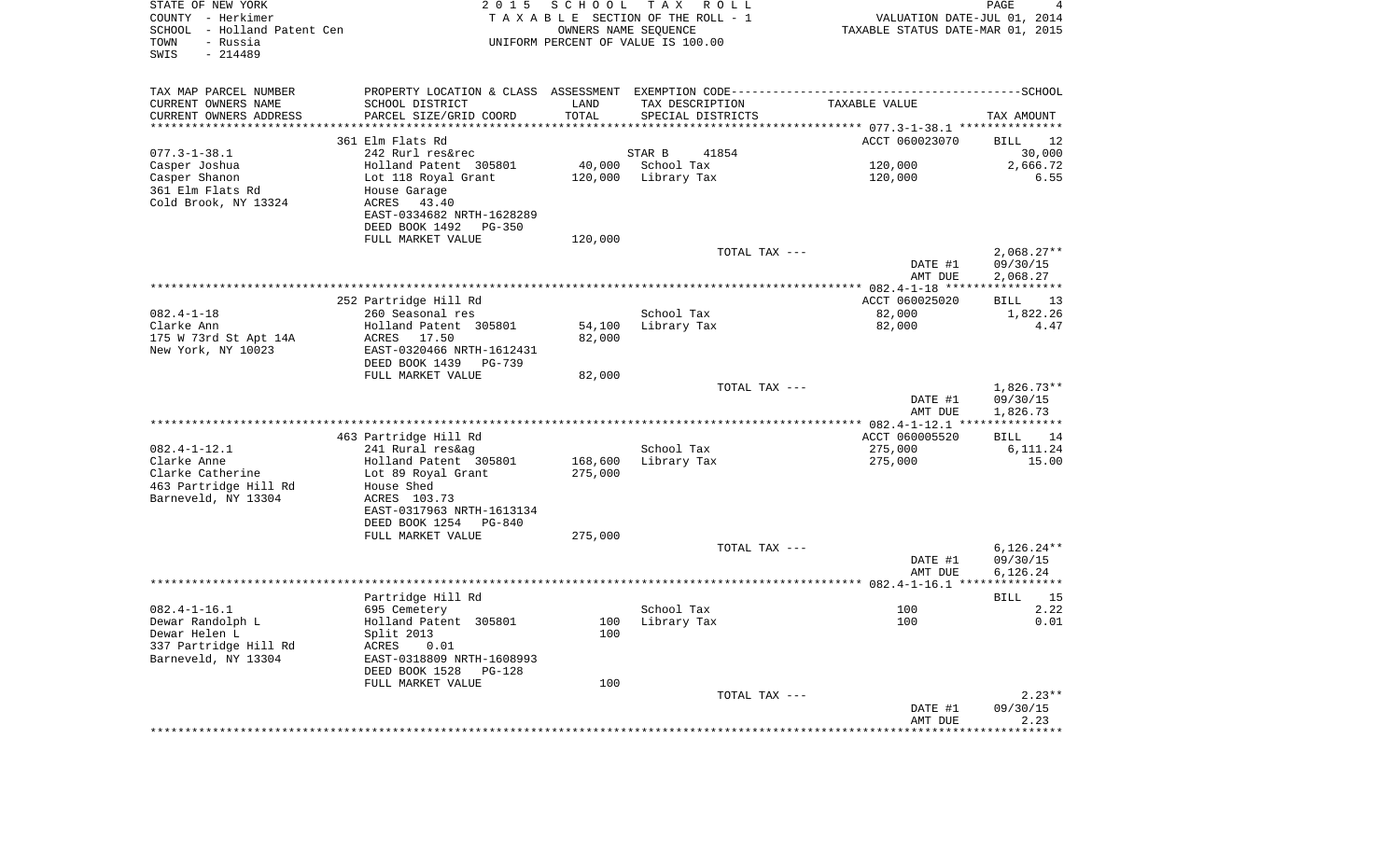COUNTY - Herkimer **TA X A B L E** SECTION OF THE ROLL - 1 VALUATION DATE-JUL 01, 2014 SCHOOL - Holland Patent Cen Taxable Taxable States AME SEQUENCE TAXABLE STATUS DATE-MAR 01, 2015 TOWN - Russia UNIFORM PERCENT OF VALUE IS 100.00SWIS - 214489

STATE OF NEW YORK 2 0 1 5 S C H O O L T A X R O L L PAGE 5

TAX MAP PARCEL NUMBER PROPERTY LOCATION & CLASS ASSESSMENT EXEMPTION CODE------------------------------------------SCHOOL

 $5^{\circ}$ 

| CURRENT OWNERS NAME    | SCHOOL DISTRICT                 | LAND       | TAX DESCRIPTION   | TAXABLE VALUE                     |                   |
|------------------------|---------------------------------|------------|-------------------|-----------------------------------|-------------------|
| CURRENT OWNERS ADDRESS | PARCEL SIZE/GRID COORD          | TOTAL      | SPECIAL DISTRICTS |                                   | TAX AMOUNT        |
| ******************     |                                 | ********** |                   | ************ 082.4-1-16.2 ******* |                   |
|                        | 337 Partridge Hill Rd           |            |                   | ACCT 060010860                    | 16<br>BILL        |
| $082.4 - 1 - 16.2$     | 210 1 Family Res                |            | STAR B<br>41854   |                                   | 30,000            |
| Dewar Randolph L       | Holland Patent 305801           | 51,400     | School Tax        | 195,000                           | 4,333.42          |
| Dewar Helen L          | FRNT 420.00 DPTH                | 195,000    | Library Tax       | 195,000                           | 10.64             |
| 337 Partridge Hill Rd  | 38.00<br>ACRES                  |            |                   |                                   |                   |
| Barneveld, NY 13304    | EAST-0319108 NRTH-1610402       |            |                   |                                   |                   |
|                        | DEED BOOK 1528<br><b>PG-128</b> |            |                   |                                   |                   |
|                        | FULL MARKET VALUE               | 195,000    |                   |                                   |                   |
|                        |                                 |            | TOTAL TAX ---     |                                   | $3,739.06**$      |
|                        |                                 |            |                   | DATE #1                           | 09/30/15          |
|                        |                                 |            |                   | AMT DUE                           | 3,739.06          |
|                        |                                 |            |                   |                                   |                   |
|                        | 337 Partridge Hill Rd           |            |                   | ACCT 060010860                    | <b>BILL</b><br>17 |
| $082.4 - 1 - 17$       | 310 Res Vac                     |            | School Tax        | 57,800                            | 1,284.47          |
| Dewar Randolph L       | Holland Patent 305801           | 57,800     | Library Tax       | 57,800                            | 3.15              |
| Dewar Helen L          | ACRES<br>15.30                  | 57,800     |                   |                                   |                   |
| 337 Partridge Hill Rd  | EAST-0319915 NRTH-1611002       |            |                   |                                   |                   |
| Barneveld, NY 13304    | DEED BOOK 1528<br>$PG-128$      |            |                   |                                   |                   |
|                        | FULL MARKET VALUE               | 57,800     |                   |                                   |                   |
|                        |                                 |            | TOTAL TAX ---     |                                   | $1,287.62**$      |
|                        |                                 |            |                   | DATE #1                           | 09/30/15          |
|                        |                                 |            |                   | AMT DUE                           | 1,287.62          |
|                        |                                 |            |                   |                                   |                   |
|                        | 434 Partridge Hill Rd           |            |                   | ACCT 060003720                    | 18<br><b>BILL</b> |
| $082.4 - 1 - 13$       | 242 Rurl res&rec                |            | 41854<br>STAR B   |                                   | 30,000            |
| Ernst Hans W           | Holland Patent 305801           | 47,000     | School Tax        | 265,000                           | 5,889.01          |
| 434 Partridge Hill Rd  | Lot 89 Royal Grant              | 265,000    | Library Tax       | 265,000                           | 14.45             |
| Barneveld, NY 13304    | House Garage                    |            |                   |                                   |                   |
|                        | 11.80<br>ACRES                  |            |                   |                                   |                   |
|                        | EAST-0319066 NRTH-1612817       |            |                   |                                   |                   |
|                        | DEED BOOK 1473<br>PG-666        |            |                   |                                   |                   |
|                        | FULL MARKET VALUE               | 265,000    |                   |                                   |                   |
|                        |                                 |            | TOTAL TAX ---     |                                   | $5,298.46**$      |
|                        |                                 |            |                   | DATE #1                           | 09/30/15          |
|                        |                                 |            |                   | AMT DUE                           | 5,298.46          |
|                        |                                 |            |                   |                                   |                   |
|                        | 463-469 Partridge Hill Rd       |            |                   |                                   | <b>BILL</b><br>19 |
| $082.4 - 1 - 12.2$     | 210 1 Family Res                |            | STAR B<br>41854   |                                   | 30,000            |
| Esterly David          | Holland Patent 305801           | 15,400     | School Tax        | 220,000                           | 4,888.99          |
| Vonbernuth Marietta    | Lot 89 Royal Grant              | 220,000    | Library Tax       | 220,000                           | 12.00             |
| 463 Partridge Hill Rd  | FRNT 131.00 DPTH<br>90.00       |            |                   |                                   |                   |
| Barneveld, NY 13304    | EAST-0317937 NRTH-1613340       |            |                   |                                   |                   |
|                        | DEED BOOK 799<br>$PG-121$       |            |                   |                                   |                   |
|                        | FULL MARKET VALUE               | 220,000    |                   |                                   |                   |
|                        |                                 |            | TOTAL TAX ---     |                                   | $4.295.99**$      |
|                        |                                 |            |                   | DATE #1                           | 09/30/15          |
|                        |                                 |            |                   | AMT DUE                           | 4,295.99          |
|                        |                                 |            |                   |                                   |                   |
|                        |                                 |            |                   |                                   |                   |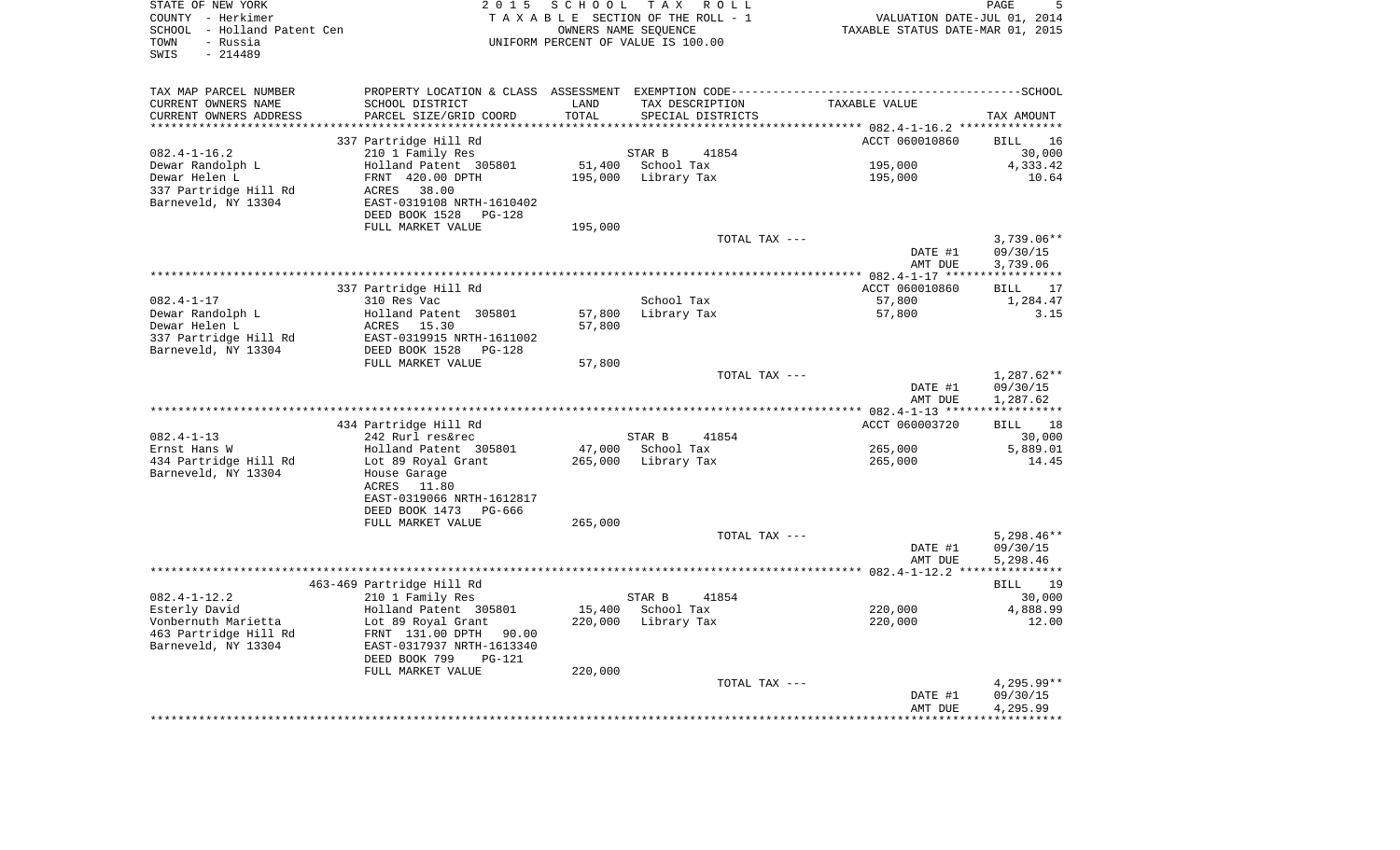| STATE OF NEW YORK<br>COUNTY - Herkimer<br>SCHOOL - Holland Patent Cen<br>- Russia<br>TOWN<br>$-214489$<br>SWIS  | 2 0 1 5                                                                                                                                                                    | SCHOOL                     | T A X<br>R O L L<br>TAXABLE SECTION OF THE ROLL - 1<br>OWNERS NAME SEQUENCE<br>UNIFORM PERCENT OF VALUE IS 100.00 | VALUATION DATE-JUL 01, 2014<br>TAXABLE STATUS DATE-MAR 01, 2015 | PAGE<br>6                            |
|-----------------------------------------------------------------------------------------------------------------|----------------------------------------------------------------------------------------------------------------------------------------------------------------------------|----------------------------|-------------------------------------------------------------------------------------------------------------------|-----------------------------------------------------------------|--------------------------------------|
| TAX MAP PARCEL NUMBER                                                                                           |                                                                                                                                                                            |                            | PROPERTY LOCATION & CLASS ASSESSMENT EXEMPTION CODE-----------------------------------SCHOOL                      |                                                                 |                                      |
| CURRENT OWNERS NAME<br>CURRENT OWNERS ADDRESS                                                                   | SCHOOL DISTRICT<br>PARCEL SIZE/GRID COORD                                                                                                                                  | LAND<br>TOTAL              | TAX DESCRIPTION<br>SPECIAL DISTRICTS                                                                              | TAXABLE VALUE                                                   | TAX AMOUNT                           |
| *********************                                                                                           |                                                                                                                                                                            | ***************            |                                                                                                                   |                                                                 |                                      |
|                                                                                                                 | Partridge Hill Rd                                                                                                                                                          |                            |                                                                                                                   | ACCT 060008310                                                  | BILL<br>20                           |
| $082.4 - 1 - 8$<br>Hanson Aggregates Ny Inc<br>c/o Marvin F Poer & Company<br>PO Box 52427<br>Atlanta, GA 30355 | 720 Mine/quarry<br>Holland Patent 305801<br>$E$ 90-91 Rg<br>Lot $64 \frac{3}{4}$<br>Partridge Hill<br>ACRES 64.75<br>EAST-0321487 NRTH-1613950<br>DEED BOOK 00475 PG-00380 | 76,600<br>76,600           | School Tax<br>Library Tax                                                                                         | 76,600<br>76,600                                                | 1,702.26<br>4.18                     |
|                                                                                                                 | FULL MARKET VALUE                                                                                                                                                          | 76,600                     |                                                                                                                   |                                                                 |                                      |
|                                                                                                                 |                                                                                                                                                                            |                            | TOTAL TAX ---                                                                                                     | DATE #1<br>AMT DUE                                              | $1,706.44**$<br>09/30/15<br>1,706.44 |
|                                                                                                                 |                                                                                                                                                                            |                            |                                                                                                                   |                                                                 | ************                         |
| $082.4 - 1 - 9$                                                                                                 | Simpson Rd<br>720 Mine/quarry                                                                                                                                              |                            | School Tax                                                                                                        | ACCT 060000320<br>39,900                                        | 21<br>BILL<br>886.69                 |
| Hanson Aggregates Ny Inc<br>c/o Marvin F Poer & Company<br>PO Box 52427<br>Atlanta, GA 30355                    | Holland Patent 305801<br>Lots 90, 91, 102, 103 Royal<br>Farm Land<br>ACRES 25.11<br>EAST-0321187 NRTH-1614878                                                              | 39,900<br>39,900           | Library Tax                                                                                                       | 39,900                                                          | 2.18                                 |
|                                                                                                                 | DEED BOOK 475<br><b>PG-380</b><br>FULL MARKET VALUE                                                                                                                        | 39,900                     |                                                                                                                   |                                                                 |                                      |
|                                                                                                                 |                                                                                                                                                                            |                            | TOTAL TAX ---                                                                                                     | DATE #1<br>AMT DUE                                              | 888.87**<br>09/30/15<br>888.87       |
|                                                                                                                 |                                                                                                                                                                            |                            |                                                                                                                   |                                                                 |                                      |
| $082.2 - 1 - 40.2$                                                                                              | Dover Rd,<br>210 1 Family Res                                                                                                                                              |                            | STAR B<br>41854                                                                                                   |                                                                 | 22<br>BILL<br>30,000                 |
| Hatzinger Bonnie L                                                                                              | Holland Patent 305801                                                                                                                                                      | 36,000                     | School Tax                                                                                                        | 212,000                                                         | 4,711.21                             |
| 219 Dover Rd<br>PO Box 173<br>Barneveld, NY 13304                                                               | Vac. Land<br>FRNT 303.00 DPTH<br>ACRES<br>5.00<br>EAST-0317926 NRTH-1618211<br>DEED BOOK 1517<br><b>PG-590</b>                                                             | 212,000                    | Library Tax                                                                                                       | 212,000                                                         | 11.56                                |
|                                                                                                                 | FULL MARKET VALUE                                                                                                                                                          | 212,000                    | TOTAL TAX ---                                                                                                     |                                                                 | $4.117.77**$                         |
|                                                                                                                 |                                                                                                                                                                            |                            |                                                                                                                   | DATE #1<br>AMT DUE                                              | 09/30/15<br>4,117.77                 |
|                                                                                                                 |                                                                                                                                                                            |                            |                                                                                                                   | ********* 082.2-1-53 ******************                         |                                      |
| $082.2 - 1 - 53$                                                                                                | Simpson Rd<br>322 Rural vac>10                                                                                                                                             |                            | School Tax                                                                                                        | ACCT 060012420<br>59,100                                        | <b>BILL</b><br>23<br>1,313.36        |
| Hawes Tim<br>1711 Dove Point Ct<br>Vienna, VA 22182                                                             | Holland Patent 305801<br>Lot 102 Royal Grant<br>House<br>ACRES<br>39.30<br>EAST-0321347 NRTH-1617545<br>DEED BOOK 684<br>PG-555<br>FULL MARKET VALUE                       | 59,100<br>59,100<br>59,100 | Library Tax                                                                                                       | 59,100                                                          | 3.22                                 |
|                                                                                                                 |                                                                                                                                                                            |                            | TOTAL TAX ---                                                                                                     |                                                                 | $1,316.58**$                         |
|                                                                                                                 |                                                                                                                                                                            |                            |                                                                                                                   | DATE #1<br>AMT DUE                                              | 09/30/15<br>1,316.58                 |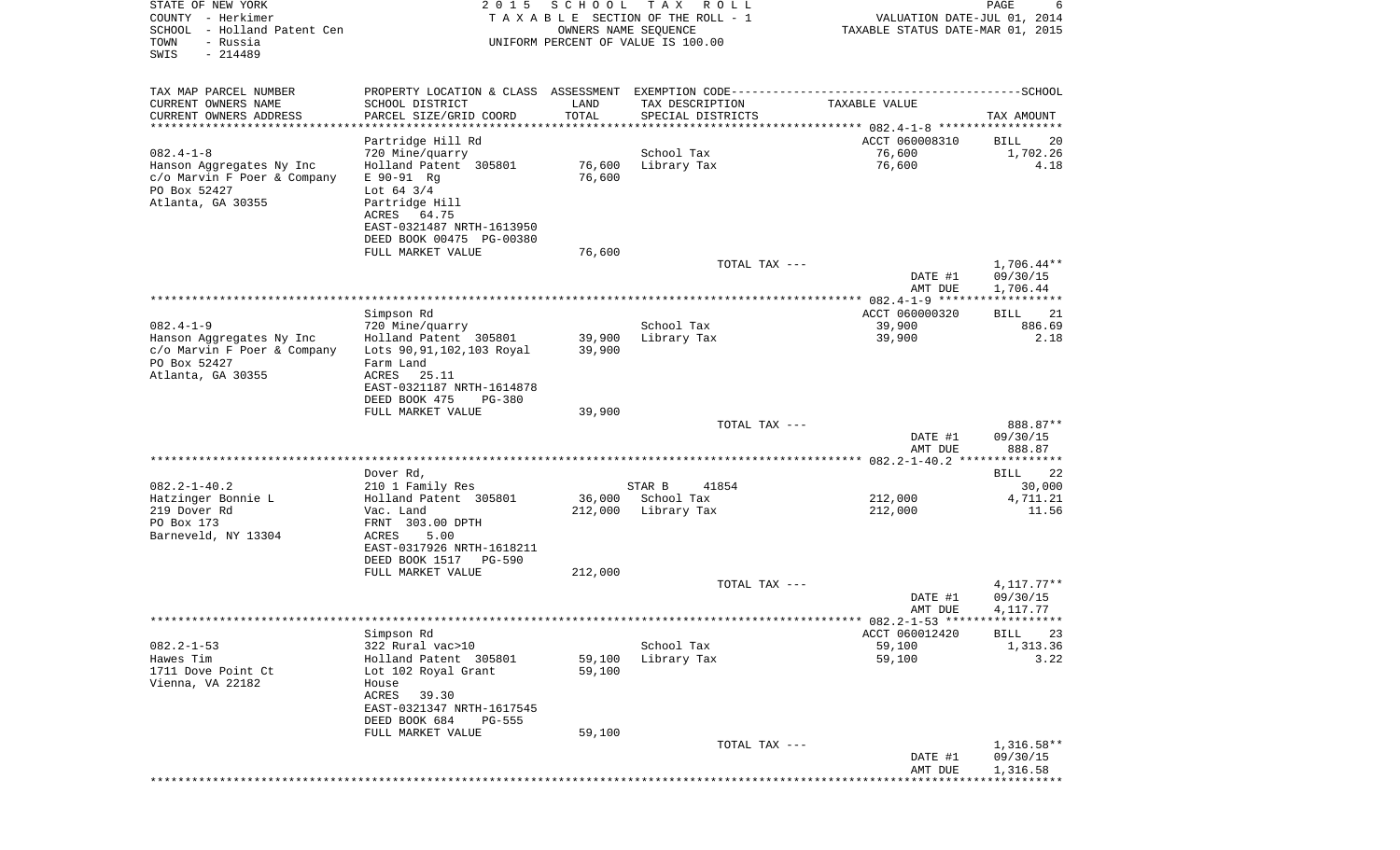| STATE OF NEW YORK<br>COUNTY - Herkimer<br>SCHOOL - Holland Patent Cen<br>- Russia<br>TOWN<br>$-214489$<br>SWIS | 2 0 1 5                                              | SCHOOL<br>OWNERS NAME SEOUENCE | T A X<br>R O L L<br>T A X A B L E SECTION OF THE ROLL - 1<br>UNIFORM PERCENT OF VALUE IS 100.00 | VALUATION DATE-JUL 01, 2014<br>TAXABLE STATUS DATE-MAR 01, 2015 | 7<br>PAGE             |
|----------------------------------------------------------------------------------------------------------------|------------------------------------------------------|--------------------------------|-------------------------------------------------------------------------------------------------|-----------------------------------------------------------------|-----------------------|
| TAX MAP PARCEL NUMBER                                                                                          |                                                      |                                |                                                                                                 |                                                                 |                       |
| CURRENT OWNERS NAME<br>CURRENT OWNERS ADDRESS<br>*********************                                         | SCHOOL DISTRICT<br>PARCEL SIZE/GRID COORD            | LAND<br>TOTAL                  | TAX DESCRIPTION<br>SPECIAL DISTRICTS                                                            | TAXABLE VALUE                                                   | TAX AMOUNT            |
|                                                                                                                | 657 Partridge Hill Rd                                |                                |                                                                                                 | ACCT 060004020                                                  | <b>BILL</b><br>24     |
| $082.2 - 1 - 45$                                                                                               | 311 Res vac land - WTRFNT                            |                                | School Tax                                                                                      | 1,600                                                           | 35.56                 |
| Hickey Molly                                                                                                   | Holland Patent 305801                                | 1,600                          | Library Tax                                                                                     | 1,600                                                           | 0.09                  |
| 657 Partridge Hill Rd                                                                                          | Lot 103 Royal Grant                                  | 1,600                          |                                                                                                 |                                                                 |                       |
| Barneveld, NY 13304                                                                                            | Vacant Land                                          |                                |                                                                                                 |                                                                 |                       |
|                                                                                                                | <b>ACRES</b><br>1.10                                 |                                |                                                                                                 |                                                                 |                       |
|                                                                                                                | EAST-0316681 NRTH-1617037                            |                                |                                                                                                 |                                                                 |                       |
|                                                                                                                | DEED BOOK 1546<br>PG-72                              |                                |                                                                                                 |                                                                 |                       |
|                                                                                                                | FULL MARKET VALUE                                    | 1,600                          |                                                                                                 |                                                                 |                       |
|                                                                                                                |                                                      |                                | TOTAL TAX ---                                                                                   | DATE #1                                                         | $35.65**$<br>09/30/15 |
|                                                                                                                |                                                      |                                |                                                                                                 | AMT DUE                                                         | 35.65                 |
|                                                                                                                |                                                      |                                |                                                                                                 |                                                                 |                       |
|                                                                                                                | Dover Rd                                             |                                |                                                                                                 |                                                                 | 25<br>BILL            |
| $082.2 - 1 - 46.2$                                                                                             | 314 Rural vac<10                                     |                                | School Tax                                                                                      | 17,000                                                          | 377.79                |
| Hickey Molly                                                                                                   | Holland Patent 305801                                | 17,000                         | Library Tax                                                                                     | 17,000                                                          | 0.93                  |
| 657 Partridge Hill Rd                                                                                          | Lot 103 Royal Grant                                  | 17,000                         |                                                                                                 |                                                                 |                       |
| Barneveld, NY 13304                                                                                            | Vacant Land                                          |                                |                                                                                                 |                                                                 |                       |
|                                                                                                                | ACRES<br>5.00                                        |                                |                                                                                                 |                                                                 |                       |
|                                                                                                                | EAST-0316896 NRTH-1616916                            |                                |                                                                                                 |                                                                 |                       |
|                                                                                                                | DEED BOOK 1546<br>$PG-72$                            |                                |                                                                                                 |                                                                 |                       |
|                                                                                                                | FULL MARKET VALUE                                    | 17,000                         | TOTAL TAX ---                                                                                   |                                                                 | 378.72**              |
|                                                                                                                |                                                      |                                |                                                                                                 | DATE #1                                                         | 09/30/15              |
|                                                                                                                |                                                      |                                |                                                                                                 | AMT DUE                                                         | 378.72                |
|                                                                                                                |                                                      |                                |                                                                                                 |                                                                 |                       |
|                                                                                                                | 657 Partridge Hill Rd                                |                                |                                                                                                 | ACCT 060017520                                                  | BILL<br>26            |
| $082.4 - 1 - 1$                                                                                                | 210 1 Family Res                                     |                                | School Tax                                                                                      | 222,000                                                         | 4,933.44              |
| Hickey Molly                                                                                                   | Holland Patent 305801                                | 26,800                         | Library Tax                                                                                     | 222,000                                                         | 12.11                 |
| 657 Partridge Hill Rd                                                                                          | W 103<br>Rg                                          | 222,000                        |                                                                                                 |                                                                 |                       |
| Barneveld, NY 13304                                                                                            | Ho 1.8 Acres                                         |                                |                                                                                                 |                                                                 |                       |
|                                                                                                                | Dover                                                |                                |                                                                                                 |                                                                 |                       |
|                                                                                                                | ACRES<br>1.50                                        |                                |                                                                                                 |                                                                 |                       |
|                                                                                                                | EAST-0317151 NRTH-1616853<br>DEED BOOK 1546<br>PG-72 |                                |                                                                                                 |                                                                 |                       |
|                                                                                                                | FULL MARKET VALUE                                    | 222,000                        |                                                                                                 |                                                                 |                       |
|                                                                                                                |                                                      |                                | TOTAL TAX ---                                                                                   |                                                                 | 4,945.55**            |
|                                                                                                                |                                                      |                                |                                                                                                 | DATE #1                                                         | 09/30/15              |
|                                                                                                                |                                                      |                                |                                                                                                 | AMT DUE                                                         | 4,945.55              |
|                                                                                                                |                                                      |                                |                                                                                                 |                                                                 |                       |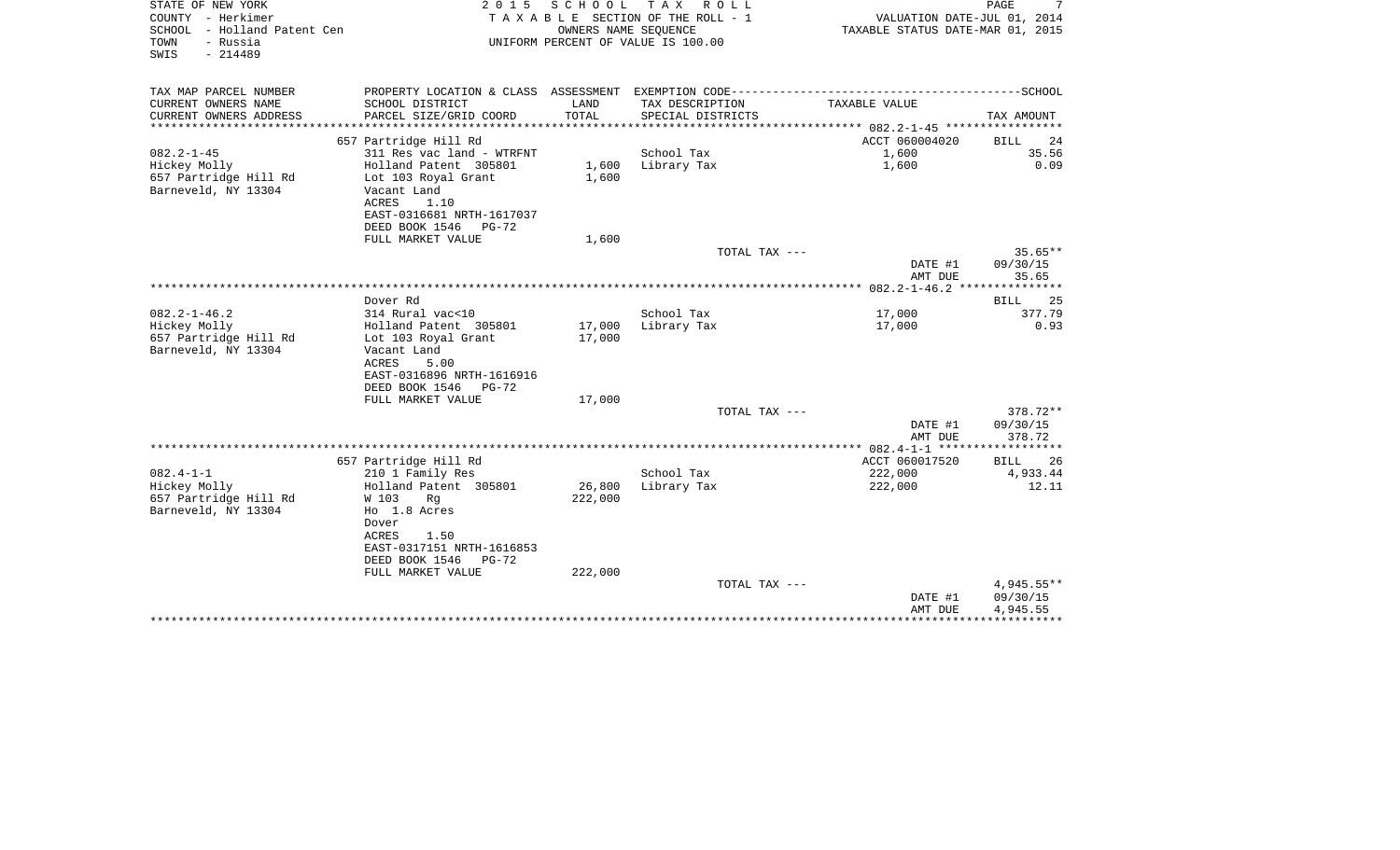| STATE OF NEW YORK<br>COUNTY - Herkimer<br>SCHOOL - Holland Patent Cen | 2 0 1 5<br>SCHOOL<br>T A X<br>R O L L<br>TAXABLE SECTION OF THE ROLL - 1<br>OWNERS NAME SEQUENCE |         |                                                     | PAGE<br>VALUATION DATE-JUL 01, 2014<br>TAXABLE STATUS DATE-MAR 01, 2015 |                                   |
|-----------------------------------------------------------------------|--------------------------------------------------------------------------------------------------|---------|-----------------------------------------------------|-------------------------------------------------------------------------|-----------------------------------|
| TOWN<br>- Russia<br>$-214489$<br>SWIS                                 |                                                                                                  |         | UNIFORM PERCENT OF VALUE IS 100.00                  |                                                                         |                                   |
| TAX MAP PARCEL NUMBER                                                 |                                                                                                  |         |                                                     |                                                                         |                                   |
| CURRENT OWNERS NAME                                                   | SCHOOL DISTRICT                                                                                  | LAND    | TAX DESCRIPTION                                     | TAXABLE VALUE                                                           |                                   |
| CURRENT OWNERS ADDRESS                                                | PARCEL SIZE/GRID COORD                                                                           | TOTAL   | SPECIAL DISTRICTS<br>****************************** | ***************** 082.2-1-41 ******************                         | TAX AMOUNT                        |
|                                                                       | 197 Dover Rd                                                                                     |         |                                                     | ACCT 060001050                                                          | BILL<br>27                        |
| $082.2 - 1 - 41$                                                      | 210 1 Family Res                                                                                 |         | 41854<br>STAR B                                     |                                                                         | 30,000                            |
| Kelly Adam                                                            | Holland Patent 305801                                                                            | 32,300  | School Tax                                          | 240,000                                                                 | 5,333.45                          |
| Berez Lydia                                                           | Royal Grant Lot 103                                                                              | 240,000 | Library Tax                                         | 240,000                                                                 | 13.09                             |
| 197 Dover Rd<br>Barneveld, NY 13304                                   | House Garage                                                                                     |         |                                                     |                                                                         |                                   |
|                                                                       | Dover<br>FRNT 662.00 DPTH                                                                        |         |                                                     |                                                                         |                                   |
|                                                                       | ACRES<br>3.50                                                                                    |         |                                                     |                                                                         |                                   |
|                                                                       | EAST-0317958 NRTH-1617875                                                                        |         |                                                     |                                                                         |                                   |
|                                                                       | DEED BOOK 930<br><b>PG-252</b>                                                                   |         |                                                     |                                                                         |                                   |
|                                                                       | FULL MARKET VALUE                                                                                | 240,000 |                                                     |                                                                         |                                   |
|                                                                       |                                                                                                  |         | TOTAL TAX ---                                       | DATE #1                                                                 | 4,741.54**<br>09/30/15            |
|                                                                       |                                                                                                  |         |                                                     | AMT DUE                                                                 | 4,741.54                          |
|                                                                       |                                                                                                  |         |                                                     | ************ 082.2-1-51.3 ***                                           | ***********                       |
|                                                                       | 294 Dover Rd                                                                                     |         |                                                     | ACCT 0012212                                                            | BILL<br>28                        |
| $082.2 - 1 - 51.3$                                                    | 280 Res Multiple                                                                                 |         | STAR B<br>41854                                     |                                                                         | 30,000                            |
| Kenderdine Donald                                                     | Holland Patent 305801                                                                            | 62,500  | School Tax                                          | 362,000                                                                 | 8,044.61                          |
| Kenderdine Sally                                                      | Lots 103&104 Royal Grant                                                                         |         | 362,000 Library Tax                                 | 362,000                                                                 | 19.75                             |
| 294 Dover Rd<br>Barneveld, NY 13304                                   | House Garage<br>ACRES<br>15.20                                                                   |         |                                                     |                                                                         |                                   |
|                                                                       | EAST-0319505 NRTH-1618598                                                                        |         |                                                     |                                                                         |                                   |
|                                                                       | DEED BOOK 909<br>PG-405                                                                          |         |                                                     |                                                                         |                                   |
|                                                                       | FULL MARKET VALUE                                                                                | 362,000 |                                                     |                                                                         |                                   |
|                                                                       |                                                                                                  |         | TOTAL TAX ---                                       |                                                                         | $7,459.36**$                      |
|                                                                       |                                                                                                  |         |                                                     | DATE #1                                                                 | 09/30/15                          |
|                                                                       |                                                                                                  |         |                                                     | AMT DUE                                                                 | 7,459.36<br>************          |
|                                                                       | 355 Partridge Hill Rd                                                                            |         |                                                     | ACCT 005345                                                             | BILL<br>29                        |
| $082.4 - 1 - 15.2$                                                    | 210 1 Family Res                                                                                 |         | STAR B<br>41854                                     |                                                                         | 30,000                            |
| Kennedy Patricia K                                                    | Holland Patent 305801                                                                            | 36,000  | School Tax                                          | 265,000                                                                 | 5,889.01                          |
| 355 Partridge Hill Rd                                                 | Lot 89 Royal Grant                                                                               | 265,000 | Library Tax                                         | 265,000                                                                 | 14.45                             |
| Barneveld, NY 13304                                                   | House Att Garage                                                                                 |         |                                                     |                                                                         |                                   |
|                                                                       | Partridge Hill<br>ACRES<br>5.00 BANK<br>135                                                      |         |                                                     |                                                                         |                                   |
|                                                                       | EAST-0318619 NRTH-1611098                                                                        |         |                                                     |                                                                         |                                   |
|                                                                       | DEED BOOK 767<br>PG-608                                                                          |         |                                                     |                                                                         |                                   |
|                                                                       | FULL MARKET VALUE                                                                                | 265,000 |                                                     |                                                                         |                                   |
|                                                                       |                                                                                                  |         | TOTAL TAX ---                                       |                                                                         | $5,298.46**$                      |
|                                                                       |                                                                                                  |         |                                                     | DATE #1                                                                 | 09/30/15                          |
|                                                                       |                                                                                                  |         |                                                     | AMT DUE<br>**************                                               | 5,298.46<br>* * * * * * * * * * * |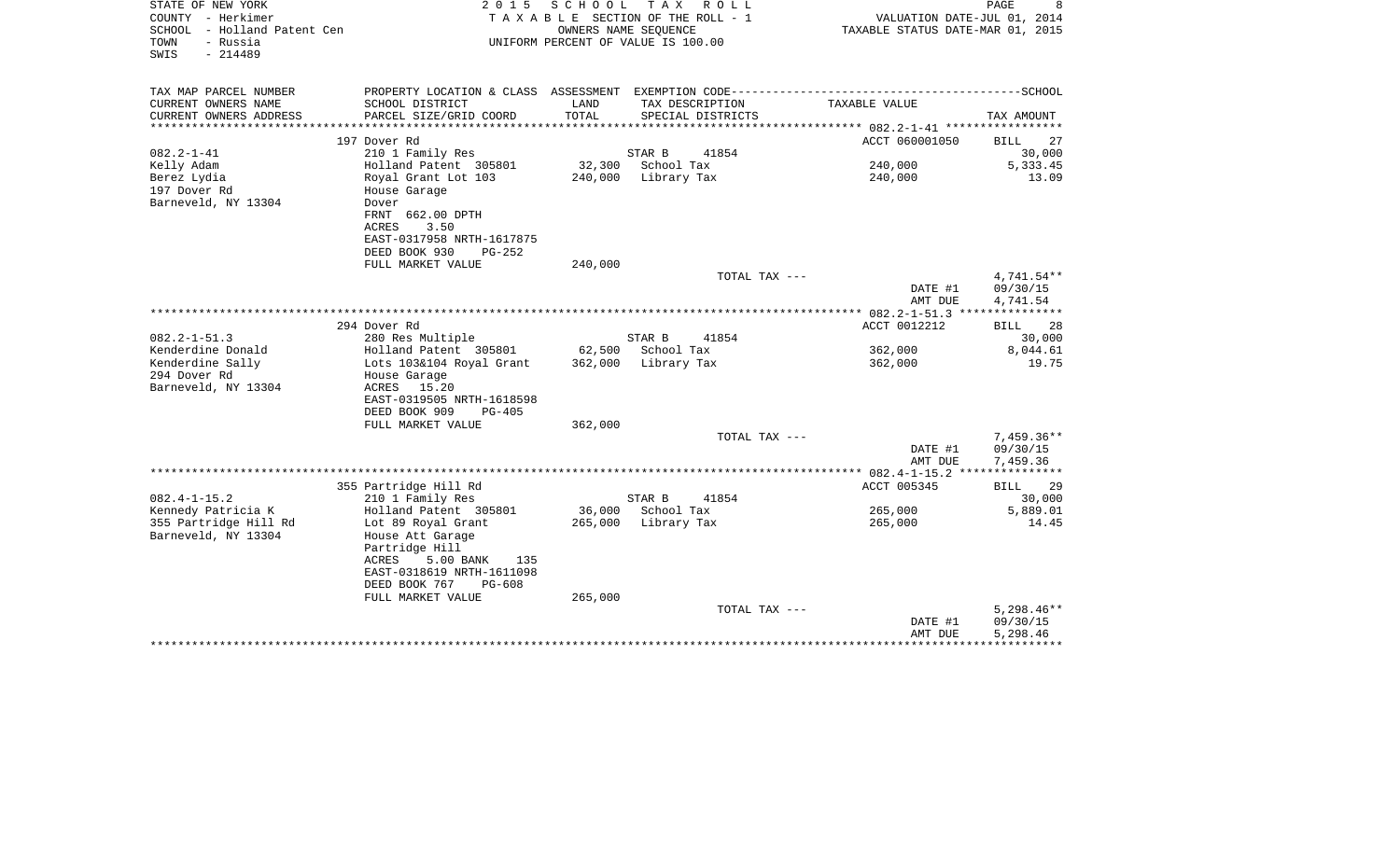| STATE OF NEW YORK<br>COUNTY - Herkimer<br>- Holland Patent Cen<br>SCHOOL<br>- Russia<br>TOWN<br>SWIS<br>$-214489$ | 2 0 1 5                                                                                                                                                                                                                  | SCHOOL                       | TAX ROLL<br>TAXABLE SECTION OF THE ROLL - 1<br>OWNERS NAME SEQUENCE<br>UNIFORM PERCENT OF VALUE IS 100.00 | VALUATION DATE-JUL 01, 2014<br>TAXABLE STATUS DATE-MAR 01, 2015 | 9<br>PAGE                               |
|-------------------------------------------------------------------------------------------------------------------|--------------------------------------------------------------------------------------------------------------------------------------------------------------------------------------------------------------------------|------------------------------|-----------------------------------------------------------------------------------------------------------|-----------------------------------------------------------------|-----------------------------------------|
| TAX MAP PARCEL NUMBER<br>CURRENT OWNERS NAME                                                                      | PROPERTY LOCATION & CLASS ASSESSMENT EXEMPTION CODE-----------------------------------SCHOOL<br>SCHOOL DISTRICT                                                                                                          | LAND                         | TAX DESCRIPTION                                                                                           | TAXABLE VALUE                                                   |                                         |
| CURRENT OWNERS ADDRESS                                                                                            | PARCEL SIZE/GRID COORD                                                                                                                                                                                                   | TOTAL                        | SPECIAL DISTRICTS                                                                                         |                                                                 | TAX AMOUNT                              |
|                                                                                                                   |                                                                                                                                                                                                                          | ****************             |                                                                                                           | ************ 082.2-1-37.1 ****************                      |                                         |
|                                                                                                                   | Dover Rd                                                                                                                                                                                                                 |                              |                                                                                                           | ACCT 060024750                                                  | 30<br>BILL                              |
| $082.2 - 1 - 37.1$<br>Kernan Mark C<br>14550 Marshview Dr<br>Jacksonville, FL 32250                               | 210 1 Family Res<br>Holland Patent 305801<br>Lot 104 Royal Grant<br>House Garage<br>ACRES<br>1.90<br>EAST-0318225 NRTH-1618829                                                                                           | 28,200<br>116,000            | School Tax<br>Library Tax                                                                                 | 116,000<br>116,000                                              | 2,577.83<br>6.33                        |
|                                                                                                                   | DEED BOOK 1463 PG-158                                                                                                                                                                                                    |                              |                                                                                                           |                                                                 |                                         |
|                                                                                                                   | FULL MARKET VALUE                                                                                                                                                                                                        | 116,000                      |                                                                                                           |                                                                 |                                         |
|                                                                                                                   |                                                                                                                                                                                                                          |                              | TOTAL TAX ---                                                                                             | DATE #1<br>AMT DUE                                              | $2,584.16**$<br>09/30/15<br>2,584.16    |
|                                                                                                                   |                                                                                                                                                                                                                          |                              |                                                                                                           |                                                                 |                                         |
| $082.2 - 1 - 54$<br>Kimak Matthew                                                                                 | 297 Simpson Rd<br>210 1 Family Res<br>Holland Patent 305801                                                                                                                                                              | 35,800                       | STAR B<br>41854<br>School Tax                                                                             | ACCT 060026010<br>130,000                                       | 31<br><b>BILL</b><br>30,000<br>2,888.95 |
| Kimak Suzann<br>297 Simpson Rd<br>Remsen, NY 13438                                                                | Lot 91 Royal Grant<br>House Garage<br>Simpson<br><b>ACRES</b><br>4.90<br>EAST-0322116 NRTH-1616948<br>DEED BOOK 857<br><b>PG-124</b><br>FULL MARKET VALUE                                                                | 130,000<br>130,000           | Library Tax                                                                                               | 130,000                                                         | 7.09                                    |
|                                                                                                                   |                                                                                                                                                                                                                          |                              | TOTAL TAX ---                                                                                             |                                                                 | $2,291.04**$                            |
|                                                                                                                   |                                                                                                                                                                                                                          |                              |                                                                                                           | DATE #1<br>AMT DUE                                              | 09/30/15<br>2,291.04                    |
|                                                                                                                   | 235 Dover Rd                                                                                                                                                                                                             |                              |                                                                                                           | *********** 082.2-1-40.1 ****************<br>ACCT 060024840     | 32<br><b>BILL</b>                       |
| $082.2 - 1 - 40.1$<br>Kirkpatrick Judith A<br>235 Dover Rd<br>Barneveld, NY 13304                                 | 210 1 Family Res<br>Holland Patent 305801<br>Lot 104 Royal Grant<br>House<br>Dover Road<br>FRNT 330.00 DPTH<br>5.16 BANK<br>ACRES<br>813<br>EAST-0317920 NRTH-1618501<br>DEED BOOK 1191<br>$PG-554$<br>FULL MARKET VALUE | 36,400<br>280,000<br>280,000 | School Tax<br>Library Tax                                                                                 | 280,000<br>280,000                                              | 6,222.35<br>15.27                       |
|                                                                                                                   |                                                                                                                                                                                                                          |                              | TOTAL TAX ---                                                                                             |                                                                 | $6,237.62**$                            |
|                                                                                                                   |                                                                                                                                                                                                                          |                              |                                                                                                           | DATE #1<br>AMT DUE<br>********************************          | 09/30/15<br>6,237.62                    |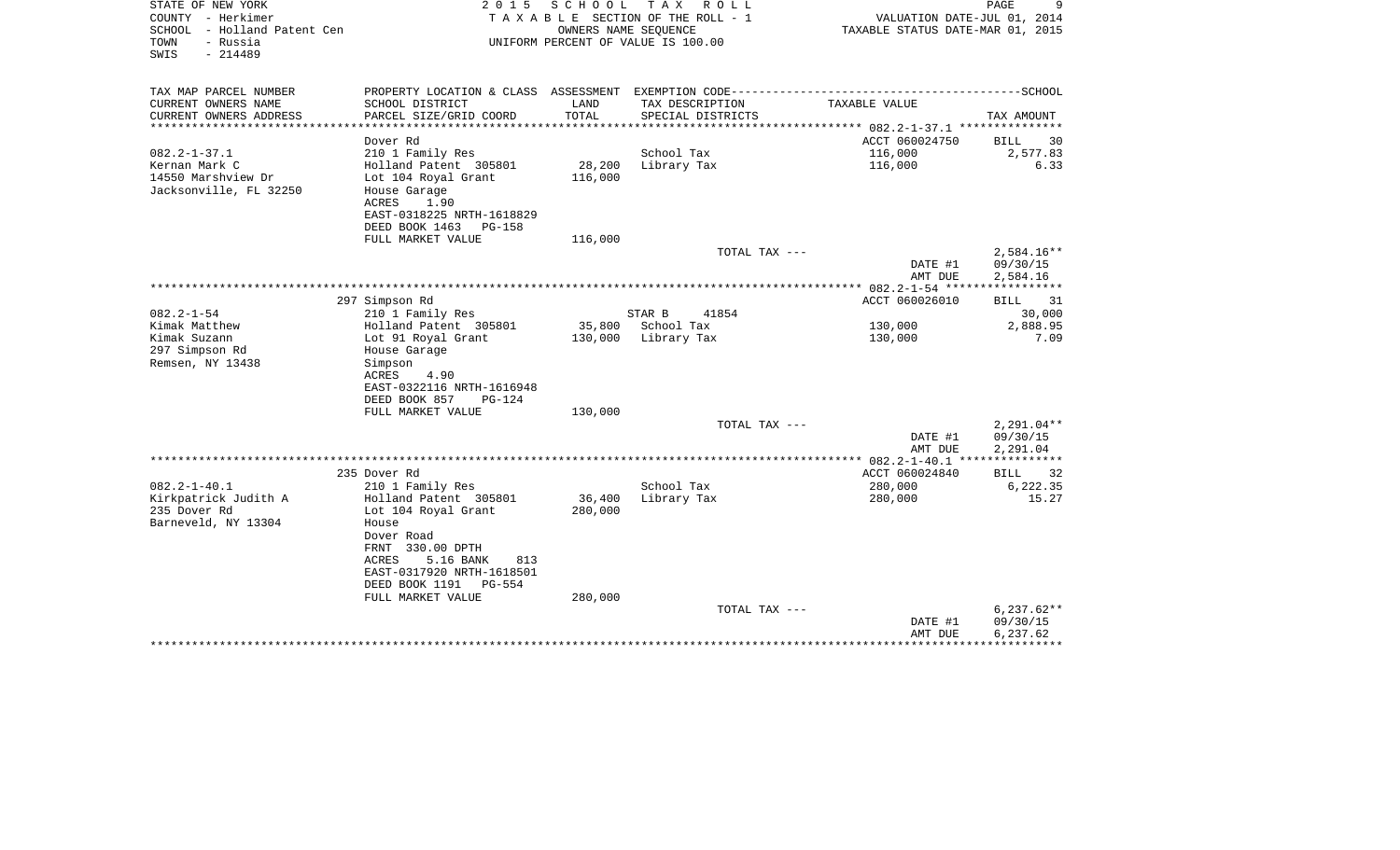| STATE OF NEW YORK<br>COUNTY - Herkimer<br>- Holland Patent Cen<br>SCHOOL<br>- Russia<br>TOWN<br>SWIS<br>$-214489$ | 2 0 1 5                                                                                                                  | SCHOOL               | T A X<br>R O L L<br>T A X A B L E SECTION OF THE ROLL - 1<br>OWNERS NAME SEQUENCE<br>UNIFORM PERCENT OF VALUE IS 100.00 | VALUATION DATE-JUL 01, 2014<br>TAXABLE STATUS DATE-MAR 01, 2015 | PAGE<br>10                           |
|-------------------------------------------------------------------------------------------------------------------|--------------------------------------------------------------------------------------------------------------------------|----------------------|-------------------------------------------------------------------------------------------------------------------------|-----------------------------------------------------------------|--------------------------------------|
| TAX MAP PARCEL NUMBER                                                                                             |                                                                                                                          |                      |                                                                                                                         |                                                                 |                                      |
| CURRENT OWNERS NAME<br>CURRENT OWNERS ADDRESS<br>*************************                                        | SCHOOL DISTRICT<br>PARCEL SIZE/GRID COORD                                                                                | LAND<br><b>TOTAL</b> | TAX DESCRIPTION<br>SPECIAL DISTRICTS                                                                                    | TAXABLE VALUE                                                   | TAX AMOUNT                           |
|                                                                                                                   | 634 Partridge Hill Rd                                                                                                    |                      |                                                                                                                         | ACCT 060015570                                                  | <b>BILL</b><br>33                    |
| $082.4 - 1 - 5$                                                                                                   | 210 1 Family Res                                                                                                         |                      | STAR B<br>41854                                                                                                         |                                                                 | 30,000                               |
| Knower Anne E                                                                                                     | Holland Patent 305801                                                                                                    | 36,000               | School Tax                                                                                                              | 269,500                                                         | 5,989.01                             |
| Kennedy Patricia<br>634 Partridge Hill Rd<br>Barneveld, NY 13304                                                  | E 103<br>Rq<br>$HO$ 5<br>Partridge Hill<br><b>ACRES</b><br>5.00<br>EAST-0317812 NRTH-1616448<br>DEED BOOK 1393<br>PG-914 | 269,500              | Library Tax                                                                                                             | 269,500                                                         | 14.70                                |
|                                                                                                                   | FULL MARKET VALUE                                                                                                        | 269,500              |                                                                                                                         |                                                                 |                                      |
|                                                                                                                   |                                                                                                                          |                      | TOTAL TAX ---                                                                                                           | DATE #1<br>AMT DUE                                              | $5,398.71**$<br>09/30/15<br>5,398.71 |
|                                                                                                                   |                                                                                                                          |                      |                                                                                                                         |                                                                 | ******                               |
|                                                                                                                   | Cady Rd                                                                                                                  |                      |                                                                                                                         | ACCT 060022260                                                  | 34<br><b>BILL</b>                    |
| $077.3 - 1 - 7$                                                                                                   | 242 Rurl res&rec                                                                                                         |                      | STAR B<br>41854                                                                                                         |                                                                 | 30,000                               |
| Lynskey Michael A Sr                                                                                              | Holland Patent 305801                                                                                                    | 39,500               | School Tax                                                                                                              | 230,000                                                         | 5, 111. 22                           |
| Lynskey Donna K<br>PO Box 49<br>Hinckley, NY 13352                                                                | Lot 120 Royal Grant<br>House Garage<br>ACRES<br>17.00 BANK<br>813                                                        | 230,000              | Library Tax                                                                                                             | 230,000                                                         | 12.55                                |
|                                                                                                                   | EAST-0329490 NRTH-1631150<br>DEED BOOK 00847 PG-00241                                                                    |                      |                                                                                                                         |                                                                 |                                      |
|                                                                                                                   | FULL MARKET VALUE                                                                                                        | 230,000              |                                                                                                                         |                                                                 |                                      |
|                                                                                                                   |                                                                                                                          |                      | TOTAL TAX ---                                                                                                           | DATE #1<br>AMT DUE                                              | 4,518.77**<br>09/30/15<br>4,518.77   |
|                                                                                                                   |                                                                                                                          |                      |                                                                                                                         |                                                                 |                                      |
|                                                                                                                   | 132 Simpson Rd                                                                                                           |                      |                                                                                                                         | ACCT 060006480                                                  | 35<br><b>BILL</b>                    |
| $082.2 - 1 - 49$                                                                                                  | 242 Rurl res&rec                                                                                                         |                      | STAR B<br>41854                                                                                                         |                                                                 | 30,000                               |
| Mancini Joseph A                                                                                                  | Holland Patent 305801                                                                                                    | 45,100               | School Tax                                                                                                              | 162,000                                                         | 3,600.08                             |
| 132 Simpson Rd<br>Barneveld, NY 13304                                                                             | Lot 103 Royal Grant<br>House<br>Simpson Road                                                                             | 162,000              | Library Tax                                                                                                             | 162,000                                                         | 8.84                                 |
|                                                                                                                   | ACRES<br>10.40<br>EAST-0318693 NRTH-1617780<br>DEED BOOK 1452<br>$PG-430$                                                |                      |                                                                                                                         |                                                                 |                                      |
|                                                                                                                   | FULL MARKET VALUE                                                                                                        | 162,000              |                                                                                                                         |                                                                 |                                      |
|                                                                                                                   |                                                                                                                          |                      | TOTAL TAX ---                                                                                                           |                                                                 | $3,003.92**$                         |
|                                                                                                                   |                                                                                                                          |                      |                                                                                                                         | DATE #1                                                         | 09/30/15                             |
|                                                                                                                   |                                                                                                                          |                      |                                                                                                                         | AMT DUE<br>********************************                     | 3,003.92                             |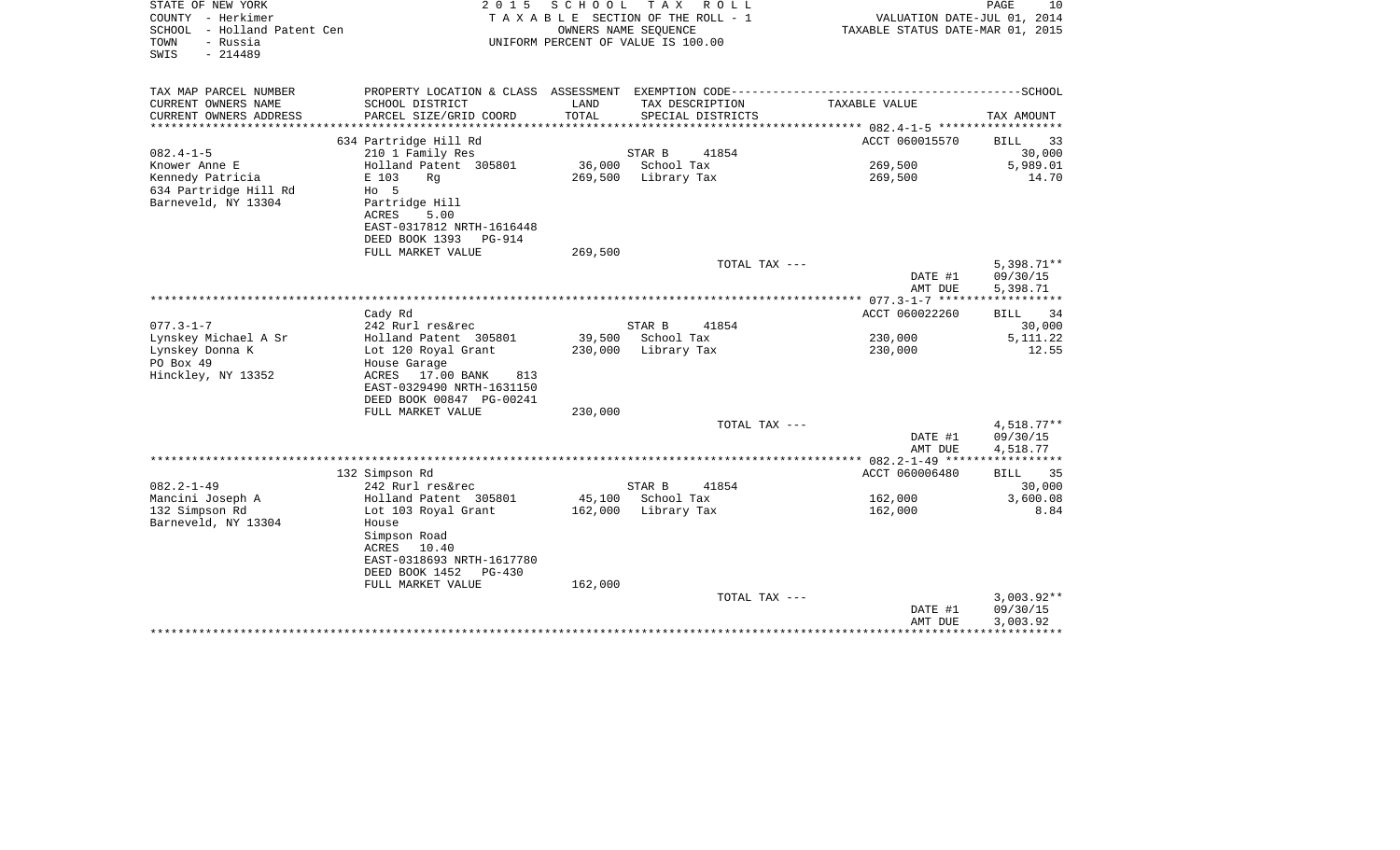| STATE OF NEW YORK<br>COUNTY - Herkimer<br>SCHOOL - Holland Patent Cen |                                          |         | 2015 SCHOOL TAX ROLL<br>TAXABLE SECTION OF THE ROLL - 1<br>OWNERS NAME SEOUENCE | VALUATION DATE-JUL 01, 2014<br>TAXABLE STATUS DATE-MAR 01, 2015 | PAGE<br>11        |
|-----------------------------------------------------------------------|------------------------------------------|---------|---------------------------------------------------------------------------------|-----------------------------------------------------------------|-------------------|
| TOWN<br>- Russia<br>$-214489$<br>SWIS                                 |                                          |         | UNIFORM PERCENT OF VALUE IS 100.00                                              |                                                                 |                   |
| TAX MAP PARCEL NUMBER                                                 |                                          |         |                                                                                 |                                                                 |                   |
| CURRENT OWNERS NAME                                                   | SCHOOL DISTRICT                          | LAND    | TAX DESCRIPTION                                                                 | TAXABLE VALUE                                                   |                   |
| CURRENT OWNERS ADDRESS                                                | PARCEL SIZE/GRID COORD                   | TOTAL   | SPECIAL DISTRICTS                                                               |                                                                 | TAX AMOUNT        |
| *************************                                             |                                          |         |                                                                                 |                                                                 |                   |
|                                                                       | Partridge Hill Rd                        |         |                                                                                 | ACCT 060017400                                                  | BILL 36           |
| $082.4 - 1 - 19$                                                      | 322 Rural vac>10                         |         | School Tax                                                                      | 31,300                                                          | 695.57            |
| Manley Irrevocable Trust Eugen Holland Patent 305801                  |                                          |         | 31,300 Library Tax                                                              | 31,300                                                          | 1.71              |
| 6776 Benton Rd                                                        | N 89 Rq                                  | 31,300  |                                                                                 |                                                                 |                   |
| Marcy, NY 13403                                                       | Lot 19 Acres                             |         |                                                                                 |                                                                 |                   |
|                                                                       | Partridge Hill                           |         |                                                                                 |                                                                 |                   |
|                                                                       | ACRES 14.40<br>EAST-0320855 NRTH-1612475 |         |                                                                                 |                                                                 |                   |
|                                                                       | DEED BOOK 1483 PG-967                    |         |                                                                                 |                                                                 |                   |
|                                                                       | FULL MARKET VALUE                        | 31,300  |                                                                                 |                                                                 |                   |
|                                                                       |                                          |         | TOTAL TAX ---                                                                   |                                                                 | 697.28**          |
|                                                                       |                                          |         |                                                                                 | DATE #1                                                         | 09/30/15          |
|                                                                       |                                          |         |                                                                                 | AMT DUE                                                         | 697.28            |
|                                                                       |                                          |         |                                                                                 |                                                                 |                   |
|                                                                       | 135 Dover Rd                             |         |                                                                                 | ACCT 060020610                                                  | 37<br><b>BILL</b> |
| $082.2 - 1 - 43$                                                      | 210 1 Family Res                         |         | School Tax                                                                      | 306,000                                                         | 6,800.14          |
| McCarthy Trust                                                        | Holland Patent 305801                    |         | 41,500 Library Tax                                                              | 306,000                                                         | 16.69             |
| 135 Dover Rd                                                          | N 103<br>Rq                              | 306,000 |                                                                                 |                                                                 |                   |
| Barneveld, NY 13304                                                   | Ho 7.99 Acres                            |         |                                                                                 |                                                                 |                   |
|                                                                       | Dover Road                               |         |                                                                                 |                                                                 |                   |
|                                                                       | ACRES<br>8.00                            |         |                                                                                 |                                                                 |                   |
|                                                                       | EAST-0317278 NRTH-1617457                |         |                                                                                 |                                                                 |                   |
|                                                                       | DEED BOOK 1077 PG-52                     |         |                                                                                 |                                                                 |                   |
|                                                                       | FULL MARKET VALUE                        | 306,000 |                                                                                 |                                                                 |                   |
|                                                                       |                                          |         | TOTAL TAX ---                                                                   |                                                                 | $6,816.83**$      |
|                                                                       |                                          |         |                                                                                 | DATE #1                                                         | 09/30/15          |
|                                                                       |                                          |         |                                                                                 | AMT DUE                                                         | 6,816.83          |
|                                                                       | Dover Rd                                 |         |                                                                                 |                                                                 |                   |
| $082.2 - 1 - 33.2$                                                    | 314 Rural vac<10                         |         | School Tax                                                                      | 14,500                                                          | BILL 38<br>322.23 |
| Mele-Zacek Victoria                                                   | Holland Patent 305801                    |         | 14,500 Library Tax                                                              | 14,500                                                          | 0.79              |
| 387 Dover Rd                                                          | Lots 104 & 115 Royal Gran                | 14,500  |                                                                                 |                                                                 |                   |
| Barneveld, NY 13304                                                   | Vacant Land                              |         |                                                                                 |                                                                 |                   |
|                                                                       | Split 2008                               |         |                                                                                 |                                                                 |                   |
|                                                                       | FRNT 747.00 DPTH                         |         |                                                                                 |                                                                 |                   |
|                                                                       | 4.00<br>ACRES                            |         |                                                                                 |                                                                 |                   |
|                                                                       | EAST-0319828 NRTH-1620215                |         |                                                                                 |                                                                 |                   |
|                                                                       | DEED BOOK 1388 PG-404                    |         |                                                                                 |                                                                 |                   |
|                                                                       | FULL MARKET VALUE                        | 14,500  |                                                                                 |                                                                 |                   |
|                                                                       |                                          |         | TOTAL TAX ---                                                                   |                                                                 | $323.02**$        |
|                                                                       |                                          |         |                                                                                 | DATE #1                                                         | 09/30/15          |
|                                                                       |                                          |         |                                                                                 | AMT DUE                                                         | 323.02            |
|                                                                       |                                          |         |                                                                                 |                                                                 | * * * * * * * * * |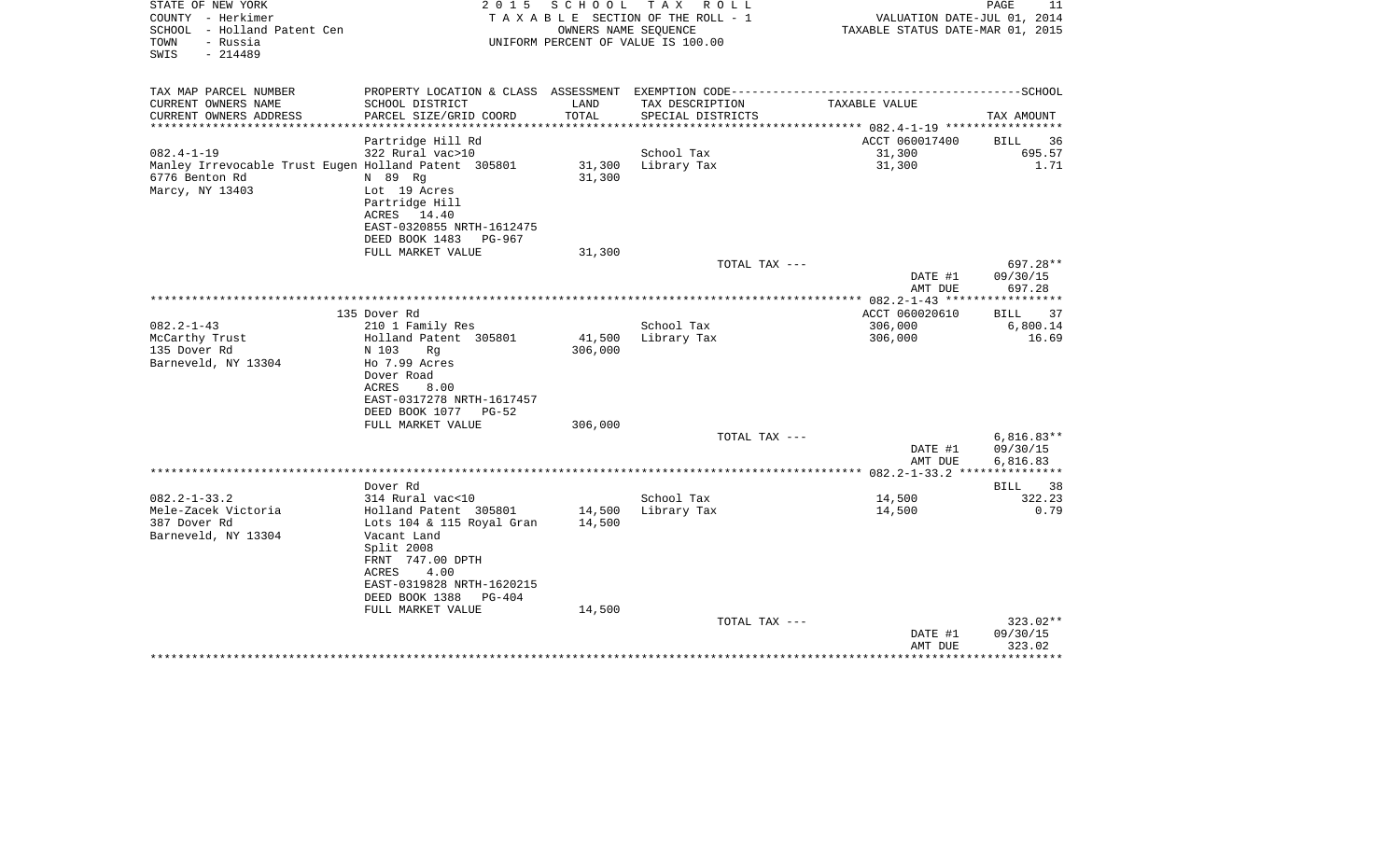| STATE OF NEW YORK<br>COUNTY - Herkimer<br>SCHOOL - Holland Patent Cen<br>- Russia<br>TOWN<br>SWIS<br>$-214489$ | 2 0 1 5                                                                  | SCHOOL  | T A X<br>R O L L<br>TAXABLE SECTION OF THE ROLL - 1<br>OWNERS NAME SEQUENCE<br>UNIFORM PERCENT OF VALUE IS 100.00 | VALUATION DATE-JUL 01, 2014<br>TAXABLE STATUS DATE-MAR 01, 2015 | PAGE<br>12                           |
|----------------------------------------------------------------------------------------------------------------|--------------------------------------------------------------------------|---------|-------------------------------------------------------------------------------------------------------------------|-----------------------------------------------------------------|--------------------------------------|
| TAX MAP PARCEL NUMBER                                                                                          |                                                                          | LAND    |                                                                                                                   | TAXABLE VALUE                                                   |                                      |
| CURRENT OWNERS NAME<br>CURRENT OWNERS ADDRESS<br>********************                                          | SCHOOL DISTRICT<br>PARCEL SIZE/GRID COORD<br>*************************** | TOTAL   | TAX DESCRIPTION<br>SPECIAL DISTRICTS                                                                              |                                                                 | TAX AMOUNT                           |
|                                                                                                                | 259 Dover Rd                                                             |         |                                                                                                                   | ACCT 060051560                                                  | <b>BILL</b><br>39                    |
| $082.2 - 1 - 37.2$                                                                                             | 210 1 Family Res                                                         |         | STAR B<br>41854                                                                                                   |                                                                 | 30,000                               |
| Miller Stephen                                                                                                 | Holland Patent 305801                                                    | 37,000  | School Tax                                                                                                        | 226,300                                                         | 5,028.99                             |
| Miller Kendel                                                                                                  | Lot #104 Royal Grant                                                     | 226,300 | Library Tax                                                                                                       | 226,300                                                         | 12.34                                |
| 259 Dover Rd                                                                                                   | House Garage                                                             |         |                                                                                                                   |                                                                 |                                      |
| Barneveld, NY 13304                                                                                            | ACRES<br>5.40 BANK<br>415                                                |         |                                                                                                                   |                                                                 |                                      |
|                                                                                                                | EAST-0318256 NRTH-1619082                                                |         |                                                                                                                   |                                                                 |                                      |
|                                                                                                                | DEED BOOK 871<br>PG-411                                                  |         |                                                                                                                   |                                                                 |                                      |
|                                                                                                                | FULL MARKET VALUE                                                        | 226,300 |                                                                                                                   |                                                                 |                                      |
|                                                                                                                |                                                                          |         | TOTAL TAX ---                                                                                                     | DATE #1<br>AMT DUE                                              | $4,436.33**$<br>09/30/15<br>4,436.33 |
|                                                                                                                |                                                                          |         |                                                                                                                   |                                                                 | * * * * * * * * * * *                |
|                                                                                                                | 291 Dover Rd                                                             |         |                                                                                                                   | ACCT 060021450                                                  | 40<br>BILL                           |
| $082.2 - 1 - 36$                                                                                               | 250 Estate                                                               |         | 41834<br>STAR EN                                                                                                  |                                                                 | 65,300                               |
| Mongeau Jr William J                                                                                           | Holland Patent 305801                                                    | 65,800  | School Tax                                                                                                        | 508,000                                                         | 11,289.13                            |
| 291 Dover Rd                                                                                                   | Lot 104 Royal Grant                                                      | 508,000 | Library Tax                                                                                                       | 508,000                                                         | 27.71                                |
| Barneveld, NY 13304                                                                                            | Estate                                                                   |         |                                                                                                                   |                                                                 |                                      |
|                                                                                                                | Dover                                                                    |         |                                                                                                                   |                                                                 |                                      |
|                                                                                                                | 27.00<br>ACRES                                                           |         |                                                                                                                   |                                                                 |                                      |
|                                                                                                                | EAST-0318152 NRTH-1619530<br>DEED BOOK 1135<br>PG-680                    |         |                                                                                                                   |                                                                 |                                      |
|                                                                                                                | FULL MARKET VALUE                                                        | 508,000 |                                                                                                                   |                                                                 |                                      |
|                                                                                                                |                                                                          |         | TOTAL TAX ---                                                                                                     |                                                                 | $10, 105.84**$                       |
|                                                                                                                |                                                                          |         |                                                                                                                   | DATE #1                                                         | 09/30/15                             |
|                                                                                                                |                                                                          |         |                                                                                                                   | AMT DUE                                                         | 10,105.84                            |
|                                                                                                                |                                                                          |         |                                                                                                                   | ********** 082.4-1-15.1 ****************                        |                                      |
|                                                                                                                | Partridge Hill Rd                                                        |         |                                                                                                                   | ACCT 060005340                                                  | BILL<br>41                           |
| $082.4 - 1 - 15.1$                                                                                             | 311 Res vac land - WTRFNT                                                |         | School Tax                                                                                                        | 14,500                                                          | 322.23                               |
| North Leslie B                                                                                                 | Holland Patent 305801                                                    | 14,500  | Library Tax                                                                                                       | 14,500                                                          | 0.79                                 |
| 11 Williams St                                                                                                 | Great Lot 89 Royal Grant                                                 | 14,500  |                                                                                                                   |                                                                 |                                      |
| Clinton, NY 13323                                                                                              | Vacant Land<br>Partridge Hill                                            |         |                                                                                                                   |                                                                 |                                      |
|                                                                                                                | ACRES<br>4.00                                                            |         |                                                                                                                   |                                                                 |                                      |
|                                                                                                                | EAST-0318356 NRTH-1611635                                                |         |                                                                                                                   |                                                                 |                                      |
|                                                                                                                | DEED BOOK 1554<br>$PG-348$                                               |         |                                                                                                                   |                                                                 |                                      |
|                                                                                                                | FULL MARKET VALUE                                                        | 14,500  |                                                                                                                   |                                                                 |                                      |
|                                                                                                                |                                                                          |         | TOTAL TAX ---                                                                                                     |                                                                 | 323.02**                             |
|                                                                                                                |                                                                          |         |                                                                                                                   | DATE #1                                                         | 09/30/15                             |
|                                                                                                                |                                                                          |         |                                                                                                                   | AMT DUE                                                         | 323.02                               |
|                                                                                                                |                                                                          |         |                                                                                                                   |                                                                 |                                      |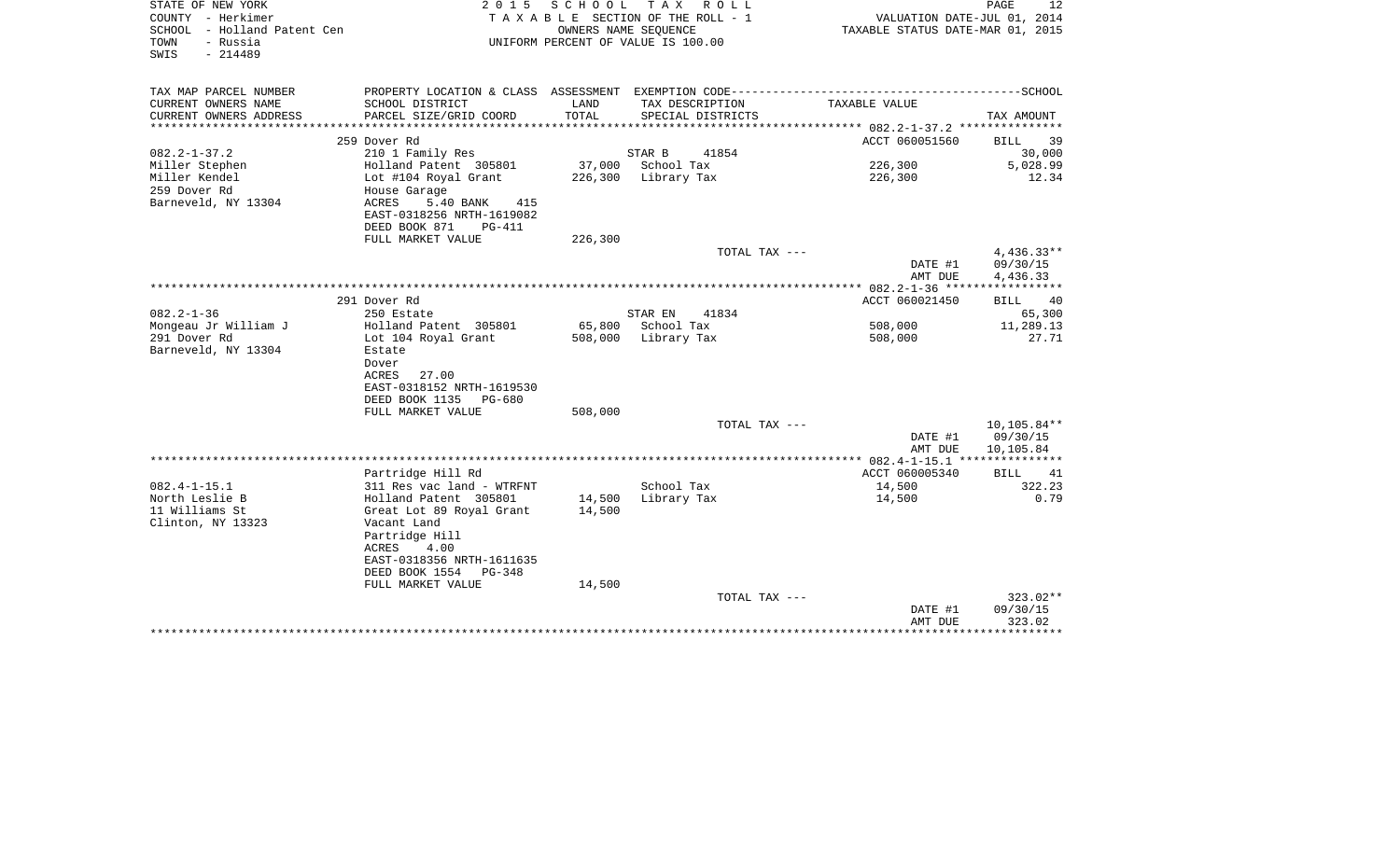| STATE OF NEW YORK<br>COUNTY - Herkimer<br>SCHOOL - Holland Patent Cen<br>- Russia<br>TOWN<br>$-214489$<br>SWIS | 2 0 1 5                              | S C H O O L                | T A X<br>R O L L<br>TAXABLE SECTION OF THE ROLL - 1<br>OWNERS NAME SEQUENCE<br>UNIFORM PERCENT OF VALUE IS 100.00 | VALUATION DATE-JUL 01, 2014<br>TAXABLE STATUS DATE-MAR 01, 2015            | PAGE<br>13                |
|----------------------------------------------------------------------------------------------------------------|--------------------------------------|----------------------------|-------------------------------------------------------------------------------------------------------------------|----------------------------------------------------------------------------|---------------------------|
|                                                                                                                |                                      |                            |                                                                                                                   |                                                                            |                           |
| TAX MAP PARCEL NUMBER                                                                                          | PROPERTY LOCATION & CLASS ASSESSMENT |                            | EXEMPTION CODE-----------------------                                                                             |                                                                            | -------------------SCHOOL |
| CURRENT OWNERS NAME                                                                                            | SCHOOL DISTRICT                      | LAND                       | TAX DESCRIPTION                                                                                                   | TAXABLE VALUE                                                              |                           |
| CURRENT OWNERS ADDRESS<br>****************                                                                     | PARCEL SIZE/GRID COORD               | TOTAL<br>***************** | SPECIAL DISTRICTS                                                                                                 |                                                                            | TAX AMOUNT                |
|                                                                                                                | Dover Rd                             |                            |                                                                                                                   | ************************** 082.2-1-47 ******************<br>ACCT 060001080 | BILL<br>42                |
| $082.2 - 1 - 47$                                                                                               | 323 Vacant rural                     |                            | School Tax                                                                                                        | 700                                                                        | 15.56                     |
| O'Shea Timothy B                                                                                               | Holland Patent 305801                | 700                        | Library Tax                                                                                                       | 700                                                                        | 0.04                      |
| O'Shea Margaret                                                                                                | Lot 103 Royal Grant                  | 700                        |                                                                                                                   |                                                                            |                           |
| 194 Dover Rd                                                                                                   | Vacant Land                          |                            |                                                                                                                   |                                                                            |                           |
| Barneveld, NY 13304                                                                                            | Dover Road                           |                            |                                                                                                                   |                                                                            |                           |
|                                                                                                                | FRNT 355.00 DPTH<br>70.00            |                            |                                                                                                                   |                                                                            |                           |
|                                                                                                                | ACRES<br>0.84                        |                            |                                                                                                                   |                                                                            |                           |
|                                                                                                                | EAST-0317977 NRTH-1617554            |                            |                                                                                                                   |                                                                            |                           |
|                                                                                                                | DEED BOOK 906<br>PG-646              | 700                        |                                                                                                                   |                                                                            |                           |
|                                                                                                                | FULL MARKET VALUE                    |                            | TOTAL TAX ---                                                                                                     |                                                                            | $15.60**$                 |
|                                                                                                                |                                      |                            |                                                                                                                   | DATE #1                                                                    | 09/30/15                  |
|                                                                                                                |                                      |                            |                                                                                                                   | AMT DUE                                                                    | 15.60                     |
|                                                                                                                |                                      |                            |                                                                                                                   |                                                                            |                           |
|                                                                                                                | 194 Dover Rd                         |                            |                                                                                                                   | ACCT 060004590                                                             | <b>BILL</b><br>43         |
| $082.2 - 1 - 48$                                                                                               | 210 1 Family Res                     |                            | STAR B<br>41854                                                                                                   |                                                                            | 30,000                    |
| O'Shea Timothy B                                                                                               | Holland Patent 305801                | 29,500                     | School Tax                                                                                                        | 207,000                                                                    | 4,600.10                  |
| O'Shea Margaret                                                                                                | E 103 Rg                             | 207,000                    | Library Tax                                                                                                       | 207,000                                                                    | 11.29                     |
| 194 Dover Rd                                                                                                   | Ho 2.42 Acres                        |                            |                                                                                                                   |                                                                            |                           |
| Barneveld, NY 13304                                                                                            | Dover<br>FRNT 100.00 DPTH            |                            |                                                                                                                   |                                                                            |                           |
|                                                                                                                | 2.40<br>ACRES                        |                            |                                                                                                                   |                                                                            |                           |
|                                                                                                                | EAST-0318181 NRTH-1617509            |                            |                                                                                                                   |                                                                            |                           |
|                                                                                                                | DEED BOOK 906<br>PG-646              |                            |                                                                                                                   |                                                                            |                           |
|                                                                                                                | FULL MARKET VALUE                    | 207,000                    |                                                                                                                   |                                                                            |                           |
|                                                                                                                |                                      |                            | TOTAL TAX ---                                                                                                     |                                                                            | 4,006.39**                |
|                                                                                                                |                                      |                            |                                                                                                                   | DATE #1                                                                    | 09/30/15                  |
|                                                                                                                |                                      |                            |                                                                                                                   | AMT DUE                                                                    | 4,006.39                  |
|                                                                                                                | Dover Rd                             |                            |                                                                                                                   | ACCT 060050300                                                             | BILL<br>44                |
| $082.4 - 1 - 6.3$                                                                                              | 322 Rural vac>10                     |                            | School Tax                                                                                                        | 28,600                                                                     | 635.57                    |
| O'Shea Timothy B                                                                                               | Holland Patent 305801                | 28,600                     | Library Tax                                                                                                       | 28,600                                                                     | 1.56                      |
| O'Shea Margaret                                                                                                | Lot 103 Royal Grant                  | 28,600                     |                                                                                                                   |                                                                            |                           |
| 194 Dover Rd                                                                                                   | Vacant Land                          |                            |                                                                                                                   |                                                                            |                           |
| Barneveld, NY 13304                                                                                            | ACRES<br>16.07                       |                            |                                                                                                                   |                                                                            |                           |
|                                                                                                                | EAST-0317906 NRTH-1617012            |                            |                                                                                                                   |                                                                            |                           |
|                                                                                                                | DEED BOOK 906<br>PG-646              |                            |                                                                                                                   |                                                                            |                           |
|                                                                                                                | FULL MARKET VALUE                    | 28,600                     |                                                                                                                   |                                                                            |                           |
|                                                                                                                |                                      |                            | TOTAL TAX ---                                                                                                     | DATE #1                                                                    | 637.13**<br>09/30/15      |
|                                                                                                                |                                      |                            |                                                                                                                   | AMT DUE                                                                    | 637.13                    |
|                                                                                                                |                                      |                            |                                                                                                                   |                                                                            | ***********               |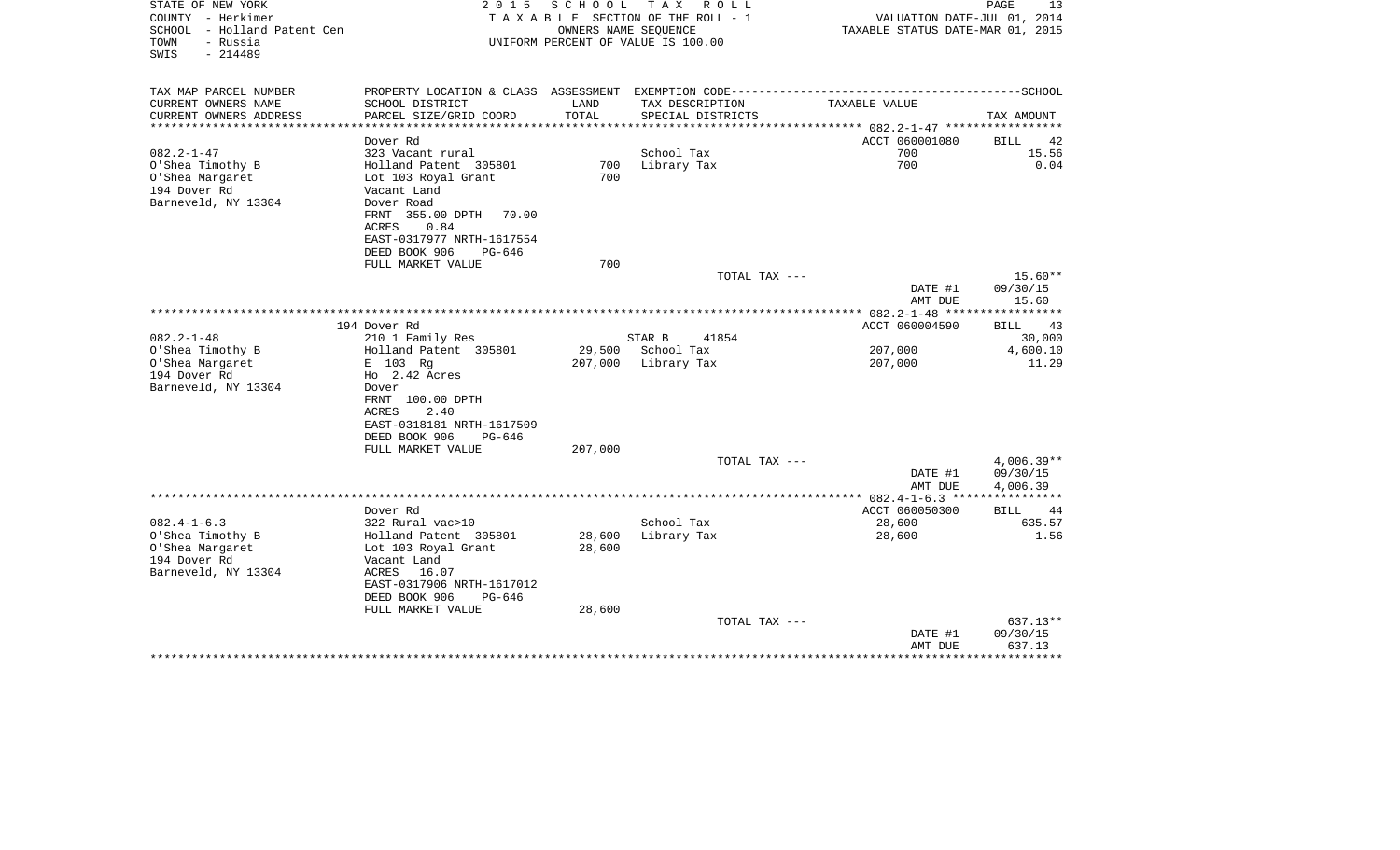| COUNTY - Herkimer              |                                                                                 |        | T A X A B L E SECTION OF THE ROLL - 1 | VALUATION DATE-JUL 01, 2014      |                                   |
|--------------------------------|---------------------------------------------------------------------------------|--------|---------------------------------------|----------------------------------|-----------------------------------|
| SCHOOL<br>- Holland Patent Cen |                                                                                 |        | OWNERS NAME SEQUENCE                  | TAXABLE STATUS DATE-MAR 01, 2015 |                                   |
| TOWN<br>- Russia               |                                                                                 |        | UNIFORM PERCENT OF VALUE IS 100.00    |                                  |                                   |
| SWIS<br>$-214489$              |                                                                                 |        |                                       |                                  |                                   |
|                                |                                                                                 |        |                                       |                                  |                                   |
|                                |                                                                                 |        |                                       |                                  |                                   |
| TAX MAP PARCEL NUMBER          | PROPERTY LOCATION & CLASS ASSESSMENT EXEMPTION CODE---------------------------- |        |                                       |                                  | -------------SCHOOL               |
| CURRENT OWNERS NAME            | SCHOOL DISTRICT                                                                 | LAND   | TAX DESCRIPTION                       | TAXABLE VALUE                    |                                   |
| CURRENT OWNERS ADDRESS         | PARCEL SIZE/GRID COORD                                                          | TOTAL  | SPECIAL DISTRICTS                     |                                  | TAX AMOUNT                        |
|                                |                                                                                 |        |                                       |                                  |                                   |
|                                | 393 Elm Flats Rd                                                                |        |                                       | ACCT 060023080                   | 45<br>BILL                        |
| $077.3 - 1 - 38.2$             | 210 1 Family Res                                                                |        | STAR EN<br>41834                      |                                  | 63,000                            |
| Potter William J               | Holland Patent 305801                                                           | 12,100 | School Tax                            | 63,000                           | 1,400.03                          |
| 393 Elm Flats Rd               | Lot 118 Royal Grant                                                             | 63,000 | Library Tax                           | 63,000                           | 3.44                              |
| Cold Brook, NY 13324           | House                                                                           |        |                                       |                                  |                                   |
|                                | 0.88<br>ACRES                                                                   |        |                                       |                                  |                                   |
|                                | EAST-0335094 NRTH-1629100                                                       |        |                                       |                                  |                                   |
|                                | DEED BOOK 683<br><b>PG-91</b>                                                   |        |                                       |                                  |                                   |
|                                | FULL MARKET VALUE                                                               | 63,000 |                                       |                                  |                                   |
|                                |                                                                                 |        | TOTAL TAX ---                         |                                  | 192.47**                          |
|                                |                                                                                 |        |                                       | DATE #1                          | 09/30/15                          |
|                                |                                                                                 |        |                                       | AMT DUE                          | 192.47                            |
|                                |                                                                                 |        |                                       |                                  |                                   |
|                                | Elm Flatts Rd                                                                   |        |                                       |                                  | BILL<br>46                        |
| $077.3 - 1 - 38.3$             | 314 Rural vac<10                                                                |        | School Tax                            | 8,800                            | 195.56                            |
| Potter William J               | Holland Patent 305801                                                           | 8,800  | Library Tax                           | 8,800                            | 0.48                              |
| Elm Flatts Rd                  | Vac.land                                                                        | 8,800  |                                       |                                  |                                   |
| Cold Brook, NY 13324           | ACRES<br>5.20                                                                   |        |                                       |                                  |                                   |
|                                | EAST-0334529 NRTH-1629023                                                       |        |                                       |                                  |                                   |
|                                | DEED BOOK 00842 PG-34142                                                        |        |                                       |                                  |                                   |
|                                | FULL MARKET VALUE                                                               | 8,800  |                                       |                                  |                                   |
|                                |                                                                                 |        | TOTAL TAX ---                         |                                  | 196.04**                          |
|                                |                                                                                 |        |                                       | DATE #1                          | 09/30/15                          |
|                                |                                                                                 |        |                                       | AMT DUE                          | 196.04                            |
|                                |                                                                                 |        |                                       |                                  |                                   |
|                                | Elm Flatts Rd                                                                   |        |                                       | ACCT 060023080                   | 47<br>BILL                        |
| $077.3 - 1 - 8.3$              | 322 Rural vac>10                                                                |        | School Tax                            | 61,800                           | 1,373.36                          |
| Pratt Schonewald Margaret      | Holland Patent 305801                                                           | 61,800 | Library Tax                           | 61,800                           | 3.37                              |
| c/o Isabel Schonewald          | Lot 119 Royal Grant                                                             | 61,800 |                                       |                                  |                                   |
| 129 Middle Rd                  | Vacant Land                                                                     |        |                                       |                                  |                                   |
| Cumberland, ME 04021           | 63.60<br>ACRES                                                                  |        |                                       |                                  |                                   |
|                                | EAST-0336698 NRTH-1627873                                                       |        |                                       |                                  |                                   |
|                                | DEED BOOK 547<br>PG-716                                                         |        |                                       |                                  |                                   |
|                                | FULL MARKET VALUE                                                               |        |                                       |                                  |                                   |
|                                |                                                                                 | 61,800 |                                       |                                  | $1,376.73**$                      |
|                                |                                                                                 |        | TOTAL TAX ---                         |                                  |                                   |
|                                |                                                                                 |        |                                       | DATE #1                          | 09/30/15                          |
|                                |                                                                                 |        |                                       | AMT DUE                          | 1,376.73<br>* * * * * * * * * * * |
|                                |                                                                                 |        |                                       |                                  |                                   |
|                                | Southside Rd                                                                    |        |                                       | ACCT 060023280                   | BILL<br>48                        |
| $077.3 - 1 - 3$                | 210 1 Family Res                                                                |        | 41834<br>STAR EN                      |                                  | 49,020                            |
| Prevost Charles F              | Holland Patent 305801                                                           |        | 13,600 School Tax                     | 49,020                           | 1,089.36                          |
| 1098 Hinckley Rd               | Lot 120 Royal Grant                                                             | 49,020 | Library Tax                           | 49,020                           | 2.67                              |
| Remsen, NY 13438               | FRNT 245.00 DPTH 105.00                                                         |        |                                       |                                  |                                   |
|                                | ACRES<br>0.71                                                                   |        |                                       |                                  |                                   |
|                                | EAST-0292090 NRTH-1207000                                                       |        |                                       |                                  |                                   |
|                                | DEED BOOK 1361<br>PG-777                                                        |        |                                       |                                  |                                   |
|                                | FULL MARKET VALUE                                                               | 49,020 |                                       |                                  |                                   |
|                                |                                                                                 |        | TOTAL TAX ---                         |                                  | $2.67**$                          |
|                                |                                                                                 |        |                                       | DATE #1                          | 09/30/15                          |
|                                |                                                                                 |        |                                       | AMT DUE                          | 2.67                              |
|                                |                                                                                 |        |                                       |                                  |                                   |

PAGE 14

STATE OF NEW YORK **EXECUTE:** 2 0 1 5 S C H O O L T A X R O L L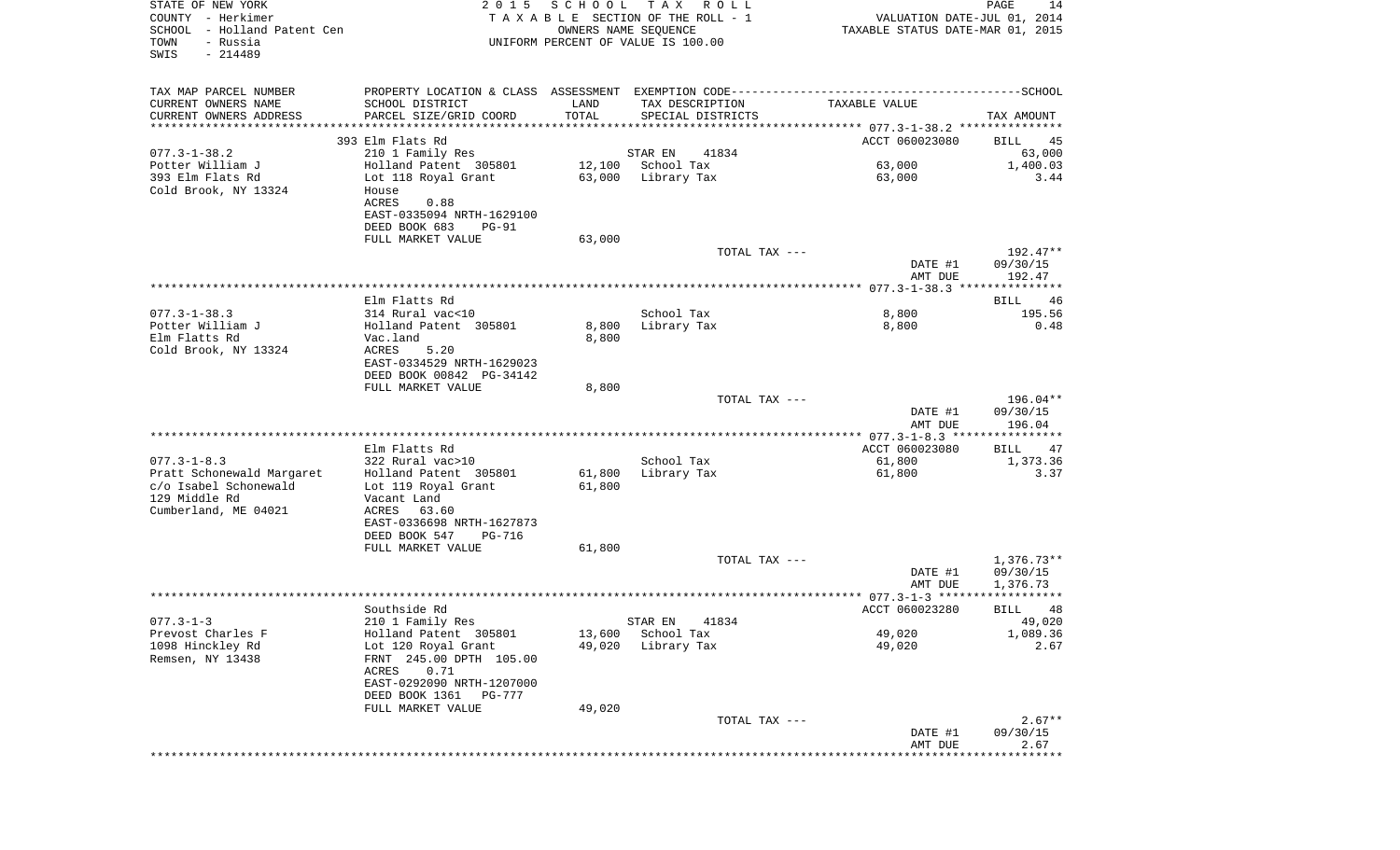| STATE OF NEW YORK<br>COUNTY - Herkimer<br>SCHOOL - Holland Patent Cen<br>- Russia<br>TOWN<br>SWIS<br>$-214489$ | 2 0 1 5                                                                                                                                                                                               | SCHOOL                        | T A X<br>R O L L<br>TAXABLE SECTION OF THE ROLL - 1<br>OWNERS NAME SEQUENCE<br>UNIFORM PERCENT OF VALUE IS 100.00 | VALUATION DATE-JUL 01, 2014<br>TAXABLE STATUS DATE-MAR 01, 2015 | PAGE<br>15                                            |
|----------------------------------------------------------------------------------------------------------------|-------------------------------------------------------------------------------------------------------------------------------------------------------------------------------------------------------|-------------------------------|-------------------------------------------------------------------------------------------------------------------|-----------------------------------------------------------------|-------------------------------------------------------|
| TAX MAP PARCEL NUMBER<br>CURRENT OWNERS NAME<br>CURRENT OWNERS ADDRESS<br>**********************               | SCHOOL DISTRICT<br>PARCEL SIZE/GRID COORD                                                                                                                                                             | LAND<br>TOTAL                 | TAX DESCRIPTION<br>SPECIAL DISTRICTS                                                                              | TAXABLE VALUE                                                   | TAX AMOUNT                                            |
| $077.3 - 1 - 37$<br>Rathbun Neil<br>Howe Linda P<br>c/o B Rathbun<br>416 Elm Flats Rd<br>Coldbrook, NY 13324   | 416 Elm Flats Rd<br>242 Rurl res&rec<br>Holland Patent 305801<br>Lots 119&120 Royal Grant<br>Farm<br>ACRES 219.90<br>EAST-0300084 NRTH-1205160<br>DEED BOOK 00847 PG-00585<br>FULL MARKET VALUE       | 182,700<br>290,000<br>290,000 | School Tax<br>Library Tax                                                                                         | ACCT 060023430<br>290,000<br>290,000                            | BILL<br>49<br>6,444.58<br>15.82                       |
|                                                                                                                |                                                                                                                                                                                                       |                               | TOTAL TAX ---                                                                                                     | DATE #1<br>AMT DUE                                              | $6,460.40**$<br>09/30/15<br>6,460.40                  |
| $082.2 - 1 - 44$<br>Richard Jennifer D<br>Malpezzi Robert J<br>123 Dover Rd<br>Barneveld, NY 13304             | 123 Dover Rd<br>210 1 Family Res<br>Holland Patent 305801<br>Lot 103 Royal Grant<br>House Garage<br>Dover<br><b>ACRES</b><br>1.74<br>EAST-0316999 NRTH-1617538<br>DEED BOOK 1516 PG-427               | 27,500<br>213,000             | STAR B<br>41854<br>School Tax<br>Library Tax                                                                      | ACCT 060018030<br>213,000<br>213,000                            | BILL<br>50<br>30,000<br>4,733.43<br>11.62             |
|                                                                                                                | FULL MARKET VALUE                                                                                                                                                                                     | 213,000                       | TOTAL TAX ---                                                                                                     | DATE #1<br>AMT DUE                                              | $4,140.05**$<br>09/30/15<br>4,140.05                  |
| $082.2 - 1 - 33.3$<br>Richmond Nathaniel I<br>Kerleo Anne<br>396 Dover Rd<br>Barneveld, NY 13304               | Dover Rd<br>314 Rural vac<10<br>Holland Patent 305801<br><b>FRNT</b><br>78.00 DPTH 468.00<br>BANK<br>135<br>EAST-0320028 NRTH-1620270<br>DEED BOOK 1287<br>PG-431<br>FULL MARKET VALUE                | 1,000<br>1,000<br>1,000       | School Tax<br>Library Tax                                                                                         | 1,000<br>1,000                                                  | 51<br>BILL<br>22.22<br>0.05                           |
|                                                                                                                |                                                                                                                                                                                                       |                               | TOTAL TAX ---                                                                                                     | DATE #1<br>AMT DUE                                              | $22.27**$<br>09/30/15<br>22.27                        |
| $082.2 - 1 - 50$<br>Smith James R<br>Smith Margaret M<br>6120 Adleigh St<br>Philadelphia, NY 19138             | 117 Simpson Rd<br>210 1 Family Res<br>Holland Patent 305801<br>Lot 104 Royal Grant<br>House<br>ACRES<br>231<br>6.40 BANK<br>EAST-0318597 NRTH-1618395<br>DEED BOOK 1295<br>PG-64<br>FULL MARKET VALUE | 39,100<br>172,000<br>172,000  | School Tax<br>Library Tax                                                                                         | ACCT 060031410<br>172,000<br>172,000                            | <b>BILL</b><br>52<br>3,822.30<br>9.38                 |
|                                                                                                                |                                                                                                                                                                                                       |                               | TOTAL TAX ---                                                                                                     | DATE #1<br>AMT DUE                                              | $3,831.68**$<br>09/30/15<br>3,831.68<br>* * * * * * * |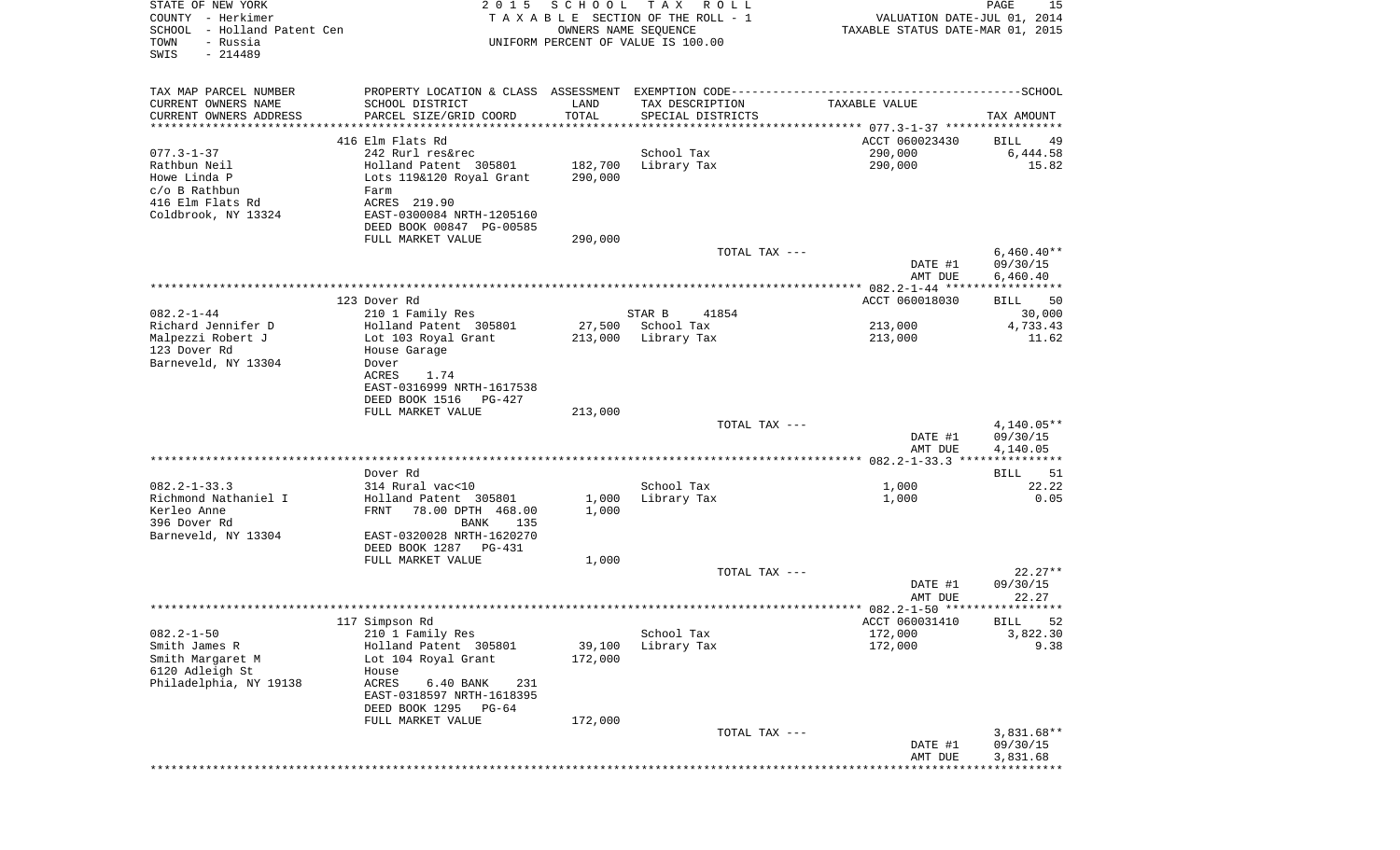| STATE OF NEW YORK                                | 2 0 1 5                                       | S C H O O L | TAX ROLL                                                |                                                                 | PAGE<br>16            |
|--------------------------------------------------|-----------------------------------------------|-------------|---------------------------------------------------------|-----------------------------------------------------------------|-----------------------|
| COUNTY - Herkimer<br>SCHOOL - Holland Patent Cen |                                               |             | TAXABLE SECTION OF THE ROLL - 1<br>OWNERS NAME SEQUENCE | VALUATION DATE-JUL 01, 2014<br>TAXABLE STATUS DATE-MAR 01, 2015 |                       |
| - Russia<br>TOWN                                 |                                               |             | UNIFORM PERCENT OF VALUE IS 100.00                      |                                                                 |                       |
| $-214489$<br>SWIS                                |                                               |             |                                                         |                                                                 |                       |
|                                                  |                                               |             |                                                         |                                                                 |                       |
| TAX MAP PARCEL NUMBER                            |                                               |             |                                                         |                                                                 |                       |
| CURRENT OWNERS NAME                              | SCHOOL DISTRICT                               | LAND        | TAX DESCRIPTION                                         | TAXABLE VALUE                                                   |                       |
| CURRENT OWNERS ADDRESS                           | PARCEL SIZE/GRID COORD                        | TOTAL       | SPECIAL DISTRICTS                                       |                                                                 | TAX AMOUNT            |
| ***********************                          | ****************************                  |             |                                                         |                                                                 |                       |
|                                                  | Simpson Rd                                    |             |                                                         | ACCT 060005490                                                  | BILL<br>53            |
| $082.2 - 1 - 52$<br>Smith James R                | 323 Vacant rural<br>Holland Patent 305801     | 40,800      | School Tax<br>Library Tax                               | 40,800<br>40,800                                                | 906.69<br>2.23        |
| Smith Margaret M                                 | Lots 103 & 104 Royal Gran                     | 40,800      |                                                         |                                                                 |                       |
| 6120 Adleigh St                                  | Vacant Land                                   |             |                                                         |                                                                 |                       |
| Philadelphia, NY 19138                           | ACRES<br>22.00 BANK<br>231                    |             |                                                         |                                                                 |                       |
|                                                  | EAST-0319622 NRTH-1617875                     |             |                                                         |                                                                 |                       |
|                                                  | DEED BOOK 1295 PG-64                          |             |                                                         |                                                                 |                       |
|                                                  | FULL MARKET VALUE                             | 40,800      | TOTAL TAX ---                                           |                                                                 | 908.92**              |
|                                                  |                                               |             |                                                         | DATE #1                                                         | 09/30/15              |
|                                                  |                                               |             |                                                         | AMT DUE                                                         | 908.92                |
|                                                  |                                               |             |                                                         |                                                                 |                       |
|                                                  | 264 Dover Rd                                  |             |                                                         | ACCT 0012215                                                    | -54<br>BILL           |
| $082.2 - 1 - 51.2$                               | 210 1 Family Res                              |             | AGED-SCHL 41804                                         |                                                                 | 96,000                |
| Underhill Suzanne E                              | Holland Patent 305801                         |             | 36,000 STAR EN<br>41834                                 |                                                                 | 65,300                |
| 264 Dover Rd<br>Barneveld, NY 13304              | Lots 103 & 104 Royal Gran<br>House Att Garage | 240,000     | School Tax<br>Library Tax                               | 144,000<br>144,000                                              | 3,200.07<br>7.85      |
|                                                  | 5.00<br>ACRES                                 |             |                                                         |                                                                 |                       |
|                                                  | EAST-0318871 NRTH-1618716                     |             |                                                         |                                                                 |                       |
|                                                  | DEED BOOK 707<br><b>PG-802</b>                |             |                                                         |                                                                 |                       |
|                                                  | FULL MARKET VALUE                             | 240,000     |                                                         |                                                                 |                       |
|                                                  |                                               |             | TOTAL TAX ---                                           |                                                                 | 1,996.92**            |
|                                                  |                                               |             |                                                         | DATE #1<br>AMT DUE                                              | 09/30/15<br>1,996.92  |
|                                                  |                                               |             |                                                         |                                                                 |                       |
|                                                  | Dover Rd                                      |             |                                                         | ACCT 060000180                                                  | 55<br>BILL            |
| $082.2 - 1 - 46.1$                               | 311 Res vac land - WTRFNT                     |             | School Tax                                              | 12,000                                                          | 266.67                |
| Welch Carolyn O                                  | Holland Patent 305801                         | 12,000      | Library Tax                                             | 12,000                                                          | 0.65                  |
| 595 Partridge Hill Rd                            | Lot 103 Royal Grant                           | 12,000      |                                                         |                                                                 |                       |
| Barneveld, NY 13304                              | Vacant Land<br>Dover Rd                       |             |                                                         |                                                                 |                       |
|                                                  | ACRES<br>3.00                                 |             |                                                         |                                                                 |                       |
|                                                  | EAST-0316894 NRTH-1616476                     |             |                                                         |                                                                 |                       |
|                                                  | DEED BOOK 1503 PG-280                         |             |                                                         |                                                                 |                       |
|                                                  | FULL MARKET VALUE                             | 12,000      |                                                         |                                                                 |                       |
|                                                  |                                               |             | TOTAL TAX ---                                           | DATE #1                                                         | 267.32**<br>09/30/15  |
|                                                  |                                               |             |                                                         | AMT DUE                                                         | 267.32                |
|                                                  |                                               |             |                                                         |                                                                 |                       |
|                                                  | Partridge Hill Rd                             |             |                                                         | ACCT 060029460                                                  | 56<br><b>BILL</b>     |
| $082.4 - 1 - 2$                                  | 323 Vacant rural                              |             | School Tax                                              | 900                                                             | 20.00                 |
| Welch Carolyn O                                  | Holland Patent 305801                         | 900         | Library Tax                                             | 900                                                             | 0.05                  |
| 595 Partridge Hill Rd                            | Lot 103 Royal Grant                           | 900         |                                                         |                                                                 |                       |
| Barneveld, NY 13304                              | Vacant Land<br>Partridge Hill                 |             |                                                         |                                                                 |                       |
|                                                  | 24.00 DPTH 450.00<br>FRNT                     |             |                                                         |                                                                 |                       |
|                                                  | 0.25<br>ACRES                                 |             |                                                         |                                                                 |                       |
|                                                  | EAST-0317168 NRTH-1615781                     |             |                                                         |                                                                 |                       |
|                                                  | DEED BOOK 708<br>PG-986                       |             |                                                         |                                                                 |                       |
|                                                  | FULL MARKET VALUE                             | 900         |                                                         |                                                                 |                       |
|                                                  |                                               |             | TOTAL TAX ---                                           | DATE #1                                                         | $20.05**$<br>09/30/15 |
|                                                  |                                               |             |                                                         | AMT DUE                                                         | 20.05                 |
|                                                  |                                               |             |                                                         |                                                                 |                       |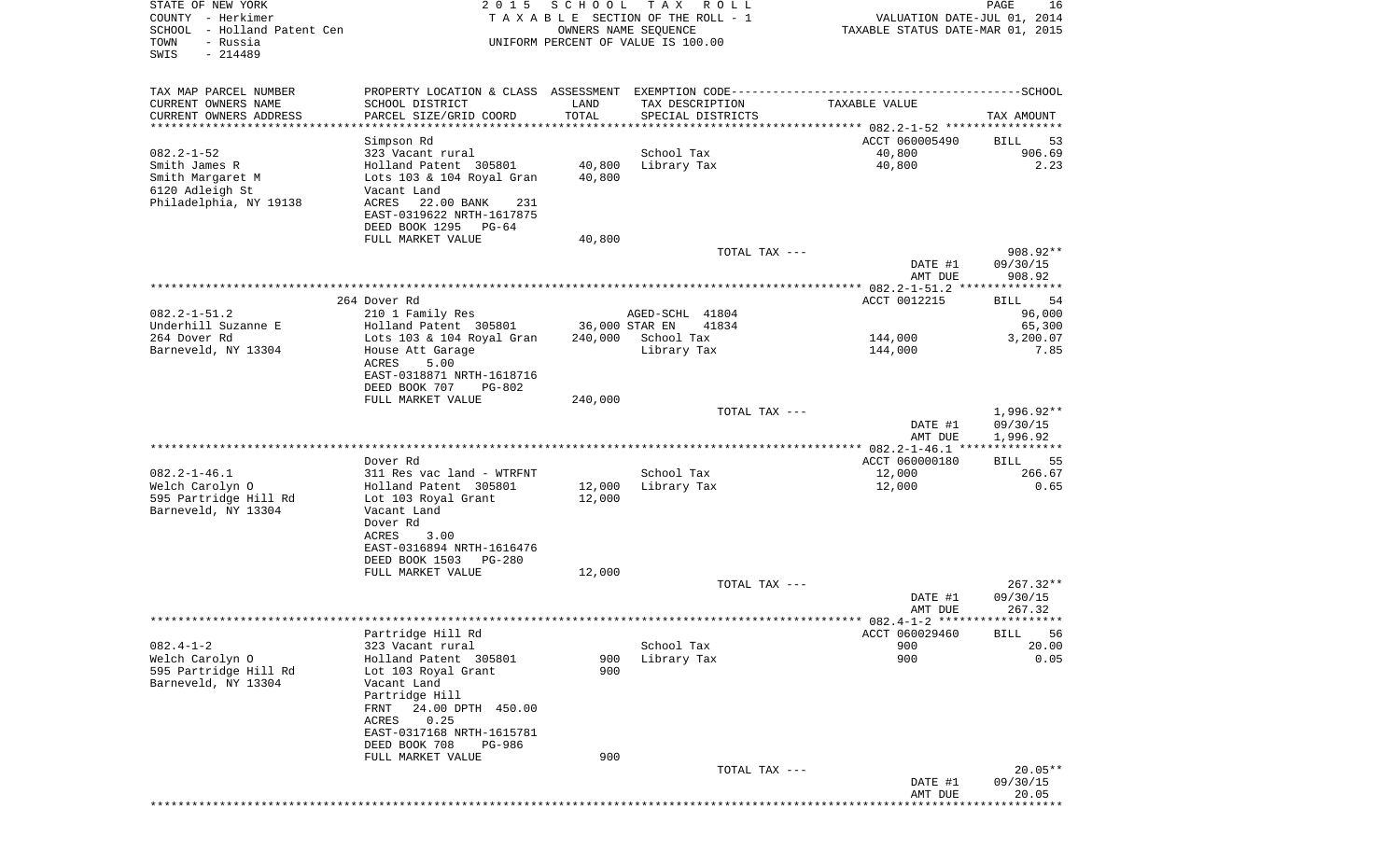| STATE OF NEW YORK<br>COUNTY - Herkimer                               | 2 0 1 5                                                                                                                            | SCHOOL               | TAX ROLL<br>TAXABLE SECTION OF THE ROLL - 1 | VALUATION DATE-JUL 01, 2014      | PAGE<br>17                           |
|----------------------------------------------------------------------|------------------------------------------------------------------------------------------------------------------------------------|----------------------|---------------------------------------------|----------------------------------|--------------------------------------|
| SCHOOL - Holland Patent Cen<br>TOWN<br>- Russia<br>$-214489$<br>SWIS |                                                                                                                                    | OWNERS NAME SEOUENCE | UNIFORM PERCENT OF VALUE IS 100.00          | TAXABLE STATUS DATE-MAR 01, 2015 |                                      |
| TAX MAP PARCEL NUMBER                                                | PROPERTY LOCATION & CLASS ASSESSMENT EXEMPTION CODE-----------------------                                                         |                      |                                             |                                  | ------SCHOOL                         |
| CURRENT OWNERS NAME<br>CURRENT OWNERS ADDRESS                        | SCHOOL DISTRICT<br>PARCEL SIZE/GRID COORD                                                                                          | LAND<br>TOTAL        | TAX DESCRIPTION<br>SPECIAL DISTRICTS        | TAXABLE VALUE                    | TAX AMOUNT                           |
|                                                                      | ******************                                                                                                                 |                      |                                             |                                  |                                      |
| $082.4 - 1 - 3$                                                      | 595 Partridge Hill Rd<br>210 1 Family Res                                                                                          |                      | 41834<br>STAR EN                            | ACCT 060029430                   | 57<br><b>BILL</b><br>65,300          |
| Welch Carolyn O                                                      | Holland Patent 305801                                                                                                              | 29,800               | School Tax                                  | 248,900                          | 5,531.23                             |
| 595 Partridge Hill Rd<br>Barneveld, NY 13304                         | Lot 103 Royal Grant<br>House Garage<br>Partridge Hill<br>ACRES 2.50<br>EAST-0317166 NRTH-1615637<br>DEED BOOK 708<br><b>PG-986</b> | 248,900              | Library Tax                                 | 248,900                          | 13.58                                |
|                                                                      | FULL MARKET VALUE                                                                                                                  | 248,900              |                                             |                                  |                                      |
|                                                                      |                                                                                                                                    |                      | TOTAL TAX ---                               | DATE #1<br>AMT DUE               | $4,333.81**$<br>09/30/15<br>4,333.81 |
|                                                                      |                                                                                                                                    |                      |                                             |                                  |                                      |
| $082.4 - 1 - 6.5$                                                    | Partridge Hill Rd<br>314 Rural vac<10                                                                                              |                      | School Tax                                  | 13,400                           | 58<br>BILL<br>297.78                 |
| Welch Carolyn O                                                      | Holland Patent 305801                                                                                                              | 13,400               | Library Tax                                 | 13,400                           | 0.73                                 |
| 595 Partridge Hill Rd<br>Barneveld, NY 13304                         | FRNT 923.00 DPTH<br>7.90<br>ACRES<br>EAST-0317184 NRTH-1616248<br>DEED BOOK 1503<br>$PG-280$                                       | 13,400               |                                             |                                  |                                      |
|                                                                      | FULL MARKET VALUE                                                                                                                  | 13,400               |                                             |                                  |                                      |
|                                                                      |                                                                                                                                    |                      | TOTAL TAX ---                               | DATE #1<br>AMT DUE               | $298.51**$<br>09/30/15<br>298.51     |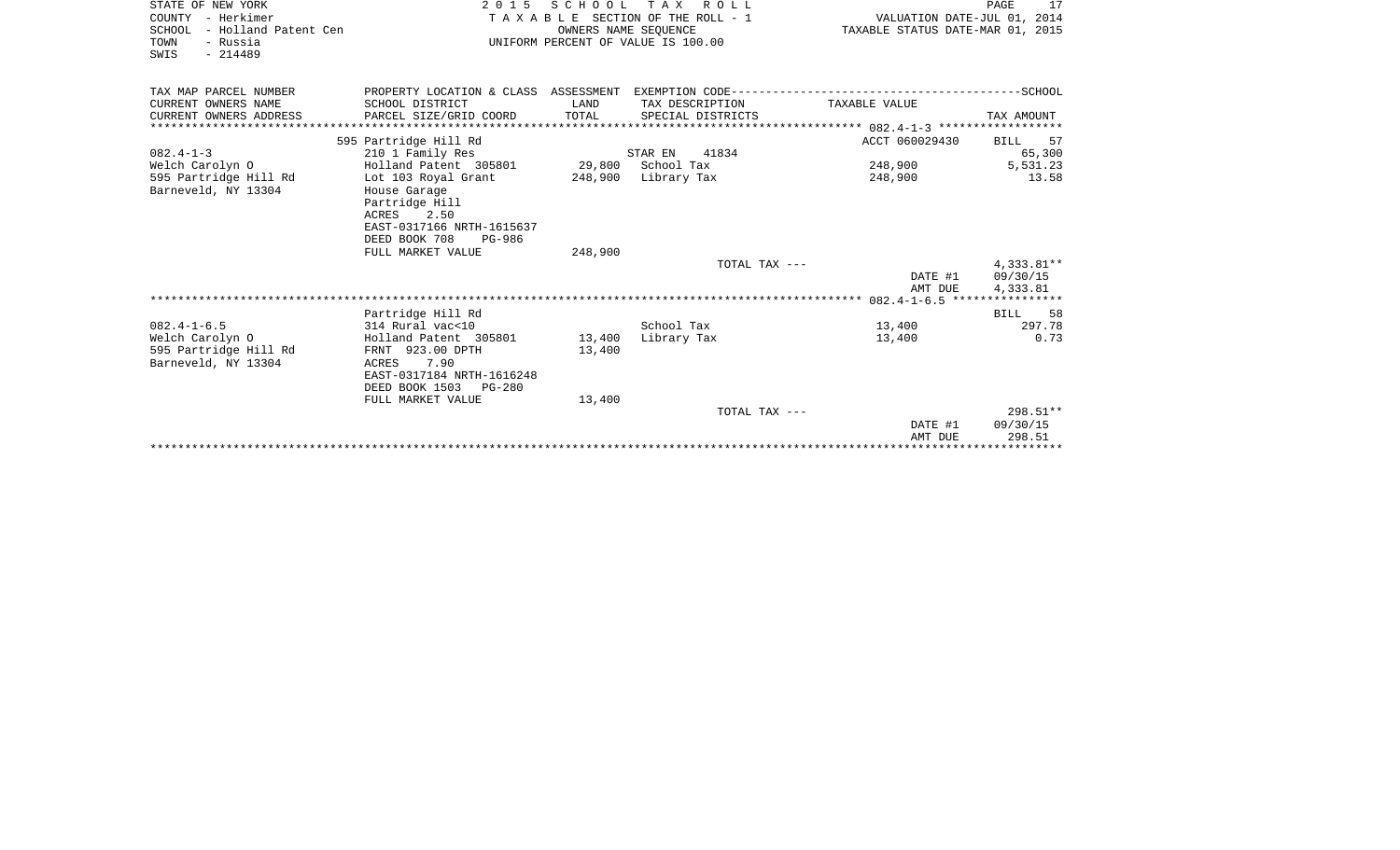| STATE OF NEW YORK              | 2015 SCHOOL TAX ROLL               | PAGE                             |
|--------------------------------|------------------------------------|----------------------------------|
| COUNTY - Herkimer              | TAXABLE SECTION OF THE ROLL - 1    | VALUATION DATE-JUL 01, 2014      |
| - Holland Patent Cen<br>SCHOOL |                                    | TAXABLE STATUS DATE-MAR 01, 2015 |
| - Russia<br>TOWN               | UNIFORM PERCENT OF VALUE IS 100.00 | RPS155/V04/L015                  |
| - 214489<br>SWIS               |                                    | CURRENT DATE 8/13/2015           |
|                                |                                    |                                  |

R O L L S U B S E C T I O N - - T O T A L S

|      |                    | $m \wedge m \wedge n$<br>UIAI | <b>FYTEMCTOM</b><br>LON |       | :XEMPT | ` Y A B Lite | "UTAL             |
|------|--------------------|-------------------------------|-------------------------|-------|--------|--------------|-------------------|
| CODE | <b>NAME</b><br>סיד | <b>DARCET</b>                 | <b>TVDL</b>             | ALU P | IOUN.  | 'ALUL        | $m \times n$<br>. |

# NO SPECIAL DISTRICTS AT THIS LEVEL

#### \*\*\* S C H O O L D I S T R I C T S U M M A R Y \*\*\*

| CODE   | DISTRICT NAME                    | TOTAL<br>PARCELS | ASSESSED<br>LAND | ASSESSED<br>TOTAL | EXEMPT<br>AMOUNT | TOTAL<br>TAXABLE |              |
|--------|----------------------------------|------------------|------------------|-------------------|------------------|------------------|--------------|
|        |                                  |                  |                  |                   | STAR AMOUNT      | STAR TAXABLE     | TOTAL TAX    |
|        | Holland Patent Cen               | 58               | 2478,800         | 8946,920          | 96,000           | 8,850,920        |              |
| 305801 |                                  |                  |                  |                   | 853,220          | 7,997,700        | 178, 213. 19 |
|        | SUB-TOTAL                        | 58               | 2478,800         | 8946,920          | 96,000           | 8,850,920        |              |
|        | $S \cup B - T \cup T A L (CONT)$ |                  |                  |                   | 853,220          | 7,997,700        | 178,213.19   |
|        | TOTAL                            | 58               | 2478,800         | 8946,920          | 96,000           | 8,850,920        |              |
|        | TO TAL (CONT)                    |                  |                  |                   | 853,220          | 7,997,700        | 178,213.19   |

# \*\*\* S Y S T E M C O D E S S U M M A R Y \*\*\*

#### NO SYSTEM EXEMPTIONS AT THIS LEVEL

# \*\*\* E X E M P T I O N S U M M A R Y \*\*\*

|       |             | TOTAL   |         |
|-------|-------------|---------|---------|
| CODE  | DESCRIPTION | PARCELS | SCHOOL  |
| 41804 | AGED-SCHL   |         | 96,000  |
| 41834 | STAR EN     | b       | 373,220 |
| 41854 | STAR B      | 16      | 480,000 |
|       | тотаь       | 23      | 949,220 |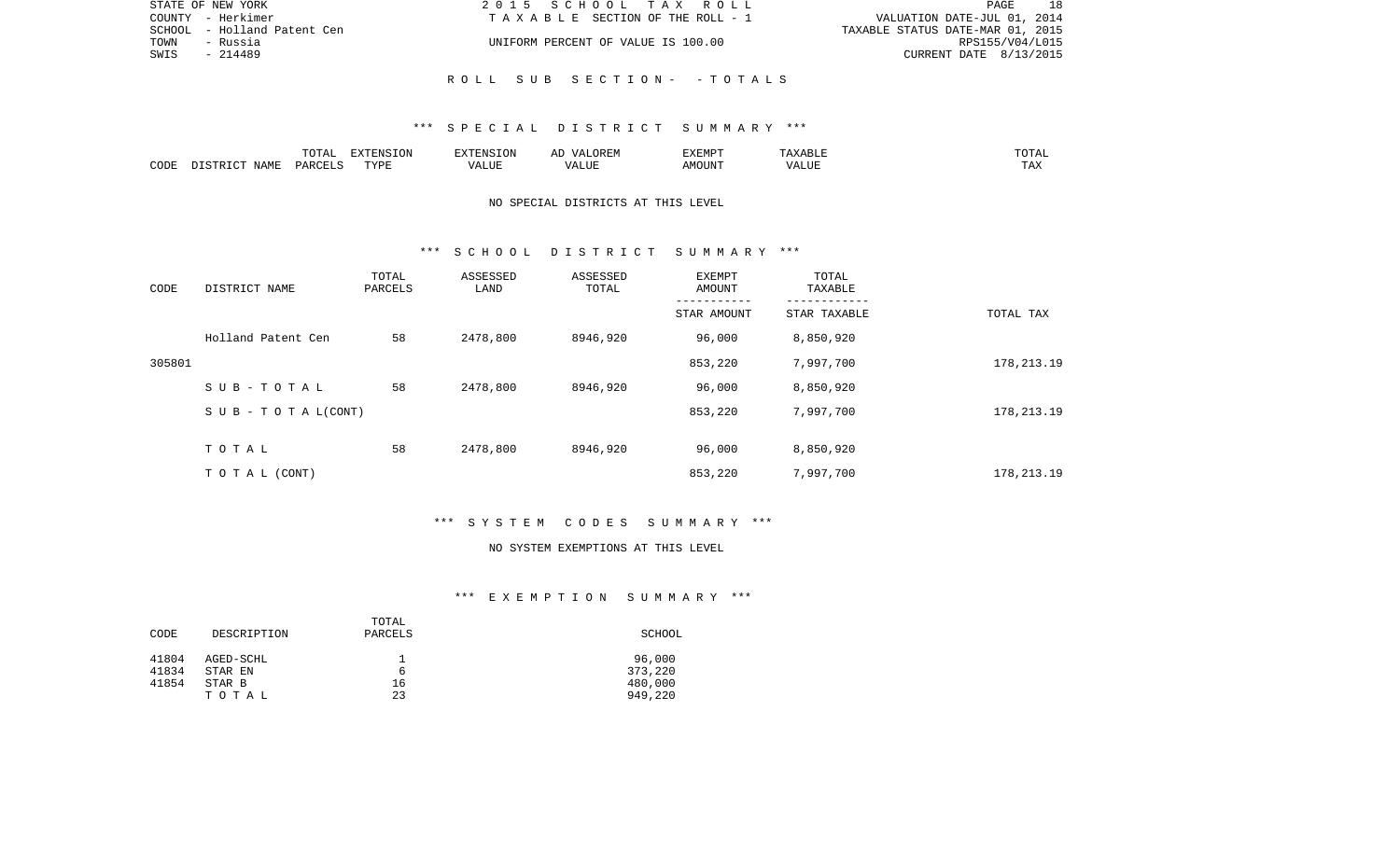| STATE OF NEW YORK           | 2015 SCHOOL TAX ROLL               | 19<br>PAGE                       |
|-----------------------------|------------------------------------|----------------------------------|
| COUNTY - Herkimer           | TAXABLE SECTION OF THE ROLL - 1    | VALUATION DATE-JUL 01, 2014      |
| SCHOOL - Holland Patent Cen |                                    | TAXABLE STATUS DATE-MAR 01, 2015 |
| TOWN<br>- Russia            | UNIFORM PERCENT OF VALUE IS 100.00 | RPS155/V04/L015                  |
| SWIS<br>- 214489            |                                    | CURRENT DATE 8/13/2015           |
|                             |                                    |                                  |

# R O L L S U B S E C T I O N - - T O T A L S

| ROLL |                 | TOTAL   | ASSESSED | ASSESSED | EXEMPT      | TOTAL        | TOTAL        |
|------|-----------------|---------|----------|----------|-------------|--------------|--------------|
| SEC  | DESCRIPTION     | PARCELS | LAND     | TOTAL    | AMOUNT      | TAXABLE      | TAX          |
|      |                 |         |          |          | ----------- |              |              |
|      |                 |         |          |          | STAR AMOUNT | STAR TAXABLE |              |
|      | School Tax      |         | 2478,800 | 8946,920 | 96,000      | 8,850,920    |              |
|      |                 |         |          |          | 853,220     | 7,997,700    | 177,730.41   |
|      | Library Tax     |         | 2478,800 | 8946,920 | 96,000      | 8,850,920    |              |
|      |                 |         |          |          |             | 8,850,920    | 482.78       |
|      | SPEC DIST TAXES |         |          |          |             |              |              |
|      | TAXABLE         | 58      |          |          |             |              | 178, 213. 19 |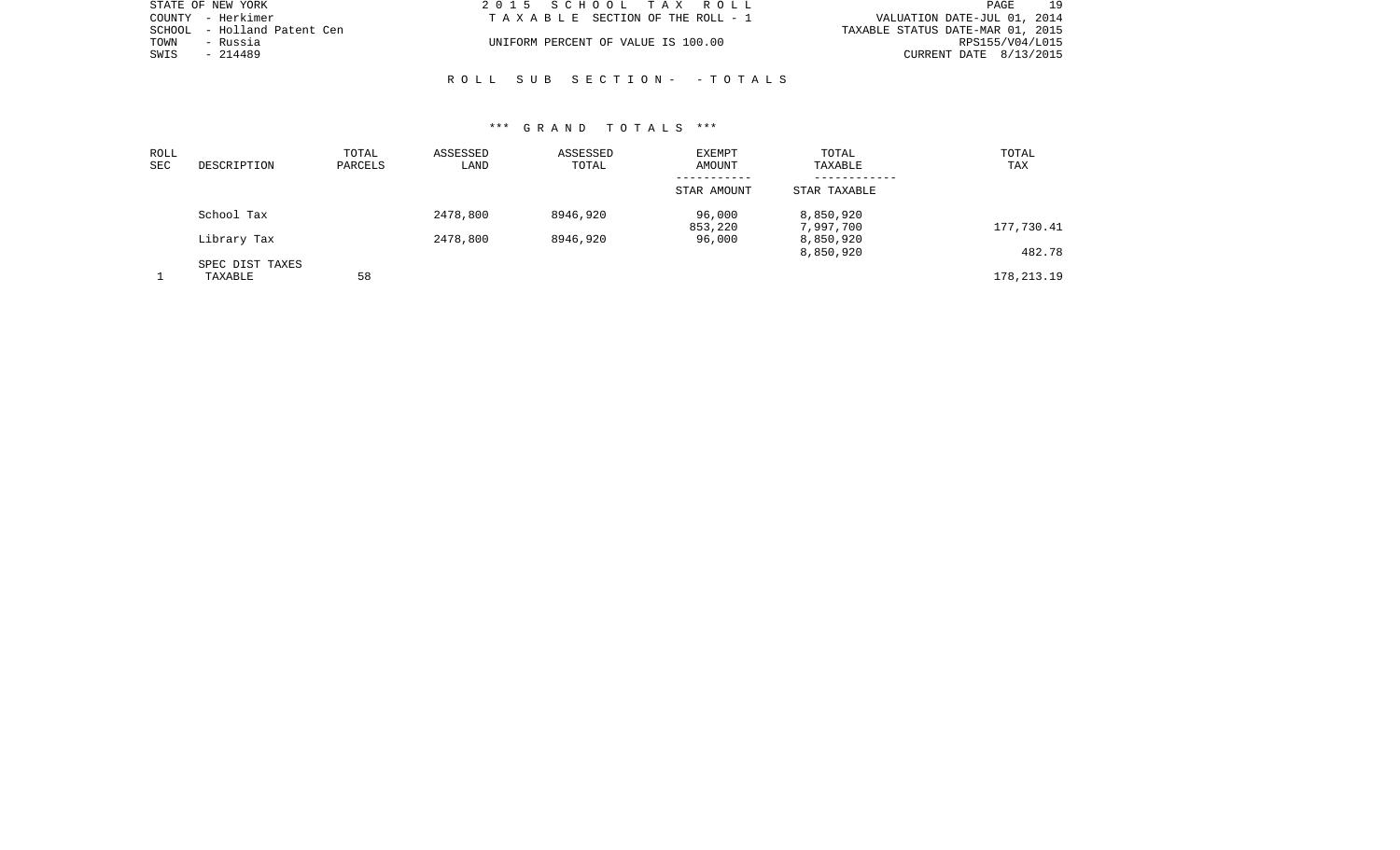|      | STATE OF NEW YORK           | 2015 SCHOOL TAX ROLL               | - 20<br>PAGE                     |
|------|-----------------------------|------------------------------------|----------------------------------|
|      | COUNTY - Herkimer           | TAXABLE SECTION OF THE ROLL - 1    | VALUATION DATE-JUL 01, 2014      |
|      | SCHOOL - Holland Patent Cen |                                    | TAXABLE STATUS DATE-MAR 01, 2015 |
| TOWN | - Russia                    | UNIFORM PERCENT OF VALUE IS 100.00 | RPS155/V04/L015                  |
| SWIS | - 214489                    |                                    | CURRENT DATE 8/13/2015           |
|      |                             |                                    |                                  |

R O L L S E C T I O N T O T A L S

|      |       | $\Box \land \Box \land \Box$<br>$\cdot$ / \<br>$\sim$ $\sim$ $\sim$ $\sim$ $\sim$ $\sim$ | <b>DIZEDDALO</b><br>TON. | $\sim$ $\sim$ $\sim$ $\sim$ | $\cdots$ | SXEMP"        | $\tau \tau \pi \pi \tau$ | $- - - -$<br>.  |
|------|-------|------------------------------------------------------------------------------------------|--------------------------|-----------------------------|----------|---------------|--------------------------|-----------------|
| CODE | NAME. | PARCELS                                                                                  | <b>TRIA</b><br>.         | T.TTF                       |          | <b>MOTTNT</b> | / Δ<br>ALUF              | $- - -$<br>. Ал |

# NO SPECIAL DISTRICTS AT THIS LEVEL

#### \*\*\* S C H O O L D I S T R I C T S U M M A R Y \*\*\*

| CODE   | DISTRICT NAME                    | TOTAL<br>PARCELS | ASSESSED<br>LAND | ASSESSED<br>TOTAL | EXEMPT<br>AMOUNT | TOTAL<br>TAXABLE |              |
|--------|----------------------------------|------------------|------------------|-------------------|------------------|------------------|--------------|
|        |                                  |                  |                  |                   | STAR AMOUNT      | STAR TAXABLE     | TOTAL TAX    |
|        | Holland Patent Cen               | 58               | 2478,800         | 8946,920          | 96,000           | 8,850,920        |              |
| 305801 |                                  |                  |                  |                   | 853,220          | 7,997,700        | 178, 213. 19 |
|        | SUB-TOTAL                        | 58               | 2478,800         | 8946,920          | 96,000           | 8,850,920        |              |
|        | $S \cup B - T \cup T A L (CONT)$ |                  |                  |                   | 853,220          | 7,997,700        | 178, 213. 19 |
|        | TOTAL                            | 58               | 2478,800         | 8946,920          | 96,000           | 8,850,920        |              |
|        |                                  |                  |                  |                   |                  |                  |              |
|        | T O T A L (CONT)                 |                  |                  |                   | 853,220          | 7,997,700        | 178, 213. 19 |

# \*\*\* S Y S T E M C O D E S S U M M A R Y \*\*\*

#### NO SYSTEM EXEMPTIONS AT THIS LEVEL

# \*\*\* E X E M P T I O N S U M M A R Y \*\*\*

| CODE           | DESCRIPTION          | TOTAL<br>PARCELS | SCHOOL            |
|----------------|----------------------|------------------|-------------------|
| 41804<br>41834 | AGED-SCHL<br>STAR EN | b                | 96,000<br>373,220 |
| 41854          | STAR B               | 16               | 480,000           |
|                | TOTAL                | 23               | 949,220           |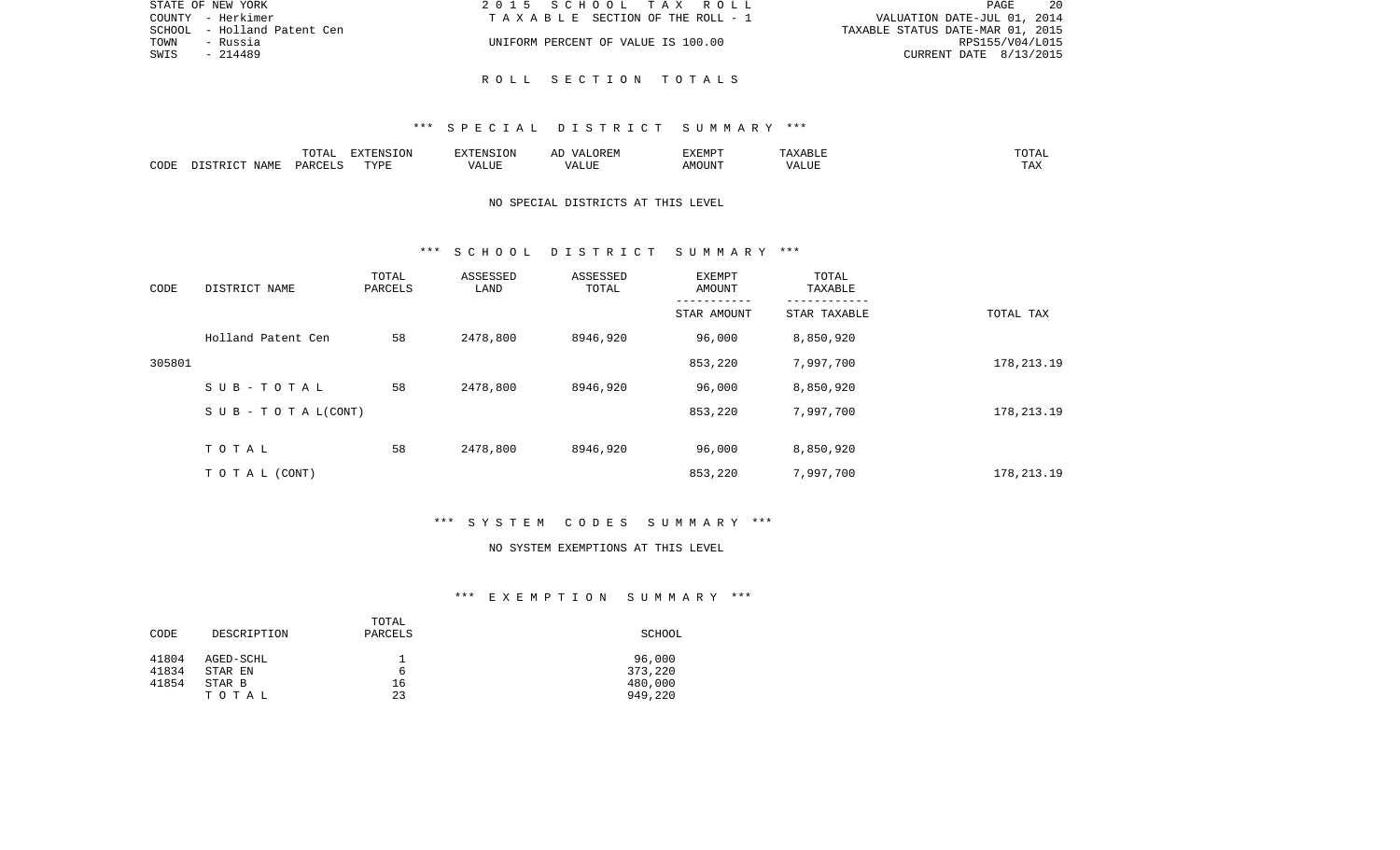| STATE OF NEW YORK           | 2015 SCHOOL TAX ROLL               | -21<br>PAGE                      |
|-----------------------------|------------------------------------|----------------------------------|
| COUNTY - Herkimer           | TAXABLE SECTION OF THE ROLL - 1    | VALUATION DATE-JUL 01, 2014      |
| SCHOOL - Holland Patent Cen |                                    | TAXABLE STATUS DATE-MAR 01, 2015 |
| TOWN<br>- Russia            | UNIFORM PERCENT OF VALUE IS 100.00 | RPS155/V04/L015                  |
| SWIS<br>- 214489            |                                    | CURRENT DATE 8/13/2015           |
|                             |                                    |                                  |

R O L L S E C T I O N T O T A L S

| ROLL       |                 | TOTAL   | ASSESSED | ASSESSED | EXEMPT                | TOTAL        | TOTAL        |
|------------|-----------------|---------|----------|----------|-----------------------|--------------|--------------|
| <b>SEC</b> | DESCRIPTION     | PARCELS | LAND     | TOTAL    | AMOUNT<br>----------- | TAXABLE      | TAX          |
|            |                 |         |          |          | STAR AMOUNT           | STAR TAXABLE |              |
|            | School Tax      |         | 2478,800 | 8946,920 | 96,000                | 8,850,920    |              |
|            |                 |         |          |          | 853,220               | 7,997,700    | 177,730.41   |
|            | Library Tax     |         | 2478,800 | 8946,920 | 96,000                | 8,850,920    |              |
|            |                 |         |          |          |                       | 8,850,920    | 482.78       |
|            | SPEC DIST TAXES |         |          |          |                       |              |              |
|            | TAXABLE         | 58      |          |          |                       |              | 178, 213. 19 |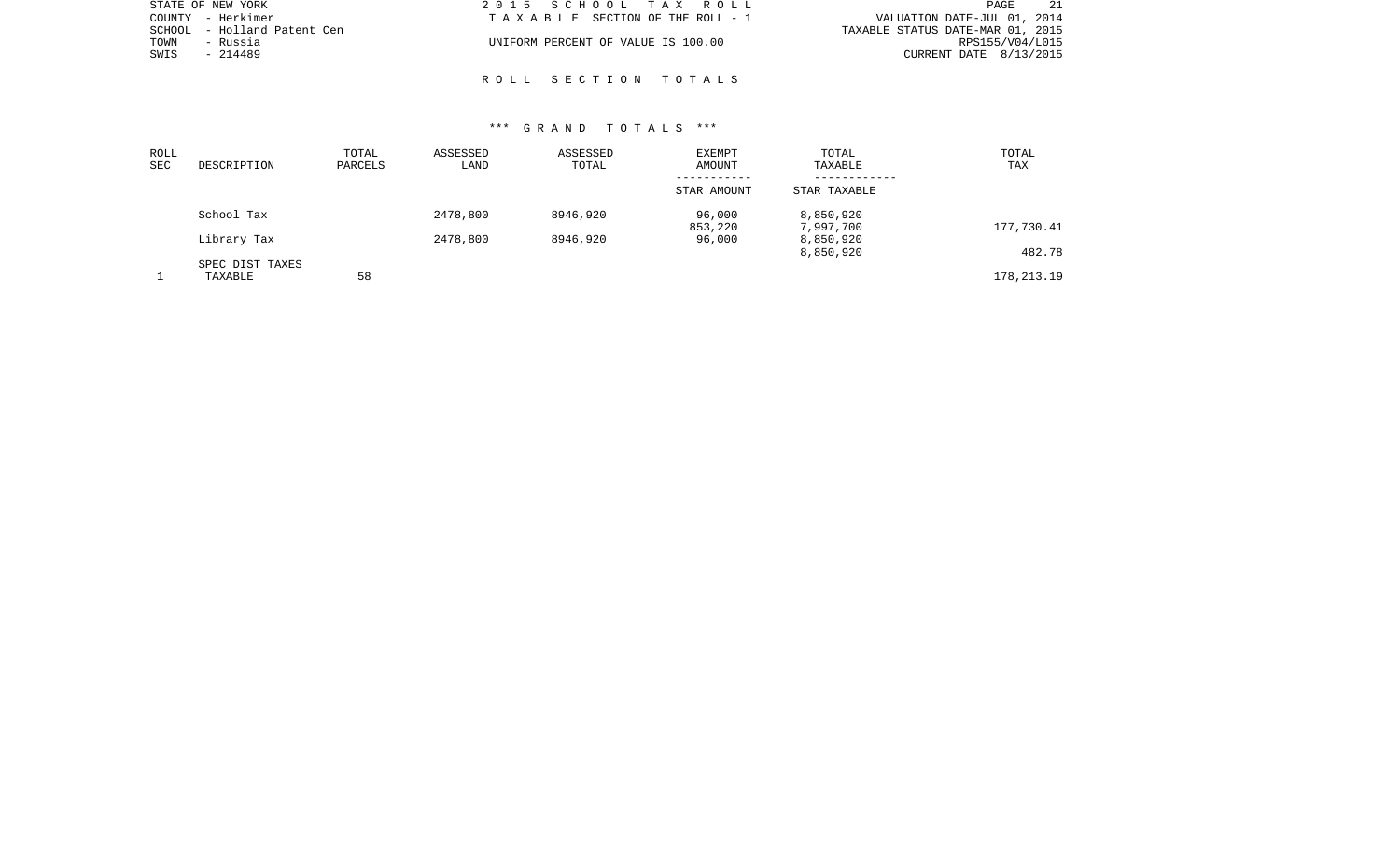| STATE OF NEW YORK<br>COUNTY - Herkimer<br>SCHOOL - Holland Patent Cen<br>- Russia<br>TOWN<br>SWIS<br>$-214489$ | 2 0 1 5<br>ROLL SUB-SECT - N- SECTION 534               | SCHOOL<br>OWNERS NAME SEOUENCE | T A X<br>ROLL<br>STATE OWNED LAND SECTION OF THE ROLL - 3<br>RPTL REFORESTATION<br>UNIFORM PERCENT OF VALUE IS 100.00 | SUB-SECT - N VALUATION DATE-JUL 01, 2014<br>TAXABLE STATUS DATE-MAR 01, 2015 | PAGE<br>22       |
|----------------------------------------------------------------------------------------------------------------|---------------------------------------------------------|--------------------------------|-----------------------------------------------------------------------------------------------------------------------|------------------------------------------------------------------------------|------------------|
| TAX MAP PARCEL NUMBER                                                                                          |                                                         |                                |                                                                                                                       |                                                                              |                  |
| CURRENT OWNERS NAME<br>CURRENT OWNERS ADDRESS                                                                  | SCHOOL DISTRICT<br>PARCEL SIZE/GRID COORD               | LAND<br>TOTAL                  | TAX DESCRIPTION<br>SPECIAL DISTRICTS                                                                                  | TAXABLE VALUE                                                                | TAX AMOUNT       |
| ************************                                                                                       |                                                         |                                |                                                                                                                       |                                                                              |                  |
|                                                                                                                | Off Hinckley Rd                                         |                                | School Tax                                                                                                            | ACCT 401001<br>101,800                                                       |                  |
| $077.3 - 1 - 8.1$<br>Adir Forest Preser Ny                                                                     | 931 Forest s532a<br>Holland Patent 305801               | 101,800                        | Library Tax                                                                                                           | 101,800                                                                      | 2,262.27<br>5.55 |
| Attn: Dept Of Envir Conser                                                                                     | Proj 102                                                | 101,800                        |                                                                                                                       |                                                                              |                  |
| 50 Wolf Rd                                                                                                     | Lot 118                                                 |                                |                                                                                                                       |                                                                              |                  |
| Albany, NY 12233-0001                                                                                          | ACRES 145.60                                            |                                |                                                                                                                       |                                                                              |                  |
|                                                                                                                | EAST-0332507 NRTH-1627807                               |                                |                                                                                                                       |                                                                              |                  |
|                                                                                                                | DEED BOOK 803<br>$PG-80$                                |                                |                                                                                                                       |                                                                              |                  |
|                                                                                                                | FULL MARKET VALUE                                       | 101,800                        | TOTAL TAX ---                                                                                                         |                                                                              | $2,267.82**$     |
|                                                                                                                |                                                         |                                |                                                                                                                       | DATE #1                                                                      | 09/30/15         |
|                                                                                                                |                                                         |                                |                                                                                                                       | AMT DUE                                                                      | 2,267.82         |
|                                                                                                                |                                                         |                                |                                                                                                                       |                                                                              |                  |
|                                                                                                                | Off Hinckley Rd                                         |                                |                                                                                                                       | ACCT 390501                                                                  |                  |
| $077.3 - 1 - 8.2$                                                                                              | 931 Forest s532a                                        |                                | School Tax                                                                                                            | 52,400                                                                       | 1,164.47         |
| Adirondack Forest                                                                                              | Holland Patent 305801                                   | 52,400                         | Library Tax                                                                                                           | 52,400                                                                       | 2.86             |
| Preserve                                                                                                       | Lot 118 Royal Grant                                     | 52,400                         |                                                                                                                       |                                                                              |                  |
| State Of New York<br>Albany, NY                                                                                | Forest Land<br>Proposal K                               |                                |                                                                                                                       |                                                                              |                  |
|                                                                                                                | ACRES 43.64 BANK<br>984                                 |                                |                                                                                                                       |                                                                              |                  |
|                                                                                                                | EAST-0329784 NRTH-1626885                               |                                |                                                                                                                       |                                                                              |                  |
|                                                                                                                | DEED BOOK 00000                                         |                                |                                                                                                                       |                                                                              |                  |
|                                                                                                                | FULL MARKET VALUE                                       | 52,400                         |                                                                                                                       |                                                                              |                  |
|                                                                                                                |                                                         |                                | TOTAL TAX ---                                                                                                         |                                                                              | $1,167.33**$     |
|                                                                                                                |                                                         |                                |                                                                                                                       | DATE #1                                                                      | 09/30/15         |
|                                                                                                                |                                                         |                                |                                                                                                                       | AMT DUE<br>******** 077.3-1-44 ******************                            | 1,167.33         |
|                                                                                                                | Hinckley Rd                                             |                                |                                                                                                                       | ACCT 0360002                                                                 |                  |
| $077.3 - 1 - 44$                                                                                               | 931 Forest s532a                                        |                                | School Tax                                                                                                            | 41,500                                                                       | 922.24           |
| Adirondack Forest                                                                                              | Holland Patent 305801                                   | 41,500                         | Library Tax                                                                                                           | 41,500                                                                       | 2.26             |
| Preserve                                                                                                       | Lot 118 Royal Grant                                     | 41,500                         |                                                                                                                       |                                                                              |                  |
| State Of New York                                                                                              | Forest Land                                             |                                |                                                                                                                       |                                                                              |                  |
| Albany, NY                                                                                                     | Proposal H                                              |                                |                                                                                                                       |                                                                              |                  |
|                                                                                                                | ACRES<br>32.71 BANK<br>984<br>EAST-0331057 NRTH-1626160 |                                |                                                                                                                       |                                                                              |                  |
|                                                                                                                | FULL MARKET VALUE                                       | 41,500                         |                                                                                                                       |                                                                              |                  |
|                                                                                                                |                                                         |                                | TOTAL TAX ---                                                                                                         |                                                                              | 924.50**         |
|                                                                                                                |                                                         |                                |                                                                                                                       | DATE #1                                                                      | 09/30/15         |
|                                                                                                                |                                                         |                                |                                                                                                                       | AMT DUE                                                                      | 924.50           |
|                                                                                                                |                                                         |                                |                                                                                                                       | ******************************                                               |                  |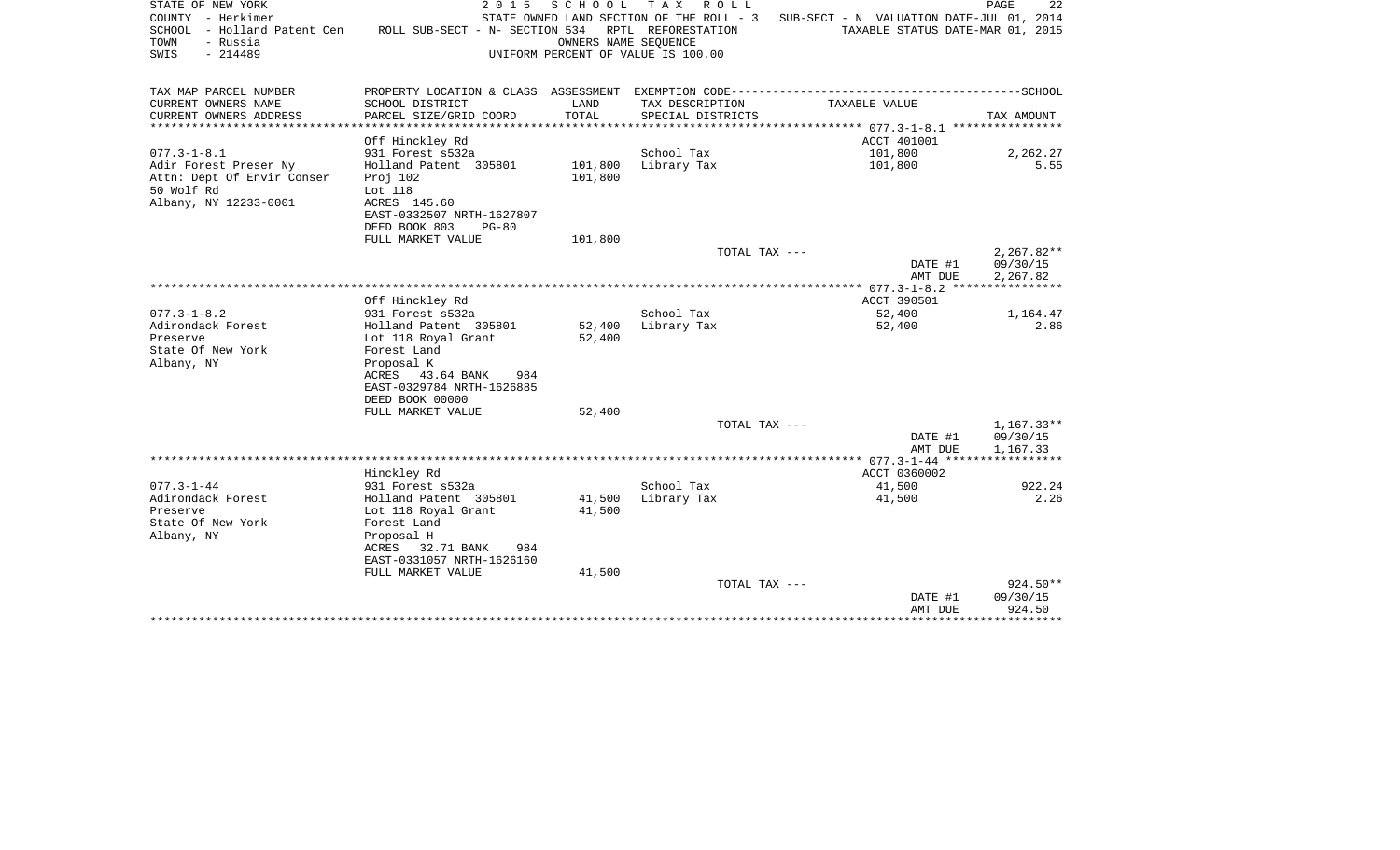|      | STATE OF NEW YORK           | 2015 SCHOOL TAX ROLL                              |  |                                                                                   | PAGE                   | 23              |
|------|-----------------------------|---------------------------------------------------|--|-----------------------------------------------------------------------------------|------------------------|-----------------|
|      | COUNTY - Herkimer           |                                                   |  | STATE OWNED LAND SECTION OF THE ROLL - 3 SUB-SECT - N VALUATION DATE-JUL 01, 2014 |                        |                 |
|      | SCHOOL - Holland Patent Cen | ROLL SUB-SECT - N- SECTION 534 RPTL REFORESTATION |  | TAXABLE STATUS DATE-MAR 01, 2015                                                  |                        |                 |
| TOWN | - Russia                    |                                                   |  |                                                                                   |                        | RPS155/V04/L015 |
| SWIS | $-214489$                   | UNIFORM PERCENT OF VALUE IS 100.00                |  |                                                                                   | CURRENT DATE 8/13/2015 |                 |
|      |                             |                                                   |  |                                                                                   |                        |                 |

#### R O L L S U B S E C T I O N - N - T O T A L S

### \*\*\* S P E C I A L D I S T R I C T S U M M A R Y \*\*\*

|      |                    | $m \wedge m \wedge n$<br>LUIAL | $\Box$<br>⊃ו∧ו<br>T OV |         | ? H∶IV<br>تستحدث         | "VEMPT<br>BABMP | YABL.          | $m \wedge m \wedge r$ |
|------|--------------------|--------------------------------|------------------------|---------|--------------------------|-----------------|----------------|-----------------------|
| CODE | <b>NAME</b><br>TD. | <b>DARCET</b>                  | TVDI                   | اللالمد | $\sqrt{ }$<br>۳۰ تا سند. | AMOUNT          | 77777<br>'Alul | $-1$<br>L A A         |

# NO SPECIAL DISTRICTS AT THIS LEVEL

### \*\*\* S C H O O L D I S T R I C T S U M M A R Y \*\*\*

| CODE   | DISTRICT NAME                    | TOTAL<br>PARCELS | ASSESSED<br>LAND | ASSESSED<br>TOTAL | EXEMPT<br>AMOUNT | TOTAL<br>TAXABLE |           |
|--------|----------------------------------|------------------|------------------|-------------------|------------------|------------------|-----------|
|        |                                  |                  |                  |                   | STAR AMOUNT      | STAR TAXABLE     | TOTAL TAX |
|        | Holland Patent Cen               | 3                | 195,700          | 195,700           |                  | 195,700          |           |
| 305801 |                                  |                  |                  |                   |                  | 195,700          | 4,359.65  |
|        | SUB-TOTAL                        | 3                | 195,700          | 195,700           |                  | 195,700          |           |
|        | $S \cup B - T \cup T A L (CONT)$ |                  |                  |                   |                  | 195,700          | 4,359.65  |
|        | TOTAL                            | 3                | 195,700          | 195,700           |                  | 195,700          |           |
|        | TO TAL (CONT)                    |                  |                  |                   |                  | 195,700          | 4,359.65  |

\*\*\* S Y S T E M C O D E S S U M M A R Y \*\*\*

#### NO SYSTEM EXEMPTIONS AT THIS LEVEL

\*\*\* E X E M P T I O N S U M M A R Y \*\*\*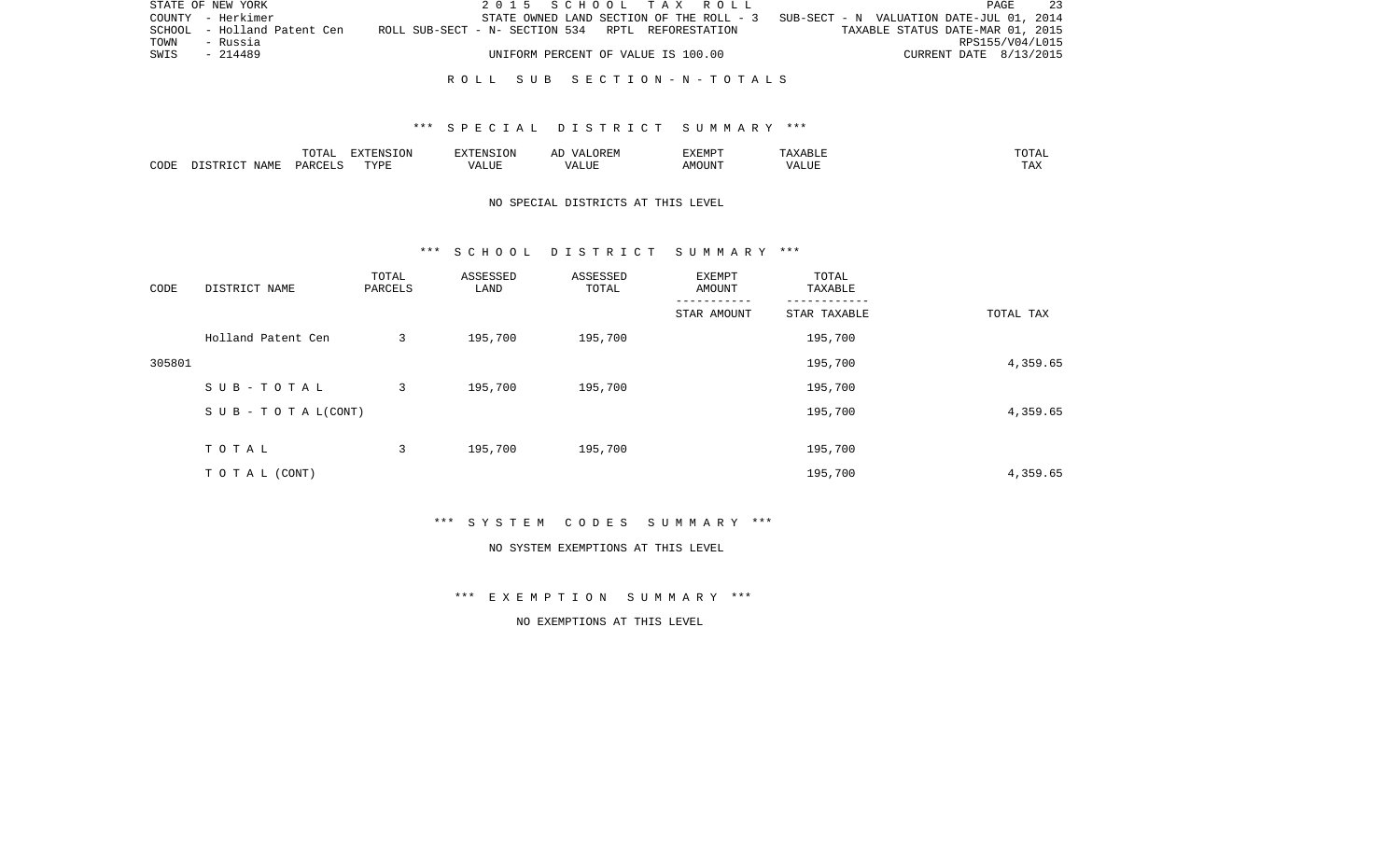|      | STATE OF NEW YORK           |                                                   | 2015 SCHOOL TAX ROLL                     |                                          | PAGE                   | 24 |
|------|-----------------------------|---------------------------------------------------|------------------------------------------|------------------------------------------|------------------------|----|
|      | COUNTY - Herkimer           |                                                   | STATE OWNED LAND SECTION OF THE ROLL - 3 | SUB-SECT - N VALUATION DATE-JUL 01, 2014 |                        |    |
|      | SCHOOL - Holland Patent Cen | ROLL SUB-SECT - N- SECTION 534 RPTL REFORESTATION |                                          | TAXABLE STATUS DATE-MAR 01, 2015         |                        |    |
| TOWN | - Russia                    |                                                   |                                          |                                          | RPS155/V04/L015        |    |
| SWIS | $-214489$                   | UNIFORM PERCENT OF VALUE IS 100.00                |                                          |                                          | CURRENT DATE 8/13/2015 |    |
|      |                             |                                                   |                                          |                                          |                        |    |

R O L L S U B S E C T I O N - N - T O T A L S

| ROLL<br>SEC | DESCRIPTION      | TOTAL<br>PARCELS | ASSESSED<br>LAND | ASSESSED<br>TOTAL | EXEMPT<br>AMOUNT | TOTAL<br>TAXABLE | TOTAL<br>TAX |
|-------------|------------------|------------------|------------------|-------------------|------------------|------------------|--------------|
|             |                  |                  |                  |                   |                  |                  |              |
|             |                  |                  |                  |                   | STAR AMOUNT      | STAR TAXABLE     |              |
|             | School Tax       |                  | 195,700          | 195,700           |                  | 195,700          |              |
|             |                  |                  |                  |                   |                  | 195,700          | 4,348.98     |
|             | Library Tax      |                  | 195,700          | 195,700           |                  | 195,700          |              |
|             |                  |                  |                  |                   |                  | 195,700          | 10.67        |
|             | SPEC DIST TAXES  |                  |                  |                   |                  |                  |              |
|             | STATE OWNED LAND |                  |                  |                   |                  |                  | 4,359.65     |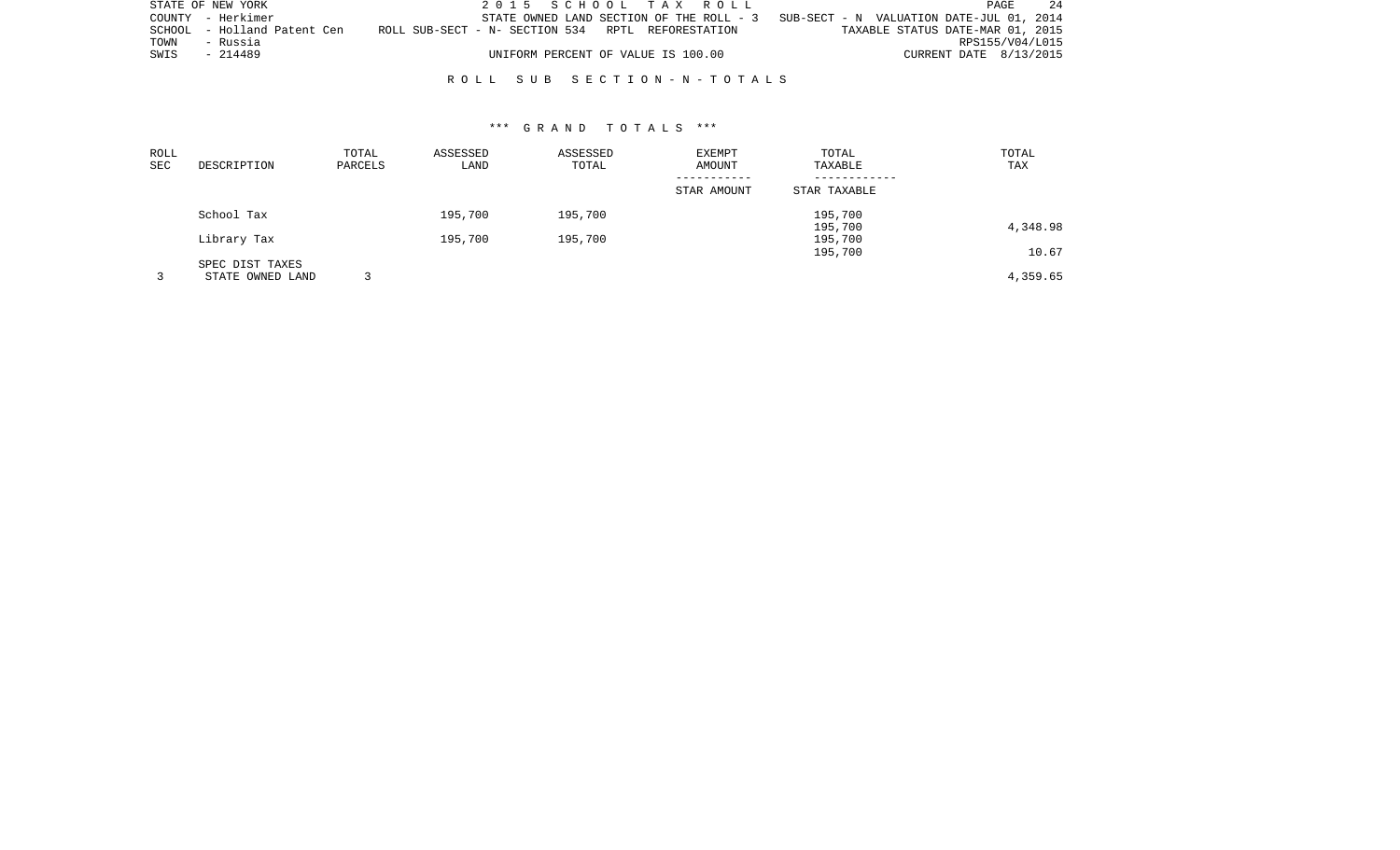| STATE OF NEW YORK<br>– Herkimer<br>COUNTY | 2015                                                       |            | SCHOOL TAX ROLL<br>STATE OWNED LAND SECTION OF THE ROLL - 3 | SUB-SECT - Y VALUATION DATE-JUL 01, | 25<br>PAGE<br>2014               |
|-------------------------------------------|------------------------------------------------------------|------------|-------------------------------------------------------------|-------------------------------------|----------------------------------|
| - Holland Patent Cen<br>SCHOOL            | ROLL SUB-SECT - Y- SECTION 545 RPTL TRANSITION ASSESSMENTS |            |                                                             |                                     | TAXABLE STATUS DATE-MAR 01, 2015 |
| - Russia<br>TOWN                          |                                                            |            | OWNERS NAME SEOUENCE                                        |                                     |                                  |
| $-214489$<br>SWIS                         |                                                            |            | UNIFORM PERCENT OF VALUE IS 100.00                          |                                     |                                  |
|                                           |                                                            |            |                                                             |                                     |                                  |
| TAX MAP PARCEL NUMBER                     | PROPERTY LOCATION & CLASS                                  | ASSESSMENT |                                                             |                                     |                                  |
| CURRENT OWNERS NAME                       | SCHOOL DISTRICT                                            | LAND       | TAX DESCRIPTION                                             | TAXABLE VALUE                       |                                  |
| CURRENT OWNERS ADDRESS                    | PARCEL SIZE/GRID COORD                                     | TOTAL      | SPECIAL DISTRICTS                                           |                                     | TAX AMOUNT                       |
|                                           |                                                            |            |                                                             |                                     |                                  |
|                                           |                                                            |            |                                                             |                                     |                                  |

| State Of New York       | Holland Patent 305801     | 0   | Library Tax   | 270     | 0.01     |
|-------------------------|---------------------------|-----|---------------|---------|----------|
| Attn: Herkimer Co Treas | Transition Assessment For | 270 |               |         |          |
|                         | School Purposes           |     |               |         |          |
|                         | FULL MARKET VALUE         | 270 |               |         |          |
|                         |                           |     | TOTAL TAX --- |         | $6.01**$ |
|                         |                           |     |               | DATE #1 | 09/30/15 |
|                         |                           |     |               | AMT DUE | 6.01     |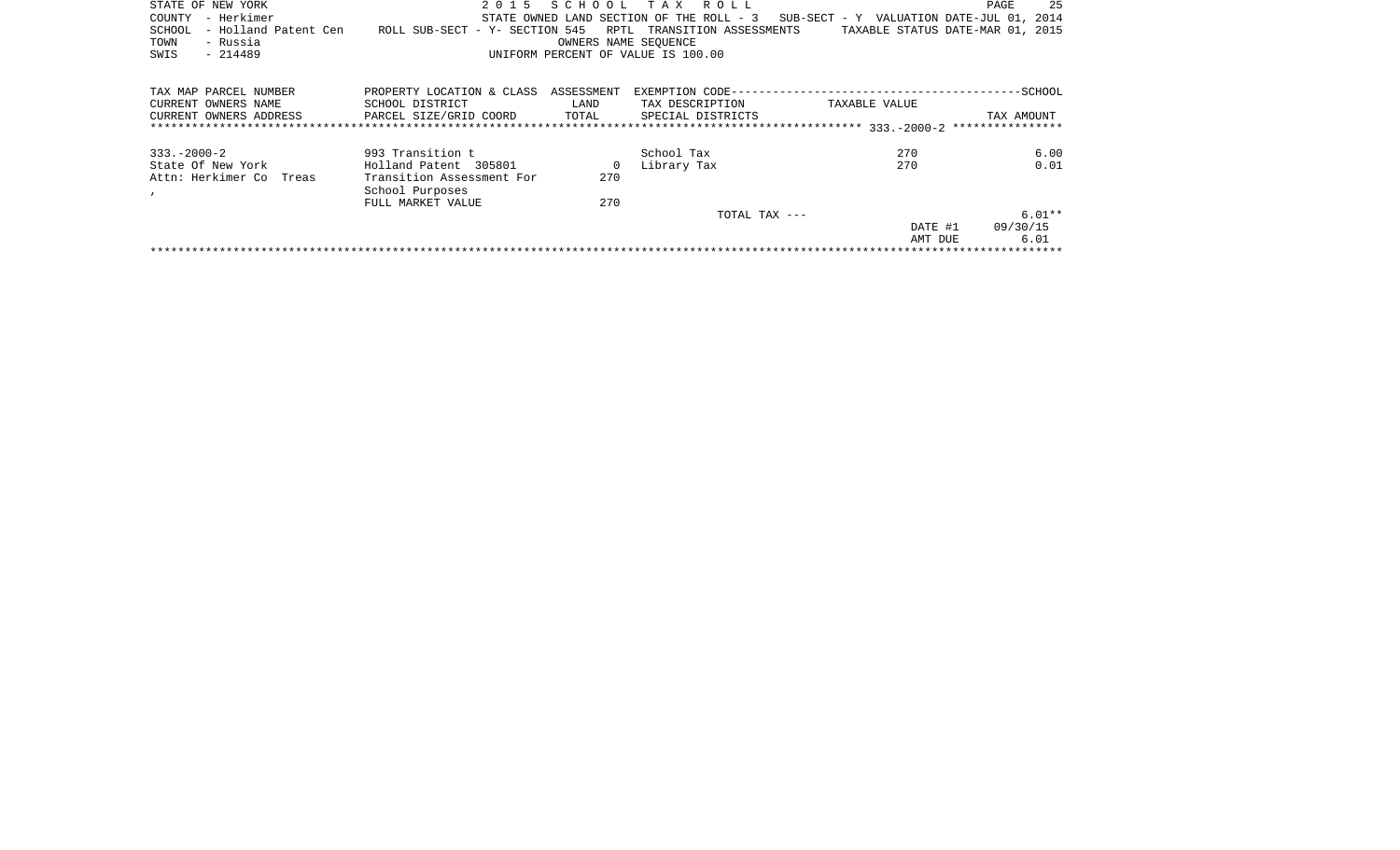|      | STATE OF NEW YORK           |                                                            | 2015 SCHOOL TAX ROLL                                                              |  |  |  |                                  | PAGE | - 26 |
|------|-----------------------------|------------------------------------------------------------|-----------------------------------------------------------------------------------|--|--|--|----------------------------------|------|------|
|      | COUNTY - Herkimer           |                                                            | STATE OWNED LAND SECTION OF THE ROLL - 3 SUB-SECT - Y VALUATION DATE-JUL 01, 2014 |  |  |  |                                  |      |      |
|      | SCHOOL - Holland Patent Cen | ROLL SUB-SECT - Y- SECTION 545 RPTL TRANSITION ASSESSMENTS |                                                                                   |  |  |  | TAXABLE STATUS DATE-MAR 01, 2015 |      |      |
| TOWN | - Russia                    |                                                            |                                                                                   |  |  |  | RPS155/V04/L015                  |      |      |
| SWIS | - 214489                    |                                                            | UNIFORM PERCENT OF VALUE IS 100.00                                                |  |  |  | CURRENT DATE 8/13/2015           |      |      |
|      |                             |                                                            |                                                                                   |  |  |  |                                  |      |      |

#### R O L L S U B S E C T I O N - Y - T O T A L S

#### \*\*\* S P E C I A L D I S T R I C T S U M M A R Y \*\*\*

|      |      | <b>momm</b><br>◡∸⊷          | $\blacksquare$<br>N L'<br>LUN |                     |              | <b>EXEMPT</b> | . .               | ◡--                   |
|------|------|-----------------------------|-------------------------------|---------------------|--------------|---------------|-------------------|-----------------------|
| CODE | NAME | $\alpha$ DORT $\beta$<br>◡▵ | FVDI                          | $\cdots$<br>ALILI P | י י<br>1 U L | )UN           | $    -$<br>יש שבא | m 7<br>L <i>L</i> 14. |

### NO SPECIAL DISTRICTS AT THIS LEVEL

#### \*\*\* S C H O O L D I S T R I C T S U M M A R Y \*\*\*

| CODE   | DISTRICT NAME                    | TOTAL<br>PARCELS | ASSESSED<br>LAND | ASSESSED<br>TOTAL | EXEMPT<br>AMOUNT | TOTAL<br>TAXABLE |           |
|--------|----------------------------------|------------------|------------------|-------------------|------------------|------------------|-----------|
|        |                                  |                  |                  |                   | STAR AMOUNT      | STAR TAXABLE     | TOTAL TAX |
|        | Holland Patent Cen               |                  |                  | 270               |                  | 270              |           |
| 305801 |                                  |                  |                  |                   |                  | 270              | 6.01      |
|        | SUB-TOTAL                        |                  |                  | 270               |                  | 270              |           |
|        | $S \cup B - T \cup T A L (CONT)$ |                  |                  |                   |                  | 270              | 6.01      |
|        |                                  |                  |                  |                   |                  |                  |           |
|        | TOTAL                            | ᅩ                |                  | 270               |                  | 270              |           |
|        | TO TAL (CONT)                    |                  |                  |                   |                  | 270              | 6.01      |

\*\*\* S Y S T E M C O D E S S U M M A R Y \*\*\*

NO SYSTEM EXEMPTIONS AT THIS LEVEL

\*\*\* E X E M P T I O N S U M M A R Y \*\*\*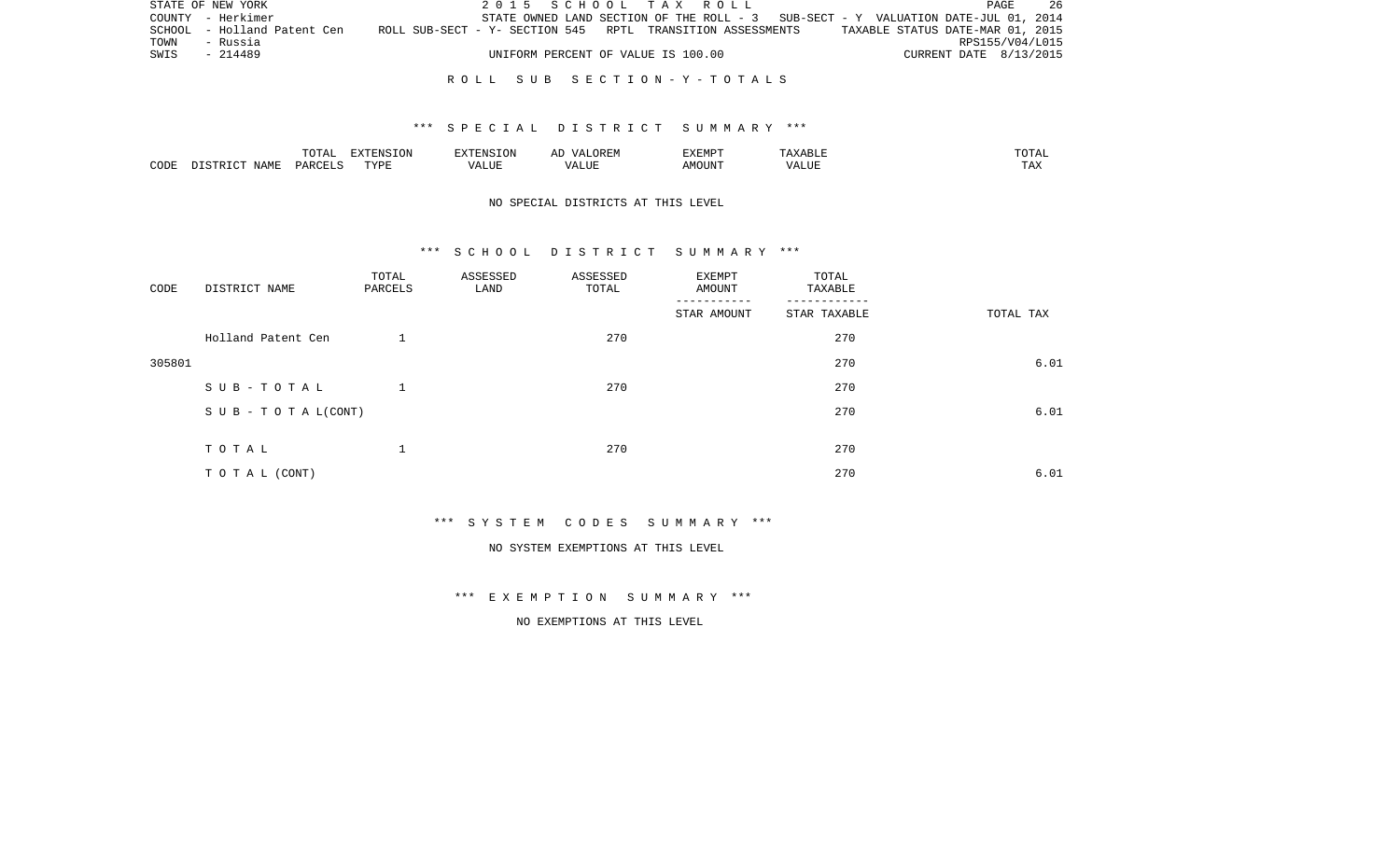|      | STATE OF NEW YORK           | 2015 SCHOOL TAX ROLL                                                                | PAGE                             |
|------|-----------------------------|-------------------------------------------------------------------------------------|----------------------------------|
|      | COUNTY - Herkimer           | STATE OWNED LAND SECTION OF THE ROLL - $3$ SUB-SECT - Y VALUATION DATE-JUL 01, 2014 |                                  |
|      | SCHOOL - Holland Patent Cen | ROLL SUB-SECT - Y- SECTION 545 RPTL TRANSITION ASSESSMENTS                          | TAXABLE STATUS DATE-MAR 01, 2015 |
| TOWN | - Russia                    |                                                                                     | RPS155/V04/L015                  |
| SWIS | - 214489                    | UNIFORM PERCENT OF VALUE IS 100.00                                                  | CURRENT DATE 8/13/2015           |

#### R O L L S U B S E C T I O N - Y - T O T A L S

| ROLL<br>SEC | DESCRIPTION      | TOTAL<br>PARCELS | ASSESSED<br>LAND | ASSESSED<br>TOTAL            | EXEMPT<br>AMOUNT | TOTAL<br>TAXABLE | TOTAL<br>TAX |
|-------------|------------------|------------------|------------------|------------------------------|------------------|------------------|--------------|
|             |                  |                  | STAR AMOUNT      | ------------<br>STAR TAXABLE |                  |                  |              |
|             | School Tax       |                  |                  | 270                          |                  | 270              |              |
|             |                  |                  |                  |                              |                  | 270              | 6.00         |
|             | Library Tax      |                  |                  | 270                          |                  | 270              |              |
|             |                  |                  |                  |                              |                  | 270              | .01          |
|             | SPEC DIST TAXES  |                  |                  |                              |                  |                  |              |
|             | STATE OWNED LAND |                  |                  |                              |                  |                  | 6.01         |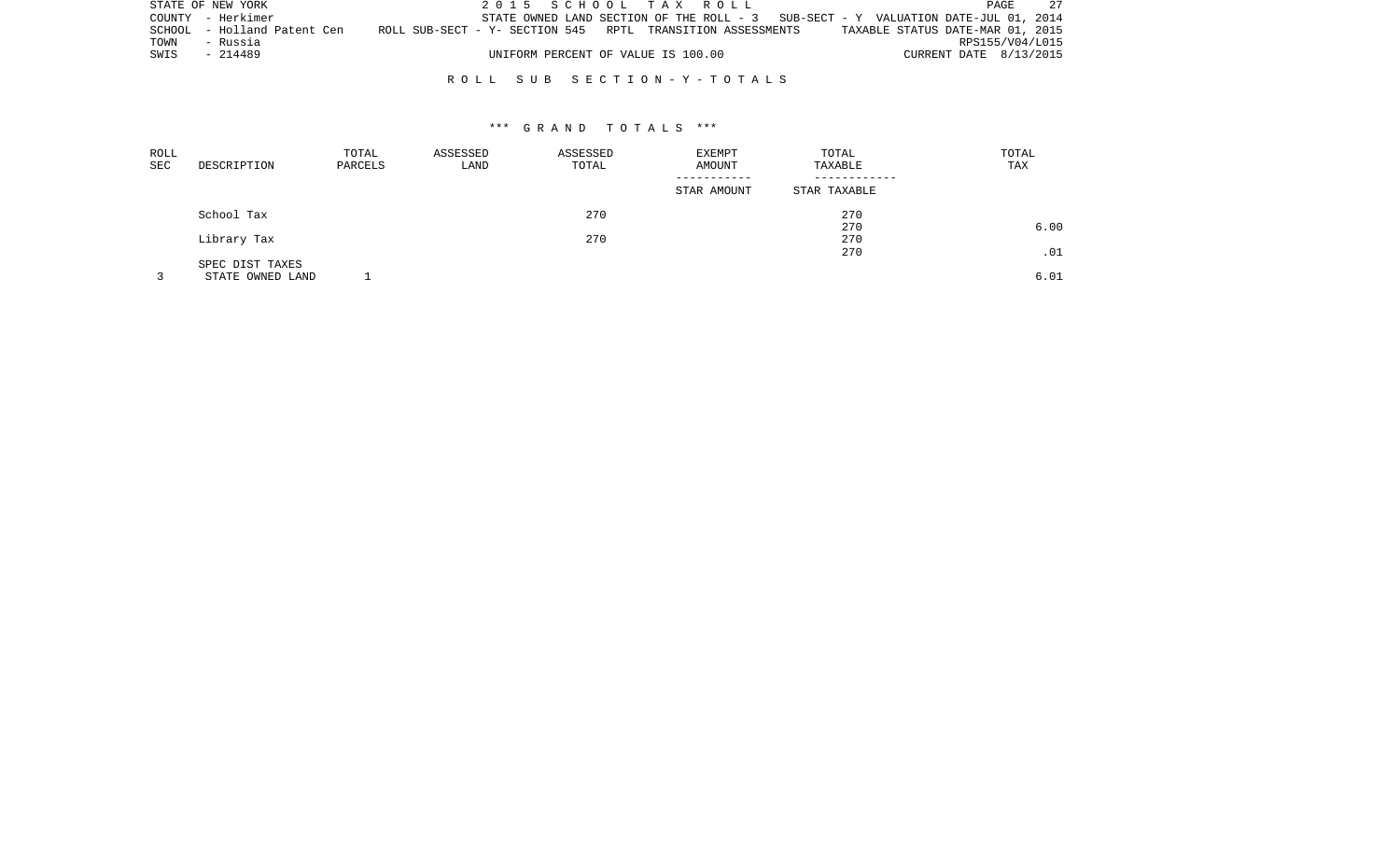| STATE OF NEW YORK           | 2015 SCHOOL TAX ROLL                     | 28<br>PAGE                       |
|-----------------------------|------------------------------------------|----------------------------------|
| COUNTY - Herkimer           | STATE OWNED LAND SECTION OF THE ROLL - 3 | VALUATION DATE-JUL 01, 2014      |
| SCHOOL - Holland Patent Cen |                                          | TAXABLE STATUS DATE-MAR 01, 2015 |
| - Russia<br>TOWN            |                                          | RPS155/V04/L015                  |
| SWIS<br>- 214489            | UNIFORM PERCENT OF VALUE IS 100.00       | CURRENT DATE 8/13/2015           |
|                             |                                          |                                  |
|                             | ROLL SECTION TOTALS                      |                                  |

|      |                  | TOTAL   | EXTENSION |             | OREN.<br>$\sqrt{\Delta}$<br>ΔΙ | EXEMPT | $\cdot$ $\land$ $\times$ $\land$ $\times$ $\cdot$ $\cdot$ $\cdot$ $\cdot$ | $100$ m $\pi$<br><b>+ + +</b> |
|------|------------------|---------|-----------|-------------|--------------------------------|--------|---------------------------------------------------------------------------|-------------------------------|
| CODE | NAME<br>DISTRICT | PARCELS | TVDF<br>. | ALUE<br>۰Δ. | ALUF                           | AMOUN" | 'ALUL                                                                     | $m \times n$<br>⊥ A∡          |

# NO SPECIAL DISTRICTS AT THIS LEVEL

#### \*\*\* S C H O O L D I S T R I C T S U M M A R Y \*\*\*

| CODE   | DISTRICT NAME                    | TOTAL<br>PARCELS | ASSESSED<br>LAND | ASSESSED<br>TOTAL | EXEMPT<br>AMOUNT | TOTAL<br>TAXABLE |           |
|--------|----------------------------------|------------------|------------------|-------------------|------------------|------------------|-----------|
|        |                                  |                  |                  |                   | STAR AMOUNT      | STAR TAXABLE     | TOTAL TAX |
|        | Holland Patent Cen               | 4                | 195,700          | 195,970           |                  | 195,970          |           |
| 305801 |                                  |                  |                  |                   |                  | 195,970          | 4,365.66  |
|        | SUB-TOTAL                        | 4                | 195,700          | 195,970           |                  | 195,970          |           |
|        | $S \cup B - T \cup T A L (CONT)$ |                  |                  |                   |                  | 195,970          | 4,365.66  |
|        | TOTAL                            | 4                | 195,700          | 195,970           |                  | 195,970          |           |
|        |                                  |                  |                  |                   |                  |                  |           |
|        | TO TAL (CONT)                    |                  |                  |                   |                  | 195,970          | 4,365.66  |

\*\*\* S Y S T E M C O D E S S U M M A R Y \*\*\*

#### NO SYSTEM EXEMPTIONS AT THIS LEVEL

\*\*\* E X E M P T I O N S U M M A R Y \*\*\*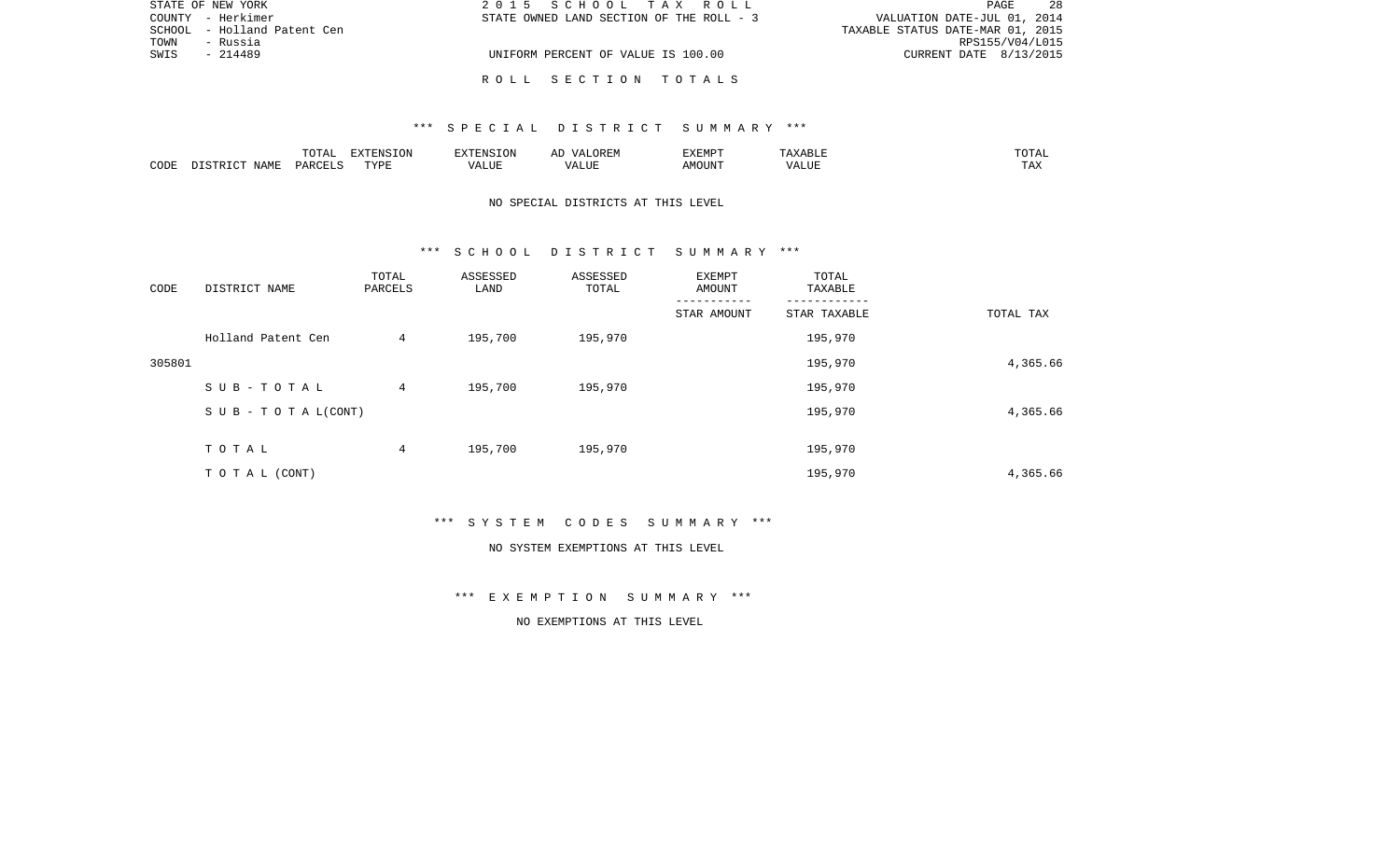| STATE OF NEW YORK           | 2015 SCHOOL TAX ROLL                     | 29<br>PAGE                       |
|-----------------------------|------------------------------------------|----------------------------------|
| COUNTY - Herkimer           | STATE OWNED LAND SECTION OF THE ROLL - 3 | VALUATION DATE-JUL 01, 2014      |
| SCHOOL - Holland Patent Cen |                                          | TAXABLE STATUS DATE-MAR 01, 2015 |
| TOWN<br>- Russia            |                                          | RPS155/V04/L015                  |
| SWIS<br>- 214489            | UNIFORM PERCENT OF VALUE IS 100.00       | CURRENT DATE 8/13/2015           |
|                             |                                          |                                  |

R O L L S E C T I O N T O T A L S

| ROLL<br><b>SEC</b> | DESCRIPTION                         | TOTAL<br>PARCELS | ASSESSED<br>LAND | ASSESSED<br>TOTAL | EXEMPT<br>AMOUNT | TOTAL<br>TAXABLE   | TOTAL<br>TAX |
|--------------------|-------------------------------------|------------------|------------------|-------------------|------------------|--------------------|--------------|
|                    |                                     |                  |                  |                   | STAR AMOUNT      | STAR TAXABLE       |              |
|                    | School Tax                          |                  | 195,700          | 195,970           |                  | 195,970<br>195,970 | 4,354.98     |
|                    | Library Tax                         |                  | 195,700          | 195,970           |                  | 195,970<br>195,970 | 10.68        |
|                    | SPEC DIST TAXES<br>STATE OWNED LAND | 4                |                  |                   |                  |                    | 4,365.66     |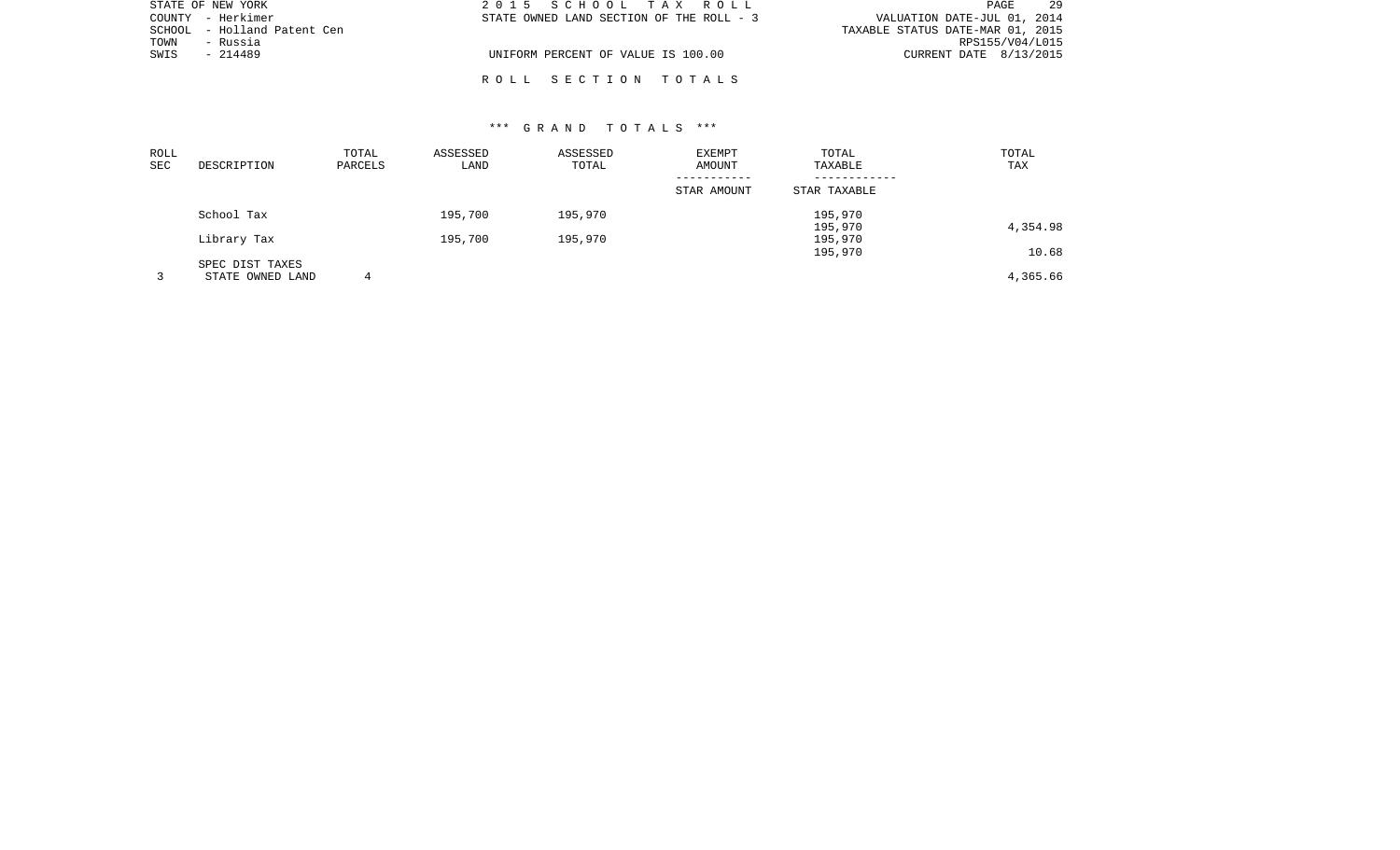| STATE OF NEW YORK<br>- Herkimer<br>COUNTY<br>SCHOOL<br>- Holland Patent Cen<br>TOWN<br>- Russia<br>$-214489$<br>SWIS | 2 0 1 5<br>SPECIAL FRANCHISE SECTION OF THE ROLL - 5<br>UNIFORM PERCENT OF VALUE IS 100.00 | 30<br>PAGE<br>VALUATION DATE-JUL 01, 2014<br>TAXABLE STATUS DATE-MAR 01, 2015 |                   |                    |                      |
|----------------------------------------------------------------------------------------------------------------------|--------------------------------------------------------------------------------------------|-------------------------------------------------------------------------------|-------------------|--------------------|----------------------|
| TAX MAP PARCEL NUMBER<br>CURRENT OWNERS NAME                                                                         | PROPERTY LOCATION & CLASS ASSESSMENT<br>SCHOOL DISTRICT                                    | LAND                                                                          | TAX DESCRIPTION   | TAXABLE VALUE      |                      |
| CURRENT OWNERS ADDRESS                                                                                               | PARCEL SIZE/GRID COORD                                                                     | TOTAL                                                                         | SPECIAL DISTRICTS |                    | TAX AMOUNT           |
|                                                                                                                      |                                                                                            |                                                                               |                   |                    |                      |
|                                                                                                                      |                                                                                            |                                                                               |                   | ACCT 060500180     | 59<br>BILL           |
| $555. - 5 - 2$                                                                                                       | 861 Elec & gas                                                                             |                                                                               | School Tax        | 48,925             | 1,087.25             |
| National Grid                                                                                                        | Holland Patent 305801                                                                      | $\Omega$                                                                      | Library Tax       | 48,925             | 2.67                 |
| Real Estate Tax Dept                                                                                                 | 2.6%                                                                                       | 48,925                                                                        |                   |                    |                      |
| 300 Erie Blyd West                                                                                                   | 984<br>BANK                                                                                |                                                                               |                   |                    |                      |
| Syracuse, NY 13202                                                                                                   | DEED BOOK 00000                                                                            |                                                                               |                   |                    |                      |
|                                                                                                                      | FULL MARKET VALUE                                                                          | 48,925                                                                        |                   |                    |                      |
|                                                                                                                      |                                                                                            |                                                                               | TOTAL TAX ---     |                    | 1,089.92**           |
|                                                                                                                      |                                                                                            |                                                                               |                   | DATE #1<br>AMT DUE | 09/30/15<br>1,089.92 |
|                                                                                                                      |                                                                                            |                                                                               |                   |                    |                      |
|                                                                                                                      |                                                                                            |                                                                               |                   | ACCT 060500120     | 60<br><b>BILL</b>    |
| $555. - 3 - 2$                                                                                                       | 866 Telephone                                                                              |                                                                               | School Tax        | 8,280              | 184.00               |
| Verizon New York Inc                                                                                                 | Holland Patent 305801                                                                      | $\Omega$                                                                      | Library Tax       | 8,280              | 0.45                 |
| Property Tax Dept                                                                                                    | Wires & Poles                                                                              | 8,280                                                                         |                   |                    |                      |
| $c$ /oDuff & Phelps                                                                                                  | 16%                                                                                        |                                                                               |                   |                    |                      |
| PO Box 2749                                                                                                          | 984<br>BANK                                                                                |                                                                               |                   |                    |                      |
| Addison, TX 75001                                                                                                    | DEED BOOK 00000                                                                            |                                                                               |                   |                    |                      |
|                                                                                                                      | FULL MARKET VALUE                                                                          | 8,280                                                                         |                   |                    |                      |
|                                                                                                                      |                                                                                            |                                                                               | TOTAL TAX ---     |                    | $184.45**$           |
|                                                                                                                      |                                                                                            |                                                                               |                   | DATE #1<br>AMT DUE | 09/30/15<br>184.45   |
|                                                                                                                      |                                                                                            |                                                                               |                   |                    |                      |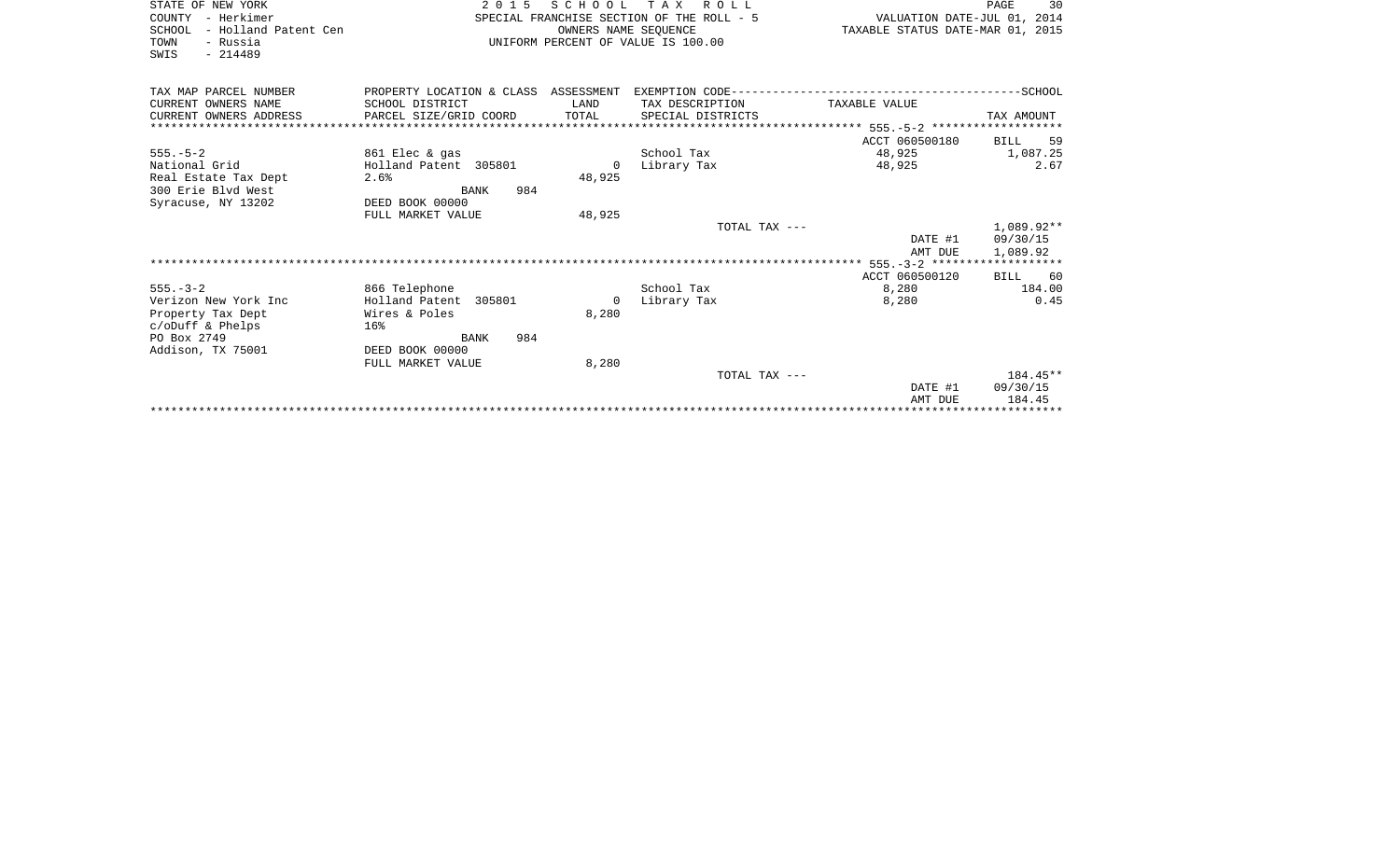|      | STATE OF NEW YORK           | 2015 SCHOOL TAX ROLL                      | 31<br>PAGE                       |
|------|-----------------------------|-------------------------------------------|----------------------------------|
|      | COUNTY - Herkimer           | SPECIAL FRANCHISE SECTION OF THE ROLL - 5 | VALUATION DATE-JUL 01, 2014      |
|      | SCHOOL - Holland Patent Cen |                                           | TAXABLE STATUS DATE-MAR 01, 2015 |
| TOWN | - Russia                    |                                           | RPS155/V04/L015                  |
| SWIS | $-214489$                   |                                           | CURRENT DATE 8/13/2015           |
|      |                             |                                           |                                  |
|      |                             | ROLL SUB SECTION- - TOTALS                |                                  |

|      |                    | $m \wedge m \wedge n$<br>LUIAL | $\Box$<br>⊃ו∧ו<br>T OV |         | ? H∶IV<br>تستحدث         | "VEMPT<br>BABMP | YABL.          | $m \wedge m \wedge r$ |
|------|--------------------|--------------------------------|------------------------|---------|--------------------------|-----------------|----------------|-----------------------|
| CODE | <b>NAME</b><br>TD. | <b>DARCET</b>                  | TVDI                   | اللالمد | $\sqrt{ }$<br>۳۰ تا سند. | AMOUNT          | 77777<br>'Alul | $-1$<br>L A A         |

# NO SPECIAL DISTRICTS AT THIS LEVEL

#### \*\*\* S C H O O L D I S T R I C T S U M M A R Y \*\*\*

| CODE   | DISTRICT NAME                    | TOTAL<br>PARCELS | ASSESSED<br>LAND | ASSESSED<br>TOTAL | EXEMPT<br>AMOUNT | TOTAL<br>TAXABLE |           |
|--------|----------------------------------|------------------|------------------|-------------------|------------------|------------------|-----------|
|        |                                  |                  |                  |                   | STAR AMOUNT      | STAR TAXABLE     | TOTAL TAX |
|        | Holland Patent Cen               | 2                |                  | 57,205            |                  | 57,205           |           |
| 305801 |                                  |                  |                  |                   |                  | 57,205           | 1,274.37  |
|        | SUB-TOTAL                        | 2                |                  | 57,205            |                  | 57,205           |           |
|        | $S \cup B - T \cup T A L (CONT)$ |                  |                  |                   |                  | 57,205           | 1,274.37  |
|        | TOTAL                            | 2                |                  | 57,205            |                  | 57,205           |           |
|        | TO TAL (CONT)                    |                  |                  |                   |                  | 57,205           | 1,274.37  |

\*\*\* S Y S T E M C O D E S S U M M A R Y \*\*\*

#### NO SYSTEM EXEMPTIONS AT THIS LEVEL

\*\*\* E X E M P T I O N S U M M A R Y \*\*\*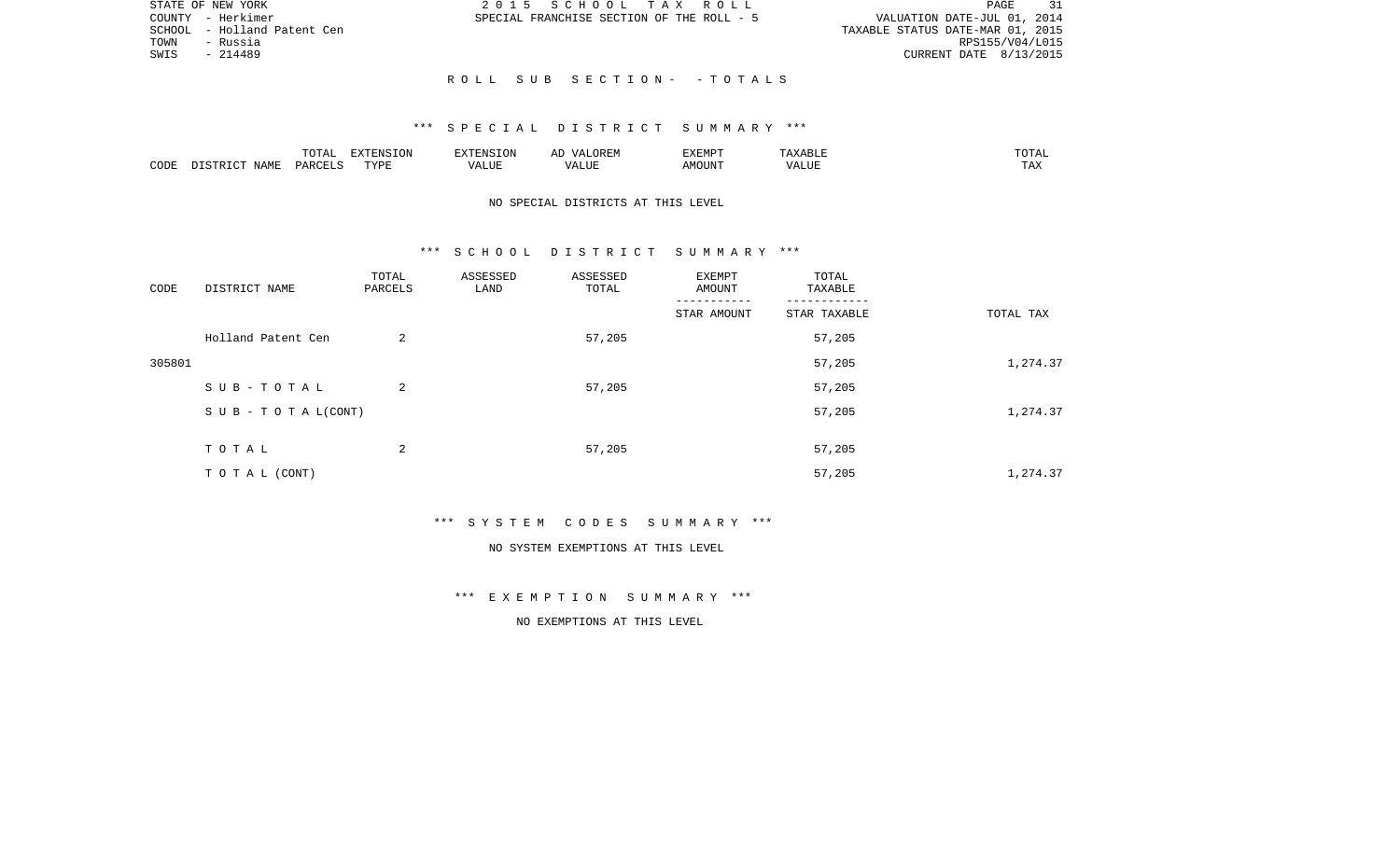|        | STATE OF NEW YORK    | 2015 SCHOOL TAX ROLL                      | <b>PAGE</b>                      |
|--------|----------------------|-------------------------------------------|----------------------------------|
|        | COUNTY - Herkimer    | SPECIAL FRANCHISE SECTION OF THE ROLL - 5 | VALUATION DATE-JUL 01, 2014      |
| SCHOOL | - Holland Patent Cen |                                           | TAXABLE STATUS DATE-MAR 01, 2015 |
| TOWN   | - Russia             |                                           | RPS155/V04/L015                  |
| SWIS   | $-214489$            |                                           | CURRENT DATE 8/13/2015           |
|        |                      |                                           |                                  |
|        |                      | ROLL SUB SECTION- -TOTALS                 |                                  |

| ROLL<br>SEC | DESCRIPTION       | TOTAL<br>PARCELS | ASSESSED<br>LAND | ASSESSED<br>TOTAL | <b>EXEMPT</b><br>AMOUNT | TOTAL<br>TAXABLE | TOTAL<br>TAX |
|-------------|-------------------|------------------|------------------|-------------------|-------------------------|------------------|--------------|
|             |                   |                  |                  |                   | STAR AMOUNT             | STAR TAXABLE     |              |
|             | School Tax        |                  |                  | 57,205            |                         | 57,205           |              |
|             |                   |                  |                  |                   |                         | 57,205           | 1,271.25     |
|             | Library Tax       |                  |                  | 57,205            |                         | 57,205           |              |
|             |                   |                  |                  |                   |                         | 57,205           | 3.12         |
|             | SPEC DIST TAXES   |                  |                  |                   |                         |                  |              |
|             | SPECIAL FRANCHISE | ◠                |                  |                   |                         |                  | 1,274.37     |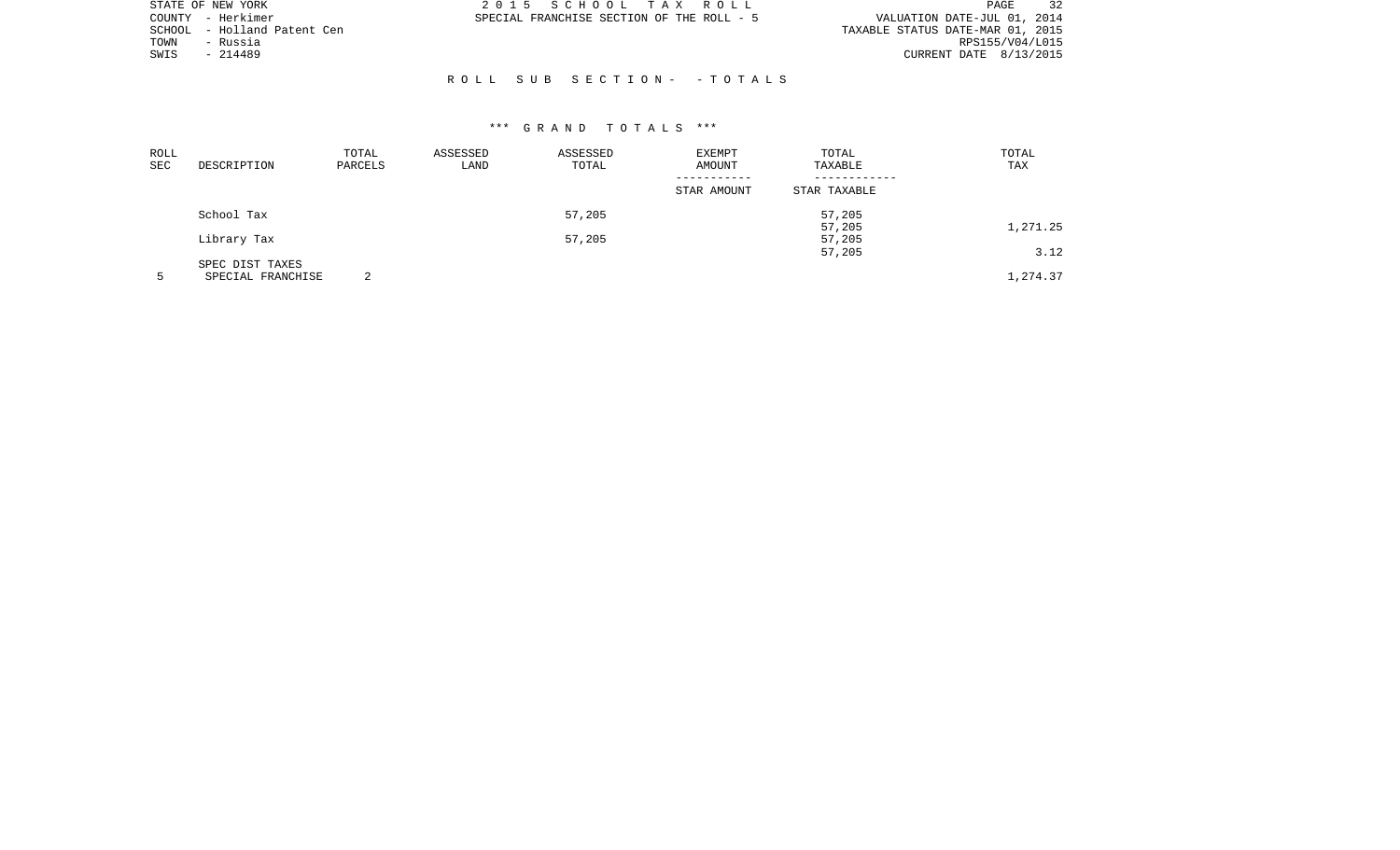| STATE OF NEW YORK            | 2015 SCHOOL TAX ROLL                      | 33<br>PAGE                       |
|------------------------------|-------------------------------------------|----------------------------------|
| COUNTY - Herkimer            | SPECIAL FRANCHISE SECTION OF THE ROLL - 5 | VALUATION DATE-JUL 01, 2014      |
| SCHOOL  – Holland Patent Cen |                                           | TAXABLE STATUS DATE-MAR 01, 2015 |
| TOWN<br>- Russia             |                                           | RPS155/V04/L015                  |
| SWIS<br>- 214489             |                                           | CURRENT DATE 8/13/2015           |
|                              |                                           |                                  |

R O L L S E C T I O N T O T A L S

|      |                    | $\blacksquare \cap \blacksquare \blacksquare$<br>TOTAL | EXTENSION | -------  | $\sqrt{ }$ | EXEMPT |                | $m \wedge m$<br>$\cdot$ . $\blacksquare$<br>. |
|------|--------------------|--------------------------------------------------------|-----------|----------|------------|--------|----------------|-----------------------------------------------|
| CODE | JAMF<br>$T \cap T$ | C <sub>MT</sub><br>PAP'                                | TYPF<br>. | $\cdots$ |            | JUN    | - ---<br>'ALUL | $-1$<br>.                                     |

# NO SPECIAL DISTRICTS AT THIS LEVEL

#### \*\*\* S C H O O L D I S T R I C T S U M M A R Y \*\*\*

| CODE   | DISTRICT NAME                    | TOTAL<br>PARCELS | ASSESSED<br>LAND | ASSESSED<br>TOTAL | EXEMPT<br>AMOUNT | TOTAL<br>TAXABLE |           |
|--------|----------------------------------|------------------|------------------|-------------------|------------------|------------------|-----------|
|        |                                  |                  |                  |                   | STAR AMOUNT      | STAR TAXABLE     | TOTAL TAX |
|        | Holland Patent Cen               | 2                |                  | 57,205            |                  | 57,205           |           |
| 305801 |                                  |                  |                  |                   |                  | 57,205           | 1,274.37  |
|        | SUB-TOTAL                        | 2                |                  | 57,205            |                  | 57,205           |           |
|        | $S \cup B - T \cup T A L (CONT)$ |                  |                  |                   |                  | 57,205           | 1,274.37  |
|        | TOTAL                            | 2                |                  | 57,205            |                  | 57,205           |           |
|        | TO TAL (CONT)                    |                  |                  |                   |                  | 57,205           | 1,274.37  |

\*\*\* S Y S T E M C O D E S S U M M A R Y \*\*\*

#### NO SYSTEM EXEMPTIONS AT THIS LEVEL

\*\*\* E X E M P T I O N S U M M A R Y \*\*\*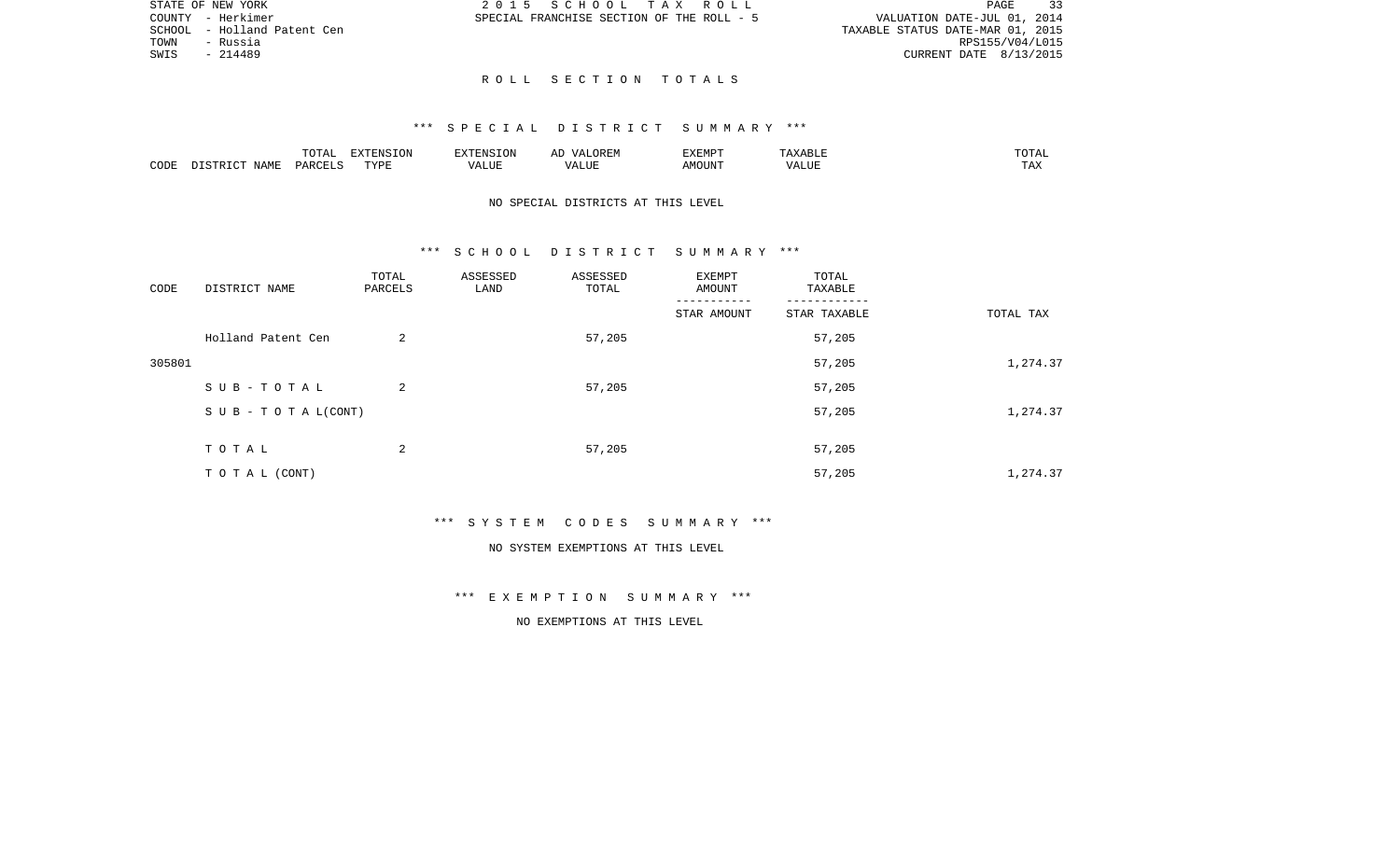|        | STATE OF NEW YORK    | 2015 SCHOOL TAX ROLL                      |  |                                  | PAGE            |  |
|--------|----------------------|-------------------------------------------|--|----------------------------------|-----------------|--|
|        | COUNTY - Herkimer    | SPECIAL FRANCHISE SECTION OF THE ROLL - 5 |  | VALUATION DATE-JUL 01, 2014      |                 |  |
| SCHOOL | - Holland Patent Cen |                                           |  | TAXABLE STATUS DATE-MAR 01, 2015 |                 |  |
| TOWN   | - Russia             |                                           |  |                                  | RPS155/V04/L015 |  |
| SWIS   | - 214489             |                                           |  | CURRENT DATE 8/13/2015           |                 |  |
|        |                      |                                           |  |                                  |                 |  |
|        |                      | ROLL SECTION TOTALS                       |  |                                  |                 |  |

| ROLL<br><b>SEC</b> | DESCRIPTION       | TOTAL<br>PARCELS | ASSESSED<br>LAND | ASSESSED<br>TOTAL | EXEMPT<br>AMOUNT | TOTAL<br>TAXABLE | TOTAL<br>TAX |
|--------------------|-------------------|------------------|------------------|-------------------|------------------|------------------|--------------|
|                    |                   |                  |                  |                   | STAR AMOUNT      | STAR TAXABLE     |              |
|                    | School Tax        |                  |                  | 57,205            |                  | 57,205           |              |
|                    |                   |                  |                  |                   |                  | 57,205           | 1,271.25     |
|                    | Library Tax       |                  |                  | 57,205            |                  | 57,205           |              |
|                    |                   |                  |                  |                   |                  | 57,205           | 3.12         |
|                    | SPEC DIST TAXES   |                  |                  |                   |                  |                  |              |
|                    | SPECIAL FRANCHISE | ◠                |                  |                   |                  |                  | 1,274.37     |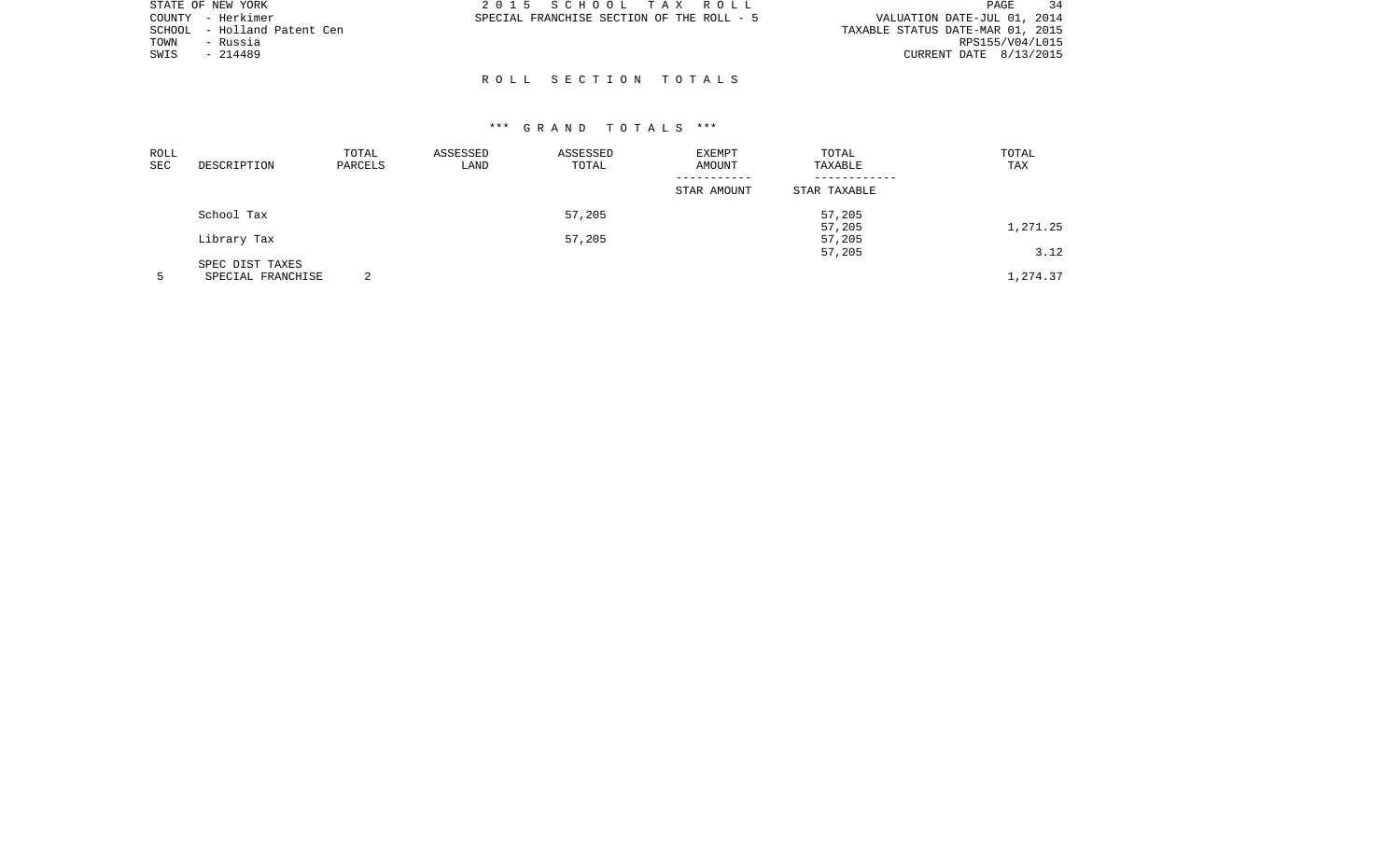| STATE OF NEW YORK           | 2 0 1 5                            | S C H O O L              | TAX ROLL                               |                                  | PAGE<br>35         |
|-----------------------------|------------------------------------|--------------------------|----------------------------------------|----------------------------------|--------------------|
| COUNTY - Herkimer           |                                    |                          | UTILITY & R.R. SECTION OF THE ROLL - 6 | VALUATION DATE-JUL 01, 2014      |                    |
| SCHOOL - Holland Patent Cen |                                    | OWNERS NAME SEQUENCE     |                                        | TAXABLE STATUS DATE-MAR 01, 2015 |                    |
| TOWN<br>- Russia            |                                    |                          | UNIFORM PERCENT OF VALUE IS 100.00     |                                  |                    |
| $-214489$<br>SWIS           |                                    |                          |                                        |                                  |                    |
|                             |                                    |                          |                                        |                                  |                    |
| TAX MAP PARCEL NUMBER       |                                    |                          |                                        |                                  |                    |
| CURRENT OWNERS NAME         | SCHOOL DISTRICT                    | LAND                     | TAX DESCRIPTION                        | TAXABLE VALUE                    |                    |
| CURRENT OWNERS ADDRESS      | PARCEL SIZE/GRID COORD             | TOTAL                    | SPECIAL DISTRICTS                      |                                  | TAX AMOUNT         |
|                             |                                    |                          |                                        |                                  |                    |
| 888888                      |                                    |                          |                                        | ACCT 060300810                   | BILL<br>61         |
| 644.089-0000-618.750-1884   | 836 Telecom. eq.                   |                          | School Tax                             | 1,457                            | 32.38              |
| Citizens Communications     | Holland Patent 305801              | $\circ$                  | Library Tax                            | 1,457                            | 0.08               |
| Operations                  | 888888                             | 1,457                    |                                        |                                  |                    |
| 3 High Ridge Park           | App Fac0719                        |                          |                                        |                                  |                    |
| Stamford, CT 06905          | poles, wires, cables               |                          |                                        |                                  |                    |
|                             | <b>BANK</b><br>984                 |                          |                                        |                                  |                    |
|                             | DEED BOOK 00000                    |                          |                                        |                                  |                    |
|                             | FULL MARKET VALUE                  | 1,457                    |                                        |                                  |                    |
|                             |                                    |                          | TOTAL TAX ---                          |                                  | $32.46**$          |
|                             |                                    |                          |                                        | DATE #1                          | 09/30/15           |
|                             |                                    |                          |                                        | AMT DUE                          | 32.46              |
|                             |                                    |                          |                                        |                                  |                    |
|                             | 888888 Outside Plant               |                          |                                        |                                  | BILL<br>62         |
| 644.89-9999-823.36-2004     | 883 Gas Trans Impr                 |                          | School Tax                             | 1173,243                         | 26,072.61          |
| Iroquois Gas Co             | Holland Patent 305801              | $\overline{0}$           | Library Tax                            | 1173,243                         | 64.00              |
| One Corporate Dr Ste 600    | 888888                             | 1173,243                 |                                        |                                  |                    |
| Shelton, CT 06484           | 0.1083                             |                          |                                        |                                  |                    |
|                             | GAS LONG TRANS LINE                |                          |                                        |                                  |                    |
|                             | <b>ACRES</b><br>$0.01$ BANK<br>984 |                          |                                        |                                  |                    |
|                             | FULL MARKET VALUE                  | 1173,243                 | TOTAL TAX ---                          |                                  | 26, 136. 61**      |
|                             |                                    |                          |                                        | DATE #1                          | 09/30/15           |
|                             |                                    |                          |                                        | AMT DUE                          | 26,136.61          |
|                             |                                    |                          |                                        |                                  |                    |
|                             | 812349 Trenton Fls-Middlevil#24    |                          |                                        |                                  | <b>BILL</b><br>63  |
| 644.89-9999-132.35-1024     | 882 Elec Trans Imp                 |                          | School Tax                             | 17,629                           | 391.76             |
| National Grid               | Holland Patent 305801              | $\circ$                  | Library Tax                            | 17,629                           | 0.96               |
| Real Est Tax Dept           | 812349                             | 17,629                   |                                        |                                  |                    |
| 300 Erie Boulevard W        | app factor 0.1083                  |                          |                                        |                                  |                    |
| Syracuse, NY 13202          | T186 Trenton Fls Middlevi          |                          |                                        |                                  |                    |
|                             | FULL MARKET VALUE                  | 17,629                   |                                        |                                  |                    |
|                             |                                    |                          | TOTAL TAX ---                          |                                  | 392.72**           |
|                             |                                    |                          |                                        | DATE #1                          | 09/30/15           |
|                             |                                    |                          |                                        | AMT DUE                          | 392.72             |
|                             |                                    |                          |                                        |                                  |                    |
|                             | 812384 T-P#23, trenton Hydro Tap   |                          |                                        |                                  | BILL<br>64         |
| 644.89-9999-132.35-1044     | 882 Elec Trans Imp                 |                          | School Tax                             | 767                              | 17.04              |
| National Grid               | Holland Patent 305801              | $\overline{\phantom{0}}$ | Library Tax                            | 767                              | 0.04               |
| Real Est Tax Dept           | 812384                             | 767                      |                                        |                                  |                    |
| 300 Erie Boulevard W        | App.fac 1.0000                     |                          |                                        |                                  |                    |
| Syracuse, NY 13202          | Trenton Hydro Tap                  |                          |                                        |                                  |                    |
|                             | FULL MARKET VALUE                  | 767                      |                                        |                                  |                    |
|                             |                                    |                          | TOTAL TAX ---                          |                                  | 17.08**            |
|                             |                                    |                          |                                        | DATE #1                          | 09/30/15           |
|                             |                                    |                          |                                        | AMT DUE                          | 17.08<br>********* |
|                             |                                    |                          |                                        |                                  |                    |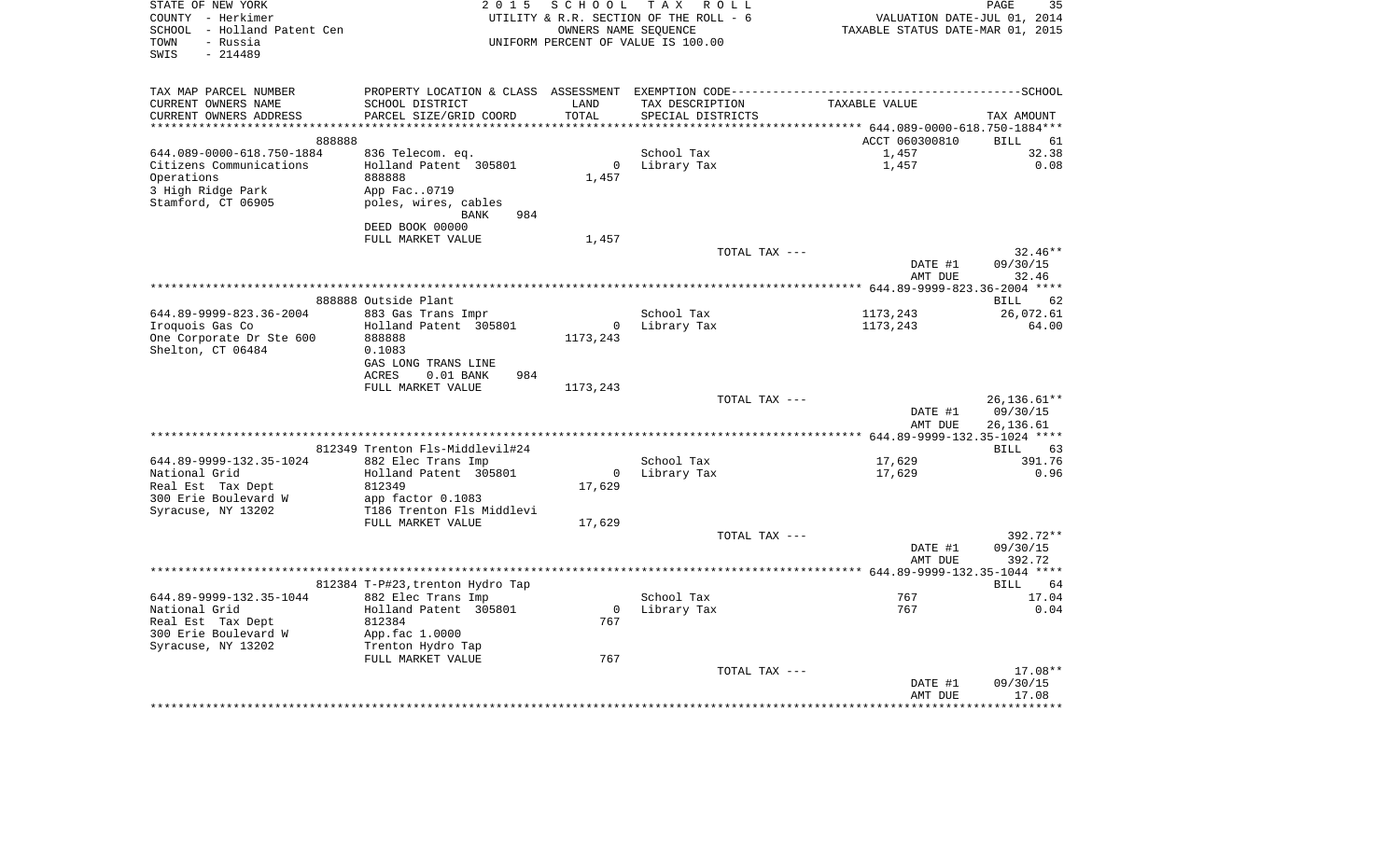| STATE OF NEW YORK<br>COUNTY - Herkimer | 2 0 1 5                   |                      | SCHOOL TAX ROLL<br>UTILITY & R.R. SECTION OF THE ROLL - 6 |                                     | PAGE<br>36<br>VALUATION DATE-JUL 01, 2014 |  |  |
|----------------------------------------|---------------------------|----------------------|-----------------------------------------------------------|-------------------------------------|-------------------------------------------|--|--|
| SCHOOL - Holland Patent Cen            |                           | OWNERS NAME SEQUENCE |                                                           | TAXABLE STATUS DATE-MAR 01, 2015    |                                           |  |  |
| - Russia<br>TOWN                       |                           |                      | UNIFORM PERCENT OF VALUE IS 100.00                        |                                     |                                           |  |  |
| $-214489$<br>SWIS                      |                           |                      |                                                           |                                     |                                           |  |  |
|                                        |                           |                      |                                                           |                                     |                                           |  |  |
|                                        |                           |                      |                                                           |                                     |                                           |  |  |
| TAX MAP PARCEL NUMBER                  |                           |                      |                                                           |                                     |                                           |  |  |
| CURRENT OWNERS NAME                    | SCHOOL DISTRICT           | LAND                 | TAX DESCRIPTION                                           | TAXABLE VALUE                       |                                           |  |  |
| CURRENT OWNERS ADDRESS                 | PARCEL SIZE/GRID COORD    | TOTAL                | SPECIAL DISTRICTS                                         |                                     | TAX AMOUNT                                |  |  |
|                                        |                           |                      |                                                           |                                     |                                           |  |  |
| 888888                                 |                           |                      |                                                           | ACCT 060301290                      | BILL<br>65                                |  |  |
| 644.89-9999-132.35-1884                | 874 Elec-hydro            |                      | School Tax                                                | 315,343                             | 7,007.77                                  |  |  |
| National Grid                          | Holland Patent 305801     | $\overline{0}$       | Library Tax                                               | 315,343                             | 17.20                                     |  |  |
| Real Estate Tax Dept                   | Outside Plant             | 315,343              |                                                           |                                     |                                           |  |  |
| 300 Erie Blyd West                     | Poles, wires, cabels, eyc |                      |                                                           |                                     |                                           |  |  |
| Syracuse, NY 13202                     | App Fac 0.3245            |                      |                                                           |                                     |                                           |  |  |
|                                        | 984<br>BANK               |                      |                                                           |                                     |                                           |  |  |
|                                        | DEED BOOK 00000           |                      |                                                           |                                     |                                           |  |  |
|                                        | FULL MARKET VALUE         | 315,343              | TOTAL TAX ---                                             |                                     | $7,024.97**$                              |  |  |
|                                        |                           |                      |                                                           | DATE #1                             | 09/30/15                                  |  |  |
|                                        |                           |                      |                                                           | AMT DUE                             | 7,024.97                                  |  |  |
|                                        |                           |                      |                                                           |                                     |                                           |  |  |
|                                        | 888888 Outside Plant      |                      |                                                           | ACCT 060300900                      | <b>BILL</b><br>66                         |  |  |
| 644.089-0000-630.500-1884              | 836 Telecom. eq.          |                      | Mass Telec 47100                                          |                                     | 89                                        |  |  |
| Newport Telephone Co Inc               | Holland Patent 305801     | $\Omega$             | School Tax                                                | 2,808                               | 62.40                                     |  |  |
| Bridge St                              | 888888                    |                      | 2,897 Library Tax                                         | 2,808                               | 0.15                                      |  |  |
| Newport, NY 13416                      | App Fac .0719             |                      |                                                           |                                     |                                           |  |  |
|                                        | poles wires cables        |                      |                                                           |                                     |                                           |  |  |
|                                        | DEED BOOK 00000           |                      |                                                           |                                     |                                           |  |  |
|                                        | FULL MARKET VALUE         | 2,897                |                                                           |                                     |                                           |  |  |
|                                        |                           |                      | TOTAL TAX ---                                             |                                     | $62.55**$                                 |  |  |
|                                        |                           |                      |                                                           | DATE #1                             | 09/30/15                                  |  |  |
|                                        |                           |                      |                                                           | AMT DUE                             | 62.55                                     |  |  |
|                                        |                           |                      |                                                           | ****** 644.089-0000-631.900-1884*** |                                           |  |  |
| 888888                                 |                           |                      |                                                           | ACCT 060300960                      | <b>BILL</b><br>67                         |  |  |
| 644.089-0000-631.900-1884              | 836 Telecom. eq.          |                      | Mass Telec 47100                                          |                                     | 93                                        |  |  |
| Verizon New York Inc                   | Holland Patent 305801     |                      | 0 School Tax                                              | 680                                 | 15.11                                     |  |  |
| Prop Tax Depart                        | Outside Plant             |                      | 773 Library Tax                                           | 680                                 | 0.04                                      |  |  |
| $c/O$ Duff & Phelps                    | Poles, wires, cables, etc |                      |                                                           |                                     |                                           |  |  |
| PO Box 2749                            | App Fac .0719             |                      |                                                           |                                     |                                           |  |  |
| Addison, 75001                         | 984<br>BANK               |                      |                                                           |                                     |                                           |  |  |
|                                        | FULL MARKET VALUE         | 773                  |                                                           |                                     |                                           |  |  |
|                                        |                           |                      | TOTAL TAX ---                                             |                                     | $15.15**$                                 |  |  |
|                                        |                           |                      |                                                           | DATE #1                             | 09/30/15                                  |  |  |
|                                        |                           |                      |                                                           | AMT DUE                             | 15.15                                     |  |  |
|                                        |                           |                      |                                                           |                                     |                                           |  |  |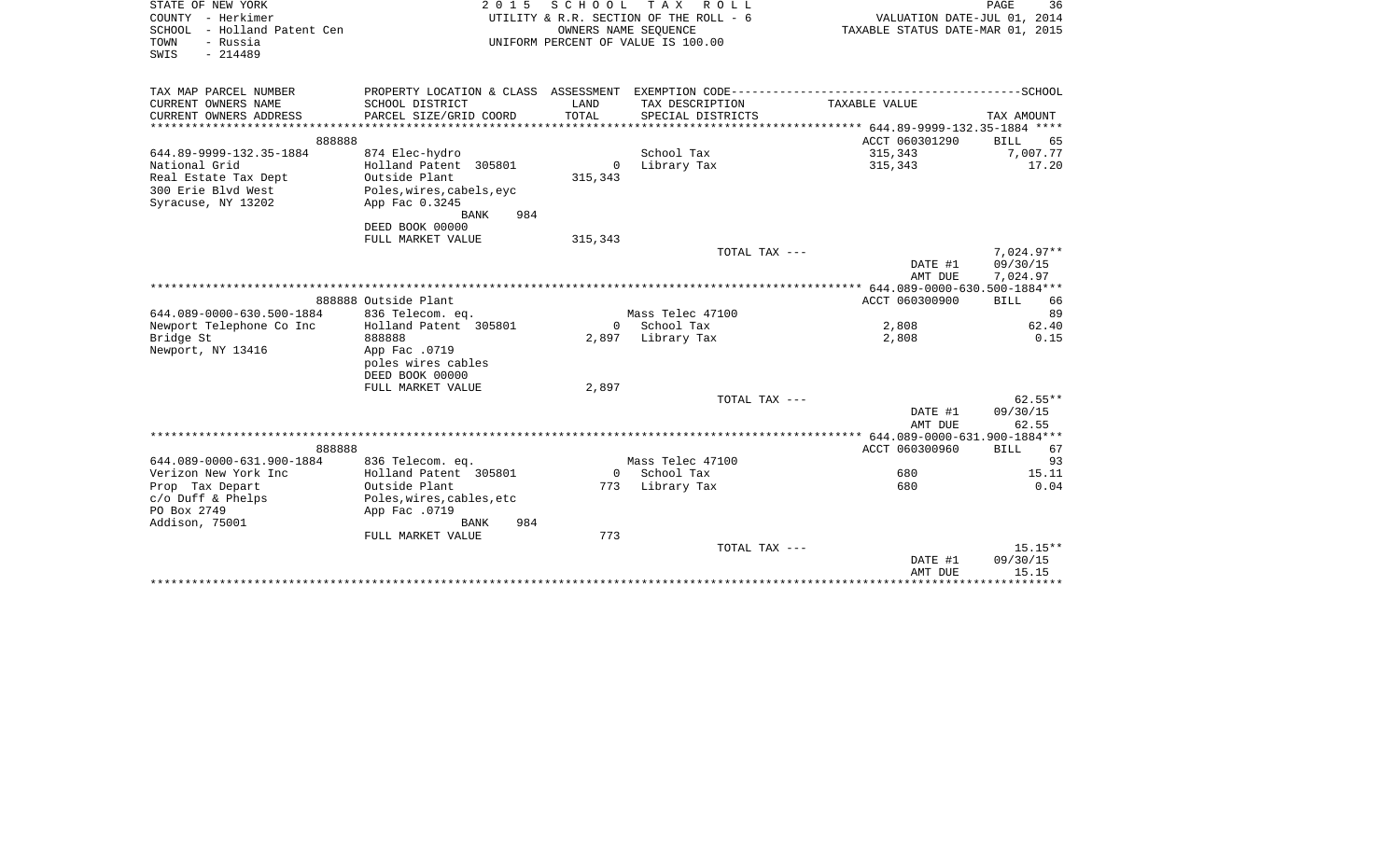| STATE OF NEW YORK           | 2015 SCHOOL TAX ROLL                   | -37<br>PAGE                      |
|-----------------------------|----------------------------------------|----------------------------------|
| COUNTY - Herkimer           | UTILITY & R.R. SECTION OF THE ROLL - 6 | VALUATION DATE-JUL 01, 2014      |
| SCHOOL - Holland Patent Cen |                                        | TAXABLE STATUS DATE-MAR 01, 2015 |
| TOWN<br>- Russia            |                                        | RPS155/V04/L015                  |
| SWIS<br>- 214489            |                                        | CURRENT DATE 8/13/2015           |
|                             |                                        |                                  |

R O L L S U B S E C T I O N - - T O T A L S

|      |                    | ----            | <b>FYTEMCTOM</b><br>ιn |       | T/TTMTD<br>YFMR | $\wedge$ $\sqcup$ |  |
|------|--------------------|-----------------|------------------------|-------|-----------------|-------------------|--|
| CODE | <b>NAME</b><br>. . | <b>DARCEL</b> C | PVDE                   | $-77$ | .)UN"           |                   |  |

# NO SPECIAL DISTRICTS AT THIS LEVEL

#### \*\*\* S C H O O L D I S T R I C T S U M M A R Y \*\*\*

| CODE   | DISTRICT NAME             | TOTAL<br>PARCELS | ASSESSED<br>LAND | ASSESSED<br>TOTAL | EXEMPT<br>AMOUNT | TOTAL<br>TAXABLE |           |
|--------|---------------------------|------------------|------------------|-------------------|------------------|------------------|-----------|
|        |                           |                  |                  |                   | STAR AMOUNT      | STAR TAXABLE     | TOTAL TAX |
|        | Holland Patent Cen        | $7\phantom{.0}$  |                  | 1512,109          | 182              | 1,511,927        |           |
| 305801 |                           |                  |                  |                   |                  | 1,511,927        | 33,681.54 |
|        | SUB-TOTAL                 | 7                |                  | 1512,109          | 182              | 1,511,927        |           |
|        | S U B - T O T A $L(CONT)$ |                  |                  |                   |                  | 1,511,927        | 33,681.54 |
|        | TOTAL                     | 7                |                  | 1512,109          | 182              | 1,511,927        |           |
|        |                           |                  |                  |                   |                  |                  |           |
|        | TO TAL (CONT)             |                  |                  |                   |                  | 1,511,927        | 33,681.54 |

### \*\*\* S Y S T E M C O D E S S U M M A R Y \*\*\*

#### NO SYSTEM EXEMPTIONS AT THIS LEVEL

### \*\*\* E X E M P T I O N S U M M A R Y \*\*\*

| CODE  | DESCRIPTION         | TOTAL<br>PARCELS | SCHOOL     |
|-------|---------------------|------------------|------------|
| 47100 | Mass Telec<br>тотаь | ▵                | 182<br>182 |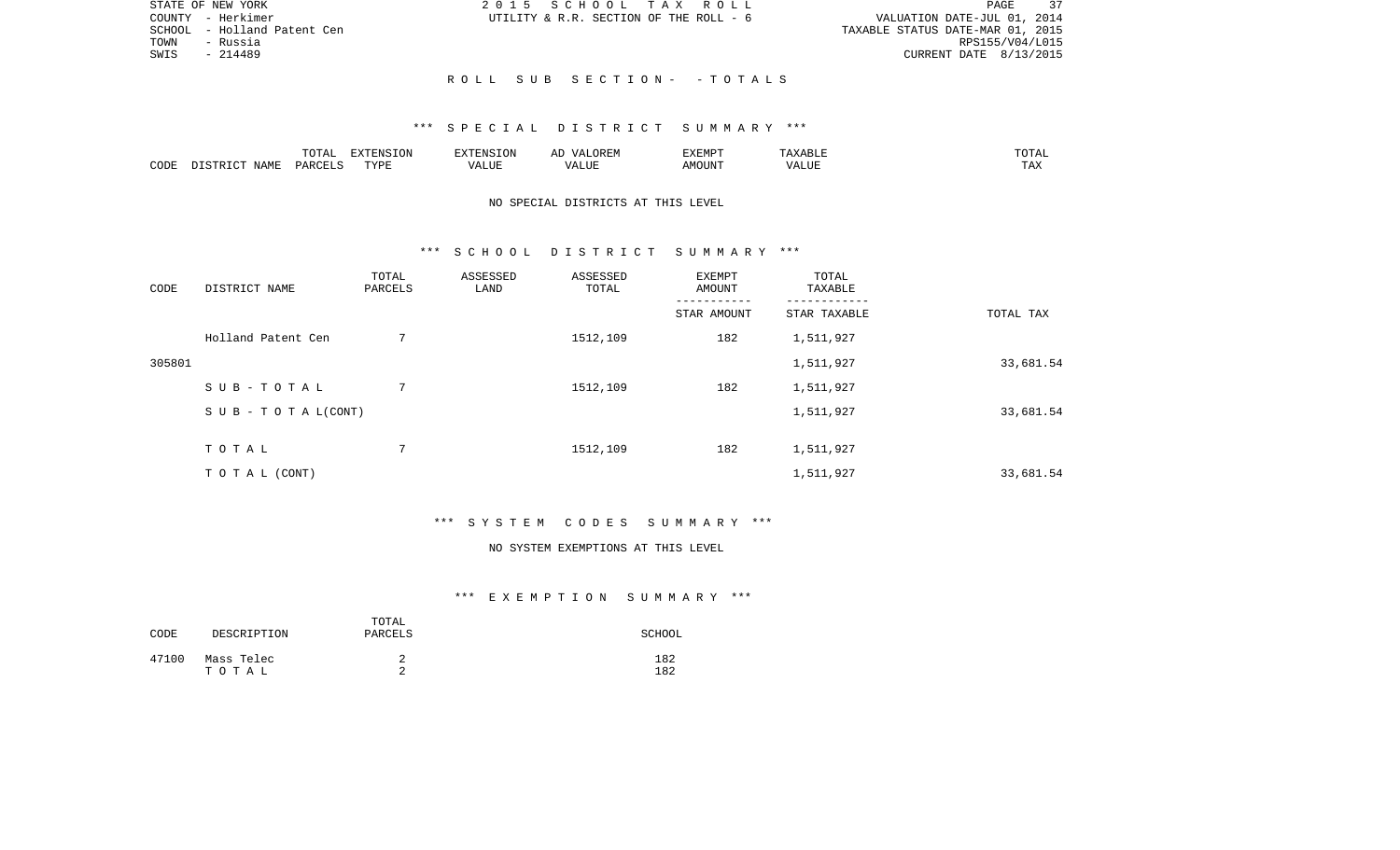| STATE OF NEW YORK              | 2015 SCHOOL TAX ROLL                   | 38<br>PAGE                       |
|--------------------------------|----------------------------------------|----------------------------------|
| COUNTY - Herkimer              | UTILITY & R.R. SECTION OF THE ROLL - 6 | VALUATION DATE-JUL 01, 2014      |
| - Holland Patent Cen<br>SCHOOL |                                        | TAXABLE STATUS DATE-MAR 01, 2015 |
| - Russia<br>TOWN               |                                        | RPS155/V04/L015                  |
| $-214489$<br>SWIS              |                                        | CURRENT DATE 8/13/2015           |
|                                |                                        |                                  |
|                                | ROLL SUB SECTION- -TOTALS              |                                  |

| ROLL<br>SEC | DESCRIPTION                         | TOTAL<br>PARCELS | ASSESSED<br>LAND | ASSESSED<br>TOTAL | EXEMPT<br>AMOUNT | TOTAL<br>TAXABLE       | TOTAL<br>TAX |
|-------------|-------------------------------------|------------------|------------------|-------------------|------------------|------------------------|--------------|
|             |                                     |                  |                  |                   | STAR AMOUNT      | STAR TAXABLE           |              |
|             | School Tax                          |                  |                  | 1512,109          | 182              | 1,511,927<br>1,511,927 | 33,599.07    |
|             | Library Tax                         |                  |                  | 1512,109          | 182              | 1,511,927<br>1,511,927 | 82.47        |
| 6           | SPEC DIST TAXES<br>UTILITIES & N.C. |                  |                  |                   |                  |                        | 33,681.54    |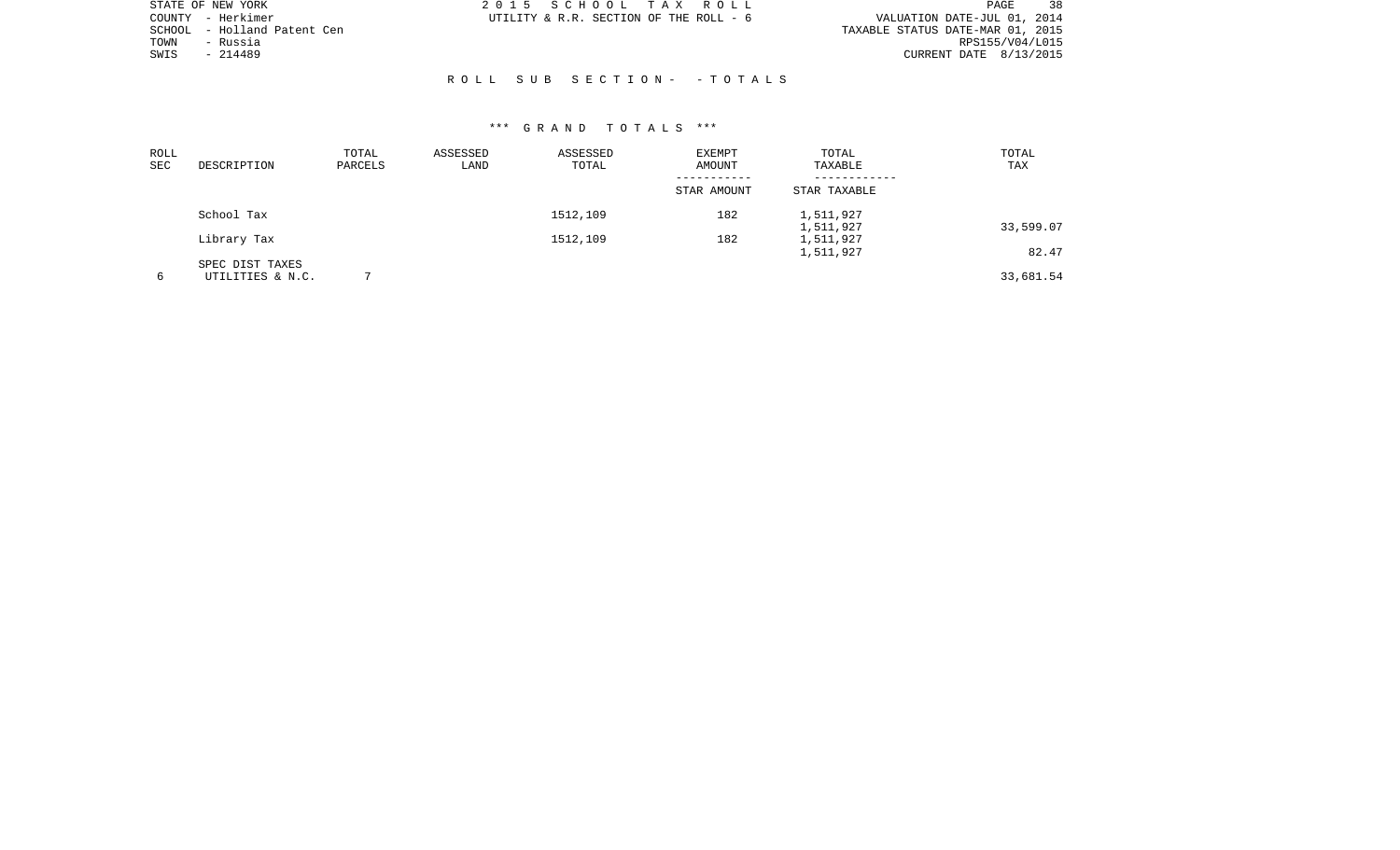|      | STATE OF NEW YORK           | 2015 SCHOOL TAX ROLL                   |  |  |                                  |                          | PAGE | 39 |
|------|-----------------------------|----------------------------------------|--|--|----------------------------------|--------------------------|------|----|
|      | COUNTY - Herkimer           | UTILITY & R.R. SECTION OF THE ROLL - 6 |  |  | VALUATION DATE-JUL 01, 2014      |                          |      |    |
|      | SCHOOL - Holland Patent Cen |                                        |  |  | TAXABLE STATUS DATE-MAR 01, 2015 |                          |      |    |
| TOWN | - Russia                    |                                        |  |  |                                  | RPS155/V04/L015          |      |    |
| SWIS | - 214489                    |                                        |  |  |                                  | CURRENT DATE $8/13/2015$ |      |    |
|      |                             |                                        |  |  |                                  |                          |      |    |

# R O L L S E C T I O N T O T A L S

#### \*\*\* S P E C I A L D I S T R I C T S U M M A R Y \*\*\*

|      |      | $m \wedge m \wedge n$<br>TATAT | <b>DENICE ONT</b><br>LUN | <b>GMC</b>               | 17 D<br>$\rightarrow$ | <b>EXEMPT</b>        | .                          | . סדעה                |
|------|------|--------------------------------|--------------------------|--------------------------|-----------------------|----------------------|----------------------------|-----------------------|
| CODE | NAME | ∩ ¤ ∆ ∪                        | TVDI<br>.                | $\sim$ $  -$<br>الماسلة. | ۳ تا سد.              | $0.56$ $0.75$ $0.75$ | ודד ה<br><u>уд</u><br>ALU! | m 7<br>L <i>L</i> 14. |

# NO SPECIAL DISTRICTS AT THIS LEVEL

#### \*\*\* S C H O O L D I S T R I C T S U M M A R Y \*\*\*

| CODE   | DISTRICT NAME             | TOTAL<br>PARCELS | ASSESSED<br>LAND | ASSESSED<br>TOTAL | EXEMPT<br>AMOUNT | TOTAL<br>TAXABLE |           |
|--------|---------------------------|------------------|------------------|-------------------|------------------|------------------|-----------|
|        |                           |                  |                  |                   | STAR AMOUNT      | STAR TAXABLE     | TOTAL TAX |
|        | Holland Patent Cen        | $7\phantom{.0}$  |                  | 1512,109          | 182              | 1,511,927        |           |
| 305801 |                           |                  |                  |                   |                  | 1,511,927        | 33,681.54 |
|        | SUB-TOTAL                 | 7                |                  | 1512,109          | 182              | 1,511,927        |           |
|        | S U B - T O T A $L(CONT)$ |                  |                  |                   |                  | 1,511,927        | 33,681.54 |
|        | TOTAL                     | 7                |                  | 1512,109          | 182              | 1,511,927        |           |
|        |                           |                  |                  |                   |                  |                  |           |
|        | T O T A L (CONT)          |                  |                  |                   |                  | 1,511,927        | 33,681.54 |

### \*\*\* S Y S T E M C O D E S S U M M A R Y \*\*\*

#### NO SYSTEM EXEMPTIONS AT THIS LEVEL

# \*\*\* E X E M P T I O N S U M M A R Y \*\*\*

| CODE  | DESCRIPTION         | TOTAL<br>PARCELS | SCHOOL     |
|-------|---------------------|------------------|------------|
| 47100 | Mass Telec<br>тотаь | ∠<br>◠<br>∼      | 182<br>182 |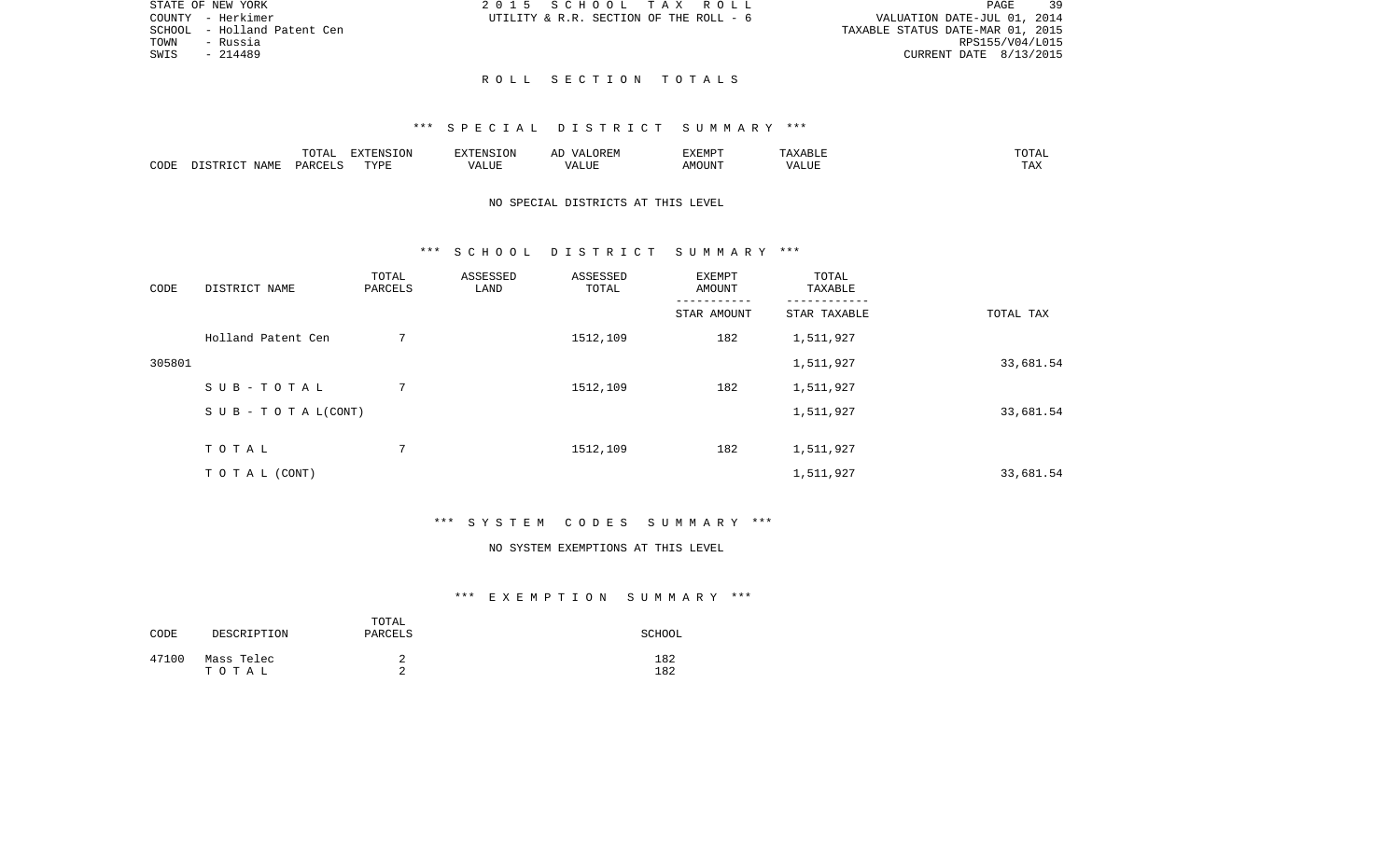| STATE OF NEW YORK              | 2015 SCHOOL TAX ROLL                   | 40<br>PAGE                       |
|--------------------------------|----------------------------------------|----------------------------------|
| COUNTY - Herkimer              | UTILITY & R.R. SECTION OF THE ROLL - 6 | VALUATION DATE-JUL 01, 2014      |
| - Holland Patent Cen<br>SCHOOL |                                        | TAXABLE STATUS DATE-MAR 01, 2015 |
| - Russia<br>TOWN               |                                        | RPS155/V04/L015                  |
| SWIS<br>$-214489$              |                                        | CURRENT DATE 8/13/2015           |
|                                |                                        |                                  |
|                                | ROLL SECTION TOTALS                    |                                  |

| ROLL<br>SEC | DESCRIPTION      | TOTAL<br>PARCELS | ASSESSED<br>LAND | ASSESSED<br>TOTAL | <b>EXEMPT</b><br>AMOUNT | TOTAL<br>TAXABLE       | TOTAL<br>TAX |
|-------------|------------------|------------------|------------------|-------------------|-------------------------|------------------------|--------------|
|             |                  |                  |                  |                   | STAR AMOUNT             | STAR TAXABLE           |              |
|             | School Tax       |                  |                  | 1512,109          | 182                     | 1,511,927<br>1,511,927 | 33,599.07    |
|             | Library Tax      |                  |                  | 1512,109          | 182                     | 1,511,927<br>1,511,927 | 82.47        |
|             | SPEC DIST TAXES  |                  |                  |                   |                         |                        |              |
| 6           | UTILITIES & N.C. |                  |                  |                   |                         |                        | 33,681.54    |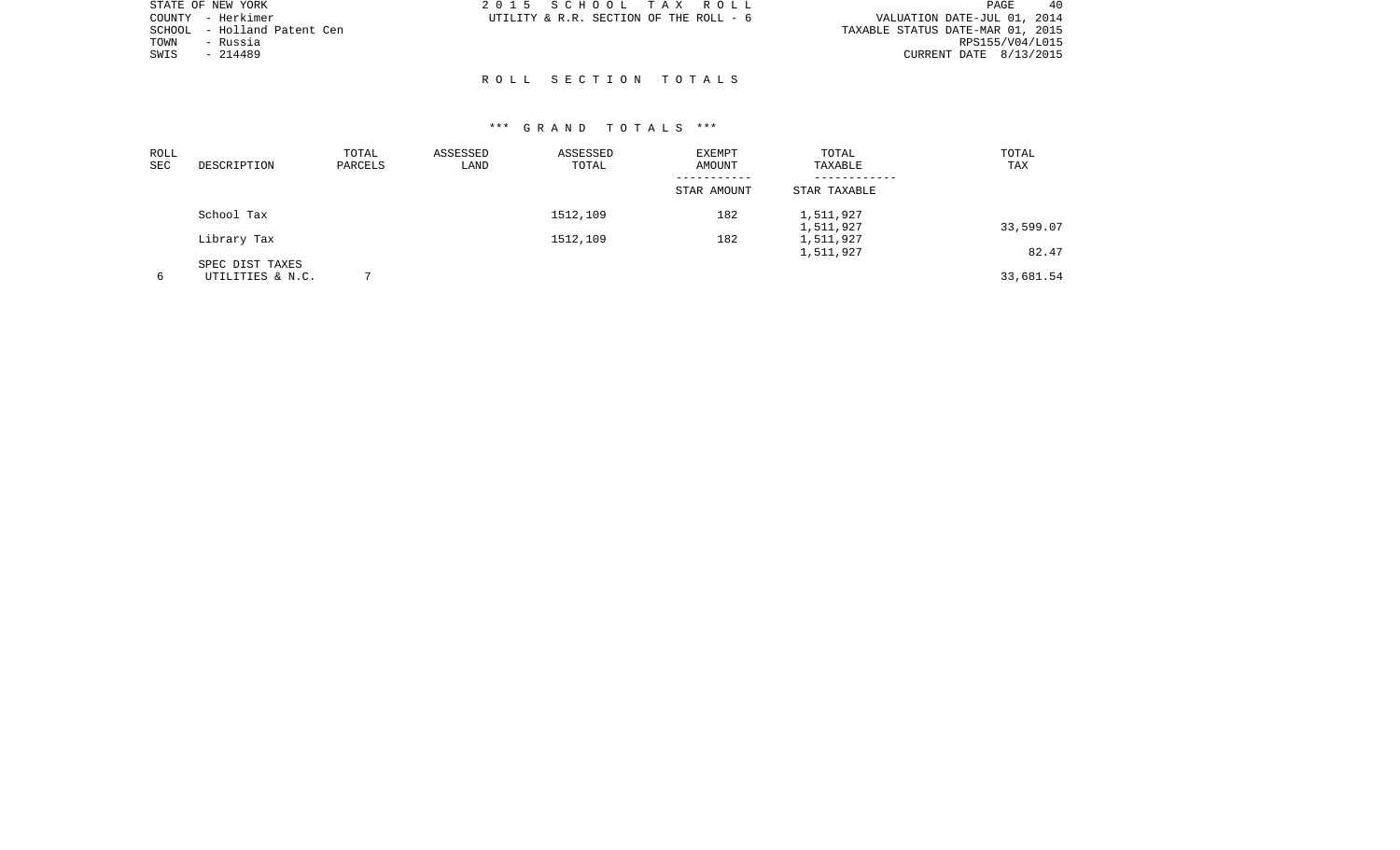SWIS - 214489

STATE OF NEW YORK 2 0 1 5 S C H O O L T A X R O L L PAGE 41COUNTY - Herkimer WHOLLY EXEMPT SECTION OF THE ROLL - 8 VALUATION DATE-JUL 01, 2014 SCHOOL - Holland Patent Cen Taxable Taxable States AME SEQUENCE TAXABLE STATUS DATE-MAR 01, 2015 TOWN - Russia UNIFORM PERCENT OF VALUE IS 100.00

41

| TAX MAP PARCEL NUMBER<br>CURRENT OWNERS NAME | PROPERTY LOCATION & CLASS ASSESSMENT<br>SCHOOL DISTRICT | LAND     | EXEMPTION CODE------------<br>TAX DESCRIPTION | TAXABLE VALUE  | ----------SCHOOL |
|----------------------------------------------|---------------------------------------------------------|----------|-----------------------------------------------|----------------|------------------|
| CURRENT OWNERS ADDRESS                       | PARCEL SIZE/GRID COORD                                  | TOTAL    | SPECIAL DISTRICTS                             |                | TAX AMOUNT       |
| **********************                       |                                                         |          |                                               | ACCT 060301980 |                  |
| $077.3 - 1 - 5$                              | Hinckley<br>822 Water supply                            |          | UPPER MV W 14000                              |                | 26,000           |
| Upper Mohawk Valley                          | Holland Patent 305801                                   | 16,500   | School Tax                                    | 0.00           | 0.00             |
| Regional Water Bd                            | FRNT 150.00 DPTH 105.00                                 | 26,000   | Library Tax                                   | 0.00           | 0.00             |
| 1 Kennedy Plz                                | ACRES<br>1.50 BANK<br>984                               |          |                                               |                |                  |
| Utica, NY 13502                              | EAST-0329702 NRTH-1631794                               |          |                                               |                |                  |
|                                              | DEED BOOK 00839 PG-00450                                |          |                                               |                |                  |
|                                              | FULL MARKET VALUE                                       | 26,000   |                                               |                |                  |
|                                              |                                                         |          | TOTAL TAX ---                                 |                | $0.00**$         |
|                                              |                                                         |          |                                               | ACCT 060301920 |                  |
| $077.3 - 1 - 6$                              | 822 Water supply                                        |          | UPPER MV W 14000                              |                | 1,900            |
| Upper Mohawk Valley                          | Holland Patent 305801                                   | 1,900    | School Tax                                    | 0.00           | 0.00             |
| Regional Water Bd                            | FRNT 100.00 DPTH 110.00                                 | 1,900    | Library Tax                                   | 0.00           | 0.00             |
| 1 Kennedy Plz                                | ACRES<br>0.37 BANK<br>984                               |          |                                               |                |                  |
| Utica, NY 13502                              | EAST-0329579 NRTH-1631769                               |          |                                               |                |                  |
|                                              | DEED BOOK 00839 PG-00450<br>FULL MARKET VALUE           |          |                                               |                |                  |
|                                              |                                                         | 1,900    | TOTAL TAX ---                                 |                | $0.00**$         |
|                                              |                                                         |          |                                               |                |                  |
|                                              |                                                         |          |                                               | ACCT 060301950 |                  |
| $666. - 2 - 1$                               | 822 Water supply                                        |          | UPPER MV W 14000                              |                | 4,500            |
| Upper Mohawk Valley                          | Holland Patent 305801                                   | 2,000    | School Tax                                    | 0.00           | 0.00             |
| Regional Water Bd                            | Transmission Distribution                               | 4,500    | Library Tax                                   | 0.00           | 0.00             |
| 1 Kennedy Plz                                | <b>BANK</b><br>984                                      |          |                                               |                |                  |
| Utica, NY 13502                              | DEED BOOK 00839 PG-00450<br>FULL MARKET VALUE           | 4,500    |                                               |                |                  |
|                                              |                                                         |          | TOTAL TAX ---                                 |                | $0.00**$         |
|                                              |                                                         |          |                                               |                |                  |
|                                              |                                                         |          |                                               | ACCT 060302040 |                  |
| $666. - 2 - 2$                               | 822 Water supply                                        |          | UPPER MV W 14000                              |                | 165,000          |
| Upper Mohawk Valley                          | Holland Patent 305801                                   | $\Omega$ | School Tax                                    | 0.00           | 0.00             |
| Regional Water Bd                            | 42 Inch                                                 | 165,000  | Library Tax                                   | 0.00           | 0.00             |
| 1 Kennedy Plz                                | Pipe Line<br>984<br><b>BANK</b>                         |          |                                               |                |                  |
| Utica, NY 13502                              | DEED BOOK 00839 PG-00450                                |          |                                               |                |                  |
|                                              | FULL MARKET VALUE                                       | 165,000  |                                               |                |                  |
|                                              |                                                         |          | TOTAL TAX ---                                 |                | $0.00**$         |
|                                              |                                                         |          |                                               |                |                  |
|                                              |                                                         |          |                                               | ACCT 060302070 |                  |
| $666. - 2 - 3$                               | 822 Water supply                                        |          | UPPER MV W 14000                              |                | 750,000          |
| Upper Mohawk Valley                          | Holland Patent 305801                                   | $\Omega$ | School Tax                                    | 0.00           | 0.00             |
| Regional Water Bd<br>1 Kennedy Plz           | Transmission Distribution<br><b>BANK</b><br>984         | 750,000  | Library Tax                                   | 0.00           | 0.00             |
| Utica, NY 13502                              | DEED BOOK 00839 PG-00450                                |          |                                               |                |                  |
|                                              | FULL MARKET VALUE                                       | 750,000  |                                               |                |                  |
|                                              |                                                         |          | TOTAL TAX ---                                 |                | $0.00**$         |
|                                              |                                                         |          | *********************************             |                |                  |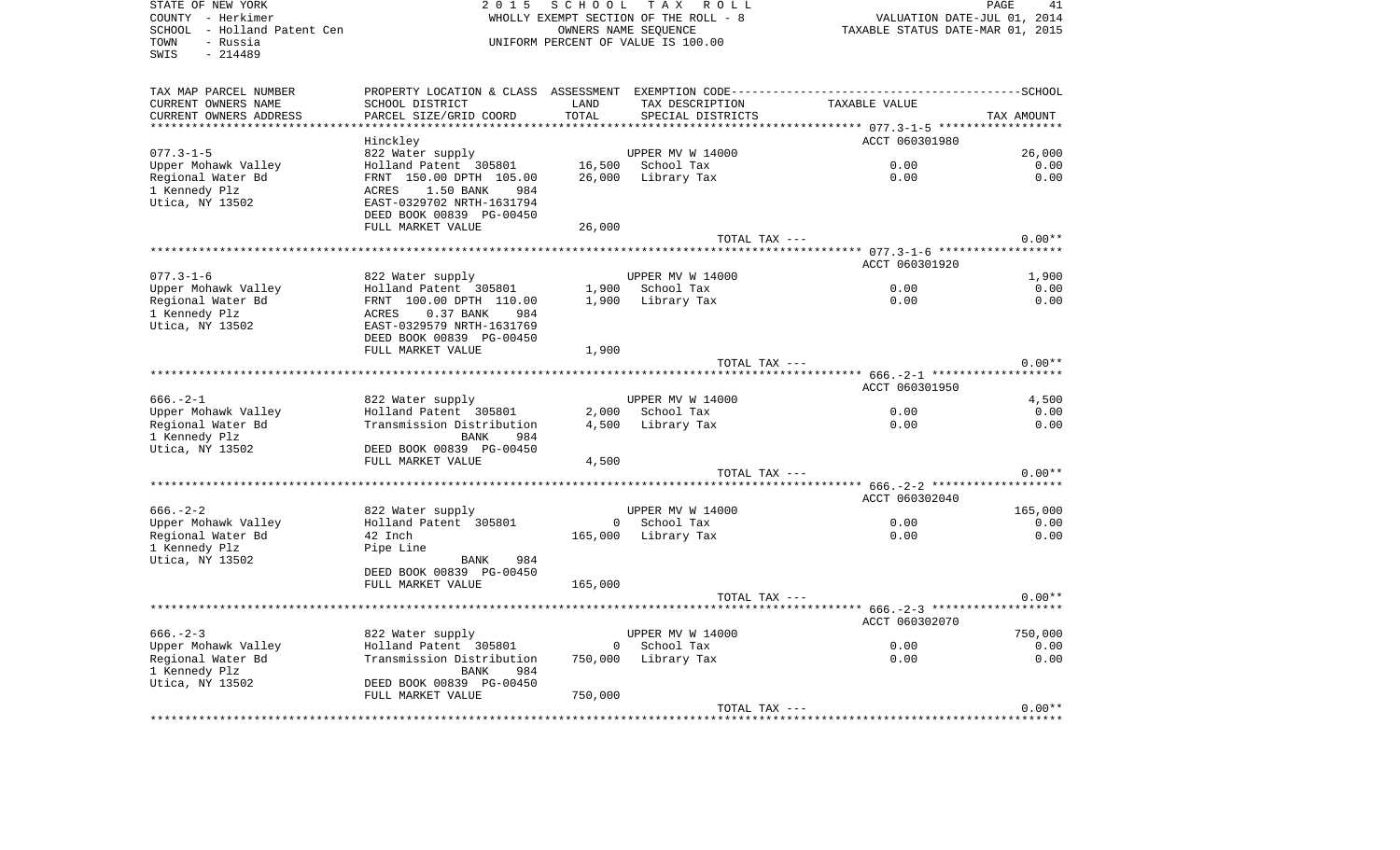| STATE OF NEW YORK     |                      | 2015 SCHOOL TAX ROLL                 |                                       |                                  | PAGE                        | 42      |
|-----------------------|----------------------|--------------------------------------|---------------------------------------|----------------------------------|-----------------------------|---------|
| – Herkimer<br>COUNTY  |                      |                                      | WHOLLY EXEMPT SECTION OF THE ROLL - 8 |                                  | VALUATION DATE-JUL 01, 2014 |         |
| SCHOOL                | - Holland Patent Cen |                                      | OWNERS NAME SEOUENCE                  | TAXABLE STATUS DATE-MAR 01, 2015 |                             |         |
| TOWN<br>- Russia      |                      | UNIFORM PERCENT OF VALUE IS 100.00   |                                       |                                  |                             |         |
| $-214489$<br>SWIS     |                      |                                      |                                       |                                  |                             |         |
|                       |                      |                                      |                                       |                                  |                             |         |
|                       |                      |                                      |                                       |                                  |                             |         |
| TAX MAP PARCEL NUMBER |                      | PROPERTY LOCATION & CLASS ASSESSMENT |                                       |                                  |                             | -SCHOOL |
| CURRENT OWNERS NAME   | SCHOOL DISTRICT      | LAND                                 | TAX DESCRIPTION                       | TAXABLE VALUE                    |                             |         |

| CURRENT OWNERS ADDRESS | PARCEL SIZE/GRID COORD    | TOTAL  | SPECIAL DISTRICTS |                | TAX AMOUNT |
|------------------------|---------------------------|--------|-------------------|----------------|------------|
|                        |                           |        |                   |                |            |
|                        |                           |        |                   | ACCT 060302110 |            |
| $666. - 2 - 5$         | 822 Water supply          |        | UPPER MV W 14000  |                | 20,000     |
| Upper Mohawk Valley    | Holland Patent 305801     |        | School Tax        | 0.00           | 0.00       |
| Regional Water Bd      | Transmission Distribution | 20,000 | Library Tax       | 0.00           | 0.00       |
| 1 Kennedy Plz          | 984<br><b>BANK</b>        |        |                   |                |            |
| Utica, NY 13502        | DEED BOOK 00839 PG-00450  |        |                   |                |            |
|                        | FULL MARKET VALUE         | 20,000 |                   |                |            |
|                        |                           |        | TOTAL TAX ---     |                | $0.00**$   |
|                        |                           |        |                   |                |            |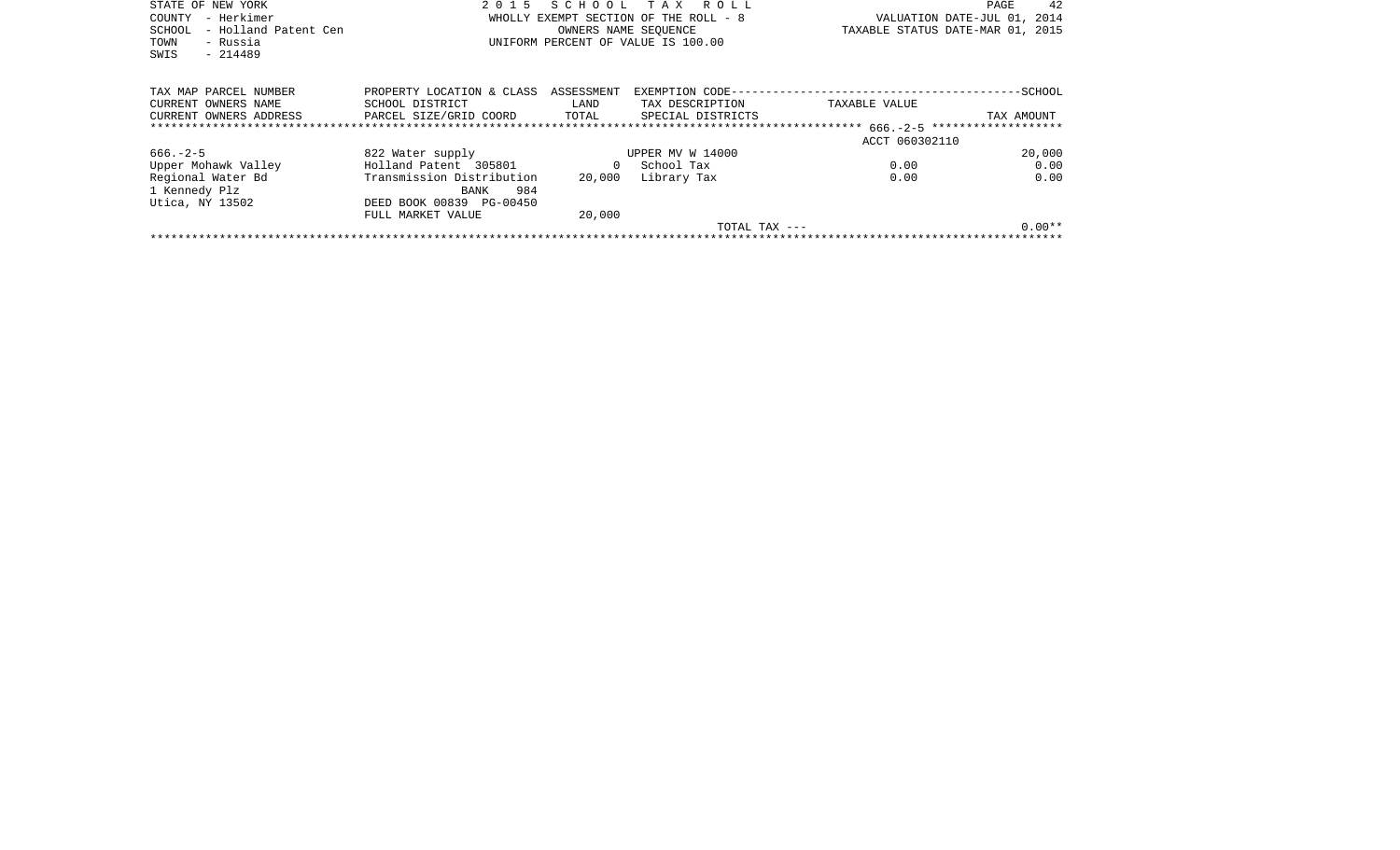| STATE OF NEW YORK           | 2015 SCHOOL TAX ROLL                  | PAGE<br>43                       |
|-----------------------------|---------------------------------------|----------------------------------|
| COUNTY - Herkimer           | WHOLLY EXEMPT SECTION OF THE ROLL - 8 | VALUATION DATE-JUL 01, 2014      |
| SCHOOL - Holland Patent Cen |                                       | TAXABLE STATUS DATE-MAR 01, 2015 |
| - Russia<br>TOWN            | UNIFORM PERCENT OF VALUE IS 100.00    | RPS155/V04/L015                  |
| SWIS<br>- 214489            |                                       | CURRENT DATE 8/13/2015           |
|                             |                                       |                                  |

# R O L L S U B S E C T I O N - - T O T A L S

#### \*\*\* S P E C I A L D I S T R I C T S U M M A R Y \*\*\*

|      |      | $m \wedge m \wedge n$<br>. U 171 | <b>FYTFNCT∩N</b><br>- 71 | ∴N.  | $\cdots$ | <b>DA 4 DI</b> |               | JIAL |
|------|------|----------------------------------|--------------------------|------|----------|----------------|---------------|------|
| CODE | NAMF | UAROTT                           | <b>TIZE</b>              | JU P |          | OUN            | .<br>$\cdots$ |      |

# NO SPECIAL DISTRICTS AT THIS LEVEL

#### \*\*\* S C H O O L D I S T R I C T S U M M A R Y \*\*\*

| CODE   | DISTRICT NAME                    | TOTAL<br>PARCELS | ASSESSED<br>LAND | ASSESSED<br>TOTAL | EXEMPT<br>AMOUNT | TOTAL<br>TAXABLE |           |
|--------|----------------------------------|------------------|------------------|-------------------|------------------|------------------|-----------|
|        |                                  |                  |                  |                   | STAR AMOUNT      | STAR TAXABLE     | TOTAL TAX |
|        | Holland Patent Cen               | 6                | 20,400           | 967,400           | 967,400          |                  |           |
| 305801 |                                  |                  |                  |                   |                  |                  |           |
|        | SUB-TOTAL                        | 6                | 20,400           | 967,400           | 967,400          |                  |           |
|        | $S \cup B - T \cup T A L (CONT)$ |                  |                  |                   |                  |                  |           |
|        |                                  |                  |                  |                   |                  |                  |           |
|        | TOTAL                            | 6                | 20,400           | 967,400           | 967,400          |                  |           |
|        | TOTAL (CONT)                     |                  |                  |                   |                  |                  |           |

# \*\*\* S Y S T E M C O D E S S U M M A R Y \*\*\*

#### NO SYSTEM EXEMPTIONS AT THIS LEVEL

# \*\*\* E X E M P T I O N S U M M A R Y \*\*\*

| CODE  | DESCRIPTION | TOTAL<br>PARCELS | SCHOOL  |
|-------|-------------|------------------|---------|
| 14000 | UPPER MV W  | h                | 967,400 |
|       | тотаь       | ี                | 967,400 |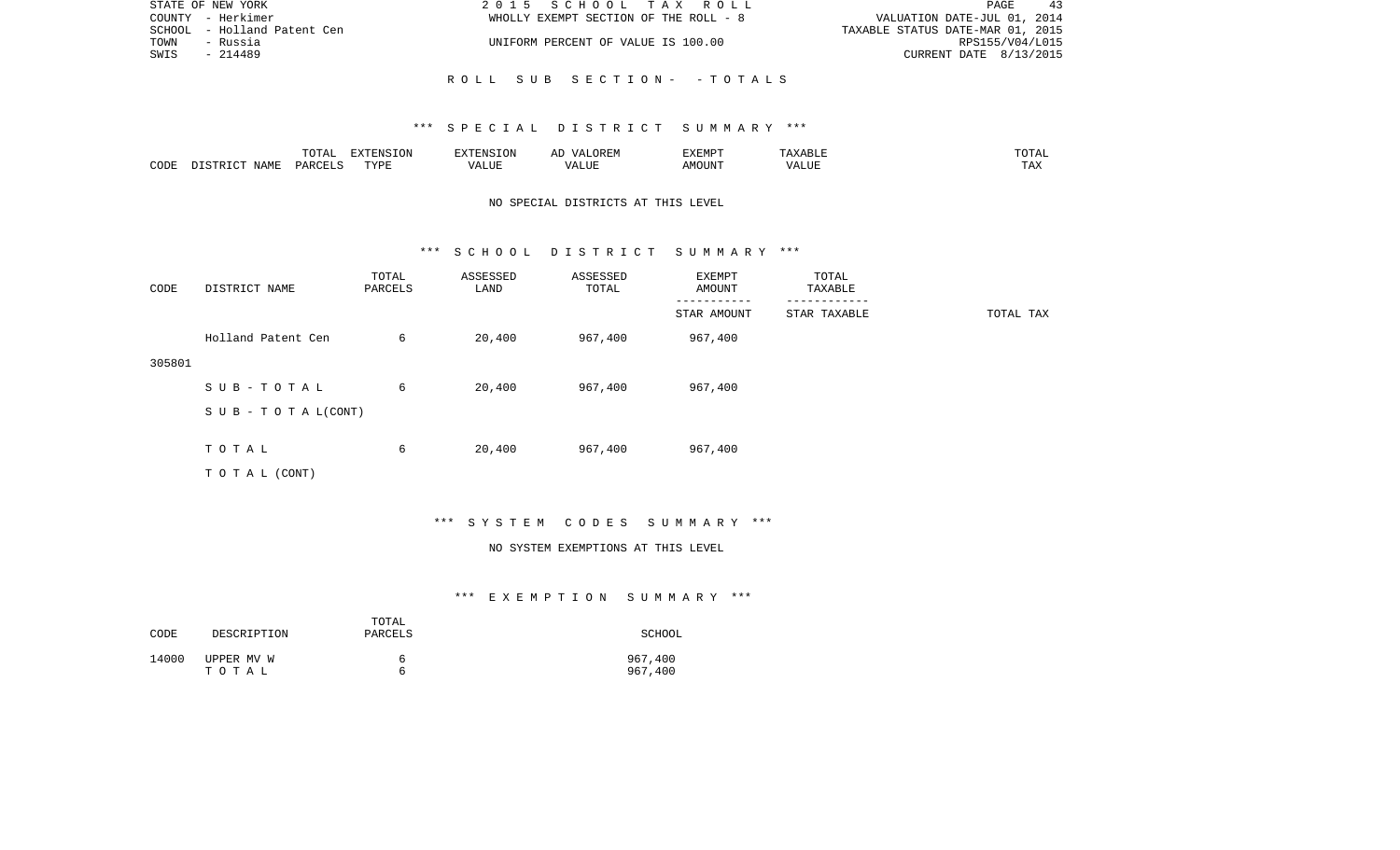| STATE OF NEW YORK           | 2015 SCHOOL TAX ROLL                  | PAGE<br>-44                      |
|-----------------------------|---------------------------------------|----------------------------------|
| COUNTY - Herkimer           | WHOLLY EXEMPT SECTION OF THE ROLL - 8 | VALUATION DATE-JUL 01, 2014      |
| SCHOOL - Holland Patent Cen |                                       | TAXABLE STATUS DATE-MAR 01, 2015 |
| TOWN<br>- Russia            | UNIFORM PERCENT OF VALUE IS 100.00    | RPS155/V04/L015                  |
| SWIS<br>- 214489            |                                       | CURRENT DATE 8/13/2015           |
|                             |                                       |                                  |

### R O L L S U B S E C T I O N - - T O T A L S

#### \*\*\* G R A N D T O T A L S \*\*\*

| DESCRIPTION                   | TOTAL<br>PARCELS | ASSESSED<br>LAND | ASSESSED<br>TOTAL | EXEMPT<br>AMOUNT | TOTAL<br>TAXABLE | TOTAL<br>TAX |
|-------------------------------|------------------|------------------|-------------------|------------------|------------------|--------------|
|                               |                  |                  |                   |                  |                  |              |
|                               |                  |                  |                   | STAR AMOUNT      | STAR TAXABLE     |              |
| RS 8 TOTAL<br>SPEC DIST TAXES |                  | 20,400           | 967,400           | 967,400          |                  |              |
|                               |                  |                  |                   |                  |                  |              |

8 WHOLLY EXEMPT 6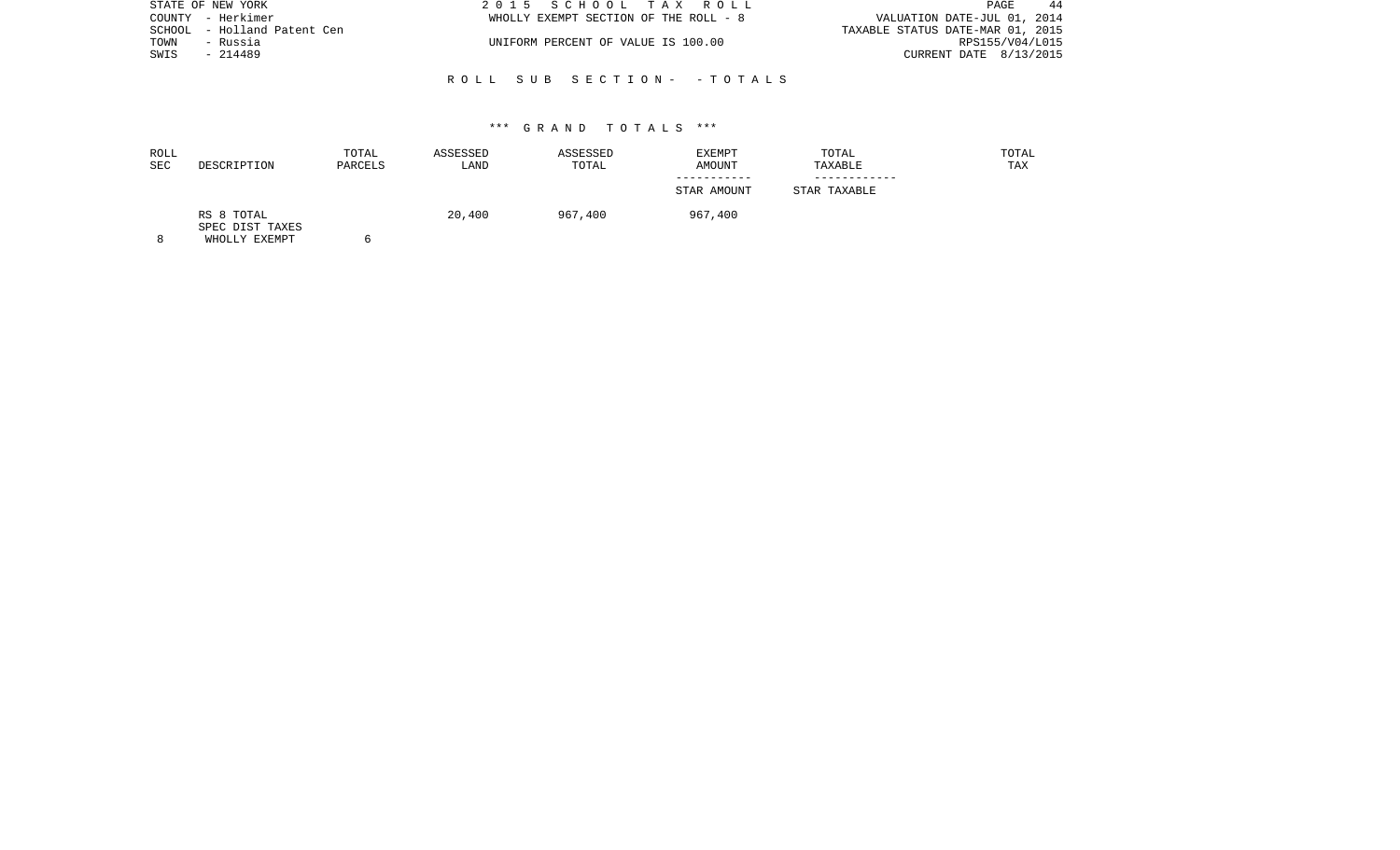| STATE OF NEW YORK              | 2015 SCHOOL TAX ROLL                  | 45<br>PAGE                       |
|--------------------------------|---------------------------------------|----------------------------------|
| COUNTY - Herkimer              | WHOLLY EXEMPT SECTION OF THE ROLL - 8 | VALUATION DATE-JUL 01, 2014      |
| - Holland Patent Cen<br>SCHOOL |                                       | TAXABLE STATUS DATE-MAR 01, 2015 |
| TOWN<br>- Russia               | UNIFORM PERCENT OF VALUE IS 100.00    | RPS155/V04/L015                  |
| SWIS<br>- 214489               |                                       | CURRENT DATE 8/13/2015           |
|                                |                                       |                                  |

R O L L S E C T I O N T O T A L S

|      |                 | TOTAL                        | <b>XTENSION</b> | $\cdots$ FNC TO $\cdots$  |                                            | EXEMPT       | $\cdot$ 4511.           | $m \wedge m \wedge n$<br>'UIAL |
|------|-----------------|------------------------------|-----------------|---------------------------|--------------------------------------------|--------------|-------------------------|--------------------------------|
| CODE | JAMF<br>$ \sim$ | $\cap$ T T (<br><b>DAR</b> C | TVDF<br>.       | .<br>$^{\prime}$<br>ם שבר | $- - - - -$<br>$\prime\prime$<br>بالالتلذذ | IOUN?<br>ΔMC | . <del>.</del><br>A LUI |                                |

# NO SPECIAL DISTRICTS AT THIS LEVEL

#### \*\*\* S C H O O L D I S T R I C T S U M M A R Y \*\*\*

| CODE   | DISTRICT NAME                    | TOTAL<br>PARCELS | ASSESSED<br>LAND | ASSESSED<br>TOTAL | EXEMPT<br>AMOUNT | TOTAL<br>TAXABLE |           |
|--------|----------------------------------|------------------|------------------|-------------------|------------------|------------------|-----------|
|        |                                  |                  |                  |                   | STAR AMOUNT      | STAR TAXABLE     | TOTAL TAX |
|        | Holland Patent Cen               | 6                | 20,400           | 967,400           | 967,400          |                  |           |
| 305801 |                                  |                  |                  |                   |                  |                  |           |
|        | SUB-TOTAL                        | 6                | 20,400           | 967,400           | 967,400          |                  |           |
|        | $S \cup B - T \cup T A L (CONT)$ |                  |                  |                   |                  |                  |           |
|        |                                  |                  |                  |                   |                  |                  |           |
|        | TOTAL                            | 6                | 20,400           | 967,400           | 967,400          |                  |           |
|        | TOTAL (CONT)                     |                  |                  |                   |                  |                  |           |

# \*\*\* S Y S T E M C O D E S S U M M A R Y \*\*\*

#### NO SYSTEM EXEMPTIONS AT THIS LEVEL

# \*\*\* E X E M P T I O N S U M M A R Y \*\*\*

| CODE  | DESCRIPTION | TOTAL<br>PARCELS | SCHOOL  |
|-------|-------------|------------------|---------|
| 14000 | UPPER MV W  | b                | 967,400 |
|       | тотаь       | h                | 967,400 |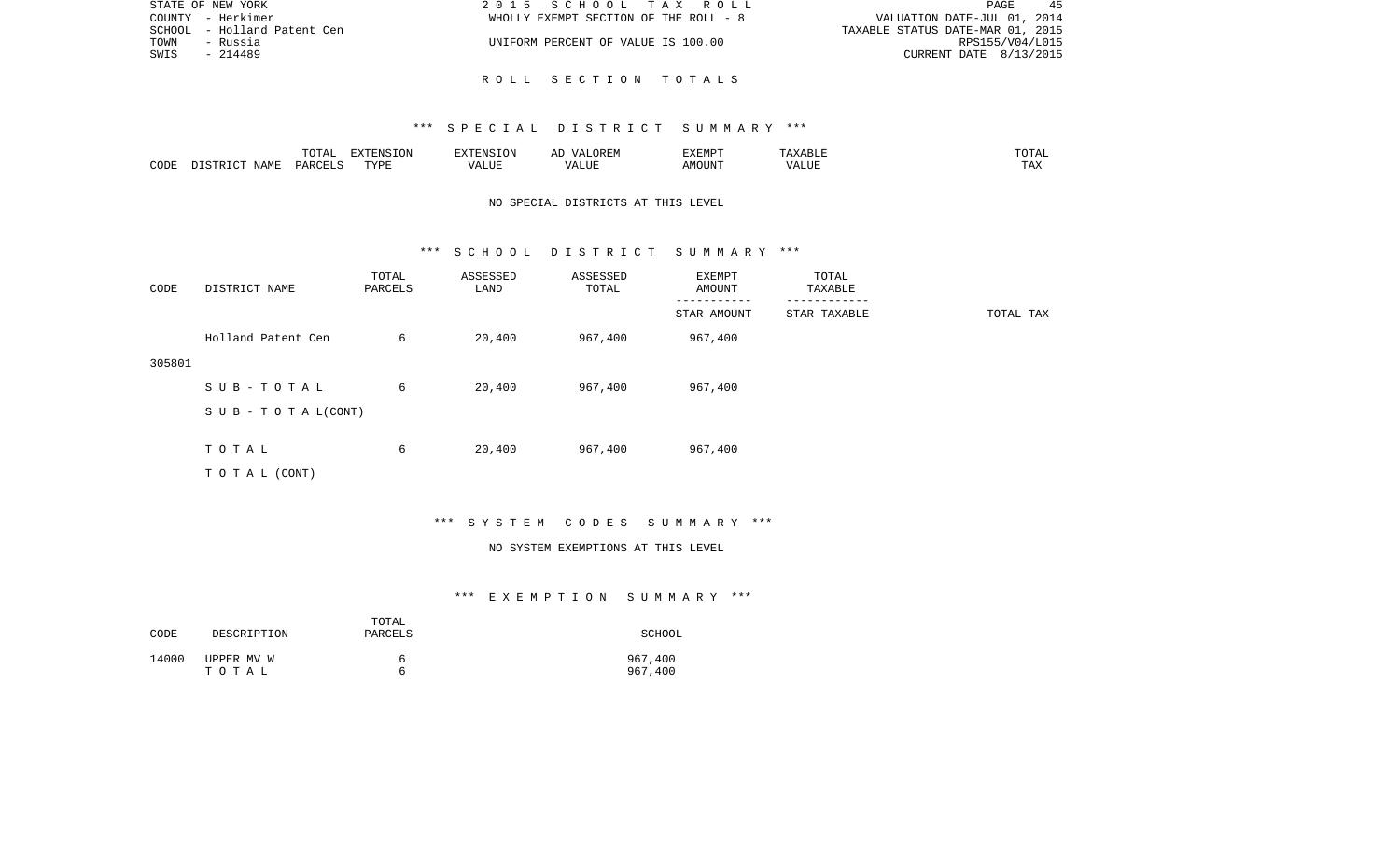| STATE OF NEW YORK           | 2015 SCHOOL TAX ROLL                  | -46<br>PAGE                      |
|-----------------------------|---------------------------------------|----------------------------------|
| COUNTY - Herkimer           | WHOLLY EXEMPT SECTION OF THE ROLL - 8 | VALUATION DATE-JUL 01, 2014      |
| SCHOOL - Holland Patent Cen |                                       | TAXABLE STATUS DATE-MAR 01, 2015 |
| TOWN<br>- Russia            | UNIFORM PERCENT OF VALUE IS 100.00    | RPS155/V04/L015                  |
| SWIS<br>- 214489            |                                       | CURRENT DATE 8/13/2015           |
|                             |                                       |                                  |

R O L L S E C T I O N T O T A L S

| ROLL<br>SEC | DESCRIPTION                   | TOTAL<br>PARCELS | ASSESSED<br>LAND | ASSESSED<br>TOTAL | <b>EXEMPT</b><br>AMOUNT | TOTAL<br>TAXABLE | TOTAL<br>TAX |
|-------------|-------------------------------|------------------|------------------|-------------------|-------------------------|------------------|--------------|
|             |                               |                  |                  |                   |                         |                  |              |
|             |                               |                  |                  |                   | STAR AMOUNT             | STAR TAXABLE     |              |
|             | RS 8 TOTAL<br>SPEC DIST TAXES |                  | 20,400           | 967,400           | 967,400                 |                  |              |

8 WHOLLY EXEMPT 6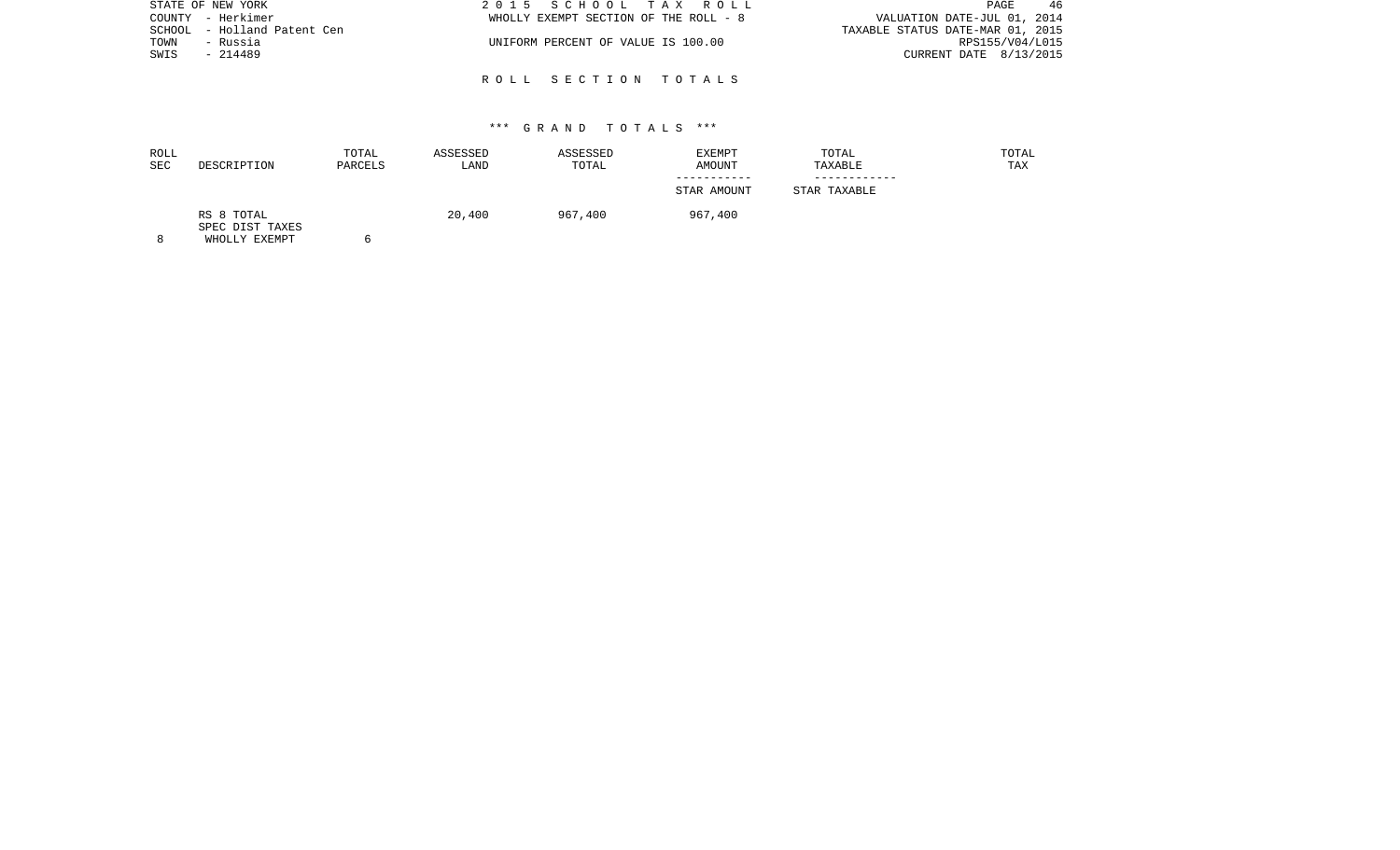| STATE OF NEW YORK           | 2015 SCHOOL TAX ROLL |             | PAGE                             |  |
|-----------------------------|----------------------|-------------|----------------------------------|--|
| COUNTY - Herkimer           |                      |             | VALUATION DATE-JUL 01, 2014      |  |
| SCHOOL - Holland Patent Cen |                      | SWIS TOTALS | TAXABLE STATUS DATE-MAR 01, 2015 |  |
| TOWN<br>- Russia            |                      |             | RPS155/V04/L015                  |  |
| SWIS<br>- 214489            |                      |             | CURRENT DATE 8/13/2015           |  |

|      |             | ----     | -------<br>---<br>$\lambda$ |         | AL | . U | ∸⊷⊷      | $m \wedge m$        |
|------|-------------|----------|-----------------------------|---------|----|-----|----------|---------------------|
| CODE | $ \sim$ $-$ | <u>.</u> | TVDI                        | $- - -$ |    |     | $\cdots$ | <b>TAY</b><br>- ∠∡∡ |

# NO SPECIAL DISTRICTS AT THIS LEVEL

### \*\*\* S C H O O L D I S T R I C T S U M M A R Y \*\*\*

| CODE   | DISTRICT NAME                    | TOTAL<br>PARCELS | ASSESSED<br>LAND | ASSESSED<br>TOTAL | EXEMPT<br>AMOUNT | TOTAL<br>TAXABLE |          |            |
|--------|----------------------------------|------------------|------------------|-------------------|------------------|------------------|----------|------------|
|        |                                  |                  |                  |                   | STAR AMOUNT      | STAR TAXABLE     | TAX RATE | TOTAL TAX  |
|        | Holland Patent Cen               | 77               | 2694,900         | 11679,604         | 1063,582         | 10,616,022       |          |            |
| 305801 |                                  |                  |                  |                   | 853,220          | 9,762,802        | .054546  | 217,534.76 |
|        | SUB-TOTAL                        | 77               | 2694,900         | 11679,604         | 1063,582         | 10,616,022       |          |            |
|        | $S \cup B - T \cup T A L (CONT)$ |                  |                  |                   | 853,220          | 9,762,802        |          | 217,534.76 |
|        | TOTAL                            | 77               | 2694,900         | 11679,604         | 1063,582         | 10,616,022       |          |            |
|        |                                  |                  |                  |                   |                  |                  |          |            |
|        | TO TAL (CONT)                    |                  |                  |                   | 853,220          | 9,762,802        |          | 217,534.76 |

### \*\*\* S Y S T E M C O D E S S U M M A R Y \*\*\*

#### NO SYSTEM EXEMPTIONS AT THIS LEVEL

### \*\*\* E X E M P T I O N S U M M A R Y \*\*\*

|       |             | TOTAL   |         |
|-------|-------------|---------|---------|
| CODE  | DESCRIPTION | PARCELS | SCHOOL  |
|       |             |         |         |
| 14000 | UPPER MV W  | 6       | 967,400 |
| 41804 | AGED-SCHL   |         | 96,000  |
| 41834 | STAR EN     | 6       | 373,220 |
| 41854 | STAR B      | 16      | 480,000 |
| 47100 | Mass Telec  | 2       | 182     |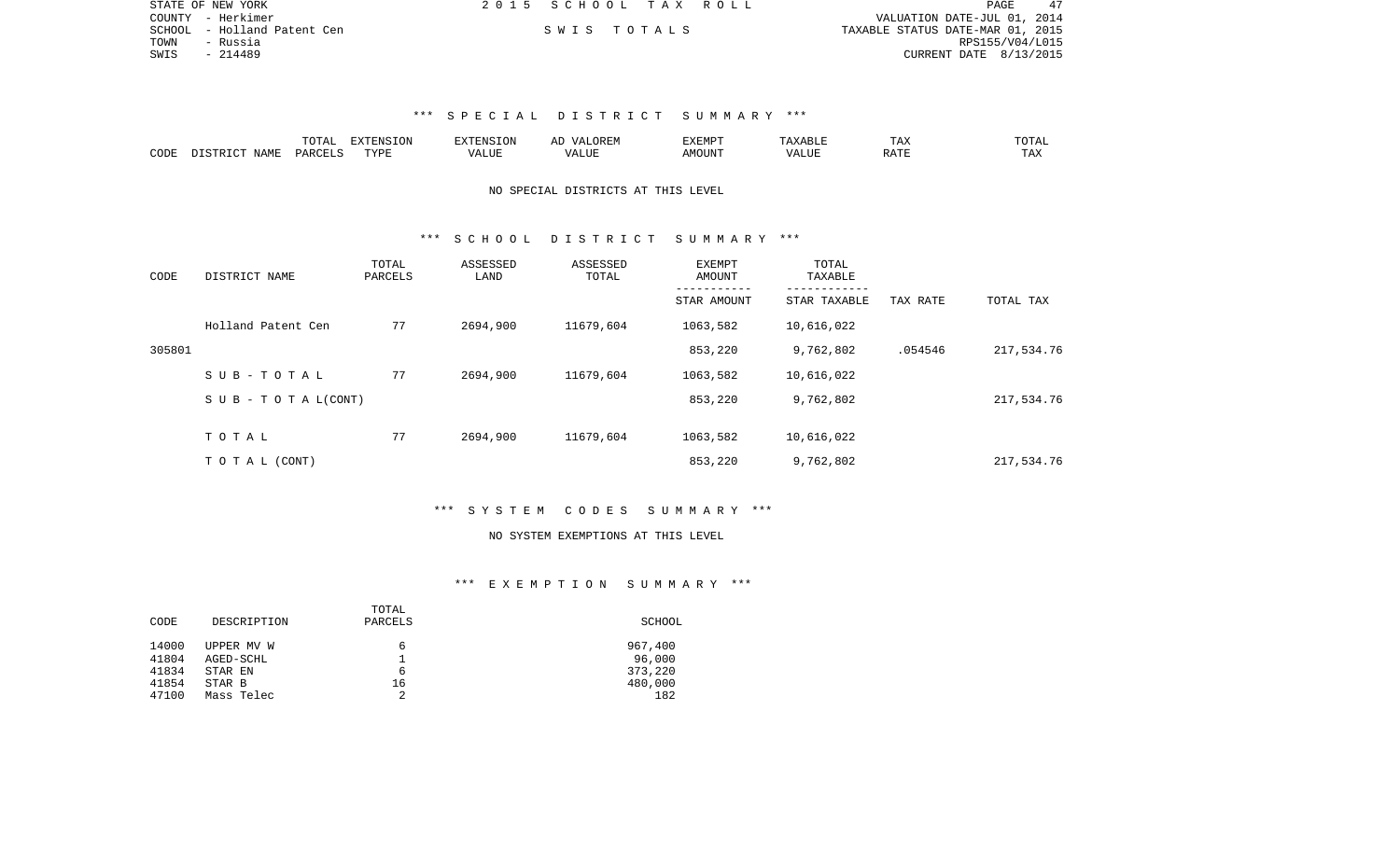| STATE OF NEW YORK           | 2015 SCHOOL TAX ROLL | PAGE                             |  |
|-----------------------------|----------------------|----------------------------------|--|
| COUNTY - Herkimer           |                      | VALUATION DATE-JUL 01, 2014      |  |
| SCHOOL - Holland Patent Cen | SWIS TOTALS          | TAXABLE STATUS DATE-MAR 01, 2015 |  |
| TOWN<br>- Russia            |                      | RPS155/V04/L015                  |  |
| - 214489<br>SWIS            |                      | CURRENT DATE 8/13/2015           |  |

### \*\*\* E X E M P T I O N S U M M A R Y \*\*\*

| CODE | DESCRIPTION | TOTAL<br>PARCELS | SCHOOL   |
|------|-------------|------------------|----------|
|      | тотаь       | ٦1               | 1916,802 |

| <b>ROLL</b><br><b>SEC</b> | DESCRIPTION                          | TOTAL<br>PARCELS | ASSESSED<br>LAND | <b>ASSESSED</b><br>TOTAL | <b>EXEMPT</b><br>AMOUNT    | TOTAL<br>TAXABLE             |                    |              |
|---------------------------|--------------------------------------|------------------|------------------|--------------------------|----------------------------|------------------------------|--------------------|--------------|
|                           |                                      |                  |                  |                          | -----------<br>STAR AMOUNT | ------------<br>STAR TAXABLE | TAX<br><b>RATE</b> |              |
|                           | School Tax                           |                  | 2478,800         | 8946,920                 | 96,000<br>853,220          | 8,850,920<br>7,997,700       | 22.222688          | 177,730.41   |
|                           | Library Tax                          |                  | 2478,800         | 8946,920                 | 96,000                     | 8,850,920                    |                    |              |
|                           | SPEC DIST TAXES                      |                  |                  |                          |                            | 8,850,920                    | 0.054546           | 482.78       |
| 1                         | TAXABLE                              | 58               |                  |                          |                            |                              |                    | 178, 213. 19 |
|                           | School Tax                           |                  | 195,700          | 195,970                  |                            | 195,970                      |                    |              |
|                           | Library Tax                          |                  | 195,700          | 195,970                  |                            | 195,970<br>195,970           | 22.222688          | 4,354.98     |
|                           |                                      |                  |                  |                          |                            | 195,970                      | 0.054546           | 10.68        |
| 3                         | SPEC DIST TAXES<br>STATE OWNED LAND  | 4                |                  |                          |                            |                              |                    | 4,365.66     |
|                           | School Tax                           |                  |                  | 57,205                   |                            | 57,205                       |                    |              |
|                           | Library Tax                          |                  |                  | 57,205                   |                            | 57,205<br>57,205             | 22.222688          | 1,271.25     |
|                           |                                      |                  |                  |                          |                            | 57,205                       | 0.054546           | 3.12         |
| 5                         | SPEC DIST TAXES<br>SPECIAL FRANCHISE | 2                |                  |                          |                            |                              |                    | 1,274.37     |
|                           | School Tax                           |                  |                  | 1512,109                 | 182                        | 1,511,927<br>1,511,927       | 22.222688          | 33,599.07    |
|                           | Library Tax                          |                  |                  | 1512,109                 | 182                        | 1,511,927                    |                    |              |
|                           |                                      |                  |                  |                          |                            | 1,511,927                    | 0.054546           | 82.47        |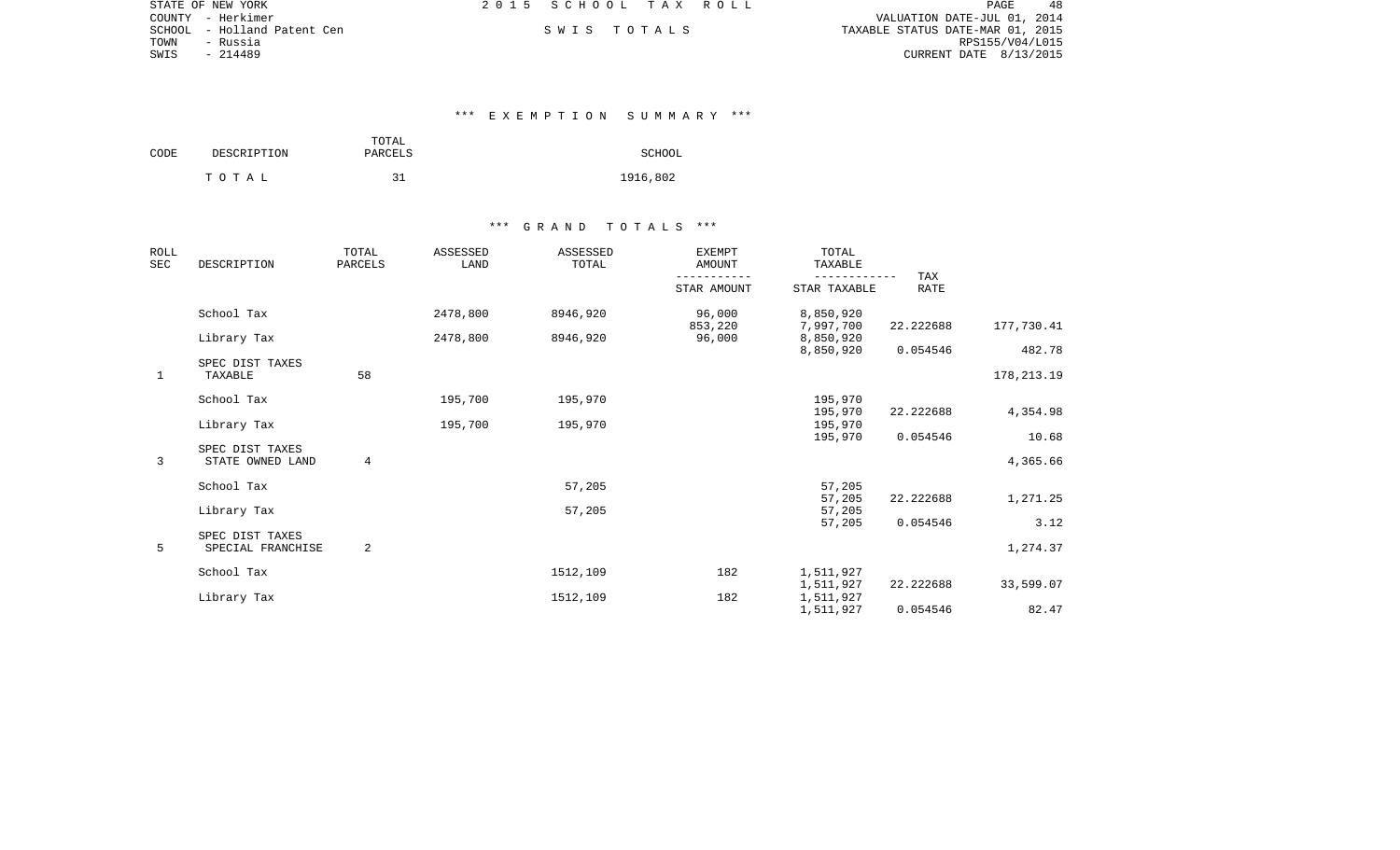| STATE OF NEW YORK           | 2015 SCHOOL TAX ROLL | PAGE<br>49                       |
|-----------------------------|----------------------|----------------------------------|
| COUNTY - Herkimer           |                      | VALUATION DATE-JUL 01, 2014      |
| SCHOOL - Holland Patent Cen | SWIS TOTALS          | TAXABLE STATUS DATE-MAR 01, 2015 |
| TOWN<br>- Russia            |                      | RPS155/V04/L015                  |
| SWIS<br>- 214489            |                      | CURRENT DATE 8/13/2015           |

| ROLL<br>SEC | DESCRIPTION                         | TOTAL<br>PARCELS | ASSESSED<br>LAND | ASSESSED<br>TOTAL | <b>EXEMPT</b><br>AMOUNT | TOTAL<br>TAXABLE           |             |            |  |
|-------------|-------------------------------------|------------------|------------------|-------------------|-------------------------|----------------------------|-------------|------------|--|
|             |                                     |                  |                  |                   | STAR AMOUNT             | ----------<br>STAR TAXABLE | TAX<br>RATE |            |  |
| 6           | SPEC DIST TAXES<br>UTILITIES & N.C. | $7\phantom{.0}$  |                  |                   |                         |                            |             | 33,681.54  |  |
|             | SPEC DIST TAXES                     |                  |                  |                   | 967,400                 |                            |             |            |  |
| 8           | WHOLLY EXEMPT                       | 6                |                  |                   |                         |                            |             |            |  |
|             | School Tax                          |                  | 2694,900         | 11679,604         | 1,063,582<br>853,220    | 10,616,022<br>9,762,802    | 22.222688   | 216,955.71 |  |
|             | Library Tax                         |                  | 2694,900         | 11679,604         | 1,063,582               | 10,616,022<br>10,616,022   | 0.054546    | 579.05     |  |
|             | SPEC DIST TAXES                     |                  |                  |                   |                         |                            |             |            |  |
| $\star$     | SUB<br>TOTAL                        | 77               |                  |                   |                         |                            |             | 217,534.76 |  |
|             |                                     |                  |                  |                   |                         |                            |             |            |  |
|             | School Tax                          |                  | 2694,900         | 11679,604         | 1,063,582<br>853,220    | 10,616,022<br>9,762,802    | 22.222688   | 216,955.71 |  |
|             | Library Tax                         |                  | 2694,900         | 11679,604         | 1,063,582               | 10,616,022                 |             |            |  |
|             | SPEC DIST TAXES                     |                  |                  |                   |                         | 10,616,022                 | 0.054546    | 579.05     |  |
| $***$       | GRAND TOTAL                         | 77               |                  |                   |                         |                            |             | 217,534.76 |  |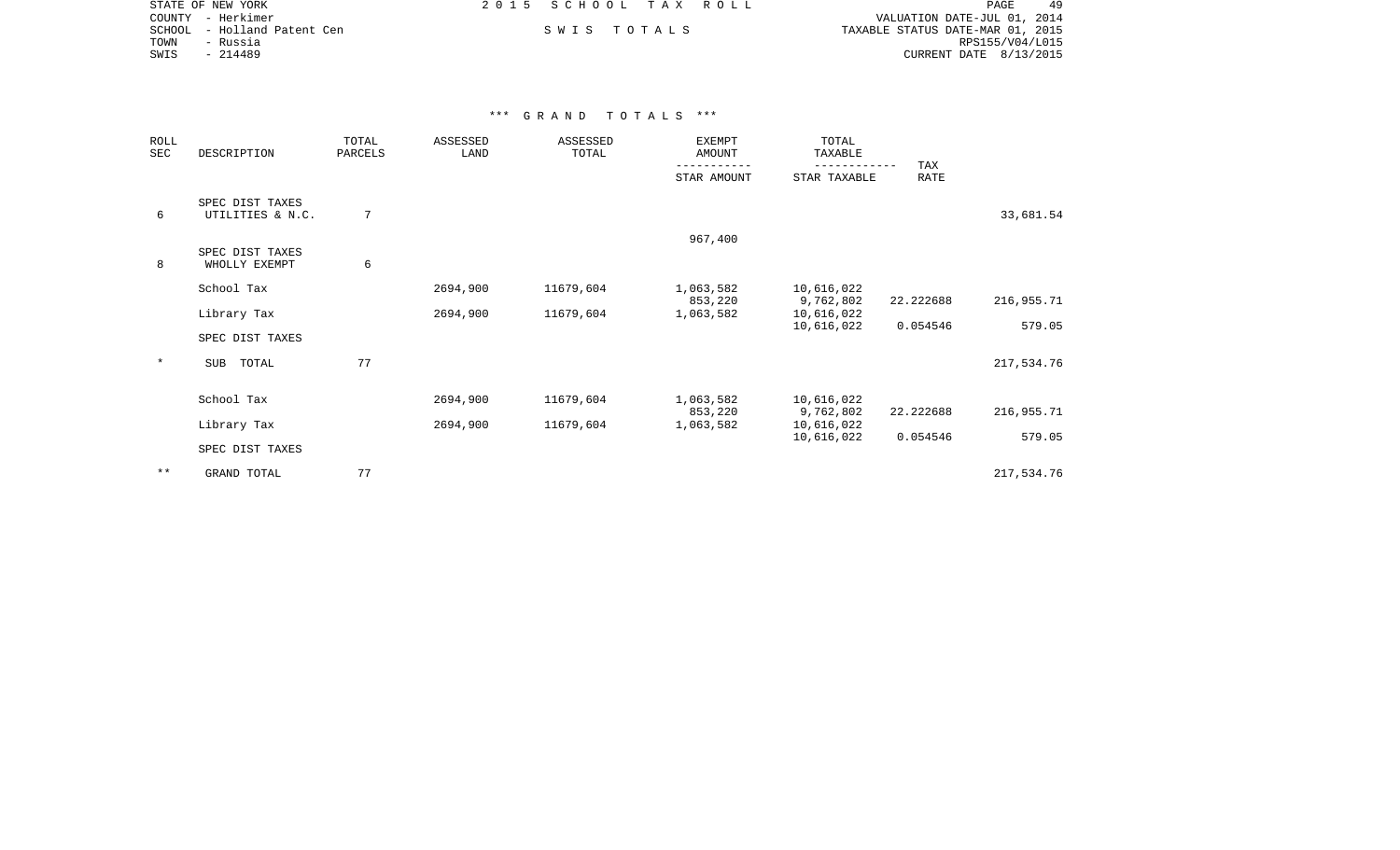PAGE 50 SCHOOL - Holland Patent Cen TAXABLE STATUS DATE-MAR 01, 2015 RPS155/V04/L015 CURRENT DATE 8/13/2015

# \*\*\* S P E C I A L D I S T R I C T S U M M A R Y \*\*\*

|      |                              | ™∩m⊼                | $\Box$<br>אד∩ די | TENSION     | OREN<br><u>ма</u><br>$\cdots$ | 1177715777<br>⊣מדעל | متر المالات المنافسة المتواصل | $m \wedge m \wedge r$<br>'UIAL |
|------|------------------------------|---------------------|------------------|-------------|-------------------------------|---------------------|-------------------------------|--------------------------------|
| CODE | NAME.<br>T Am<br>ד פידי אירה | PARCEL <sup>*</sup> | TVDF             | ۰Δ۱<br>人工门户 | ∖ ∟ ∪                         | MOUN".              |                               | LAZ                            |

# NO SPECIAL DISTRICTS AT THIS LEVEL

### \*\*\* S C H O O L D I S T R I C T S U M M A R Y \*\*\*

| CODE   | DISTRICT NAME                    | TOTAL<br>PARCELS | ASSESSED<br>LAND | ASSESSED<br>TOTAL | <b>EXEMPT</b><br>AMOUNT | TOTAL<br>TAXABLE |          |            |
|--------|----------------------------------|------------------|------------------|-------------------|-------------------------|------------------|----------|------------|
|        |                                  |                  |                  |                   | STAR AMOUNT             | STAR TAXABLE     | TAX RATE | TOTAL TAX  |
|        | Holland Patent Cen               | 77               | 2694,900         | 11679,604         | 1063,582                | 10,616,022       |          |            |
| 305801 |                                  |                  |                  |                   | 853,220                 | 9,762,802        |          | 217,534.76 |
|        | SUB-TOTAL                        | 77               | 2694,900         | 11679,604         | 1063,582                | 10,616,022       |          |            |
|        | $S \cup B - T \cup T A L (CONT)$ |                  |                  |                   | 853,220                 | 9,762,802        |          | 217,534.76 |
|        | TOTAL                            | 77               | 2694,900         | 11679,604         | 1063,582                | 10,616,022       |          |            |
|        |                                  |                  |                  |                   |                         |                  |          |            |
|        | T O T A L (CONT)                 |                  |                  |                   | 853,220                 | 9,762,802        |          | 217,534.76 |

### \*\*\* S Y S T E M C O D E S S U M M A R Y \*\*\*

#### NO SYSTEM EXEMPTIONS AT THIS LEVEL

### \*\*\* E X E M P T I O N S U M M A R Y \*\*\*

|       |             | TOTAL   |         |
|-------|-------------|---------|---------|
| CODE  | DESCRIPTION | PARCELS | SCHOOL  |
|       |             |         |         |
| 14000 | UPPER MV W  | 6       | 967,400 |
| 41804 | AGED-SCHL   |         | 96,000  |
| 41834 | STAR EN     | 6       | 373,220 |
| 41854 | STAR B      | 16      | 480,000 |
| 47100 | Mass Telec  | 2       | 182     |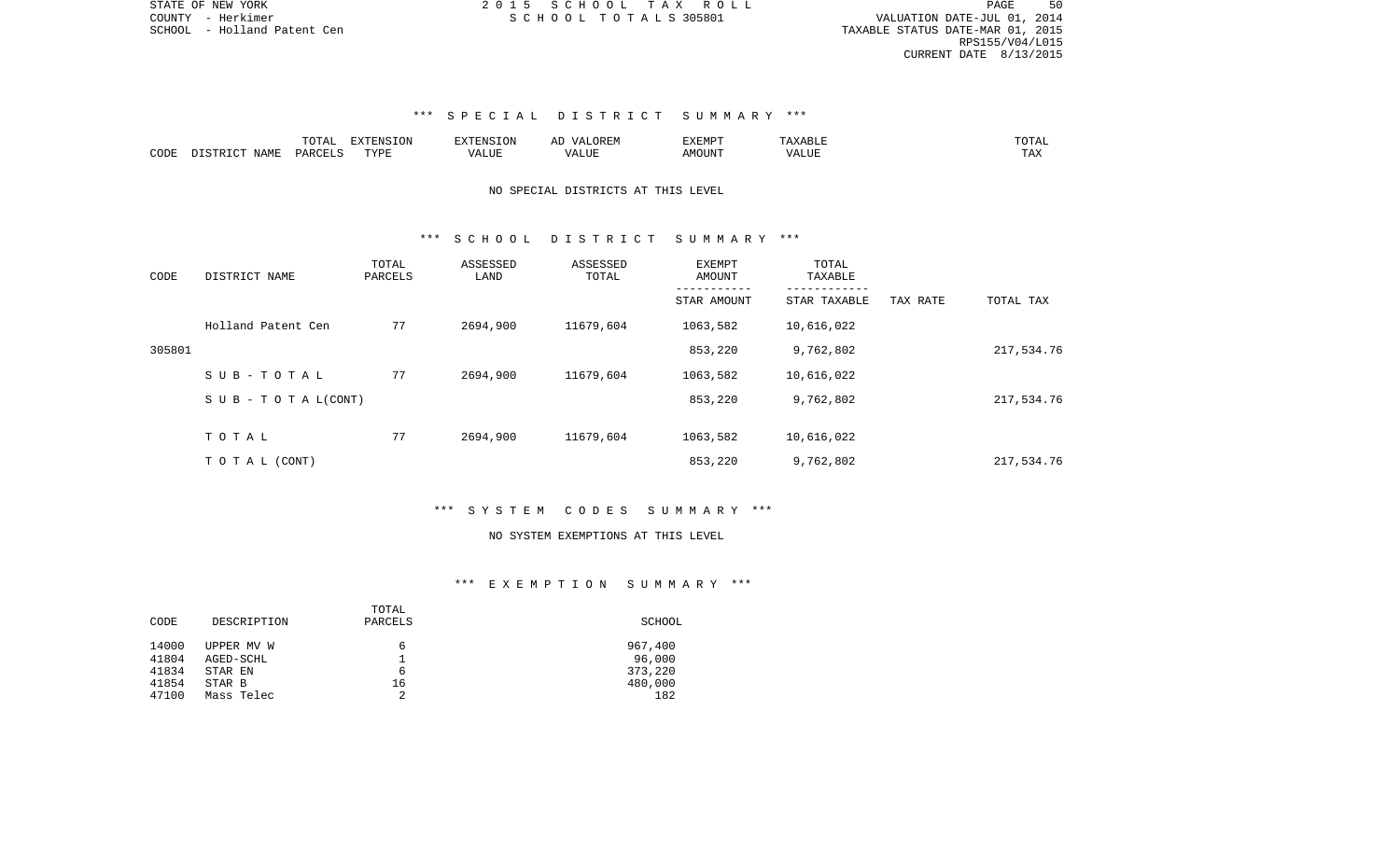PAGE 51 TAXABLE STATUS DATE-MAR 01, 2015 RPS155/V04/L015 CURRENT DATE 8/13/2015

# \*\*\* E X E M P T I O N S U M M A R Y \*\*\*

| CODE | DESCRIPTION | TOTAL<br>PARCELS | SCHOOL   |
|------|-------------|------------------|----------|
|      | тотаь       | 31               | 1916,802 |

| ROLL<br>SEC | DESCRIPTION | TOTAL<br>PARCELS | ASSESSED<br>LAND | ASSESSED<br>TOTAL | EXEMPT<br>AMOUNT<br>STAR AMOUNT | TOTAL<br>TAXABLE<br>------------<br>STAR TAXABLE | TAX<br>RATE | TOTAL<br>TAX |
|-------------|-------------|------------------|------------------|-------------------|---------------------------------|--------------------------------------------------|-------------|--------------|
| $* *$       | GRAND TOTAL | 77               | 2694,900         | 11679,604         | 1,063,582                       | 10,616,022                                       |             |              |
|             |             |                  |                  |                   | 853,220                         | 9,762,802                                        |             | 217,534.76   |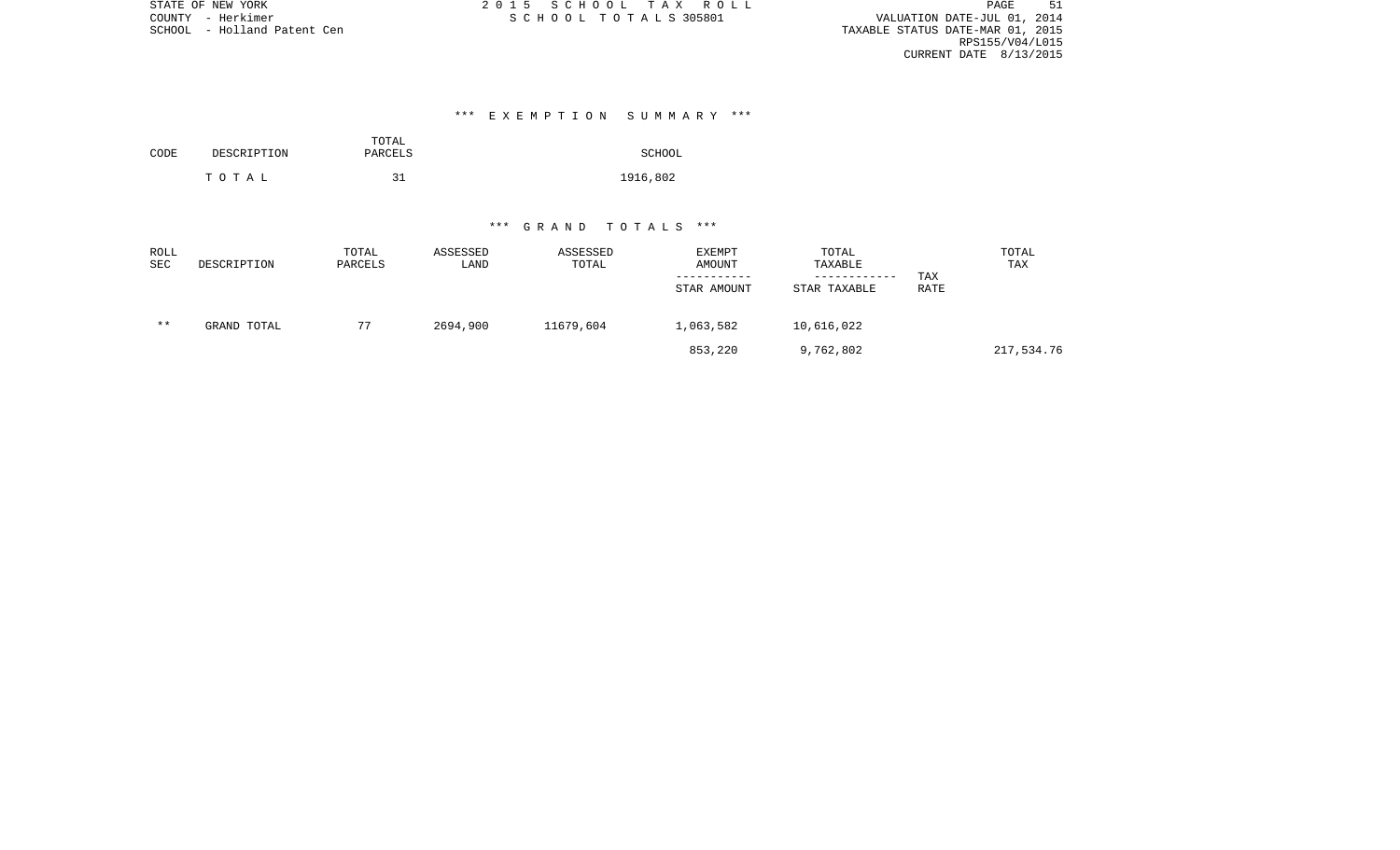| STATE OF NEW YORK<br>COUNTY - Herkimer<br>SCHOOL - Holland Patent Cen<br>- Russia<br>TOWN<br>SWIS<br>$-214489$ | 2 0 1 5<br>ROLL SUB-SECT - N- SECTION 534               | SCHOOL<br>OWNERS NAME SEOUENCE | T A X<br>ROLL<br>STATE OWNED LAND SECTION OF THE ROLL - 3<br>RPTL REFORESTATION<br>UNIFORM PERCENT OF VALUE IS 100.00 | SUB-SECT - N VALUATION DATE-JUL 01, 2014<br>TAXABLE STATUS DATE-MAR 01, 2015 | PAGE<br>1            |
|----------------------------------------------------------------------------------------------------------------|---------------------------------------------------------|--------------------------------|-----------------------------------------------------------------------------------------------------------------------|------------------------------------------------------------------------------|----------------------|
| TAX MAP PARCEL NUMBER                                                                                          |                                                         |                                |                                                                                                                       |                                                                              |                      |
| CURRENT OWNERS NAME<br>CURRENT OWNERS ADDRESS                                                                  | SCHOOL DISTRICT<br>PARCEL SIZE/GRID COORD               | LAND<br>TOTAL                  | TAX DESCRIPTION<br>SPECIAL DISTRICTS                                                                                  | TAXABLE VALUE                                                                | TAX AMOUNT           |
| ************************                                                                                       |                                                         |                                |                                                                                                                       |                                                                              |                      |
| $077.3 - 1 - 8.1$                                                                                              | Off Hinckley Rd<br>931 Forest s532a                     |                                | School Tax                                                                                                            | ACCT 401001<br>101,800                                                       | 2,262.27             |
| Adir Forest Preser Ny                                                                                          | Holland Patent 305801                                   | 101,800                        | Library Tax                                                                                                           | 101,800                                                                      | 5.55                 |
| Attn: Dept Of Envir Conser                                                                                     | Proj 102                                                | 101,800                        |                                                                                                                       |                                                                              |                      |
| 50 Wolf Rd                                                                                                     | Lot 118                                                 |                                |                                                                                                                       |                                                                              |                      |
| Albany, NY 12233-0001                                                                                          | ACRES 145.60                                            |                                |                                                                                                                       |                                                                              |                      |
|                                                                                                                | EAST-0332507 NRTH-1627807                               |                                |                                                                                                                       |                                                                              |                      |
|                                                                                                                | DEED BOOK 803<br>$PG-80$                                |                                |                                                                                                                       |                                                                              |                      |
|                                                                                                                | FULL MARKET VALUE                                       | 101,800                        | TOTAL TAX ---                                                                                                         |                                                                              | $2,267.82**$         |
|                                                                                                                |                                                         |                                |                                                                                                                       | DATE #1                                                                      | 09/30/15             |
|                                                                                                                |                                                         |                                |                                                                                                                       | AMT DUE                                                                      | 2,267.82             |
|                                                                                                                |                                                         |                                |                                                                                                                       |                                                                              |                      |
|                                                                                                                | Off Hinckley Rd                                         |                                |                                                                                                                       | ACCT 390501                                                                  |                      |
| $077.3 - 1 - 8.2$                                                                                              | 931 Forest s532a                                        |                                | School Tax                                                                                                            | 52,400                                                                       | 1,164.47             |
| Adirondack Forest<br>Preserve                                                                                  | Holland Patent 305801                                   | 52,400<br>52,400               | Library Tax                                                                                                           | 52,400                                                                       | 2.86                 |
| State Of New York                                                                                              | Lot 118 Royal Grant<br>Forest Land                      |                                |                                                                                                                       |                                                                              |                      |
| Albany, NY                                                                                                     | Proposal K                                              |                                |                                                                                                                       |                                                                              |                      |
|                                                                                                                | ACRES 43.64 BANK<br>984                                 |                                |                                                                                                                       |                                                                              |                      |
|                                                                                                                | EAST-0329784 NRTH-1626885                               |                                |                                                                                                                       |                                                                              |                      |
|                                                                                                                | DEED BOOK 00000                                         |                                |                                                                                                                       |                                                                              |                      |
|                                                                                                                | FULL MARKET VALUE                                       | 52,400                         |                                                                                                                       |                                                                              |                      |
|                                                                                                                |                                                         |                                | TOTAL TAX ---                                                                                                         |                                                                              | $1,167.33**$         |
|                                                                                                                |                                                         |                                |                                                                                                                       | DATE #1<br>AMT DUE                                                           | 09/30/15<br>1,167.33 |
|                                                                                                                |                                                         |                                |                                                                                                                       | ******** 077.3-1-44 ******************                                       |                      |
|                                                                                                                | Hinckley Rd                                             |                                |                                                                                                                       | ACCT 0360002                                                                 |                      |
| $077.3 - 1 - 44$                                                                                               | 931 Forest s532a                                        |                                | School Tax                                                                                                            | 41,500                                                                       | 922.24               |
| Adirondack Forest                                                                                              | Holland Patent 305801                                   | 41,500                         | Library Tax                                                                                                           | 41,500                                                                       | 2.26                 |
| Preserve                                                                                                       | Lot 118 Royal Grant                                     | 41,500                         |                                                                                                                       |                                                                              |                      |
| State Of New York                                                                                              | Forest Land                                             |                                |                                                                                                                       |                                                                              |                      |
| Albany, NY                                                                                                     | Proposal H                                              |                                |                                                                                                                       |                                                                              |                      |
|                                                                                                                | ACRES<br>32.71 BANK<br>984<br>EAST-0331057 NRTH-1626160 |                                |                                                                                                                       |                                                                              |                      |
|                                                                                                                | FULL MARKET VALUE                                       | 41,500                         |                                                                                                                       |                                                                              |                      |
|                                                                                                                |                                                         |                                | TOTAL TAX ---                                                                                                         |                                                                              | 924.50**             |
|                                                                                                                |                                                         |                                |                                                                                                                       | DATE #1                                                                      | 09/30/15             |
|                                                                                                                |                                                         |                                |                                                                                                                       | AMT DUE                                                                      | 924.50               |
|                                                                                                                |                                                         |                                |                                                                                                                       | ******************************                                               |                      |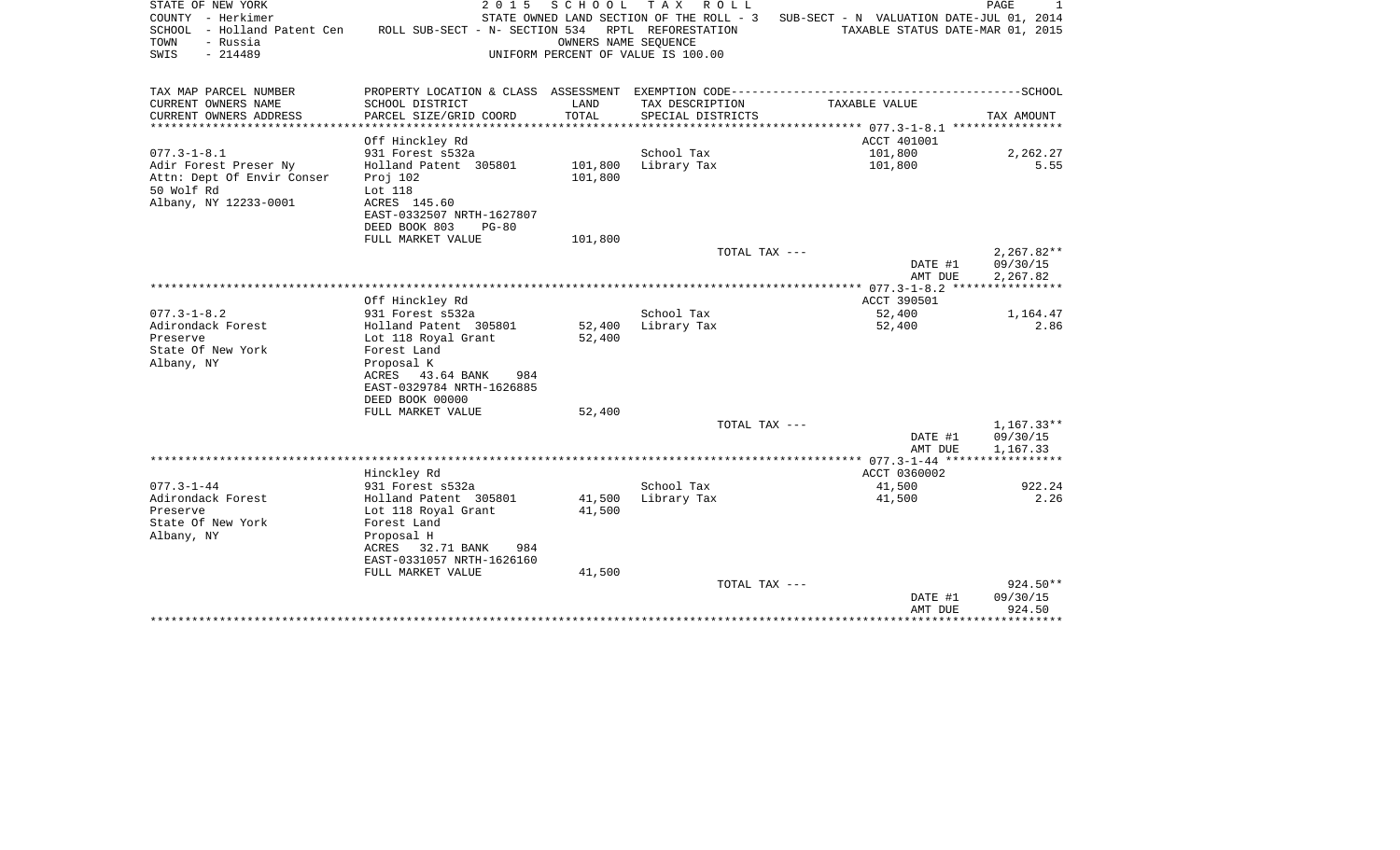|      | STATE OF NEW YORK           | 2015 SCHOOL TAX ROLL                              |  |                                                                                   | PAGE                   | - 2             |
|------|-----------------------------|---------------------------------------------------|--|-----------------------------------------------------------------------------------|------------------------|-----------------|
|      | COUNTY - Herkimer           |                                                   |  | STATE OWNED LAND SECTION OF THE ROLL - 3 SUB-SECT - N VALUATION DATE-JUL 01, 2014 |                        |                 |
|      | SCHOOL - Holland Patent Cen | ROLL SUB-SECT - N- SECTION 534 RPTL REFORESTATION |  | TAXABLE STATUS DATE-MAR 01, 2015                                                  |                        |                 |
| TOWN | - Russia                    |                                                   |  |                                                                                   |                        | RPS155/V04/L015 |
| SWIS | - 214489                    | UNIFORM PERCENT OF VALUE IS 100.00                |  |                                                                                   | CURRENT DATE 8/13/2015 |                 |
|      |                             |                                                   |  |                                                                                   |                        |                 |

#### R O L L S U B S E C T I O N - N - T O T A L S

### \*\*\* S P E C I A L D I S T R I C T S U M M A R Y \*\*\*

|      |       | ----  | --------<br>$\overline{1}$ | $\lambda$       | 1177717777<br>ALMP' |      |           |
|------|-------|-------|----------------------------|-----------------|---------------------|------|-----------|
| CODE | NAME. | PARTT | TVDE                       | $-77$<br>" שבב- | 1UUN.               | $-1$ | ጥ∆™<br>∸⊷ |

# NO SPECIAL DISTRICTS AT THIS LEVEL

#### \*\*\* S C H O O L D I S T R I C T S U M M A R Y \*\*\*

| CODE   | DISTRICT NAME                    | TOTAL<br>PARCELS | ASSESSED<br>LAND | ASSESSED<br>TOTAL | EXEMPT<br>AMOUNT | TOTAL<br>TAXABLE |           |
|--------|----------------------------------|------------------|------------------|-------------------|------------------|------------------|-----------|
|        |                                  |                  |                  |                   | STAR AMOUNT      | STAR TAXABLE     | TOTAL TAX |
|        | Holland Patent Cen               | 3                | 195,700          | 195,700           |                  | 195,700          |           |
| 305801 |                                  |                  |                  |                   |                  | 195,700          | 4,359.65  |
|        | SUB-TOTAL                        | 3                | 195,700          | 195,700           |                  | 195,700          |           |
|        | $S \cup B - T \cup T A L (CONT)$ |                  |                  |                   |                  | 195,700          | 4,359.65  |
|        | TOTAL                            | 3                | 195,700          | 195,700           |                  | 195,700          |           |
|        |                                  |                  |                  |                   |                  |                  |           |
|        | TO TAL (CONT)                    |                  |                  |                   |                  | 195,700          | 4,359.65  |

\*\*\* S Y S T E M C O D E S S U M M A R Y \*\*\*

#### NO SYSTEM EXEMPTIONS AT THIS LEVEL

\*\*\* E X E M P T I O N S U M M A R Y \*\*\*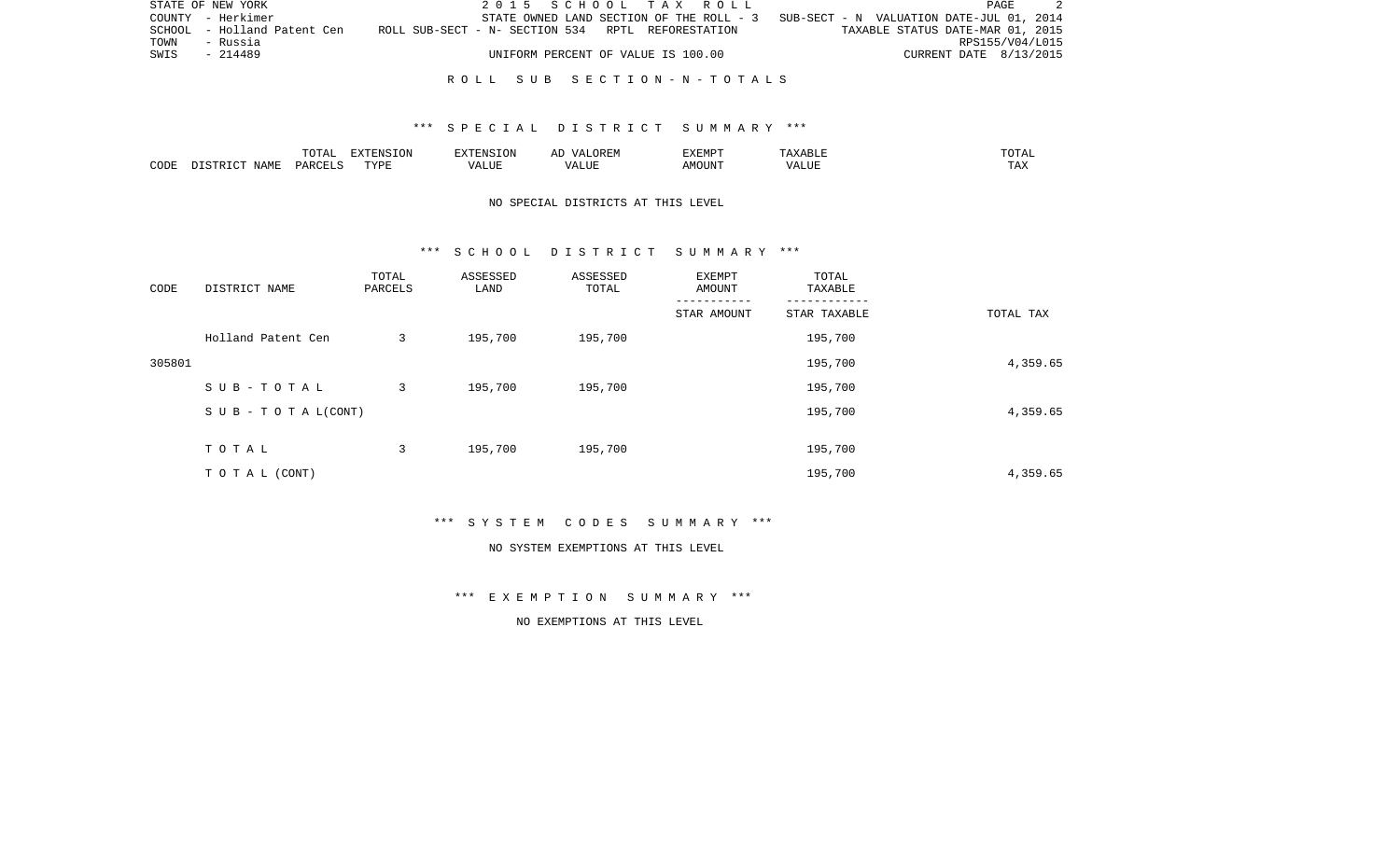|      | STATE OF NEW YORK           | 2015 SCHOOL TAX ROLL                              |  |                                                                                   | <b>PAGE</b>            |  |
|------|-----------------------------|---------------------------------------------------|--|-----------------------------------------------------------------------------------|------------------------|--|
|      | COUNTY - Herkimer           |                                                   |  | STATE OWNED LAND SECTION OF THE ROLL - 3 SUB-SECT - N VALUATION DATE-JUL 01, 2014 |                        |  |
|      | SCHOOL - Holland Patent Cen | ROLL SUB-SECT - N- SECTION 534 RPTL REFORESTATION |  | TAXABLE STATUS DATE-MAR 01, 2015                                                  |                        |  |
| TOWN | - Russia                    |                                                   |  |                                                                                   | RPS155/V04/L015        |  |
| SWIS | - 214489                    | UNIFORM PERCENT OF VALUE IS 100.00                |  |                                                                                   | CURRENT DATE 8/13/2015 |  |
|      |                             |                                                   |  |                                                                                   |                        |  |

R O L L S U B S E C T I O N - N - T O T A L S

| ROLL<br>SEC | DESCRIPTION                         | TOTAL<br>PARCELS | ASSESSED<br>LAND | ASSESSED<br>TOTAL | EXEMPT<br>AMOUNT | TOTAL<br>TAXABLE<br>------------ | TAX  | TOTAL<br>TAX |
|-------------|-------------------------------------|------------------|------------------|-------------------|------------------|----------------------------------|------|--------------|
|             |                                     |                  |                  |                   | STAR AMOUNT      | STAR TAXABLE                     | RATE |              |
|             | School Tax                          |                  | 195,700          | 195,700           |                  | 195,700<br>195,700               |      | 4,348.98     |
|             | Library Tax                         |                  | 195,700          | 195,700           |                  | 195,700<br>195,700               |      | 10.67        |
|             | SPEC DIST TAXES<br>STATE OWNED LAND |                  |                  |                   |                  |                                  |      | 4,359.65     |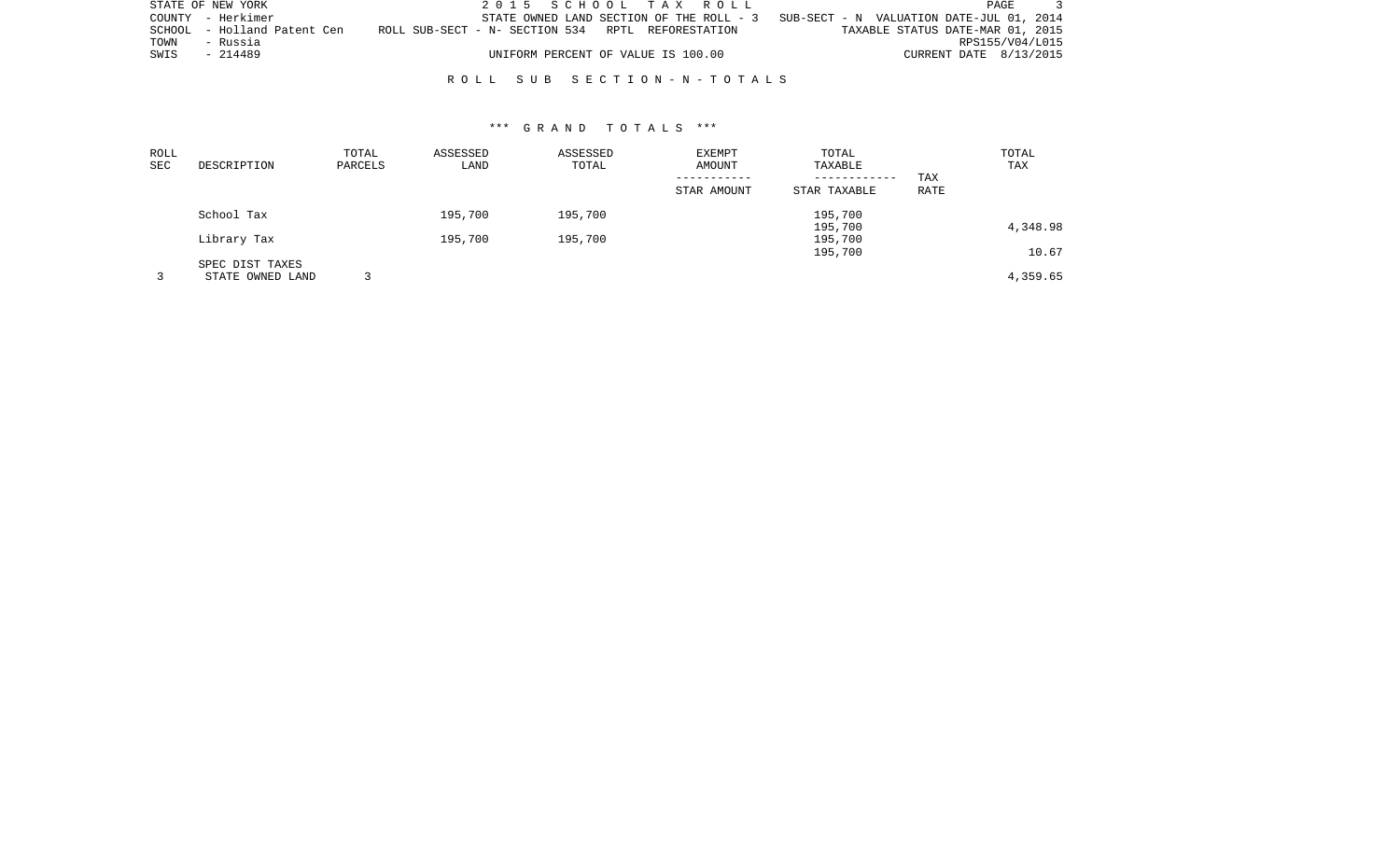| STATE OF NEW YORK              | 2 0 1 5                             |            | SCHOOL TAX ROLL                          |                                          | PAGE       | 4       |
|--------------------------------|-------------------------------------|------------|------------------------------------------|------------------------------------------|------------|---------|
| – Herkimer<br>COUNTY           |                                     |            | STATE OWNED LAND SECTION OF THE ROLL - 3 | SUB-SECT - Y VALUATION DATE-JUL 01, 2014 |            |         |
| - Holland Patent Cen<br>SCHOOL | ROLL SUB-SECT - Y- SECTION 545 RPTL |            | TRANSITION ASSESSMENTS                   | TAXABLE STATUS DATE-MAR 01, 2015         |            |         |
| - Russia<br>TOWN               |                                     |            | OWNERS NAME SEOUENCE                     |                                          |            |         |
| SWIS<br>$-214489$              |                                     |            | UNIFORM PERCENT OF VALUE IS 100.00       |                                          |            |         |
|                                |                                     |            |                                          |                                          |            |         |
| TAX MAP PARCEL NUMBER          | PROPERTY LOCATION & CLASS           | ASSESSMENT |                                          |                                          |            | -SCHOOL |
| CURRENT OWNERS NAME            | SCHOOL DISTRICT                     | LAND       | TAX DESCRIPTION                          | TAXABLE VALUE                            |            |         |
| CURRENT OWNERS ADDRESS         | PARCEL SIZE/GRID COORD              | TOTAL      | SPECIAL DISTRICTS                        |                                          | TAX AMOUNT |         |
|                                |                                     |            |                                          |                                          |            |         |
|                                |                                     |            |                                          |                                          |            |         |

| $333 - 2000 - 2$        | 993 Transition t                     |     | School Tax    | 270     | 6.00     |
|-------------------------|--------------------------------------|-----|---------------|---------|----------|
| State Of New York       | Holland Patent 305801                |     | Library Tax   | 270     | 0.01     |
| Attn: Herkimer Co Treas | Transition Assessment For            | 270 |               |         |          |
|                         | School Purposes<br>FULL MARKET VALUE | 270 |               |         |          |
|                         |                                      |     | TOTAL TAX --- |         | $6.01**$ |
|                         |                                      |     |               | DATE #1 | 09/30/15 |
|                         |                                      |     |               | AMT DUE | 6.01     |
|                         |                                      |     |               |         |          |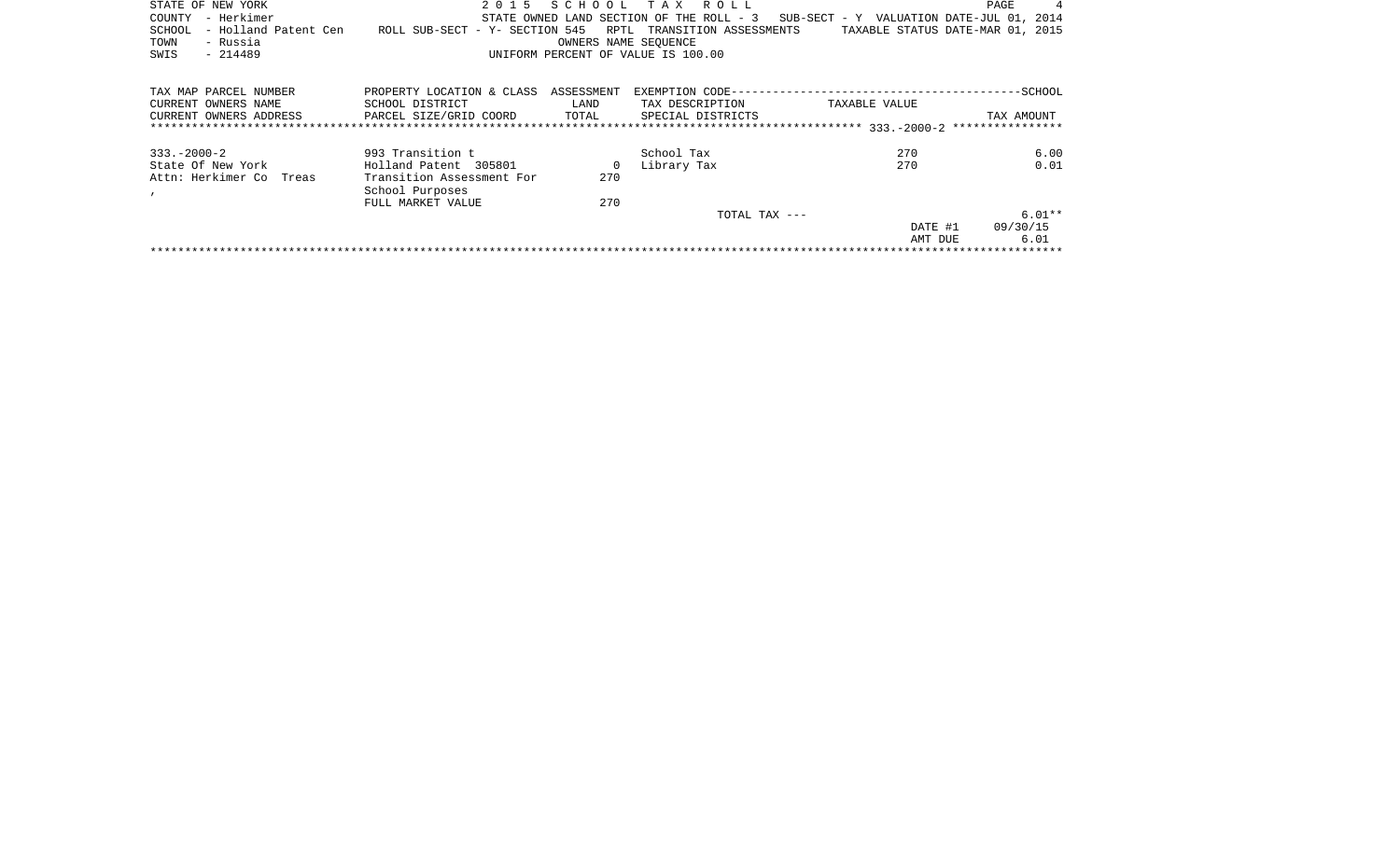|      | STATE OF NEW YORK           |                                                            | 2015 SCHOOL TAX ROLL                                                              |                                    |  |  |                                  | PAGE |  |
|------|-----------------------------|------------------------------------------------------------|-----------------------------------------------------------------------------------|------------------------------------|--|--|----------------------------------|------|--|
|      | COUNTY - Herkimer           |                                                            | STATE OWNED LAND SECTION OF THE ROLL - 3 SUB-SECT - Y VALUATION DATE-JUL 01, 2014 |                                    |  |  |                                  |      |  |
|      | SCHOOL - Holland Patent Cen | ROLL SUB-SECT - Y- SECTION 545 RPTL TRANSITION ASSESSMENTS |                                                                                   |                                    |  |  | TAXABLE STATUS DATE-MAR 01, 2015 |      |  |
| TOWN | - Russia                    |                                                            |                                                                                   |                                    |  |  | RPS155/V04/L015                  |      |  |
| SWIS | - 214489                    |                                                            |                                                                                   | UNIFORM PERCENT OF VALUE IS 100.00 |  |  | CURRENT DATE 8/13/2015           |      |  |
|      |                             |                                                            |                                                                                   |                                    |  |  |                                  |      |  |

#### R O L L S U B S E C T I O N - Y - T O T A L S

### \*\*\* S P E C I A L D I S T R I C T S U M M A R Y \*\*\*

|      |       | $m \wedge m$ | <b>FNC T∩N</b><br>$\overline{ }$<br>$\sim$<br>$\overline{1}$ | 1.1V | $\cdot$<br>- | 117778507<br>'YEML | 500 J J J                 | --  |
|------|-------|--------------|--------------------------------------------------------------|------|--------------|--------------------|---------------------------|-----|
| CODE | NAME. | UARCET T     | TVDF                                                         | .    |              | ב אנטריי<br>ועו ב  | $  -$<br>$\sqrt{ }$<br>பப | TAX |

# NO SPECIAL DISTRICTS AT THIS LEVEL

### \*\*\* S C H O O L D I S T R I C T S U M M A R Y \*\*\*

| CODE   | DISTRICT NAME                    | TOTAL<br>PARCELS | ASSESSED<br>LAND | ASSESSED<br>TOTAL | EXEMPT<br>AMOUNT | TOTAL<br>TAXABLE |           |
|--------|----------------------------------|------------------|------------------|-------------------|------------------|------------------|-----------|
|        |                                  |                  |                  |                   | STAR AMOUNT      | STAR TAXABLE     | TOTAL TAX |
|        | Holland Patent Cen               |                  |                  | 270               |                  | 270              |           |
| 305801 |                                  |                  |                  |                   |                  | 270              | 6.01      |
|        | SUB-TOTAL                        |                  |                  | 270               |                  | 270              |           |
|        | $S \cup B - T \cup T A L (CONT)$ |                  |                  |                   |                  | 270              | 6.01      |
|        |                                  |                  |                  |                   |                  |                  |           |
|        | TOTAL                            |                  |                  | 270               |                  | 270              |           |
|        | TO TAL (CONT)                    |                  |                  |                   |                  | 270              | 6.01      |

\*\*\* S Y S T E M C O D E S S U M M A R Y \*\*\*

NO SYSTEM EXEMPTIONS AT THIS LEVEL

\*\*\* E X E M P T I O N S U M M A R Y \*\*\*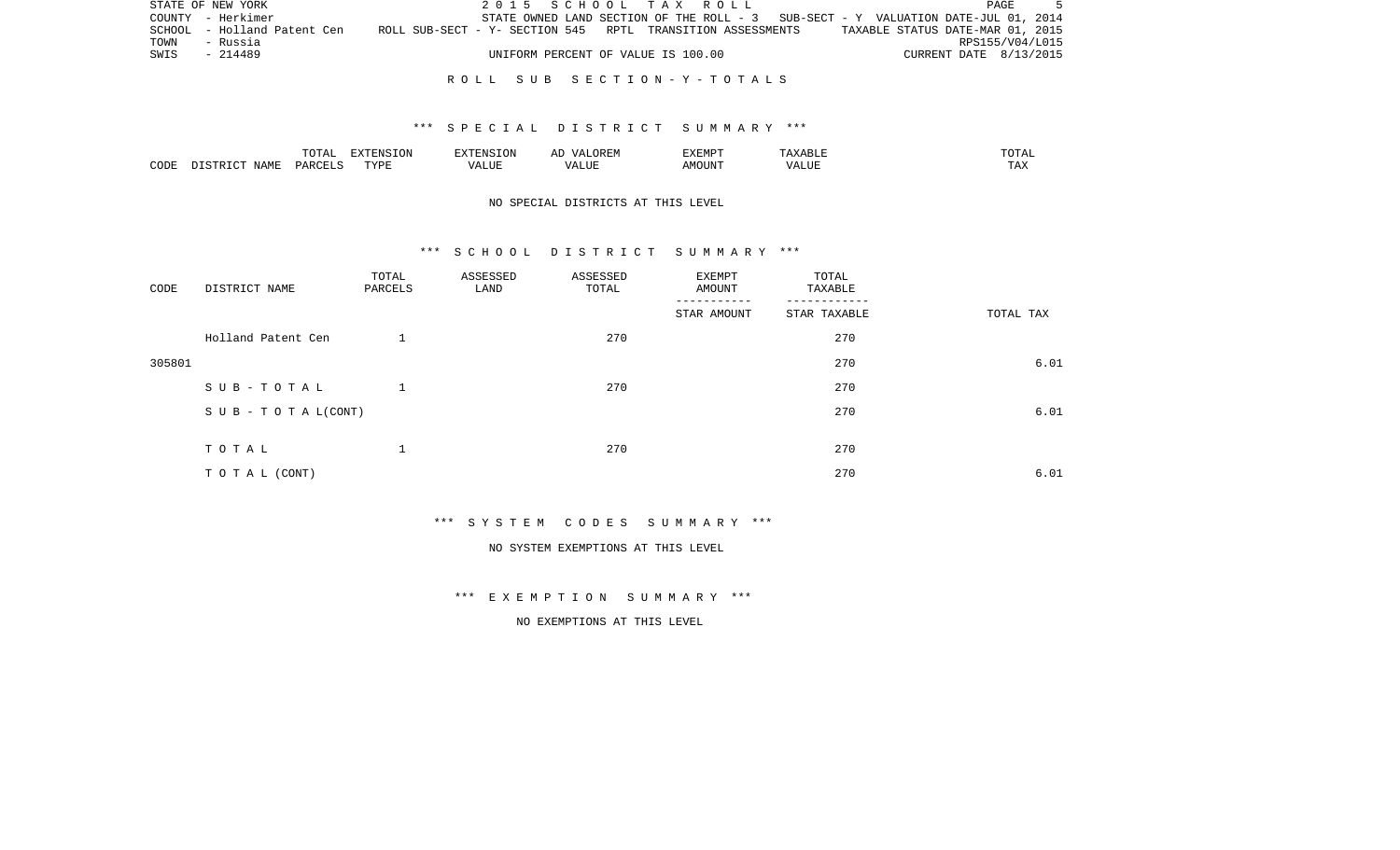|      | STATE OF NEW YORK           |  |                                    | 2015 SCHOOL TAX ROLL                                                              | PAGE                             |  |
|------|-----------------------------|--|------------------------------------|-----------------------------------------------------------------------------------|----------------------------------|--|
|      | COUNTY - Herkimer           |  |                                    | STATE OWNED LAND SECTION OF THE ROLL - 3 SUB-SECT - Y VALUATION DATE-JUL 01, 2014 |                                  |  |
|      | SCHOOL - Holland Patent Cen |  |                                    | ROLL SUB-SECT - Y- SECTION 545 RPTL TRANSITION ASSESSMENTS                        | TAXABLE STATUS DATE-MAR 01, 2015 |  |
| TOWN | - Russia                    |  |                                    |                                                                                   | RPS155/V04/L015                  |  |
| SWIS | - 214489                    |  | UNIFORM PERCENT OF VALUE IS 100.00 |                                                                                   | CURRENT DATE 8/13/2015           |  |
|      |                             |  |                                    |                                                                                   |                                  |  |

### R O L L S U B S E C T I O N - Y - T O T A L S

| ROLL<br>SEC | DESCRIPTION                         | TOTAL<br>PARCELS | ASSESSED<br>LAND | ASSESSED<br>TOTAL | <b>EXEMPT</b><br>AMOUNT | TOTAL<br>TAXABLE<br>------------ | <b>TAX</b>  | TOTAL<br>TAX |
|-------------|-------------------------------------|------------------|------------------|-------------------|-------------------------|----------------------------------|-------------|--------------|
|             |                                     |                  |                  |                   | STAR AMOUNT             | STAR TAXABLE                     | <b>RATE</b> |              |
|             | School Tax                          |                  |                  | 270               |                         | 270                              |             |              |
|             | Library Tax                         |                  |                  | 270               |                         | 270<br>270                       |             | 6.00         |
|             |                                     |                  |                  |                   |                         | 270                              |             | .01          |
|             | SPEC DIST TAXES<br>STATE OWNED LAND |                  |                  |                   |                         |                                  |             | 6.01         |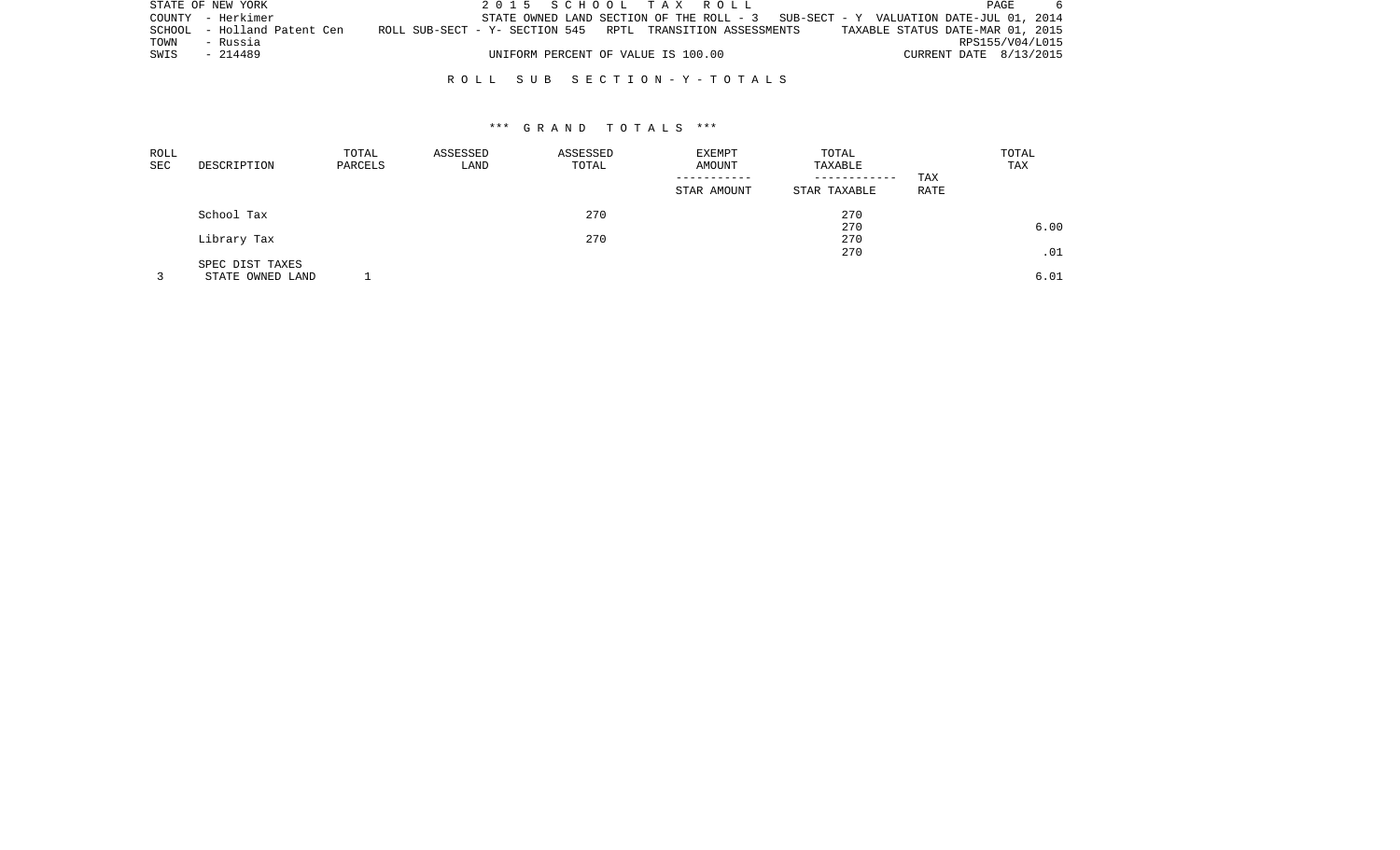| STATE OF NEW YORK           | 2015 SCHOOL TAX ROLL                     | PAGE                             |
|-----------------------------|------------------------------------------|----------------------------------|
| COUNTY - Herkimer           | STATE OWNED LAND SECTION OF THE ROLL - 3 | VALUATION DATE-JUL 01, 2014      |
| SCHOOL - Holland Patent Cen |                                          | TAXABLE STATUS DATE-MAR 01, 2015 |
| - Russia<br>TOWN            |                                          | RPS155/V04/L015                  |
| SWIS<br>- 214489            | UNIFORM PERCENT OF VALUE IS 100.00       | CURRENT DATE 8/13/2015           |
|                             | ROLL SECTION TOTALS                      |                                  |

|      |      | ----<br>$\Delta$<br><u>U 151</u> | $\Box$<br>`⊥ ب | ־ סזוים             | AD | EXEMPT | $\cdots$ | $\cdots$ |
|------|------|----------------------------------|----------------|---------------------|----|--------|----------|----------|
| CODE | N∆MF | DTT<br>◡▵                        | TVDF           | 'ALUE<br>$\sqrt{4}$ |    | \MOUN' | ALUL     | TAX      |

# NO SPECIAL DISTRICTS AT THIS LEVEL

#### \*\*\* S C H O O L D I S T R I C T S U M M A R Y \*\*\*

| CODE   | DISTRICT NAME                    | TOTAL<br>PARCELS | ASSESSED<br>LAND | ASSESSED<br>TOTAL | EXEMPT<br>AMOUNT | TOTAL<br>TAXABLE |           |
|--------|----------------------------------|------------------|------------------|-------------------|------------------|------------------|-----------|
|        |                                  |                  |                  |                   | STAR AMOUNT      | STAR TAXABLE     | TOTAL TAX |
|        | Holland Patent Cen               | 4                | 195,700          | 195,970           |                  | 195,970          |           |
| 305801 |                                  |                  |                  |                   |                  | 195,970          | 4,365.66  |
|        | SUB-TOTAL                        | $4\overline{ }$  | 195,700          | 195,970           |                  | 195,970          |           |
|        | $S \cup B - T \cup T A L (CONT)$ |                  |                  |                   |                  | 195,970          | 4,365.66  |
|        | TOTAL                            | 4                | 195,700          | 195,970           |                  | 195,970          |           |
|        |                                  |                  |                  |                   |                  |                  |           |
|        | TO TAL (CONT)                    |                  |                  |                   |                  | 195,970          | 4,365.66  |

\*\*\* S Y S T E M C O D E S S U M M A R Y \*\*\*

#### NO SYSTEM EXEMPTIONS AT THIS LEVEL

\*\*\* E X E M P T I O N S U M M A R Y \*\*\*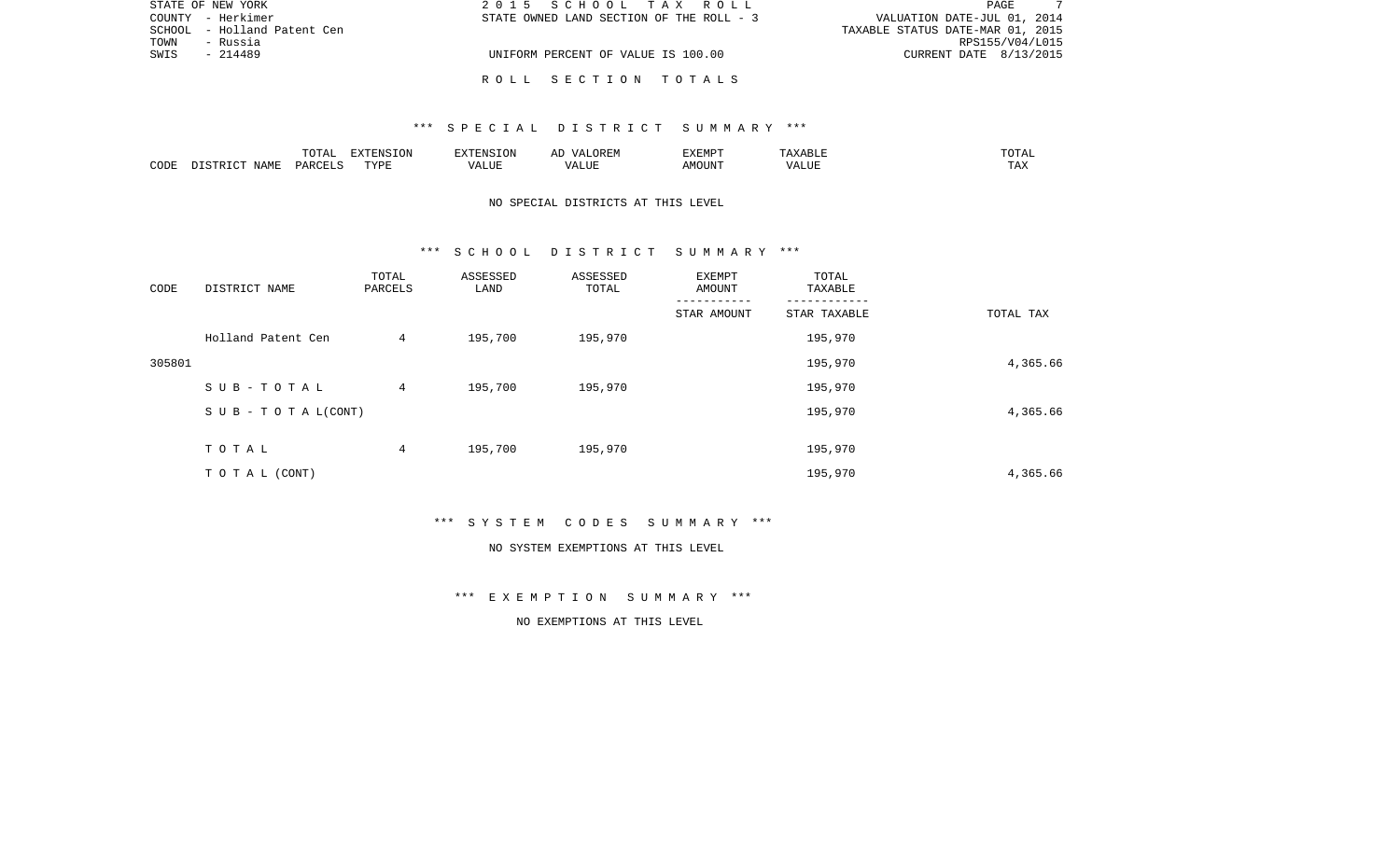| STATE OF NEW YORK           | 2015 SCHOOL TAX ROLL                     | PAGE                             |
|-----------------------------|------------------------------------------|----------------------------------|
| COUNTY - Herkimer           | STATE OWNED LAND SECTION OF THE ROLL - 3 | VALUATION DATE-JUL 01, 2014      |
| SCHOOL - Holland Patent Cen |                                          | TAXABLE STATUS DATE-MAR 01, 2015 |
| TOWN<br>- Russia            |                                          | RPS155/V04/L015                  |
| SWIS<br>- 214489            | UNIFORM PERCENT OF VALUE IS 100.00       | CURRENT DATE 8/13/2015           |
|                             |                                          |                                  |

R O L L S E C T I O N T O T A L S

| DESCRIPTION     | TOTAL<br>PARCELS | ASSESSED<br>LAND | ASSESSED<br>TOTAL | <b>EXEMPT</b><br>AMOUNT | TOTAL<br>TAXABLE |                                    | TOTAL<br>TAX      |
|-----------------|------------------|------------------|-------------------|-------------------------|------------------|------------------------------------|-------------------|
|                 |                  |                  |                   | STAR AMOUNT             | STAR TAXABLE     | RATE                               |                   |
| School Tax      |                  | 195,700          | 195,970           |                         | 195,970          |                                    |                   |
| Library Tax     |                  | 195,700          | 195,970           |                         | 195,970          |                                    | 4,354.98          |
| SPEC DIST TAXES |                  |                  |                   |                         |                  |                                    | 10.68<br>4,365.66 |
|                 | STATE OWNED LAND | 4                |                   |                         |                  | ------------<br>195,970<br>195,970 | TAX               |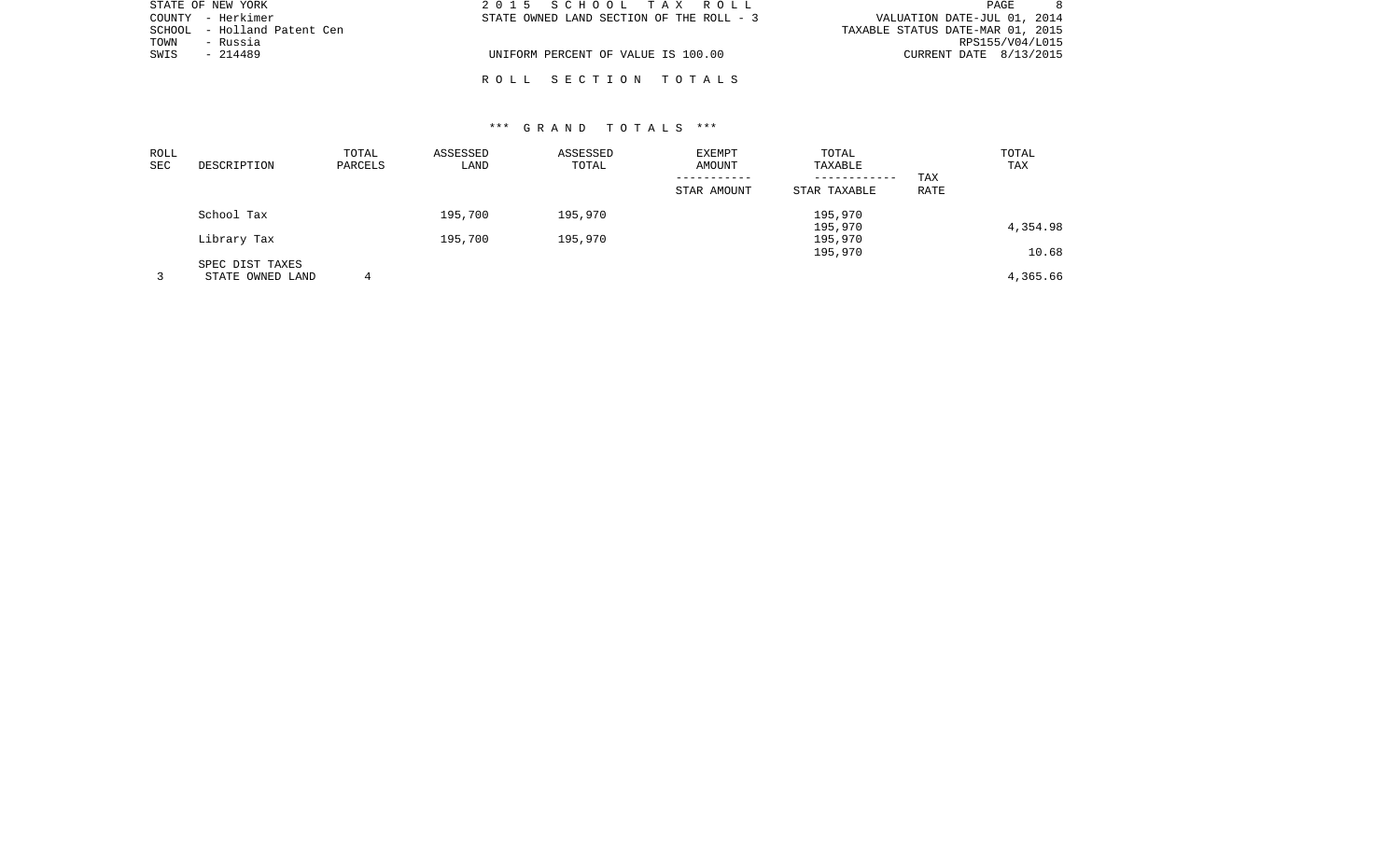| STATE OF NEW YORK           | 2015 SCHOOL TAX ROLL |  | PAGE                             |
|-----------------------------|----------------------|--|----------------------------------|
| COUNTY - Herkimer           |                      |  | VALUATION DATE-JUL 01, 2014      |
| SCHOOL - Holland Patent Cen |                      |  | TAXABLE STATUS DATE-MAR 01, 2015 |
| TOWN<br>- Russia            | SWIS TOTALS          |  | RPS155/V04/L015                  |
| SWIS<br>- 214489            |                      |  | CURRENT DATE 8/13/2015           |

|      |             | $T0$ $T0$ $T0$<br>' Δ<br>--- | $\n  z$     | EXTENSION    | AĽ<br>$1/\sqrt{2}$ | EXEMPT |                  | TAX | TOTAT |
|------|-------------|------------------------------|-------------|--------------|--------------------|--------|------------------|-----|-------|
| CODE | <b>NAME</b> | PARTCFT                      | <b>TVDL</b> | ALUE<br>/ △∣ | ∟UF                | )TIN   | $\cdots$<br>ALUE |     | - ∠⊿  |

# NO SPECIAL DISTRICTS AT THIS LEVEL

### \*\*\* S C H O O L D I S T R I C T S U M M A R Y \*\*\*

| CODE   | DISTRICT NAME                    | TOTAL<br>PARCELS | ASSESSED<br>LAND | ASSESSED<br>TOTAL | EXEMPT<br>AMOUNT | TOTAL<br>TAXABLE |          |           |
|--------|----------------------------------|------------------|------------------|-------------------|------------------|------------------|----------|-----------|
|        |                                  |                  |                  |                   | STAR AMOUNT      | STAR TAXABLE     | TAX RATE | TOTAL TAX |
|        | Holland Patent Cen               | 4                | 195,700          | 195,970           |                  | 195,970          |          |           |
| 305801 |                                  |                  |                  |                   |                  | 195,970          | .054546  | 4,365.66  |
|        | SUB-TOTAL                        | 4                | 195,700          | 195,970           |                  | 195,970          |          |           |
|        | $S \cup B - T \cup T A L (CONT)$ |                  |                  |                   |                  | 195,970          |          | 4,365.66  |
|        | TOTAL                            | 4                | 195,700          | 195,970           |                  | 195,970          |          |           |
|        | TO TAL (CONT)                    |                  |                  |                   |                  | 195,970          |          | 4,365.66  |

### \*\*\* S Y S T E M C O D E S S U M M A R Y \*\*\*

#### NO SYSTEM EXEMPTIONS AT THIS LEVEL

# \*\*\* E X E M P T I O N S U M M A R Y \*\*\*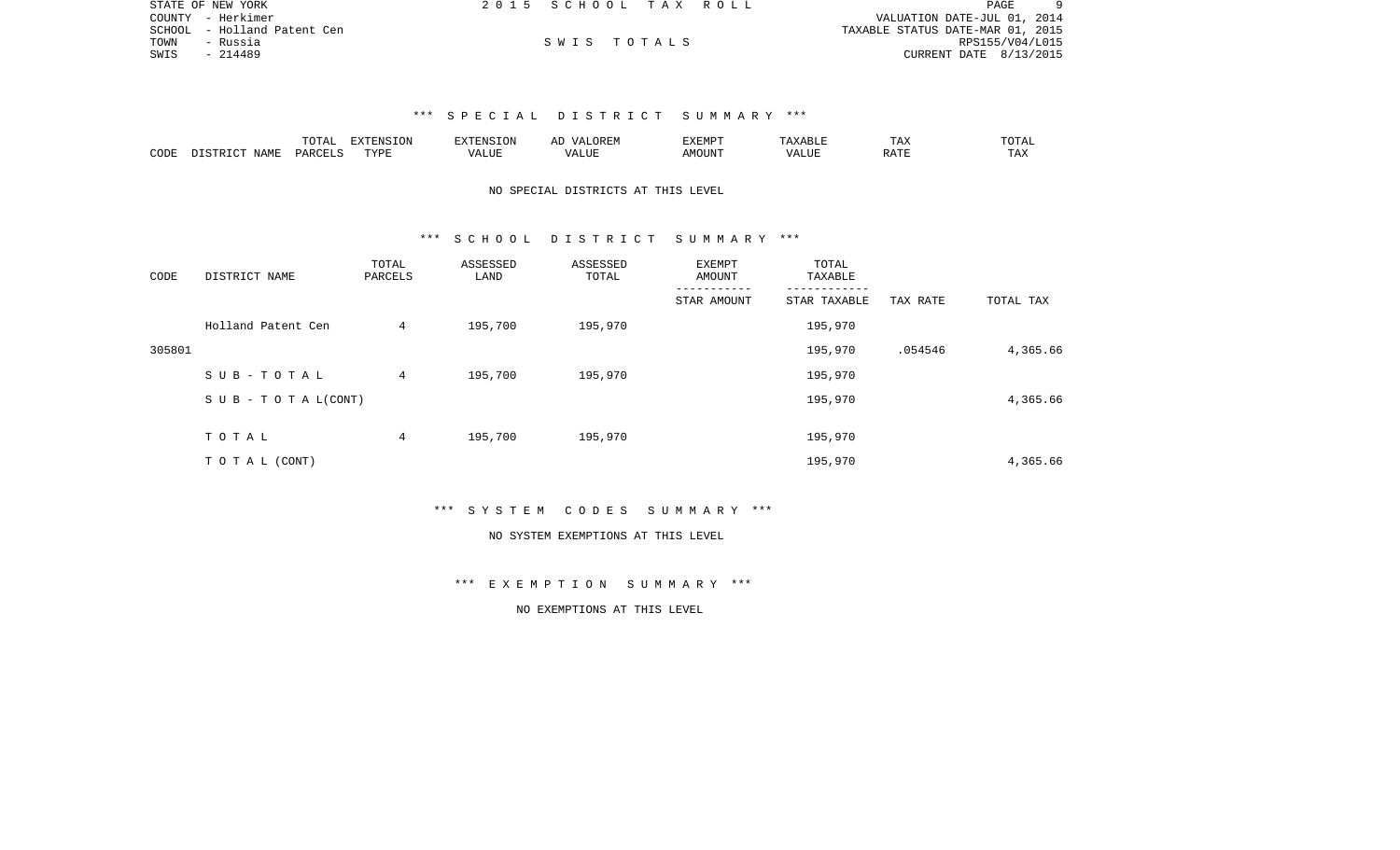|      | STATE OF NEW YORK            |  | 2015 SCHOOL TAX ROLL |                                  | <b>PAGE</b>            | 10 |
|------|------------------------------|--|----------------------|----------------------------------|------------------------|----|
|      | COUNTY - Herkimer            |  |                      | VALUATION DATE-JUL 01, 2014      |                        |    |
|      | SCHOOL  – Holland Patent Cen |  |                      | TAXABLE STATUS DATE-MAR 01, 2015 |                        |    |
| TOWN | - Russia                     |  | SWIS TOTALS          |                                  | RPS155/V04/L015        |    |
| SWIS | - 214489                     |  |                      |                                  | CURRENT DATE 8/13/2015 |    |

| ROLL<br>SEC  | DESCRIPTION                         | TOTAL<br>PARCELS | ASSESSED<br>LAND | ASSESSED<br>TOTAL | <b>EXEMPT</b><br>AMOUNT | TOTAL<br>TAXABLE   |             |                   |
|--------------|-------------------------------------|------------------|------------------|-------------------|-------------------------|--------------------|-------------|-------------------|
|              |                                     |                  |                  |                   | STAR AMOUNT             | STAR TAXABLE       | TAX<br>RATE |                   |
|              | School Tax                          |                  | 195,700          | 195,970           |                         | 195,970            |             |                   |
|              | Library Tax                         |                  | 195,700          | 195,970           |                         | 195,970<br>195,970 | 22.222688   | 4,354.98          |
| 3            | SPEC DIST TAXES<br>STATE OWNED LAND | 4                |                  |                   |                         | 195,970            | 0.054546    | 10.68<br>4,365.66 |
|              | School Tax                          |                  | 195,700          | 195,970           |                         | 195,970<br>195,970 | 22.222688   | 4,354.98          |
|              | Library Tax                         |                  | 195,700          | 195,970           |                         | 195,970            |             |                   |
|              | SPEC DIST TAXES                     |                  |                  |                   |                         | 195,970            | 0.054546    | 10.68             |
| $\ast$       | SUB TOTAL                           | 4                |                  |                   |                         |                    |             | 4,365.66          |
|              | School Tax                          |                  | 195,700          | 195,970           |                         | 195,970            |             |                   |
|              | Library Tax                         |                  | 195,700          | 195,970           |                         | 195,970<br>195,970 | 22.222688   | 4,354.98          |
|              | SPEC DIST TAXES                     |                  |                  |                   |                         | 195,970            | 0.054546    | 10.68             |
| $\star\star$ | GRAND TOTAL                         | 4                |                  |                   |                         |                    |             | 4,365.66          |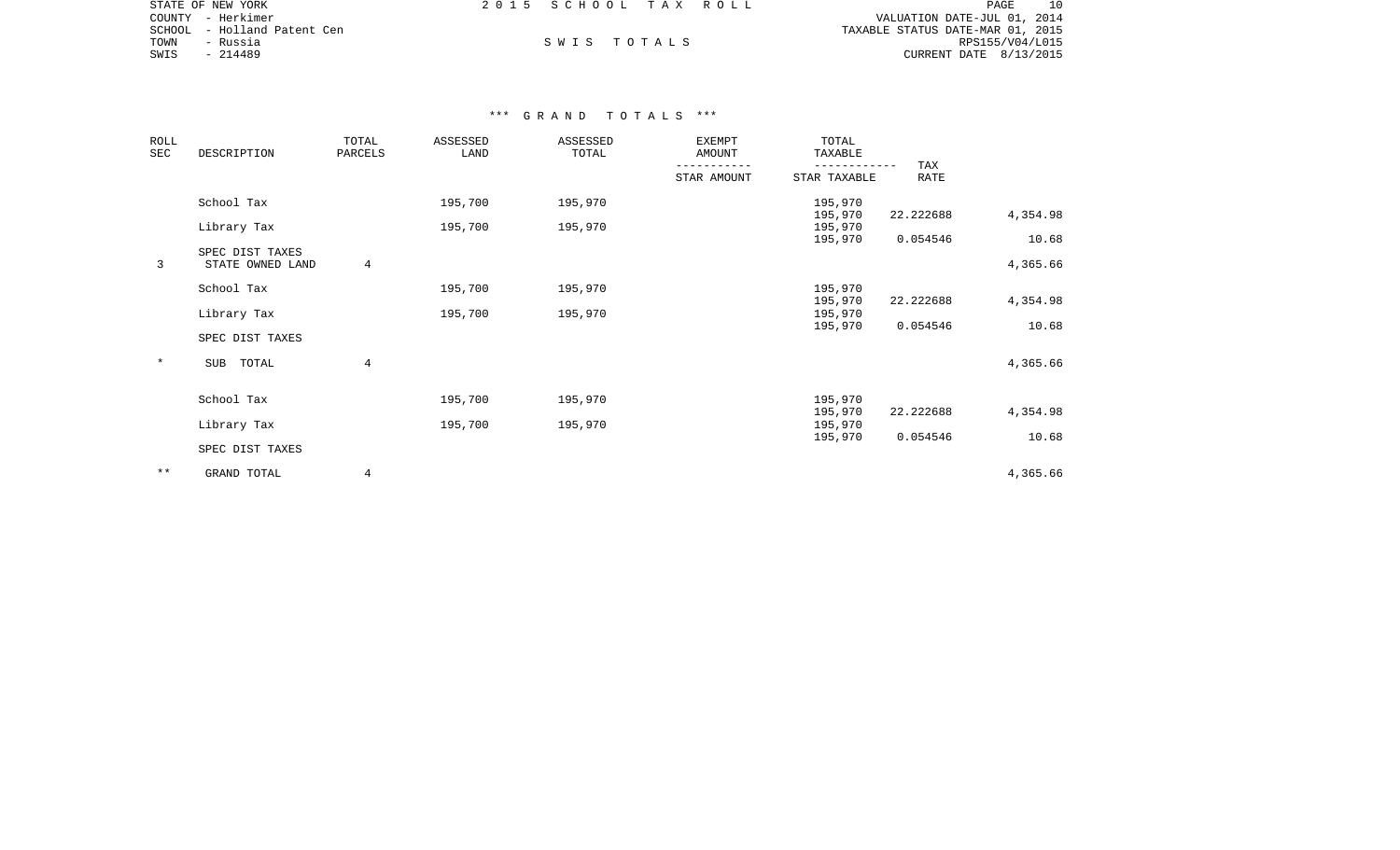PAGE 11 SCHOOL - Holland Patent Cen TAXABLE STATUS DATE-MAR 01, 2015 RPS155/V04/L015 CURRENT DATE 8/13/2015

# \*\*\* S P E C I A L D I S T R I C T S U M M A R Y \*\*\*

|      |       | TOTAL                      | <b>DVEDITO TOM</b> | EXTENSION     | ΑL<br>$\sqrt{11}$ | יסואיד אי<br>. | $\wedge$ $\overline{\phantom{0}}$ | -----<br>◡⊥▱   |
|------|-------|----------------------------|--------------------|---------------|-------------------|----------------|-----------------------------------|----------------|
| CODE | NAME. | $\therefore$ PARCET $\sim$ | <b>TVDL</b>        | $\Delta$<br>. | LUE               | UN             |                                   | ΉД.<br>- - - - |

# NO SPECIAL DISTRICTS AT THIS LEVEL

### \*\*\* S C H O O L D I S T R I C T S U M M A R Y \*\*\*

| CODE   | DISTRICT NAME                    | TOTAL<br>PARCELS | ASSESSED<br>LAND | ASSESSED<br>TOTAL | <b>EXEMPT</b><br>AMOUNT | TOTAL<br>TAXABLE |          |           |
|--------|----------------------------------|------------------|------------------|-------------------|-------------------------|------------------|----------|-----------|
|        |                                  |                  |                  |                   | STAR AMOUNT             | STAR TAXABLE     | TAX RATE | TOTAL TAX |
|        | Holland Patent Cen               | 4                | 195,700          | 195,970           |                         | 195,970          |          |           |
| 305801 |                                  |                  |                  |                   |                         | 195,970          |          | 4,365.66  |
|        | SUB-TOTAL                        | $\overline{4}$   | 195,700          | 195,970           |                         | 195,970          |          |           |
|        | $S \cup B - T \cup T A L (CONT)$ |                  |                  |                   |                         | 195,970          |          | 4,365.66  |
|        | TOTAL                            | 4                | 195,700          | 195,970           |                         | 195,970          |          |           |
|        | T O T A L (CONT)                 |                  |                  |                   |                         | 195,970          |          | 4,365.66  |

\*\*\* S Y S T E M C O D E S S U M M A R Y \*\*\*

#### NO SYSTEM EXEMPTIONS AT THIS LEVEL

\*\*\* E X E M P T I O N S U M M A R Y \*\*\*